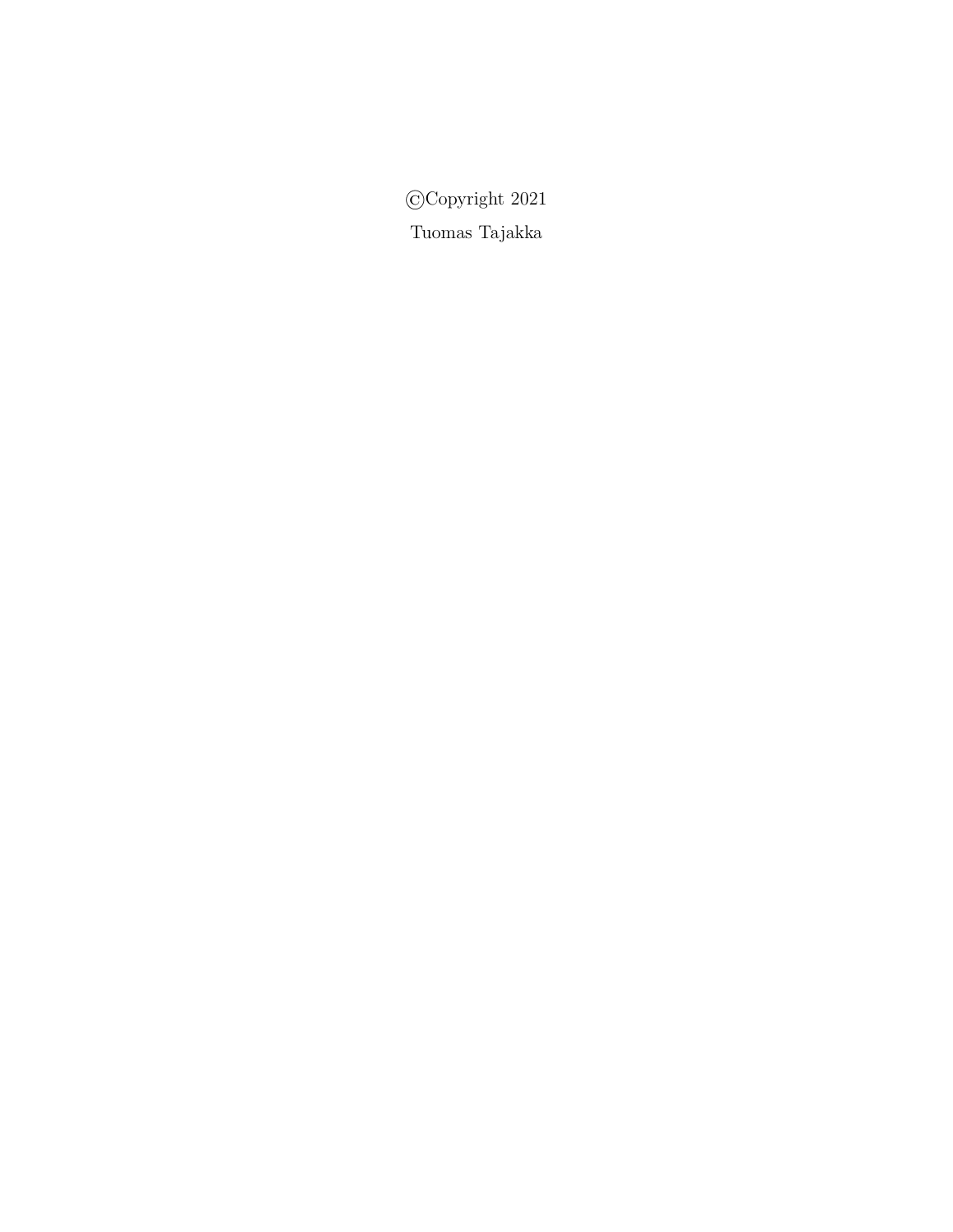# Projective moduli spaces of complexes of sheaves

Tuomas Tajakka

A dissertation submitted in partial fulfillment of the requirements for the degree of

Doctor of Philosophy

University of Washington

2021

Reading Committee:

Jarod Alper, Chair

Sándor Kovács

Max Lieblich

Program Authorized to Offer Degree: Mathematics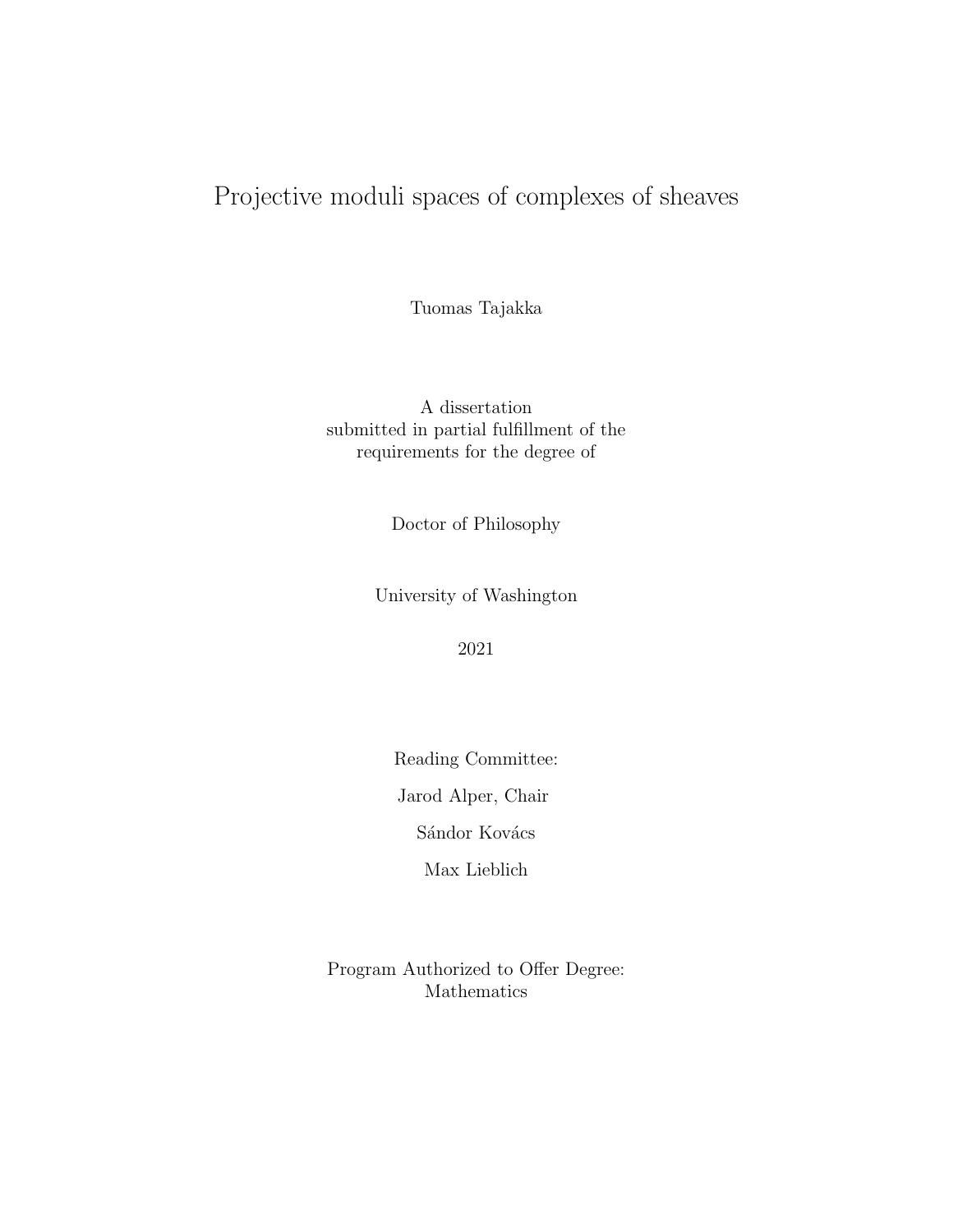### University of Washington

## Abstract

Projective moduli spaces of complexes of sheaves

Tuomas Tajakka

Chair of the Supervisory Committee: Associate Professor Jarod Alper Department of Mathematics

Since the introduction of Bridgeland stability conditions, constructing moduli spaces of complexes has become an increasingly important task in algebraic geometry. However, the picture is complicated by the fact that the toolkit of Geometric Invariant Theory is frequently unavailable. In this work we showcase the use of determinantal line bundle techniques in constructing projective moduli space of complexes in two contexts.

In Chapter 3, we establish projectivity of certain moduli spaces of Bridgeland semistable objects on a smooth, projective surface, and relate these moduli spaces to the Uhlenbeck compactification of the moduli of stable vector bundles. This is achieved by studying a determinantal line bundle constructed on Bridgeland moduli spaces by Bayer and Macri. As an application, we give an argument showing that, under a coprime assumption, the moduli of Gieseker-stable sheaves is projective.

In Chapter 4, we consider higher rank PT-stable pairs on a smooth, projective threefold. Using a determinantal line bundle, we construct a morphism from the moduli of PT-stable pairs to a projective scheme and show that the set-theoretic behavior of this map is closely analogous to that of the Uhlenbeck compactification.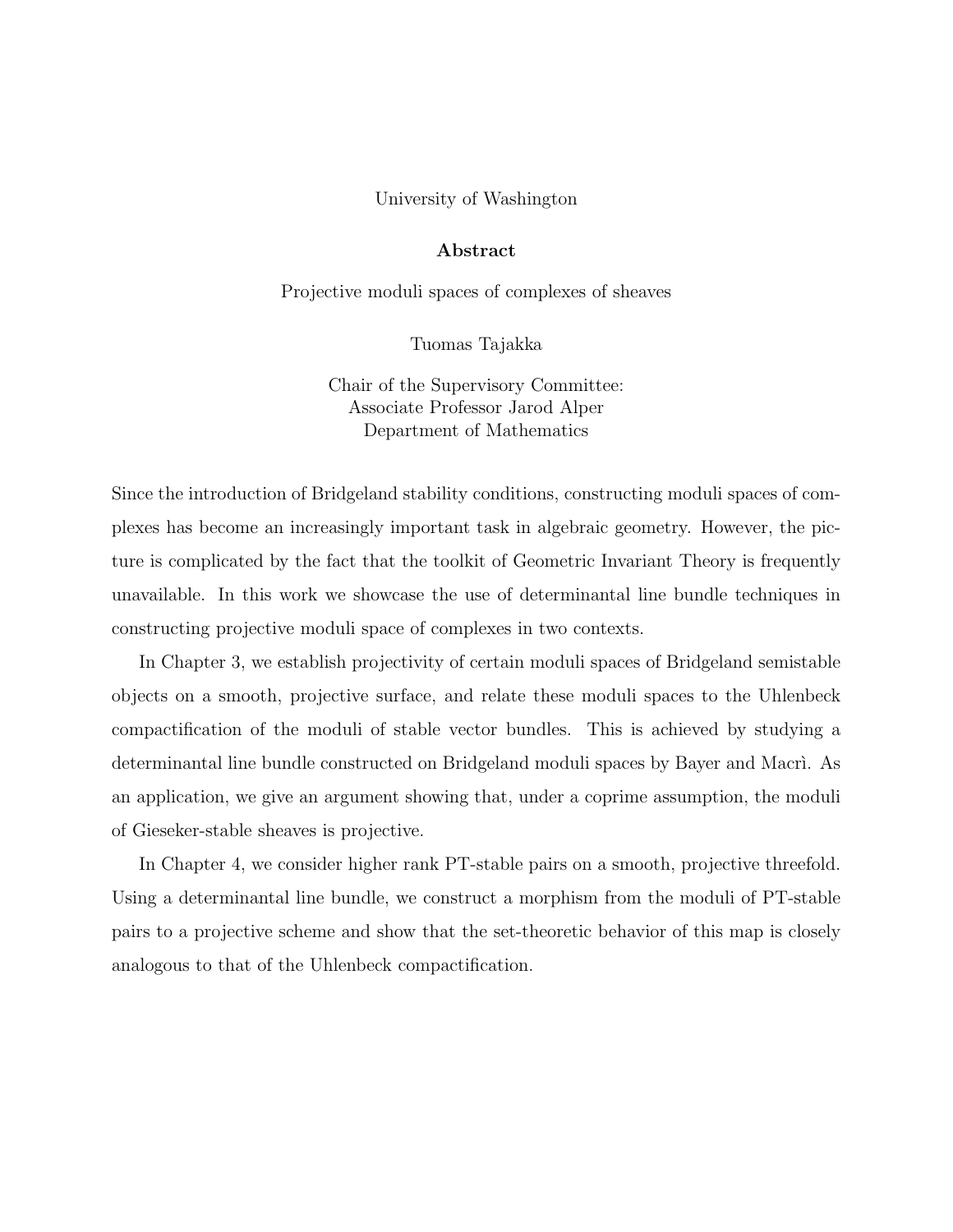# TABLE OF CONTENTS

# Page

| Chapter 1: |                                                                                                                                                                                                                                | $\mathbf{1}$   |
|------------|--------------------------------------------------------------------------------------------------------------------------------------------------------------------------------------------------------------------------------|----------------|
| 1.1        |                                                                                                                                                                                                                                | $\mathbf{1}$   |
| 1.2        |                                                                                                                                                                                                                                | $\sqrt{2}$     |
| 1.3        |                                                                                                                                                                                                                                | $\overline{4}$ |
| 1.4        | Overview of results: Chapter 3                                                                                                                                                                                                 | $5\,$          |
| 1.5        | Overview of results: Chapter 4                                                                                                                                                                                                 | 8              |
| Chapter 2: | Background on sheaves and complexes and their moduli $\hfill\ldots$ $\ldots$ $\ldots$ $\ldots$                                                                                                                                 | 11             |
| 2.1        |                                                                                                                                                                                                                                | 11             |
| 2.2        |                                                                                                                                                                                                                                | 12             |
| 2.3        |                                                                                                                                                                                                                                | 14             |
| 2.4        |                                                                                                                                                                                                                                | 17             |
| 2.5        |                                                                                                                                                                                                                                | 20             |
| 2.6        |                                                                                                                                                                                                                                | 23             |
| 2.7        |                                                                                                                                                                                                                                | 28             |
| Chapter 3: | Uhlenbeck compactification as a Bridgeland moduli space when we have the set of the set of the space of the space of the space of the space of the space of the space of the space of the space of the space of the space of t | 32             |
| 3.1        |                                                                                                                                                                                                                                | 32             |
| 3.2        |                                                                                                                                                                                                                                | 43             |
| 3.3        |                                                                                                                                                                                                                                | 44             |
| 3.4        |                                                                                                                                                                                                                                | $50\,$         |
| 3.5        | Relationship to the Uhlenbeck compactification                                                                                                                                                                                 | 60             |
| 3.6        |                                                                                                                                                                                                                                | 63             |
| Chapter 4: | Projective moduli space for higher rank PT-stable objects                                                                                                                                                                      | 68             |
| 4.1        |                                                                                                                                                                                                                                | 68             |
| 4.2        |                                                                                                                                                                                                                                | 73             |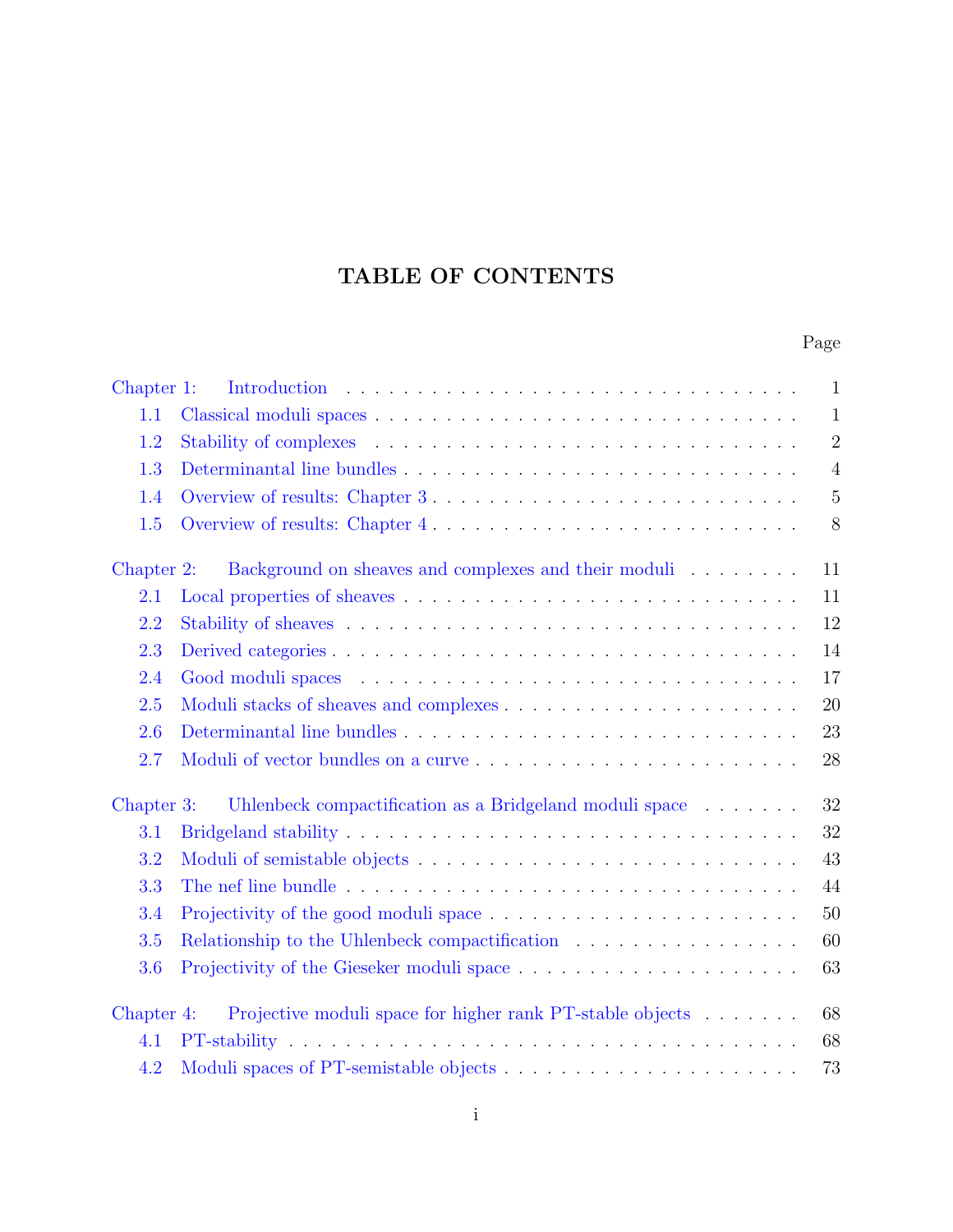| 4.4 Determinantal line bundles on PT-moduli spaces 80 |  |
|-------------------------------------------------------|--|
|                                                       |  |
|                                                       |  |
|                                                       |  |
|                                                       |  |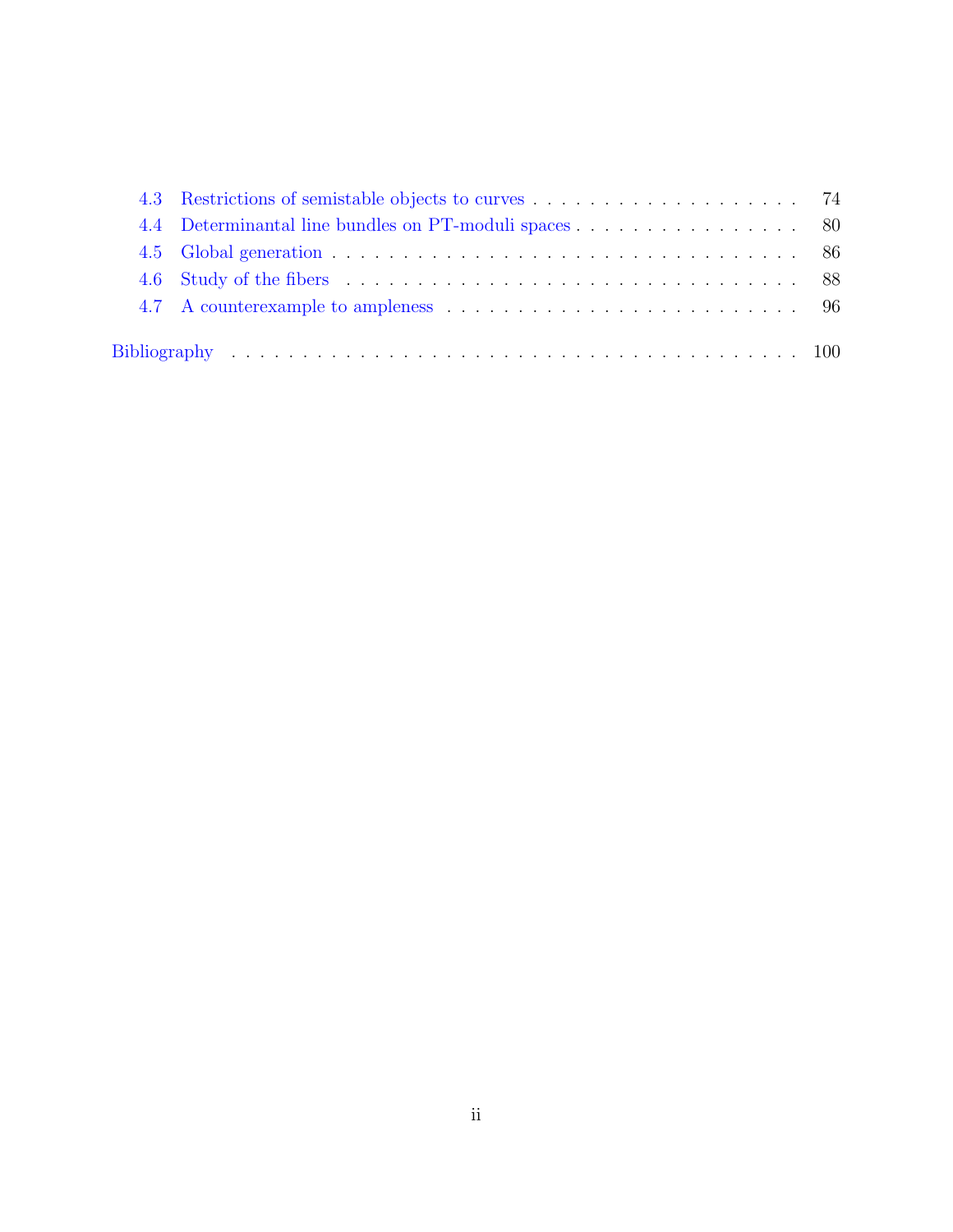# ACKNOWLEDGMENTS

First and foremost, I wish to express my deepest gratitude to my advisor, Professor Jarod Alper, for sharing with me the secrets of stack and moduli theory, for supporting and guiding me towards becoming a research mathematician, and for his friendship over the past four years. I look forward to a continued mentorship, for there is still much to learn.

I am thankful to Professors Max Lieblich and Sándor Kovács for helping me get started with algebraic geometry, as well as countless insightful conversations throughout graduate school. In addition, I thank Professor Jason Lo for pointing me to PT-stability and for useful discussions on the topic, as well as Benjamin Schmidt for explaining many aspects of Bridgeland stability.

Among the many fellow graduate students with whom I have had the privilege to study, Siddharth Mathur occupies a special place in my heart. With his relentless enthusiasm and obsession for detail, Sid all but single-handedly guided me through my algebro-geometrically formative years. Other peers who have had a deep impact on my mathematical thinking include Charles Godfrey, Chi-Yu Cheng, Gabriel Dorfsman-Hopkins, Dan Bragg, Alex Voet, Amos Turchet, Jake Levinson, and Lucases Van Meter and Braune, to all of whom I wish to express my warmest gratitude.

I have made countless friends in Seattle, both within and without the UW mathematics department. Accepting the risk of unfair omission, I must mention at least my colleagues Graham Gordon, Amzi Jeffs, Josh Southerland, Sean Griffin, Tejas Devanur, Sam Roven, Kristine Hampton, and Sam Fairchild and Max Goering, as well as non-mathematicians Raph, Duncan, Schuyler, Karlijn and Burnell, Noah and Bailey, Fennel, and, with reciprocal reluctance, Juneau. Thank you for making my time in Seattle more than just moduli spaces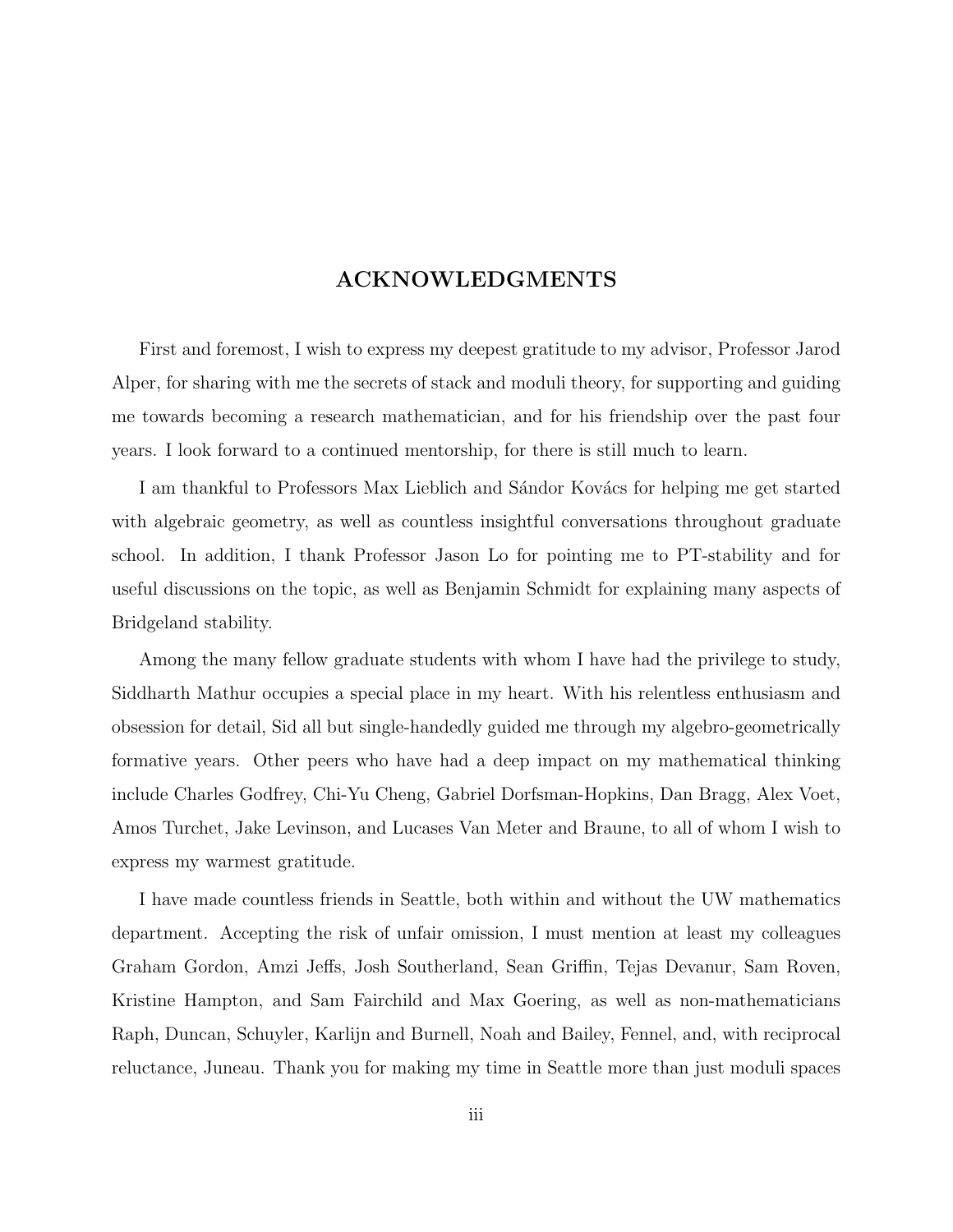and derived categories.

A heartfelt thank you goes to Shelby and the whole Gregg family for all the love, caring, and support they offered me during the coronavirus pandemic, a gift I can never forget.

Nothing could have been possible without my mom and dad, Maire and Harri Tajakka. Thank you for trusting me on this journey, for always welcoming me back home, and ever since my childhood, free of expectation or judgment, letting me explore and pursue what I love the most. I wish to also thank my brother Markus, his partner Sanna, and my little nephew and niece, Eino and Elvi, for the joy they bring to my life.

Among my many outstanding teachers, those who have particularly nurtured my mathematical and scientific tendencies include Alex Engström (who first introduced me to algebraic geometry), Ragnar Freij, Kirsi Peltonen, and Camilla Hollanti at Aalto University, and Lea Pulkkinen, Olavi Lappalainen, and Aulis Miettinen in my hometown of Kuopio.

Finally, a special mention goes to members of Reformiklubi, as well as to everyone who has offered me a place to stay on my many trips back home, including Markus and Sanna (again), Teemu and Maija, Ville and Veera, Arttu and Saana, Antti and Anni, Alex and Maija, Jarno and Emmi, Jesse, Mikko, Basisti, and Sonja.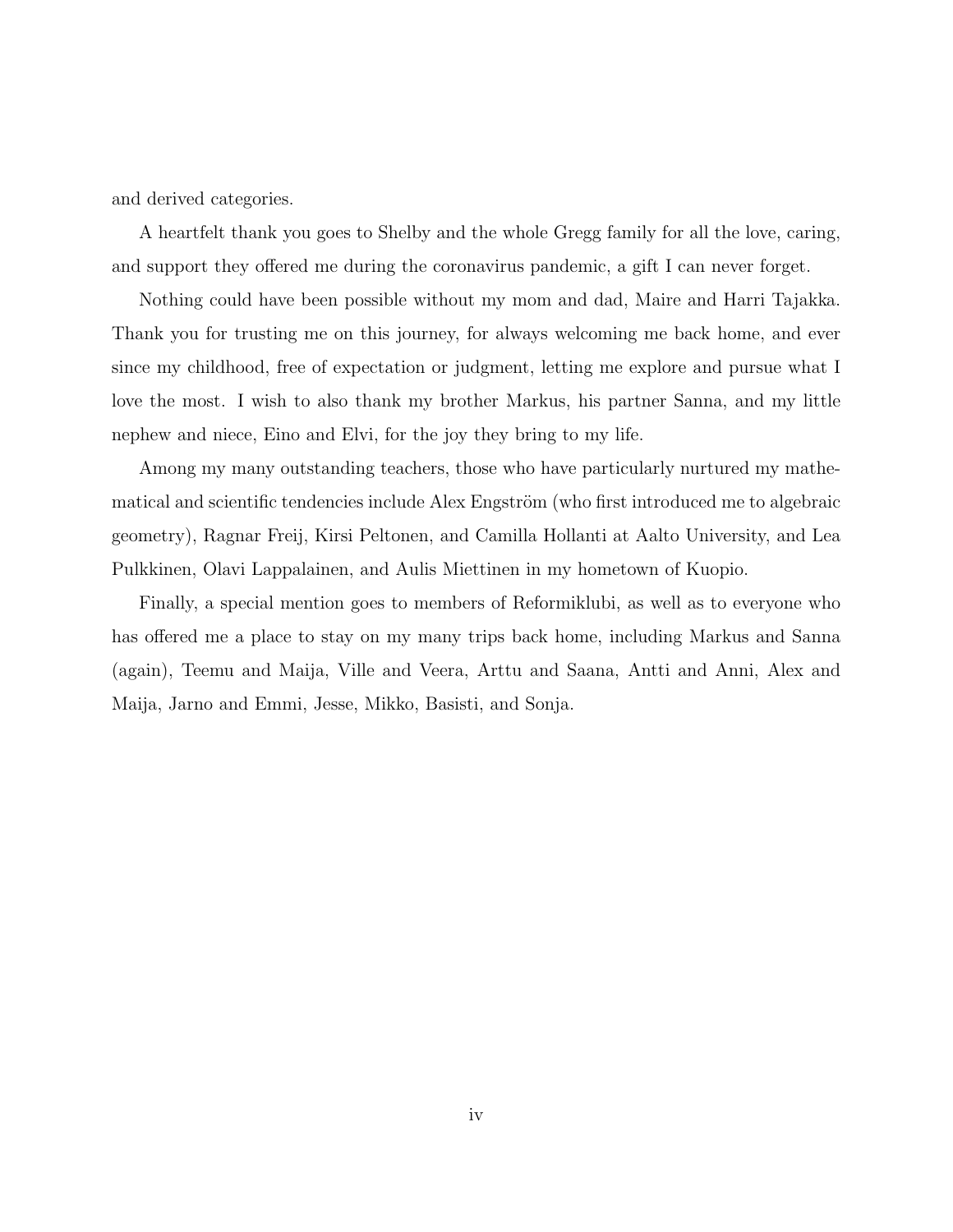# DEDICATION

to Dave DiMuro, in memoriam.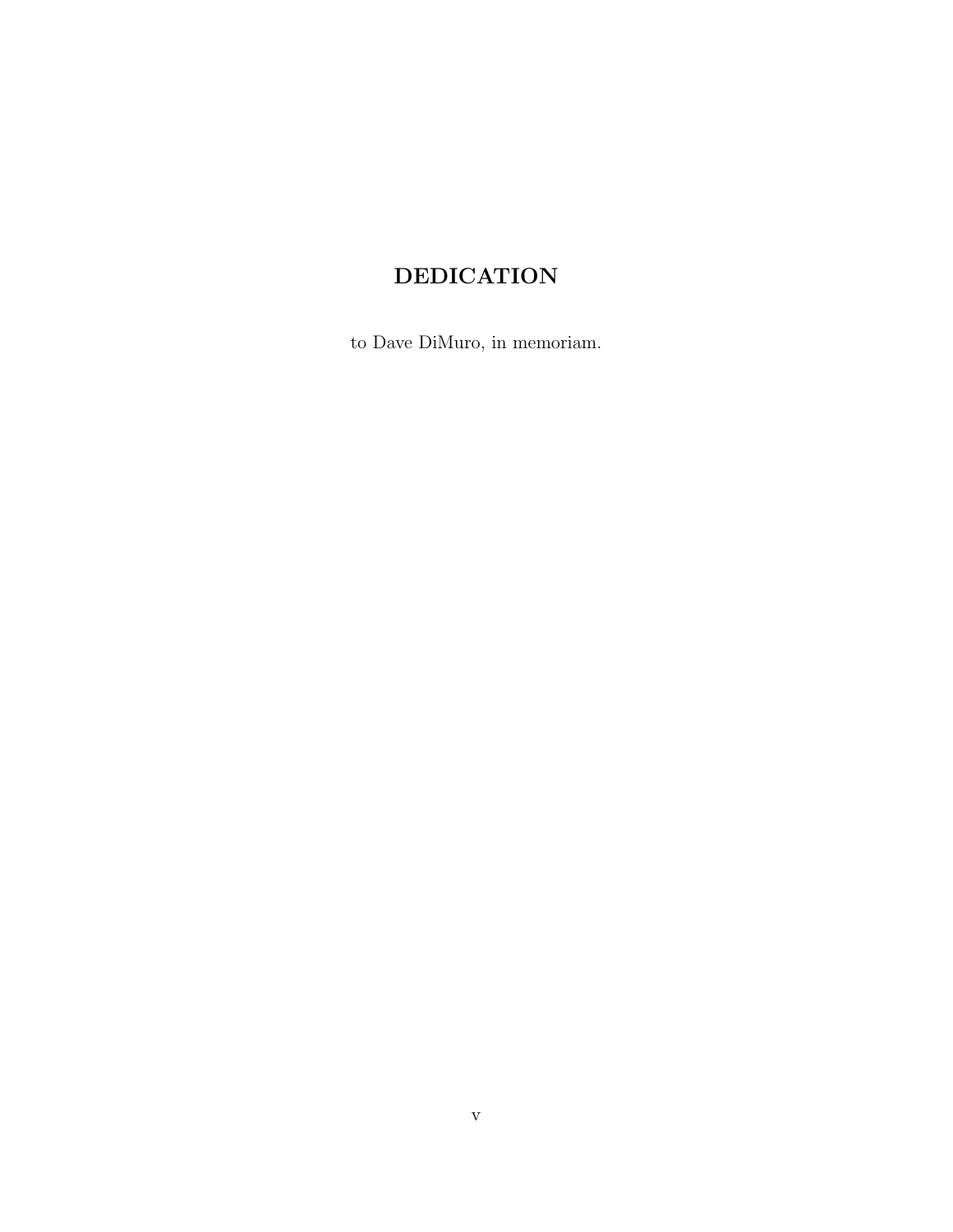# Chapter 1

## INTRODUCTION

### <span id="page-8-1"></span><span id="page-8-0"></span>1.1 Classical moduli spaces

Constructing projective moduli spaces is an important problem in algebraic geometry. Some of the early successes in this direction were provided by Mumford, who developed the machinery of Geometric Invariant Theory (GIT) for taking quotients of varieties by group actions, and used it to construct various moduli spaces. An important example of this method is the construction of the moduli space of semistable sheaves on a curve [\[33\]](#page-109-0), [\[36\]](#page-109-1). The *slope* of a coherent sheaf  $E$  on a smooth, projective curve  $C$  is the rational number  $\mu(E) = \deg(E)/\text{rk}(E)$ . A locally free sheaf E is semistable if for every proper nonzero subsheaf  $F \subseteq E$  the inequality  $\mu(F) \leq \mu(E)$  holds, stable if  $\mu(F) < \mu(E)$ , and polystable if  $E \cong \bigoplus_i E_i$  where the  $E_i$  are stable bundles of the same slope. Every semistable sheaf E has a *Jordan-Hölder filtration* by stable sheaves  $E_i$ , and the polystable sheaf  $gr(E) = \bigoplus_i E_i$ is called the *associated graded* of  $E$ . Two semistable sheaves  $E$  and  $E'$  are *S-equivalent* if  $gr(E) \cong gr(E')$ , and every S-equivalence class contains a unique polystable sheaf. The projective moduli space constructed by Mumford and Seshadri parameterizes S-equivalence classes of semistable sheaves, or equivalently isomorphism classes of polystable sheaves, and contains the locus of stable sheaves as an open subscheme.

The notion of slope-stability has been generalized to an n-dimensional smooth, projective, polarized variety  $(X, H)$  in various ways. One successful notion is Gieseker-stability, where the slope is replaced by the reduced Hilbert polynomial which takes into account all Chern classes. Moduli spaces parameterizing S-equivalence classes of Gieseker-semistable sheaves were constructed using GIT by Gieseker, Maruyama, and Simpson. However, unlike in the case of a curve, to obtain a projective moduli space, some non-locally free coherent sheaves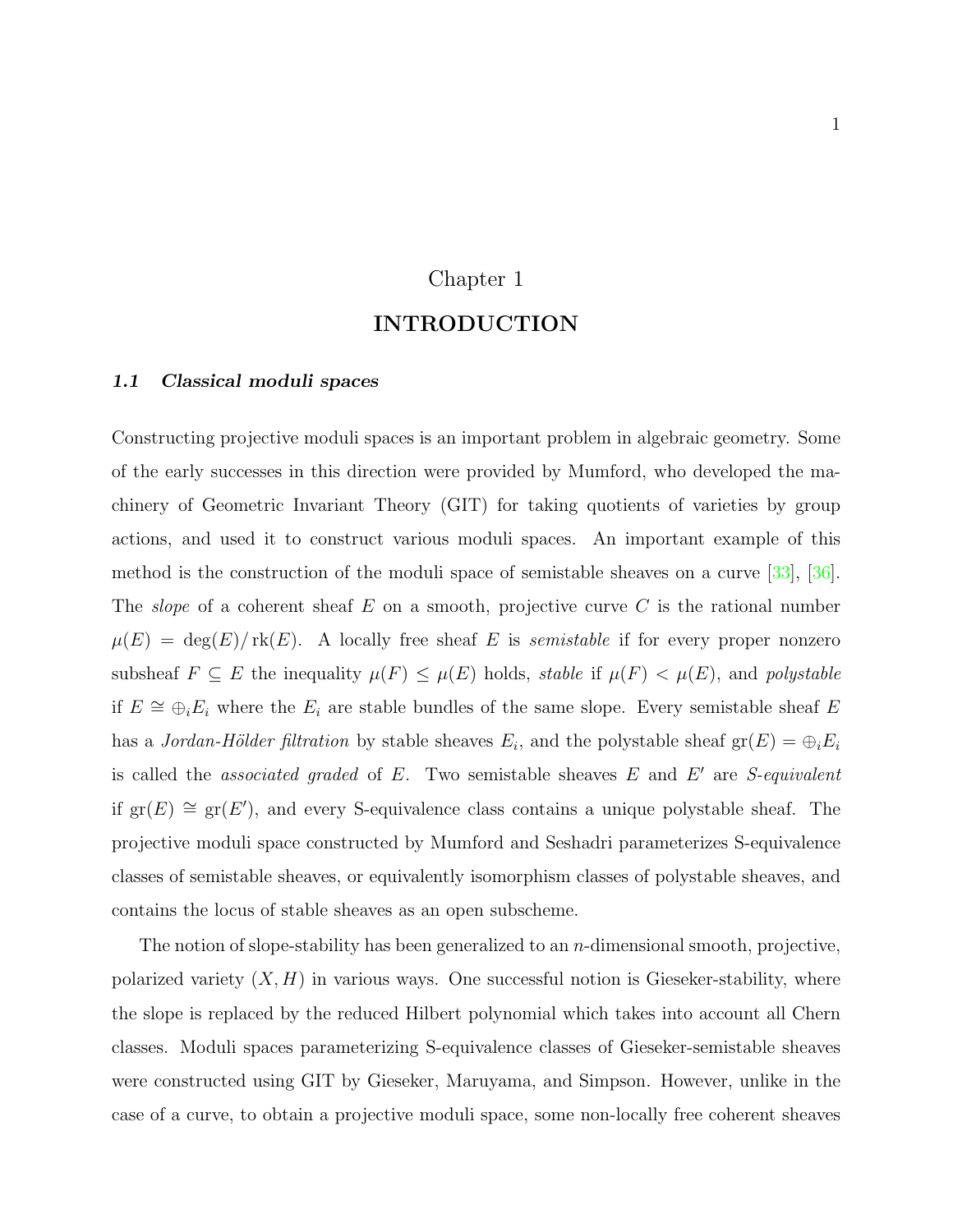must be included in the moduli problem.

A direct generalization of slope-stability to a higher-dimensional  $X$  is obtained by modifying the formula to be  $\mu(E) = (H^{n-1} \cdot c_1(E))/\text{rk}(F)$ . Although Jordan-Hölder filtrations exist, and  $\mu$ -stability has many other useful properties, this notion of stability does not allow for a moduli space parameterizing S-equivalence classes. However, when X is a surface, a related projective scheme parameterizing sheaves up to a coarser equivalence relation was constructed by Li [\[22\]](#page-108-0) following work of Uhlenbeck and Donaldson in gauge theory. This socalled Uhlenbeck compactification contains the moduli of  $\mu$ -stable vector bundles as an open subscheme. Two  $\mu$ -semistable sheaves  $F_1$  and  $F_2$  are identified in the Uhlenbeck compactification precisely when  $\text{gr}(F_1)^{\vee\vee} \cong \text{gr}(F_2)^{\vee\vee}$  and the 0-dimensional sheaves  $\text{gr}(F_1)^{\vee\vee}/\text{gr}(F_1)$ and  $\operatorname{gr}(F_2)^{\vee\vee}/\operatorname{gr}(F_2)$  are supported at the same points of X with the same lengths.

## <span id="page-9-0"></span>1.2 Stability of complexes

Stability of objects in the derived category as a tool to study birational geometry of varieties was initiated in  $[10]$ , where Bridgeland constructed a flop of a threefold X as a moduli of certain "point-like" objects in  $D^b(X)$ . Soon after, Bridgeland introduced a general notion of stability of objects in  $D^b(X)$  [\[11\]](#page-107-2), inspired by the work of Douglas in string theory. A Bridgeland stability condition on X is a pair  $\sigma = (\mathcal{A}, Z)$  consisting of a heart of a bounded t-structure  $A \subseteq D^b(X)$  and a group homomorphism

$$
Z: K(X) \to \mathbb{C},
$$

called the *central charge*, that gives rise to a slope function on  $A$ . The set of all such stability conditions naturally forms a complex manifold endowed with interesting wall-andchamber structures. It was quickly realized that Bridgeland stability is suitable for studying the birational geometry of classical moduli spaces of sheaves. Namely, the moduli space of Bridgeland semistable objects remains constant within each open chamber, and moduli spaces corresponding to open chambers separated by a wall are frequently birational. A prominent example of this approach is the complete description of the minimal model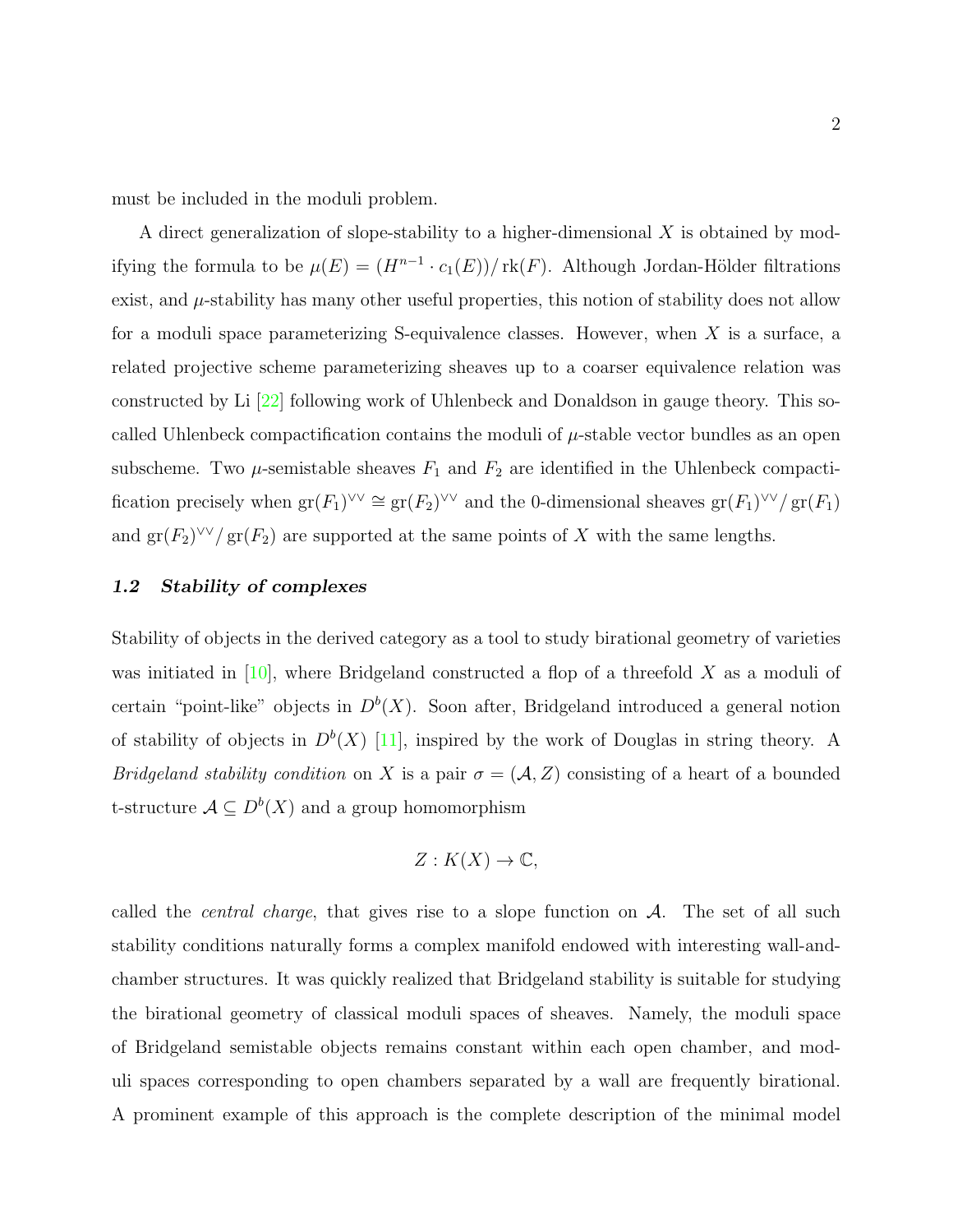program of the Hilbert scheme of points on a surface [\[6\]](#page-107-3).

Constructing stability conditions on higher dimensional varieties remains an important open problem, and for example no stability conditions are known to exist on the derived category of a projective Calabi-Yau threefold, the case considered the most interesting from the point of view of mirror symmetry. A general method for producing stability conditions on a surface X was developed by Bridgeland  $|12|$  for K3 surfaces, and extended by Arcara and Bertram [\[5\]](#page-107-5) for all surfaces. Moreover, moduli of semistable objects on a surface are known to exist as algebraic stacks [\[39\]](#page-110-0) and to have good moduli spaces that exist as proper algebraic spaces [\[3,](#page-107-6) Theorem 7.25, Example 7.27]. However, Bridgeland moduli spaces are known to be projective only in limited number of cases.

Partly motivated by the difficulty of constructing Bridgeland stability conditions on higher-dimensional varieties, Bayer [\[8\]](#page-107-7) introduced the more general notion of *polynomial* stability conditions, where the central charge Z is allowed to take values in the ring  $\mathbb{C}[m]$ of complex polynomials, and constructed a "standard family" of polynomial stability conditions on any normal projective variety. A second source of motivation came from curve counting. A PT-stable pair on a threefold X is a section  $\mathcal{O}_X \to F$  of a pure 1-dimensional sheaf that generically generates  $F$ . In [\[35\]](#page-109-2), the authors constructed curve counting invariants on X using a virtual fundamental class on the moduli space of PT-stable pairs and conjectured a relationship to similarly constructed DT-invariants. In [\[8\]](#page-107-7), Bayer showed that, with respect to certain polynomial stability conditions called *PT-stability conditions*, PT-stable pairs coincide with stable objects of rank 1 and trivial determinant, and interpreted the PT/DT-correspondence as arising from a wall-crossing phenomenon in the space of polynomial stability conditions.

Stable objects of higher rank with respect to PT-stability were studied by Lo in [\[25\]](#page-108-1) and [\[27\]](#page-109-3). He constructed moduli space of semistable objects as algebraic stacks and, in the absence of strictly semistable objects, as proper algebraic spaces. It remains open whether these moduli spaces are projective.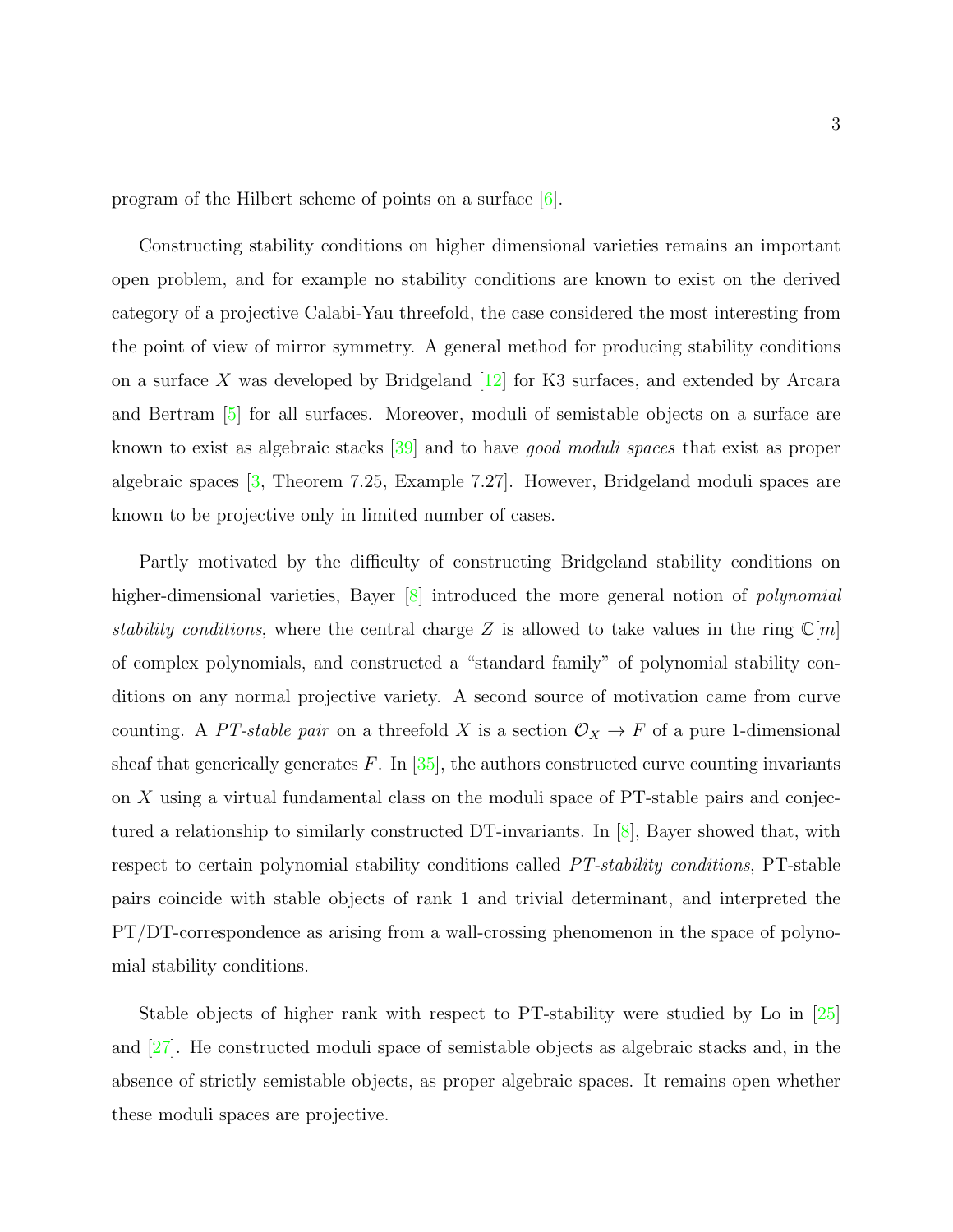## <span id="page-11-0"></span>1.3 Determinantal line bundles

Many moduli problems involving objects in the derived category are inaccessible to the powerful toolkit of GIT, and thus constructing moduli spaces as projective schemes requires different methods. This includes moduli spaces arising from Bridgeland and polynomial stability discussed above. An alternative path to projectivity is provided by determinantal line bundle techniques. If  $M$  is a moduli stack of complexes on a projective variety  $X$  and  $\mathcal E$  the universal complex on  $\mathcal M \times X$ , we can produce line bundles on  $\mathcal M$  by the rule that to a coherent sheaf  $F$  on  $X$  associates the line bundle

$$
\lambda_{\mathcal{E}}(F) := \det(pr_{\mathcal{M}*}(\mathcal{E} \otimes pr_X^*F)) \in Pic(\mathcal{M}).
$$

In favorable conditions this construction also produces a section of  $\lambda_{\mathcal{E}}(F)$ , so by varying F, one could hope to produce enough sections to obtain an ample line bundle. This approach was successfully used by Faltings in [\[13\]](#page-108-2) to construct the moduli space of Higgs bundles on a curve, and specialized to slope-semistable sheaves by Seshadri in [\[37\]](#page-109-4). Li's construction of the Uhlenbeck compactification in  $[22]$  also utilizes determinantal line bundles. In a different direction, Kollár developed analogous determinantal techniques for moduli of polarized varieties in [\[21\]](#page-108-3) and gave a construction of the moduli of stable curves as a projective variety.

In the context of Bridgeland stability, given a smooth, projective variety X, Bayer and Macri constructed a determinantal line bundle  $\mathcal{L}_{\sigma}$  on the moduli stack  $\mathcal{M}^{\sigma}$  of  $\sigma$ -semistable objects in  $D^b(X)$  that varies continuously with the stability condition  $\sigma$ , and showed that this line bundle has strong positivity properties  $[9]$ . This gives a clear candidate for an ample line bundle on the moduli space, taking us one step closer to projectivity of Bridgeland moduli spaces in general.

A key step in the approach of Faltings and Seshadri is the following characterization of stability on a curve: a locally free sheaf  $E$  on a smooth, projective curve  $C$  is semistable if and only if there exists another vector bundle F such that

$$
H^0(C, E \otimes F) = H^1(C, E \otimes F) = 0.
$$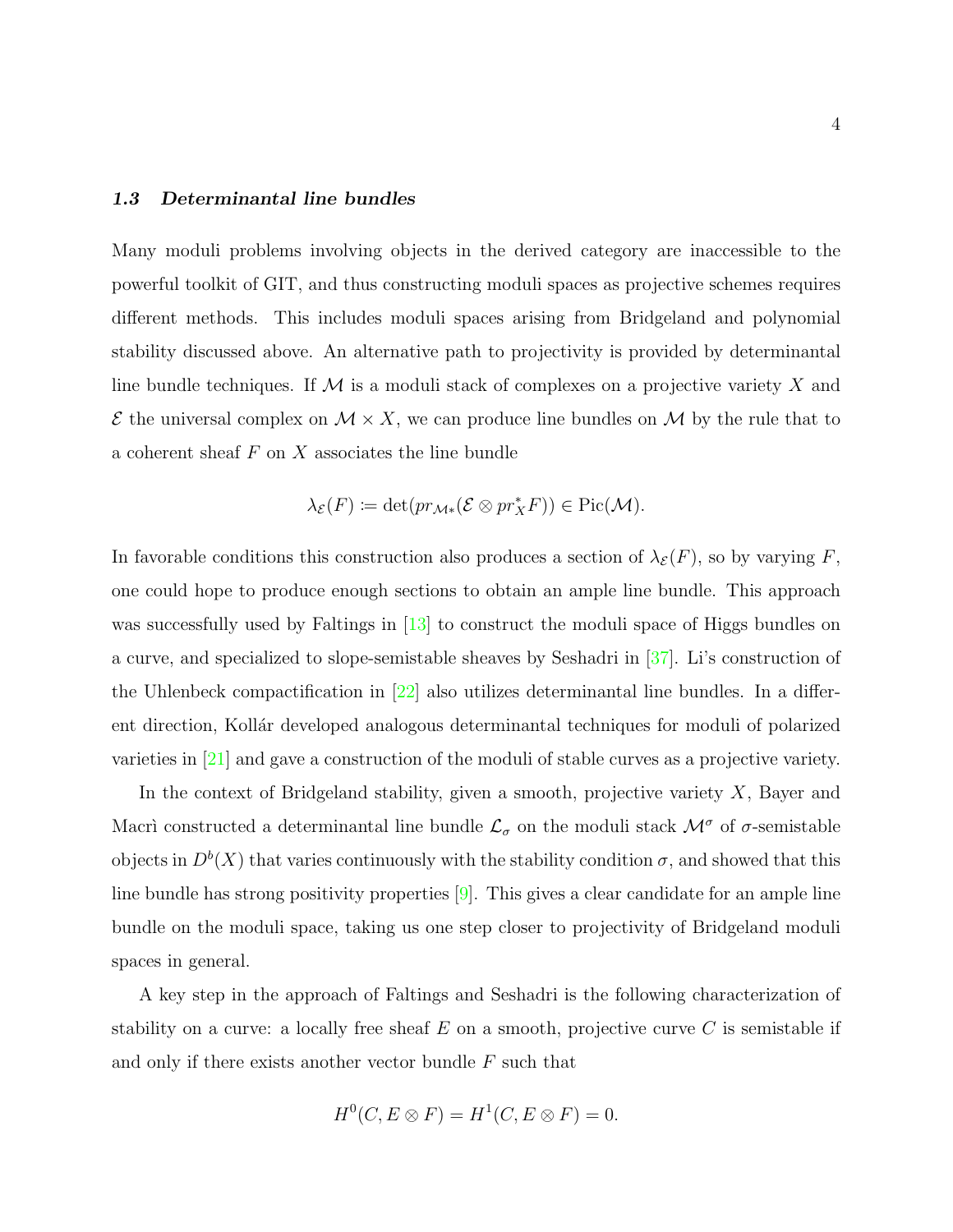Our arguments in Chapters [3](#page-39-0) and [4](#page-75-0) crucially rely on this fact coupled with restriction theorems for  $\mu$ -stability.

## <span id="page-12-0"></span>1.4 Overview of results: Chapter 3

The goal of Chapter [3](#page-39-0) is to prove projectivity of the Bridgeland moduli space when  $X$  is an arbitrary smooth, projective surface, and  $\sigma$  lies on the "vertical wall" bounding the chamber corresponding to Gieseker-stability. The main results are Theorem [3.4.7](#page-66-0) and Theorem [3.5.1](#page-68-0) which we summarize as follows.

**Theorem 1.4.1.** Let  $(X, H)$  be a smooth, projective, polarized surface over  $\mathbb{C}$ , and let  $v \in$  $K_{\text{num}}(X)$  be a numerical class of positive rank. There exists a Bridgeland stability condition  $\sigma = (\mathcal{A}, Z)$  with the following properties.

(a) The  $\sigma$ -polystable objects of class v in  $\mathcal A$  are of the form

$$
E = F \oplus \left(\bigoplus_i \mathcal{O}_{p_i}^{\oplus n_i}[-1]\right),\,
$$

where F is a  $\mu$ -polystable locally free sheaf and the  $\mathcal{O}_{p_i}$  are structure sheaves of closed points  $p_i \in X$ .

- (b) The good moduli space  $M^{\sigma}(v)$  parameterizing  $\sigma$ -polystable objects is projective and the line bundle  $\mathcal{L}_{\sigma}$  is ample.
- (c) There is a bijective morphism  $M^{\text{Uhl}}(v) \to M^{\sigma}(v)$  from the Uhlenbeck compactification of  $\mu$ -stable locally free sheaves.

Our main mathematical contribution is part (b) of the theorem. The key idea is the observation that the line bundle  $\mathcal{L}_{\sigma}$  constructed by Bayer and Macri arises through restricting  $\sigma$ -semistable objects to various curves  $C \subseteq X$ , which allows us to apply the result of Faltings mentioned above to directly produce sections of  $\mathcal{L}_{\sigma}$ .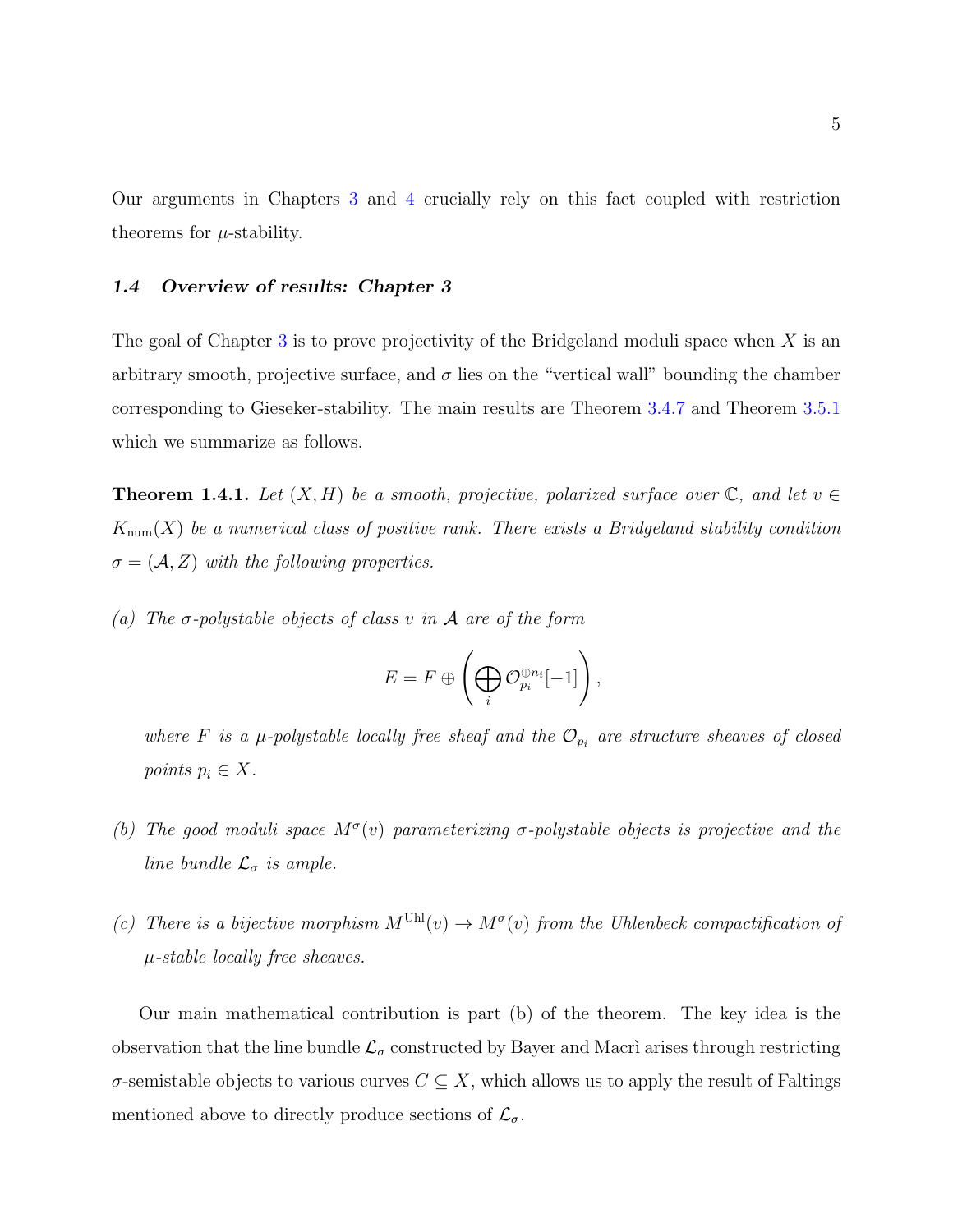Part (c) of the theorem follows straightforwardly by comparing the proof of part (b) and Li's construction of the Uhlenbeck compactification [\[22\]](#page-108-0). To convince the reader that the bijection is plausible, consider a  $\mu$ -polystable torsion-free sheaf F on X. The sheaf F fits into a short exact sequence

$$
0 \to F \to F^{\vee\vee} \to T \to 0,
$$

where  $F^{\vee\vee}$  is a  $\mu$ -polystable locally free sheaf and T has 0-dimensional support. Recall that the Uhlenbeck compactification records the information of  $F^{\vee\vee}$  together with the length  $l_p(T)$  of T at closed points  $p \in X$ . On the other hand, the above exact sequence rotates to the exact sequence

$$
0 \to T[-1] \to F \to F^{\vee\vee} \to 0
$$

in the heart  $A \subseteq D^b(X)$ . The inclusion  $T[-1] \subseteq F$  is part of the Jordan-Hölder filtration with respect to  $\sigma$ , and in fact F is S-equivalent to the  $\sigma$ -polystable object

$$
F^{\vee\vee} \oplus \left(\bigoplus_{p\in X} \mathcal{O}_p^{\oplus l_p(T)}[-1]\right).
$$

Part (a) of the theorem is known to experts in general and worked out by Lo and Qin in [\[28\]](#page-109-5) in the case when  $rk(v)$  and  $H \cdot c_1(v)$  are coprime, where the authors also observe the set theoretic bijection with the Uhlenbeck compactification. Although we include a proof in the general case, we claim no originality.

As an application of the projectivity of moduli space on the vertical wall, we give a proof in Section [3.6](#page-70-0) of the classical fact that the moduli space of Gieseker-semistable sheaves is projective. Our argument avoids the use of GIT, but is limited to the case when X is a surface, the base field is that of the complex numbers, and we make the assumption  $gcd(rk(v), H \cdot c_1(v)) = 1$  to rule out strictly semistable objects.

### Relation to previous work

Bridgeland moduli spaces on surfaces are known to be projective in only some cases: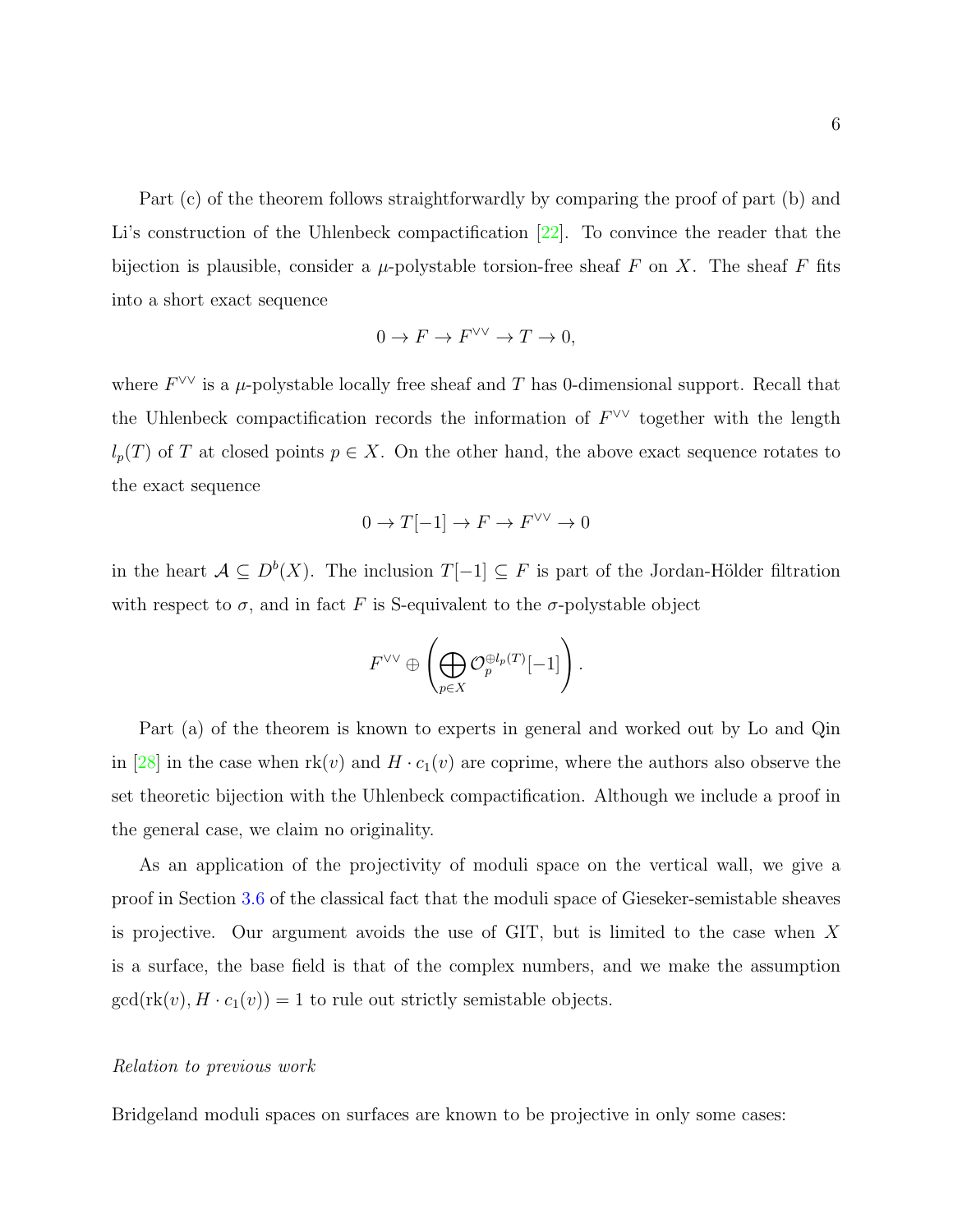- When X is either  $\mathbb{P}^2$  [\[6\]](#page-107-3) or  $\mathbb{P}^1 \times \mathbb{P}^1$  or the blow-up of  $\mathbb{P}^2$  at a point [\[7\]](#page-107-9), all Bridgeland moduli spaces can be related to moduli of quiver representations. Similar results are conjectured to hold for all Del Pezzo surfaces [\[7\]](#page-107-9).
- For an arbitrary surface  $X$ , stability in a special chamber coincides with Giekeser stability. The proof for K3 surfaces presented in [\[12\]](#page-107-4) works in general.
- When X is an abelian surface of Picard rank 1, Maciocia and Meachan  $[30]$  construct moduli spaces  $M^{\sigma}(v)$  for certain classes v of rank 1 and when  $\sigma$  is generic for v by relating  $M^{\sigma}(v)$  to Gieseker moduli spaces via a Fourier-Mukai transform.
- When X is a K3 surface and  $\sigma$  is generic with respect to v, Bayer and Macri show in [\[9\]](#page-107-8), generalizing similar results for K3 and abelian surfaces in  $[32]$ , that  $M^{\sigma}(v)$  is projective by relating  $\sigma$ -stability on X to Gieseker-stability on a Fourier-Mukai partner.
- When X is an unnodal Enriques surface and  $\sigma$  is generic with respect to v, Nuer shows in [\[34\]](#page-109-8) that the moduli space  $M^{\sigma}(v)$  is projective by producing a finite map to a related Bridgeland moduli space on the K3 universal cover of X.

While in all of these cases the projectivity of the moduli spaces ultimately rely on GIT constructions, and the line bundle  $\mathcal{L}_{\sigma}$  of Bayer and Macri can be seen to be ample after the fact, a general GIT framework for Bridgeland stability is currently unavailable. Our method avoids the use of GIT and proves ampleness of  $\mathcal{L}_{\sigma}$  by directly producing enough sections. To our knowledge, this is the first example of a Bridgeland moduli space on a surface whose projectivity does not rely on GIT, as well as the first projective Bridgeland moduli space on an arbitrary surface X apart from the Gieseker moduli space.

The relationship between  $M^{\text{Uhl}}(v)$  and  $M^{\sigma}(v)$  when  $\sigma$  lies on the vertical wall for v has been previously studied by Lo in [\[26\]](#page-109-9), whose result together with properness of the good moduli space implies that when X is a K3 surface, the good moduli space of  $\sigma$ -semistable objects is projective. Lo achieves this by relating  $M^{\sigma}(v)$  to a moduli space of  $\mu$ -stable locally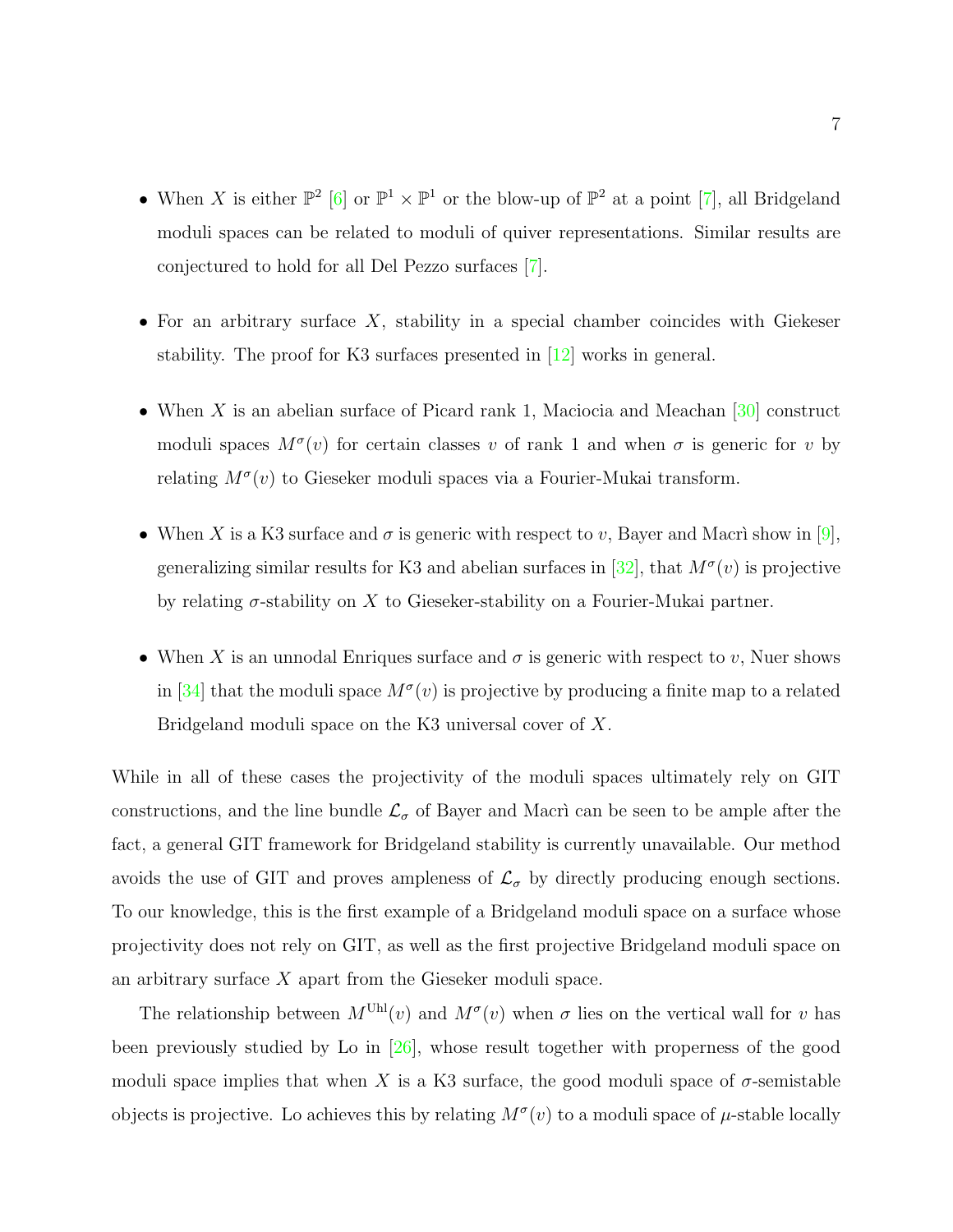free sheaves on a Fourier-Mukai partner of  $X$ . Our results subsumes Lo's results and avoids the use of a Fourier-Mukai transform.

## Open questions

The following are potential next questions in the direction of this chapter.

- What is the local geometry of  $M^{\sigma}(v)$ , and is the morphism  $M^{Uhl}(v) \to M^{\sigma}(v)$  and isomorphism?
- What kind of birational surgery does the Gieseker moduli space undergo when we cross the vertical wall? Based on earlier work in the subject, stability on the other side of the wall should correspond to Gieseker-stability under the derived dual functor.
- Can the argument for projectivity of the Gieseker moduli space be adapted to the noncoprime case, or for other base fields, or even for higher-dimensional varieties?
- Can the methods used here be adapted to showing projectivity of more general Bridgeland moduli spaces on surfaces, or some other moduli spaces of sheaves or complexes on varieties?

## <span id="page-15-0"></span>1.5 Overview of results: Chapter 4

In Chapter [4](#page-75-0) we study moduli of PT-semistable objects on a smooth, projective, polarized threefold  $(X, H)$ . Defined in terms of a polynomial stability condition, they are objects  $E \in D^b(X)$  that fit in a triangle

$$
\mathcal{H}^0(E) \to E \to \mathcal{H}^1(E)[-1],
$$

where  $\mathcal{H}^0(E)$  is a  $\mu$ -semistable sheaf and  $\mathcal{H}^1(E)$  is a 0-dimensional sheaf. Moreover, E satisfies the condition that  $\text{Hom}(\mathcal{O}_p[-1], E) = 0$  for every closed point  $p \in X$ , one consequence of which is that the quotient  $\mathcal{H}^0(E)^{\vee\vee}/\mathcal{H}^0(E)$  is pure of dimension 1. The PT-semistable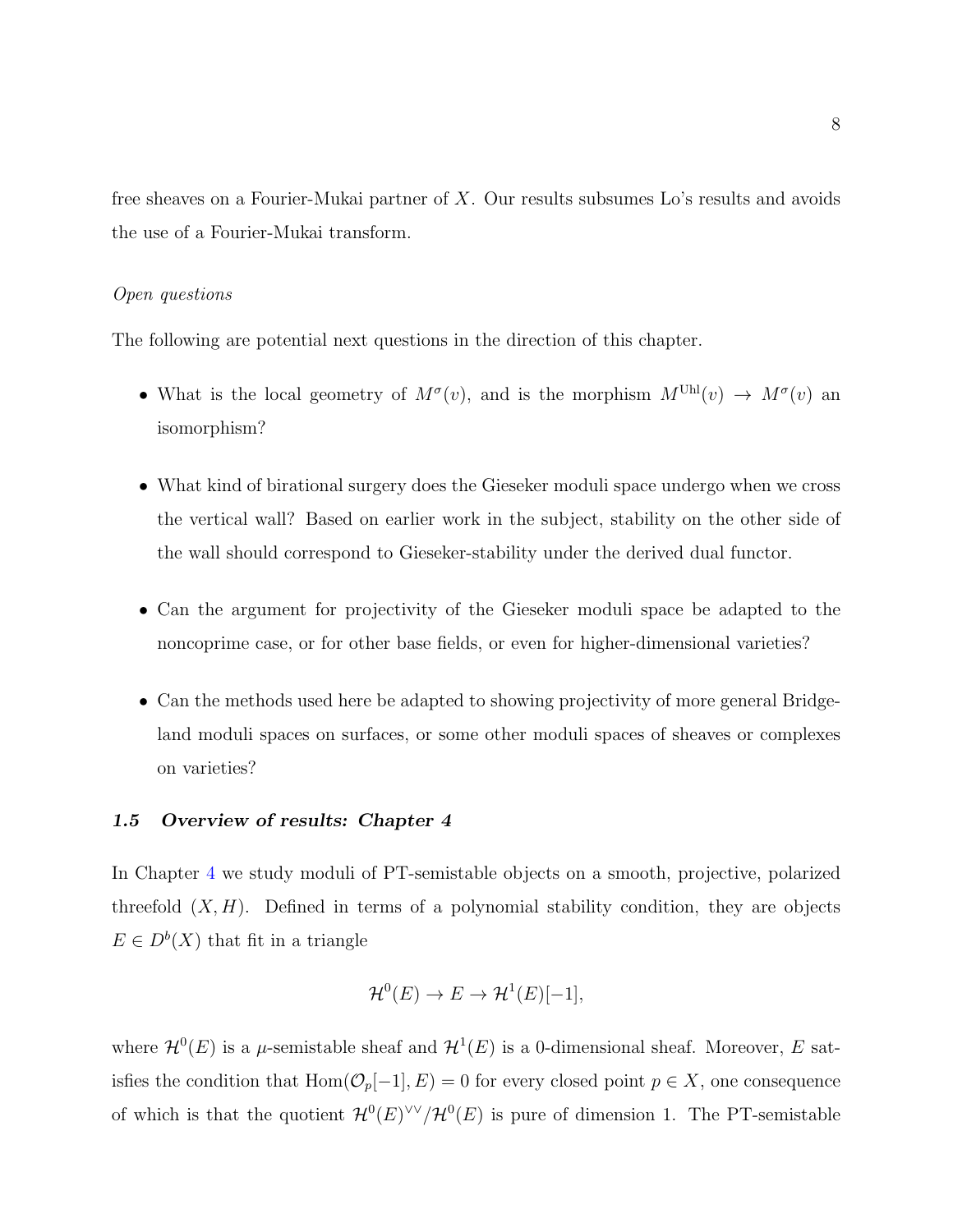objects of rank 1 and trivial determinant are precisely the stable pairs considered in [\[35\]](#page-109-2). Relying on Lo's work on the moduli stack of PT-semistable objects in [\[25\]](#page-108-1) and [\[27\]](#page-109-3), we construct a globally generated determinantal line bundle on the stack and study the induced morphism to projective space.

To state our results, let  $v \in K_{\text{num}}(X)$  be a class of positive rank and let  $\mathcal{M}^{\text{PT}}(v)$  denote the moduli stack of PT-semistable objects of class v. By [\[27,](#page-109-3) Theorem 1.1], the stack  $\mathcal{M}^{\text{PT}}(v)$ is universally closed and of finite type, and in the absence of strictly semistable objects admits a proper good moduli space parameterizing isomorphism classes of stable objects. The latter occurs for example when  $gcd(r k(v), H^2 \cdot c_1(v)) = 1$ . We summarize Theorems [4.5.1](#page-93-1) and [4.6.3](#page-100-0) under this simplifying assumption in the following.

**Theorem 1.5.1.** Assume that  $gcd(\text{rk}(v), H^2 \cdot c_1(v)) = 1$ . There exists a semiample determinantal line bundle  $\mathcal{L}_2$  on  $\mathcal{M}^{PT}(v)$  with the following property. For all objects  $E \in \mathcal{M}^{PT}(v)$ mapping to the same point under the canonical map

$$
\mathcal{M}^{\mathrm{PT}}(v) \to \overline{M} \coloneqq \operatorname{Proj} \bigoplus_{n \geq 0} H^0(\mathcal{M}^{\mathrm{PT}}(v), \mathcal{L}_2^{\otimes n}),
$$

the reflexive sheaves  $\mathcal{H}^0(E)^{\vee\vee}$  are isomorphic, and the lengths of the 1-dimensional sheaves  $\mathcal{H}^0(E)^{\vee\vee}/\mathcal{H}^0(E)$  are equal at all codimension 2 points of X.

The proof of the theorem follows the same lines as the main result in Chapter [3](#page-39-0) discussed above. The determinantal line bundle in the statement arises through restricting PT-semistable objects  $E \in D^b(X)$  to various curves  $C \subseteq X$ , which allows us to invoke the results of Faltings to produce sections of the line bundle. We are also able to give a weaker statement without the assumption  $gcd(r k(v), H^2 \cdot c_1(v)) = 1$ .

## Further problems and questions

We collect here some questions that remain unanswered in this work.

• Does the stack  $M^{PT}(v)$  admit a good moduli space? At the moment this is only know in the absence of strictly semistable objects, for example under the coprime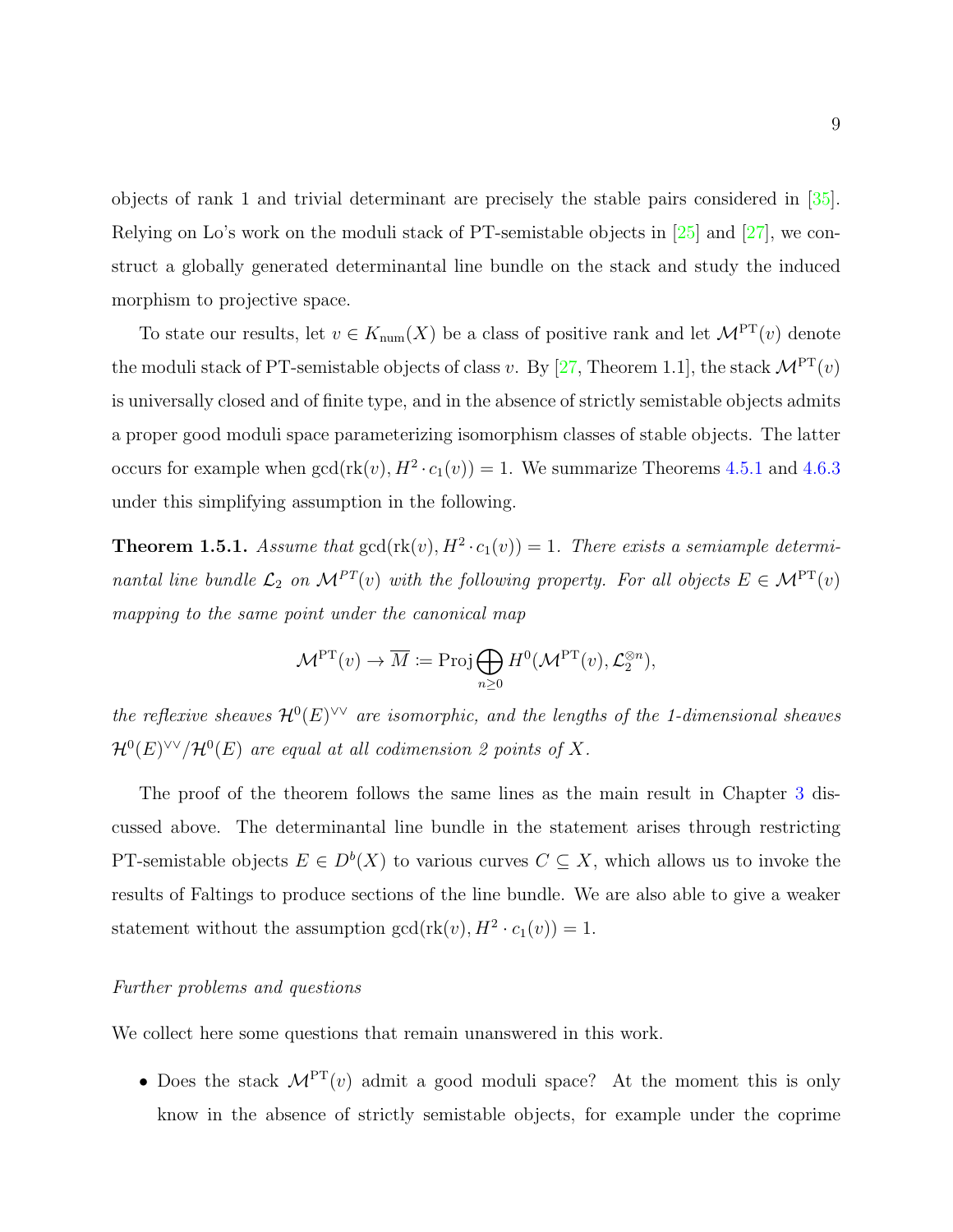assumption. The obstacle in applying the techniques in  $[3, \text{ section 7}]$  is that the heart  $\mathcal{A}^p \subseteq D^b(X)$  containing PT-semistable objects is not noetherian. We however believe that the general machinery of [\[3\]](#page-107-6) should be applicable to our situation.

- The description of the fibers given in Theorem [4.6.3](#page-100-0) is incomplete, even in the coprime case, in the sense that not all objects satisfying the conditions in part (ii) of the theorem will be identified. In particular, it is not difficult to see that the 0-dimensional sheaf  $\mathcal{H}^1(E)$  will play a role in separating objects under the morphism.
- Is the good moduli space projective? A worked example in Section [4.7](#page-103-0) shows that the line bundle considered in Theorems [4.5.1](#page-93-1) and [4.6.3](#page-100-0) is not ample. We have borrowed the notation  $\mathcal{L}_2$  from [\[17,](#page-108-4) Chapter 8], and inspired by the results there, we conjecture that some linear combination of  $\mathcal{L}_0$ ,  $\mathcal{L}_1$ , and  $\mathcal{L}_2$  will be ample.
- Part of Li's motivation for constructing the Uhlenbeck compactification of stable vector bundles on a surface  $X$  in  $[22]$  was to give an interpretation of Donaldson's polynomial invariants of the real 4-manifold underlying  $X$  in terms of intersection theory on the Uhlenbeck compactification. Can our space  $\overline{M}$  be used to define analogous invariants when  $X$  is a threefold?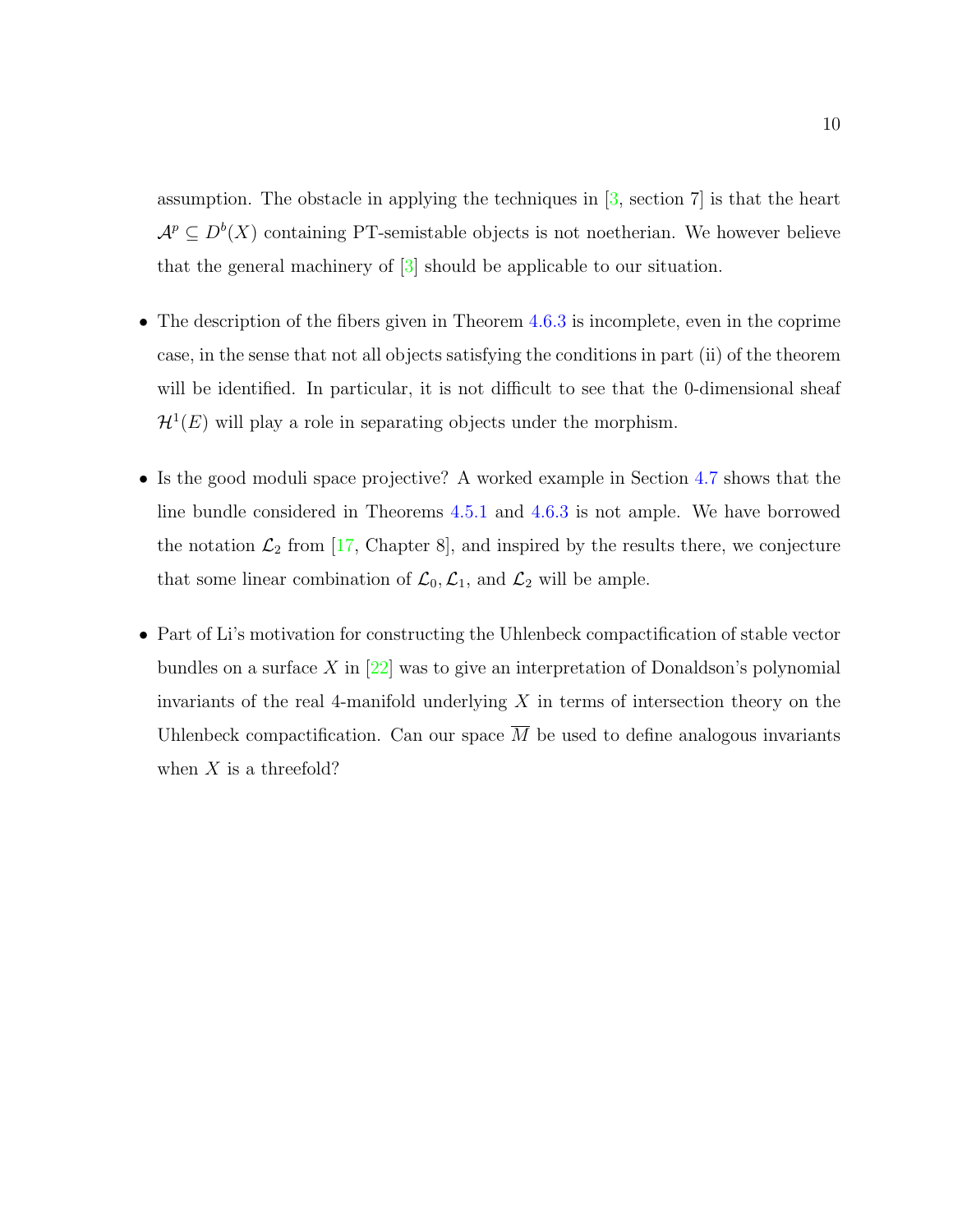## Chapter 2

# <span id="page-18-0"></span>BACKGROUND ON SHEAVES AND COMPLEXES AND THEIR MODULI

In this chapter we collect and summarize several key notions and results needed in the main body of the work. We consider schemes over a fixed algebraically closed field  $k$ .

## <span id="page-18-1"></span>2.1 Local properties of sheaves

Let X be a regular, noetherian, integral scheme of dimension  $n$ . The dimension of a coherent sheaf F on X is the dimension of its support  $\text{Supp}(F)$ . A d-dimensional sheaf F is called **pure** if all its associated points have dimension d, or equivalently if  $Hom(G, F) = 0$  for all sheaves  $G$  of dimension less than  $d$ . A coherent sheaf  $F$  of dimension  $d$  has a unique filtration

$$
F_0 \subseteq F_1 \subseteq \ldots \subseteq F_{d-1} \subseteq F_d = F
$$

where  $F_i$  is the union of all subsheaves of dimension at most i, so that  $F_i/F_{i-1}$  is either zero or pure of dimension i for each i. A **torsion-free** sheaf is a pure sheaf of dimension n. A torsion-free sheaf is locally free in codimension 1. The rank of F is denote  $rk(F)$  and defined as the dimension of the stalk of  $F$  at the generic point of  $X$ .

The **dual** of  $F \in \text{Coh}(X)$  is the sheaf  $F^{\vee} = \mathcal{H}om(F, \mathcal{O}_X)$ . The canonical map  $F \to F^{\vee\vee}$ to the **double dual** of F is injective precisely when F is torsion-free, and we say that F is reflexive if this map is an isomorphism. A reflexive sheaf is locally free in codimension 2.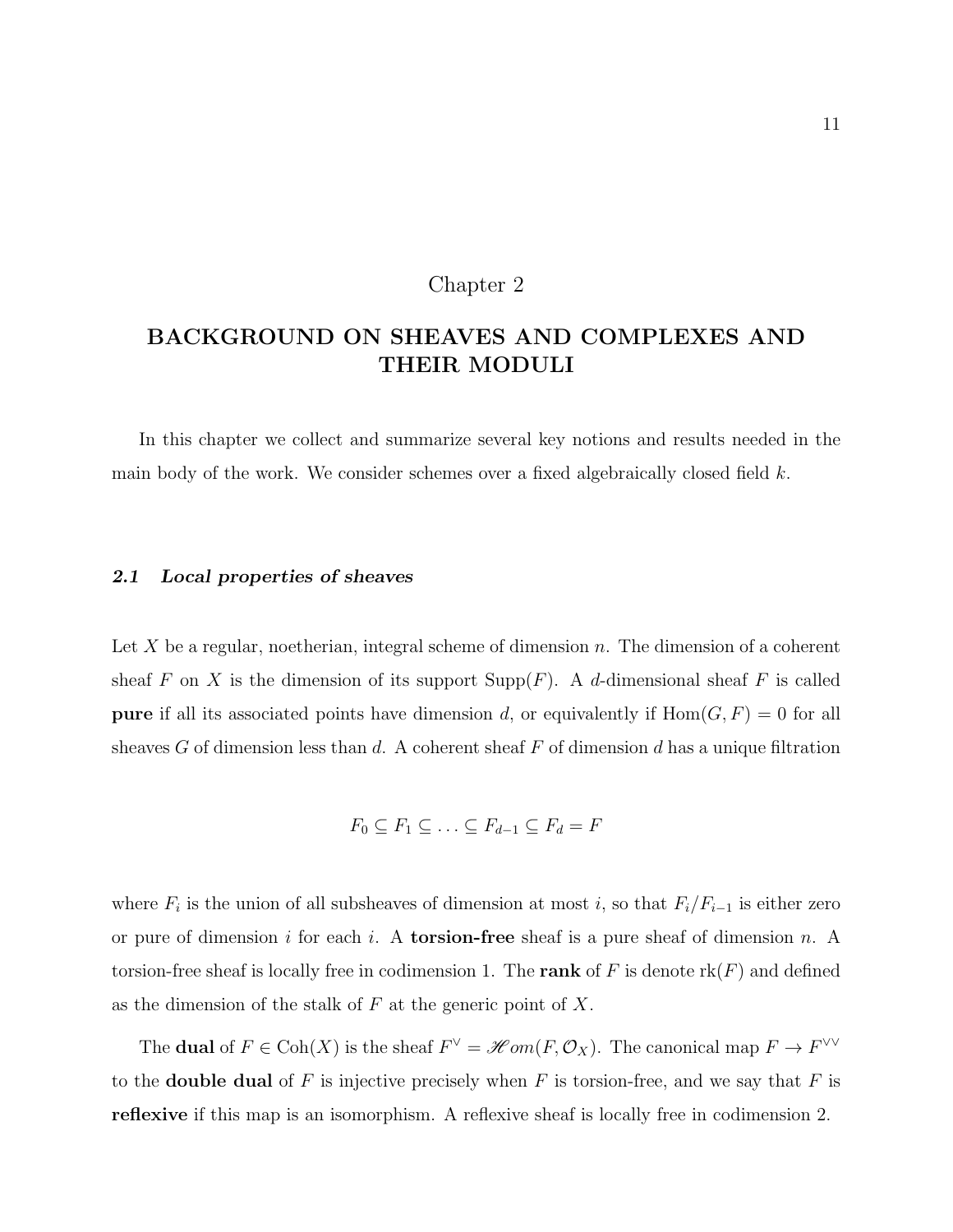## <span id="page-19-0"></span>2.2 Stability of sheaves

Let X be a smooth, projective variety of dimension n with a very ample divisor  $H \subseteq X$ . We denote the Hilbert polynomial of a coherent sheaf  $F$  by

$$
P(F,m) = \chi(X, F \otimes \mathcal{O}_X(mH)) = \sum_{i=0}^n (-1)^i \dim H^i(X, F \otimes \mathcal{O}_X(mH)),
$$

and, if  $\dim(F) = n$ , define the **reduced Hilbert polynomial** of F as

$$
p(F, m) = \frac{1}{\text{rk}(F)} P(F, m).
$$

A torsion-free sheaf F is Gieseker-stable (resp. Gieseker-semistable) if for any proper, nonzero subsheaf  $F' \subseteq F$  we have

$$
p(F', m) < p(F, m) \qquad \text{(resp.} \quad p(F', m) \le p(F, m)\text{)},
$$

where we compare polynomials by asymptotic inequality, or equivalently by lexicographically comparing their coefficients. Note that the first inequality holds automatically for subsheaves F' with  $rk(F') = rk(F)$ , so we can assume  $rk(F') < rk(F)$  in the definition.

By the Hirzebruch-Riemann-Roch formula, the coefficient of the degree  $n-1$  term in  $p(F, m)$  is the quantity

$$
\mu(F) = \frac{H^{n-1} \cdot c_1(F)}{\text{rk}(F)}
$$

,

which we call the slope of F (with respect to H). We say F is  $\mu$ -stable (resp.  $\mu$ -semistable) if it is torsion-free and for any subsheaf  $F' \subseteq F$  of smaller rank we have

$$
\mu(F') < \mu(F) \qquad \text{(resp.} \quad \mu(F') \le \mu(F)\text{)}.
$$

We have the evident implications

 $\mu$ -stable  $\implies$  Gieseker-stable  $\implies$  Gieseker-semistable  $\implies$   $\mu$ -semistable.

Moreover, if  $gcd(\text{rk}(F), H^{n-1} \cdot c_1(F)) = 1$ , then all four notions are equivalent. To see this, let  $F' \subseteq F$  be a subsheaf with  $\mu(F') = \mu(F)$ , or equivalently

$$
rk(F)(H^{n-1} \cdot c_1(F')) = rk(F')(H^{n-1} \cdot c_1(F)).
$$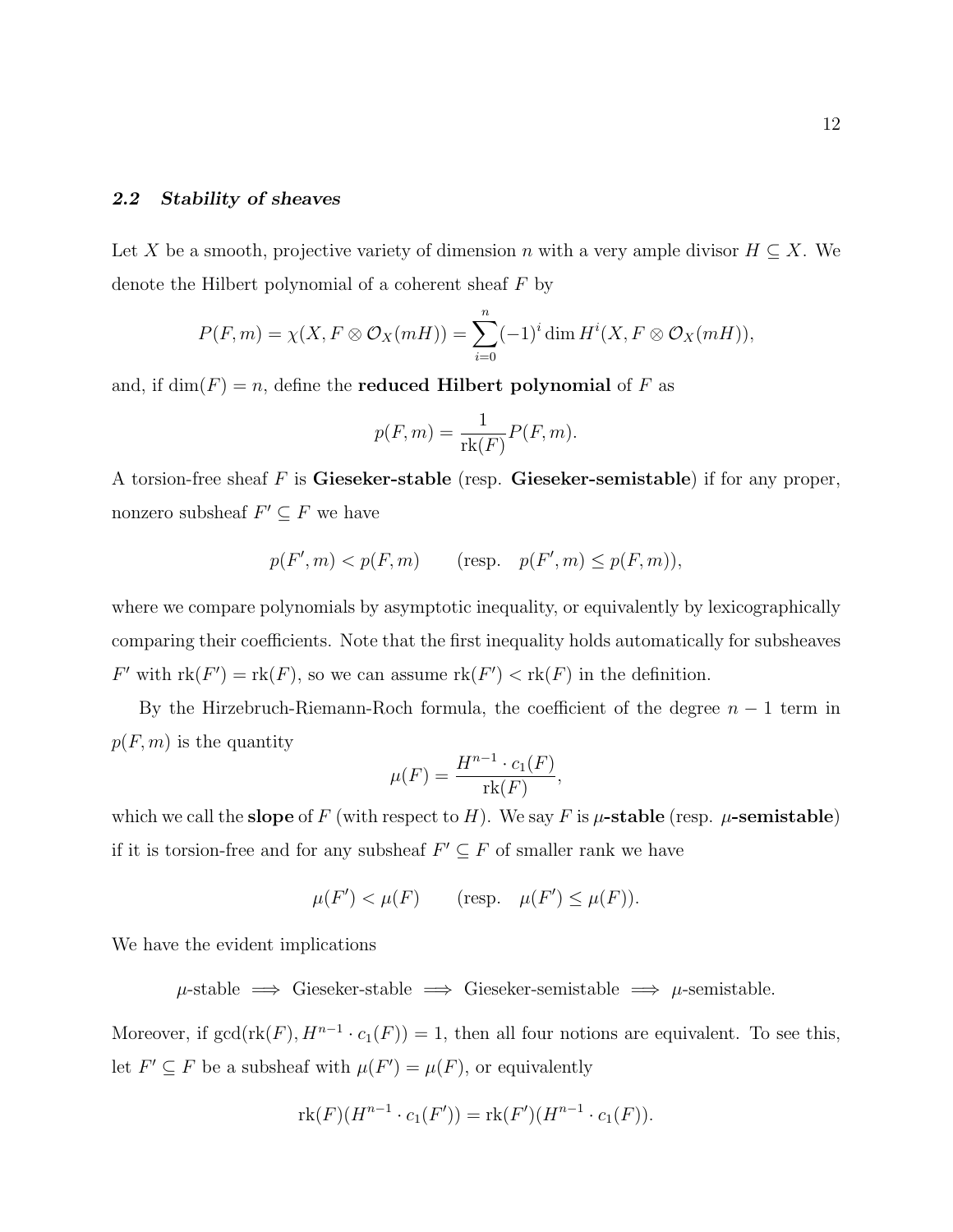Since  $rk(F)$  divides the right hand side, it must divide  $rk(F')$ , so that  $rk(F') = rk(F)$ .

A torsion-free sheaf F is called  $\mu$ -**polystable** if it is a direct sum  $F = \bigoplus_i F_i$  of  $\mu$ -stable sheaves  $F_i$  with  $\mu(F_i) = \mu(F)$ . Any  $\mu$ -semistable sheaf F has a **Jordan-Hölder filtration** 

$$
0 = F_0 \subsetneq F_1 \subsetneq \ldots \subsetneq F_{m-1} \subsetneq F_m = F
$$

where the successive quotients  $gr_i(F) := F_i/F_{i-1}$  are  $\mu$ -stable with  $\mu(gr_i(F)) = \mu(E)$ . The sheaf  $\mathrm{gr}(F) \coloneqq \oplus_i \mathrm{gr}_i(F)$  is called the **associated graded** of  $F$ . The Jordan-Hölder filtration is not necessarily unique, but the associated graded is unique up to isomorphism. Two  $\mu$ semistable sheaves  $F_1$  and  $F_2$  are called S-equivalent if  $gr(F_1) \cong gr(F_2)$ . Each equivalence class is represented by a unique polystable sheaf.

Any torsion-free sheaf  $E$  admits a **Harder-Narasimhan filtration** 

$$
0 = E_0 \subsetneq E_1 \subsetneq \ldots \subsetneq E_{m-1} \subsetneq E_m = E
$$

where the successive quotients  $E_i/E_{i-1}$  are  $\mu$ -semistable with  $\mu(E_1/E_0) > \mu(E_2/E_1) > \cdots >$  $\mu(E_m/E_{m-1})$ . The Harder-Narasimhan filtration is uniquely determined by E.

We define polystability, Jordan-Hölder filtrations, the associated graded, S-equivalence, and Harder-Narasimhan filtrations analogously for Gieseker-stability. It will be clear from context which type of stability we mean.

We recall the following. If  $E$  and  $F$  are either (a) Gieseker-stable sheaves with the same reduced Hilbert polynomial, or (b)  $\mu$ -stable reflexive sheaves with the same slope, then either  $E \cong F$  or  $\text{Hom}(E, F) = 0$ . As a consequence, if  $E \cong \bigoplus_{i=1}^{m} E_i^{\oplus r_i}$  is either a Gieseker-polystable sheaf or  $\mu$ -polystable reflexive sheaf, with  $E_i$  and  $E_j$  nonisomorphic when  $i \neq j$ , then

$$
Aut(E) \cong GL_{r_1} \times \cdots \times GL_{r_m}
$$

As will be discussed below, moduli spaces of Gieseker-semistable sheaves can be constructed as projective schemes using GIT. While  $\mu$ -stability lacks this benefit, its utility comes from various permanence properties it enjoys. The most relevant for us is that  $\mu$ stability is preserved under restriction to a general divisor. The following result is attributed to Mehta and Ramanathan.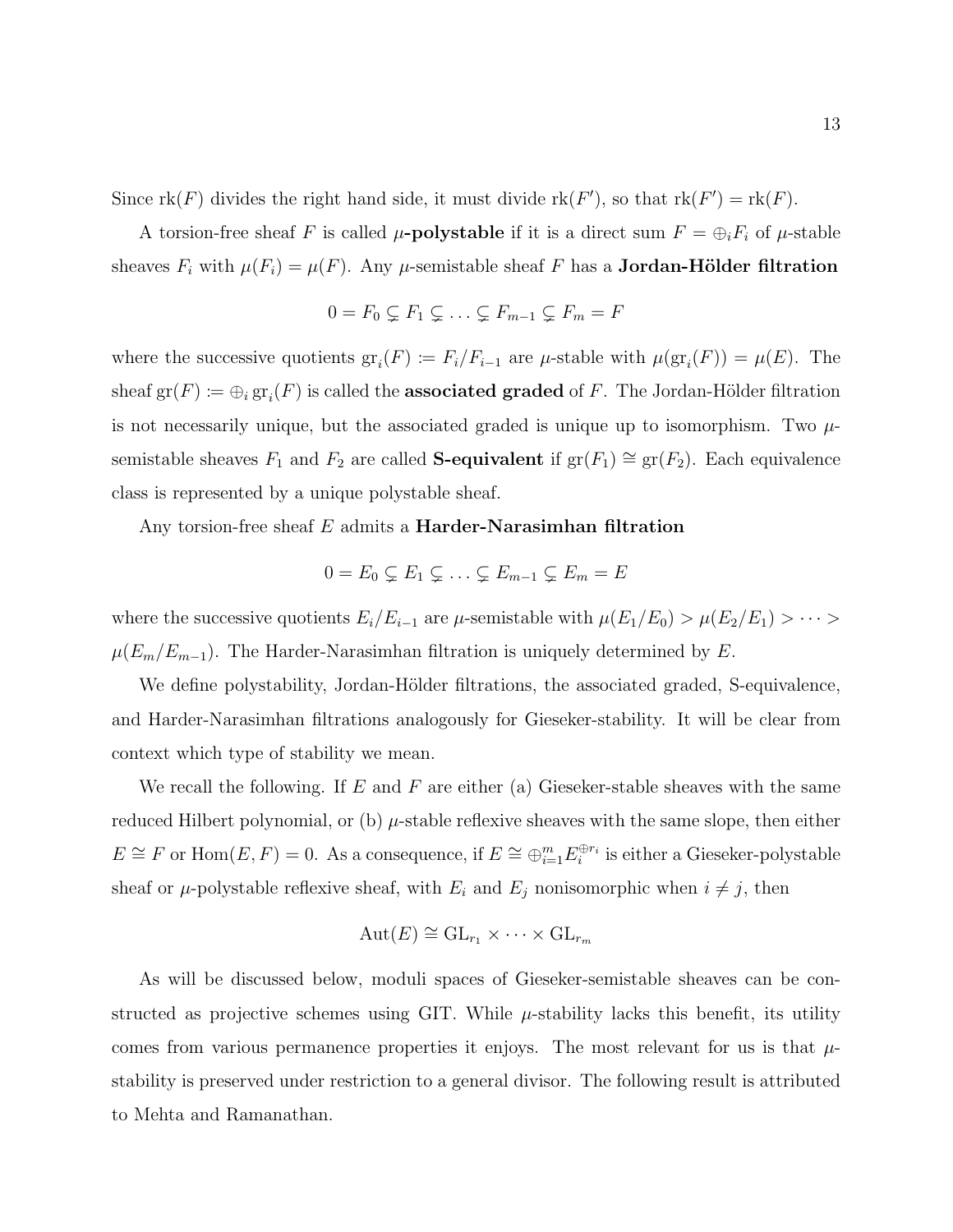**Theorem 2.2.1** ([\[17,](#page-108-4) Theorem 7.2.1, Theorem 7.2.8]). Let X be a smooth, projective variety over an algebraically closed field with a very ample divisor  $H$ . Let  $F$  be a  $\mu$ -semistable (resp.  $\mu$ -stable) sheaf on X. There exists an integer  $a_0$  such that for  $a \ge a_0$  and a general smooth divisor  $D \in |aH|$ , the restriction  $F|_D$  is  $\mu$ -semistable (resp.  $\mu$ -stable).

The integer  $a_0$  in the theorem depends on the sheaf F. In characteristic 0, we get the following stronger result for restricting  $\mu$ -semistable sheaves to complete intersections of divisors, attributed to Flenner.

**Theorem 2.2.2** ([\[17,](#page-108-4) Theorem 7.1.1, Theorem 7.2.8]). Let X be a smooth, projective variety of dimension  $n \geq 2$  over an algebraically closed field of characteristic 0, and let  $H \subseteq X$ be a very ample divisor. Let r and l be integers with  $r > 0$  and  $1 \leq l \leq n - 1$ . There exists an integer  $a_0$ , depending on r and l, such that if  $a \ge a_0$  and F is a  $\mu$ -semistable sheaf of rank r on X, the restriction  $F|_{D_1 \cap \dots \cap D_l}$  to a complete intersection of general divisor  $D_1, \ldots, D_l \in |aH|$  is again  $\mu$ -semistable.

### <span id="page-21-0"></span>2.3 Derived categories

We now recall some basic notions of derived categories. Let  $X$  be a scheme of finite type over  $k$ . If

$$
E: \quad \cdots \to E_{i-1} \xrightarrow{d_{i-1}} E_i \xrightarrow{d_i} E_{i+1} \to \cdots
$$

is a complex of coherent sheaves on X, we denote by  $\mathcal{H}^i(E) = \ker d_i / \text{im } d_{i-1}$  its *i*th cohomology sheaf. A map  $E \to F$  of complexes is a **quasi-isomorphism** if it induces an isomorphism  $\mathcal{H}^i(E) \xrightarrow{\sim} \mathcal{H}^i(F)$  for all i. We denote by  $D^b(X)$  the derived category of X, which is a triangulated category whose objects are bounded complexes of coherent sheaves and whose morphisms are maps of chain complexes and formal inverses of quasi-isomorphisms. An exact triangle

$$
E \to F \to G
$$

in  $D^b(X)$  induces an exact sequence

 $\cdots \to \mathcal{H}^i(E) \to \mathcal{H}^i(F) \to \mathcal{H}^i(G) \to \mathcal{H}^{i+1}(E) \to \cdots$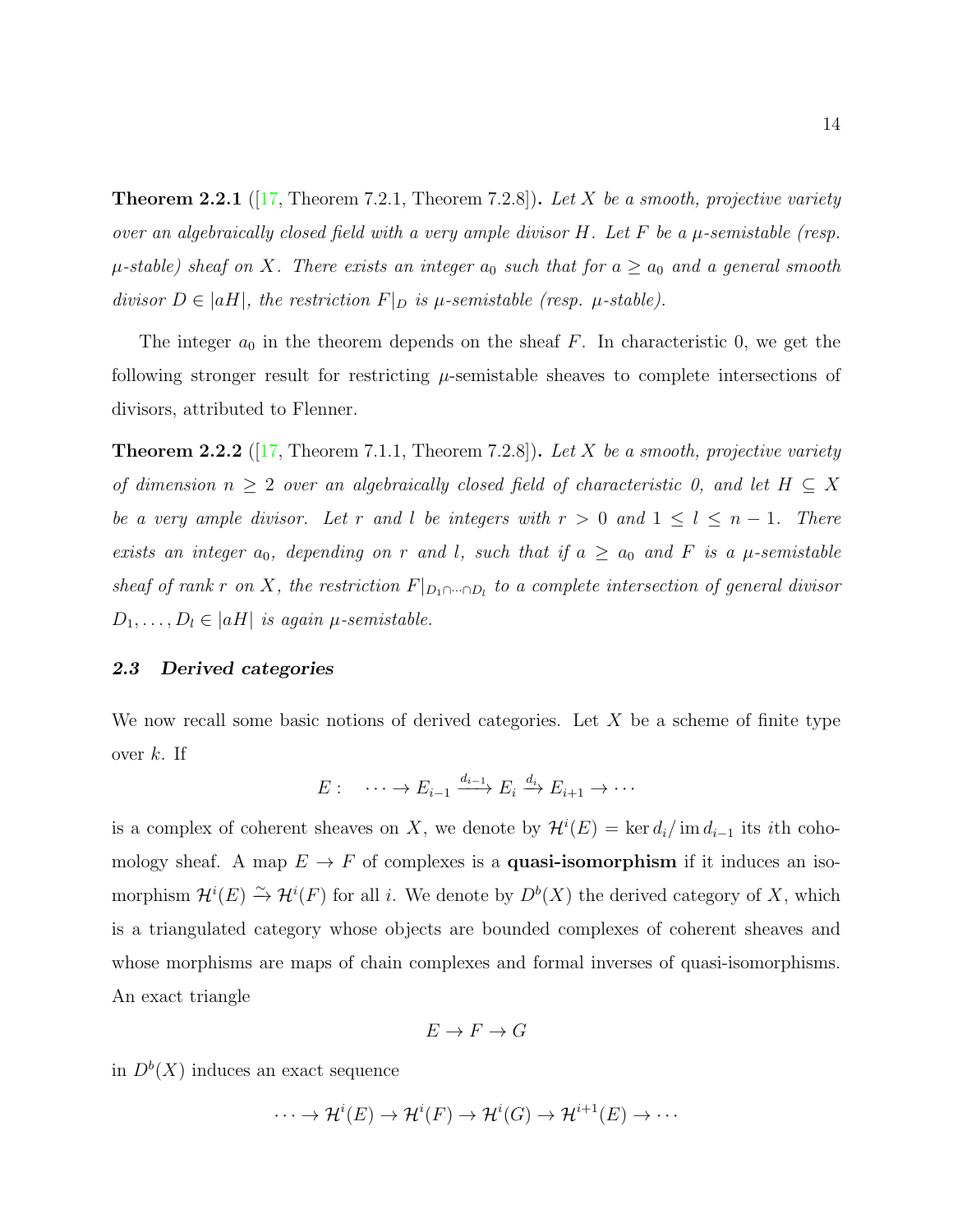in Coh(X). Any morphism  $\phi: E \to F$  in  $D^b(X)$  can be completed to an exact triangle

$$
E \xrightarrow{\phi} F \to \text{cone}(\phi).
$$

The category of coherent sheaves  $\text{Coh}(X)$  embeds as a full subcategory of  $D^b(X)$  as complexes E with  $\mathcal{H}^i(E) = 0$  for  $i \neq 0$ . For  $E, F \in \text{Coh}(X)$  we have identifications

$$
Ext^i(E, F) = Hom_{D^b(X)}(E, F[i]) = Hom_{D^b(X)}(E[-i], F) \text{ for all } i.
$$

We often use this notation even when  $E$  and  $F$  are not sheaves. Moreover, if  $X$  is smooth and projective of pure dimension n, the canonical sheaf  $\omega_X$  induces a duality

$$
\operatorname{Hom}_{D^b(X)}(E,F) \cong \operatorname{Hom}_{D^b(X)}(F, E \otimes \omega_X[n])^{\vee},
$$

functorial in  $E, F \in D^b(X)$ , extending the usual Serre duality.

A proper morphism  $f: X \to Y$  of smooth varieties over k induces an adjoint pair of exact functors

$$
Lf^*: D^b(Y) \to D^b(X), \qquad Rf_*: D^b(X) \to D^b(Y).
$$

extending the pullback and pushforward along  $f$ . When  $f$  is a closed embedding, we call  $Lf^*$  the derived restriction and denote  $Lf^*E = E|_X^{\mathbb{L}}$ . If on the other hand f is the structure map  $X \to \operatorname{Spec} k$ , we denote  $Rf_* = R\Gamma(X, -)$  and call the cohomology sheaves of  $R\Gamma(X, E)$ the hypercohomology groups of E and denote them by  $\mathbb{H}^{i}(X, E)$ .

An object  $E \in D^b(X)$  induces a derived tensor product  $(-) \otimes^{\mathbb{L}} E : D^b(X) \to D^b(X)$ , derived local homs

$$
R\mathscr{H}om_X(E,-): D^b(X) \to D^b(X) \text{ and } R\mathscr{H}om(-,E): D^b(X)^{\text{op}} \to D^b(X),
$$

as well as global homs

$$
R\text{Hom}_X(E,-): D^b(X) \to D^b(\text{Spec } k)
$$
 and  $R\text{Hom}(-, E): D^b(X)^{\text{op}} \to D^b(\text{Spec } k)$ ,

each functorial in E.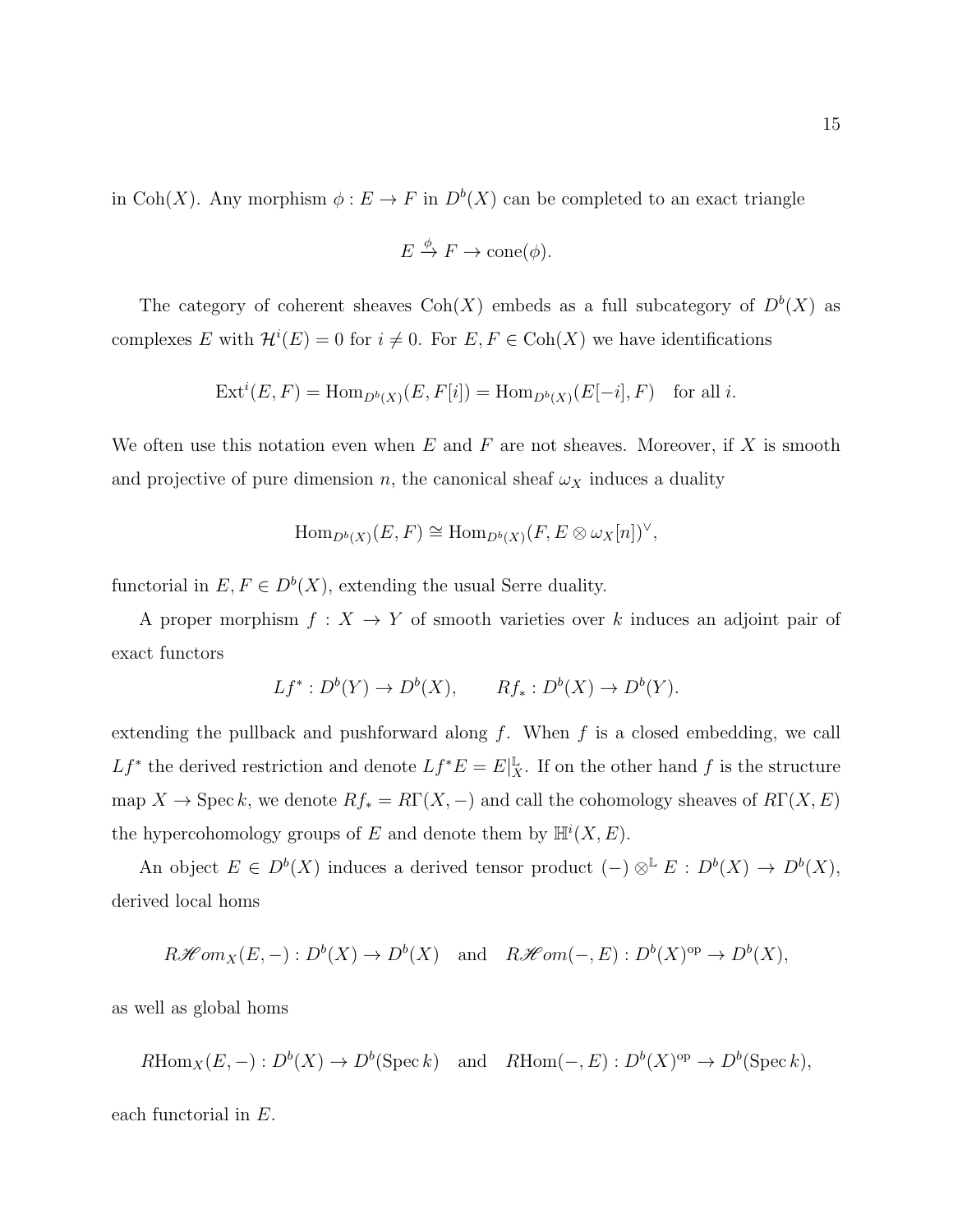### 2.3.1 Hearts and tilting

The subcategory  $\text{Coh}(X) \subseteq D^b(X)$  has the special feature that any object  $E \in D^b(X)$  has a unique filtration

$$
0 = E_0 \to E_1 \to \cdots \to E_{m-1} \to E_m = E
$$

such that  $cone(E_{i-1} \to E_i)$  lies in  $Coh(X)[k_i]$  for some  $k_i$ , and  $k_1 > k_2 > \cdots > k_m$  – this is just the usual filtration of E by its cohomology sheaves  $\mathcal{H}^i(E)$ . Abstracting this property gives rise to the following definition.

Definition 2.3.1. A heart of a bounded t-structure is a full additive subcategory  $A \subseteq$  $D^b(X)$  such that

- (i)  $\text{Hom}(A, B[i]) = 0$  for any  $A, B \in \mathcal{A}$  and  $i < 0$ ,
- (ii) For any  $E \in D^b(X)$ , there exists a filtration



with  $A_1, \ldots, A_m \in \mathcal{A}$  and  $k_1 > k_2 > \cdots > k_m$ .

It follows from (i) that the factors  $A_i$  in the filtration in (ii) are unique. Moreover, a heart  $A$  turns out to be abelian, a short exact sequence in  $A$  begin simply an exact triangle in  $D^b(X)$  whose three vertices lie in A.

A method for producing new hearts from old is provided by tilting with respect to a torsion pair.

**Definition 2.3.2.** A torsion pair on an abelian category A is a pair  $(\mathcal{T}, \mathcal{F})$  of full additive subcategories of  $A$ , such that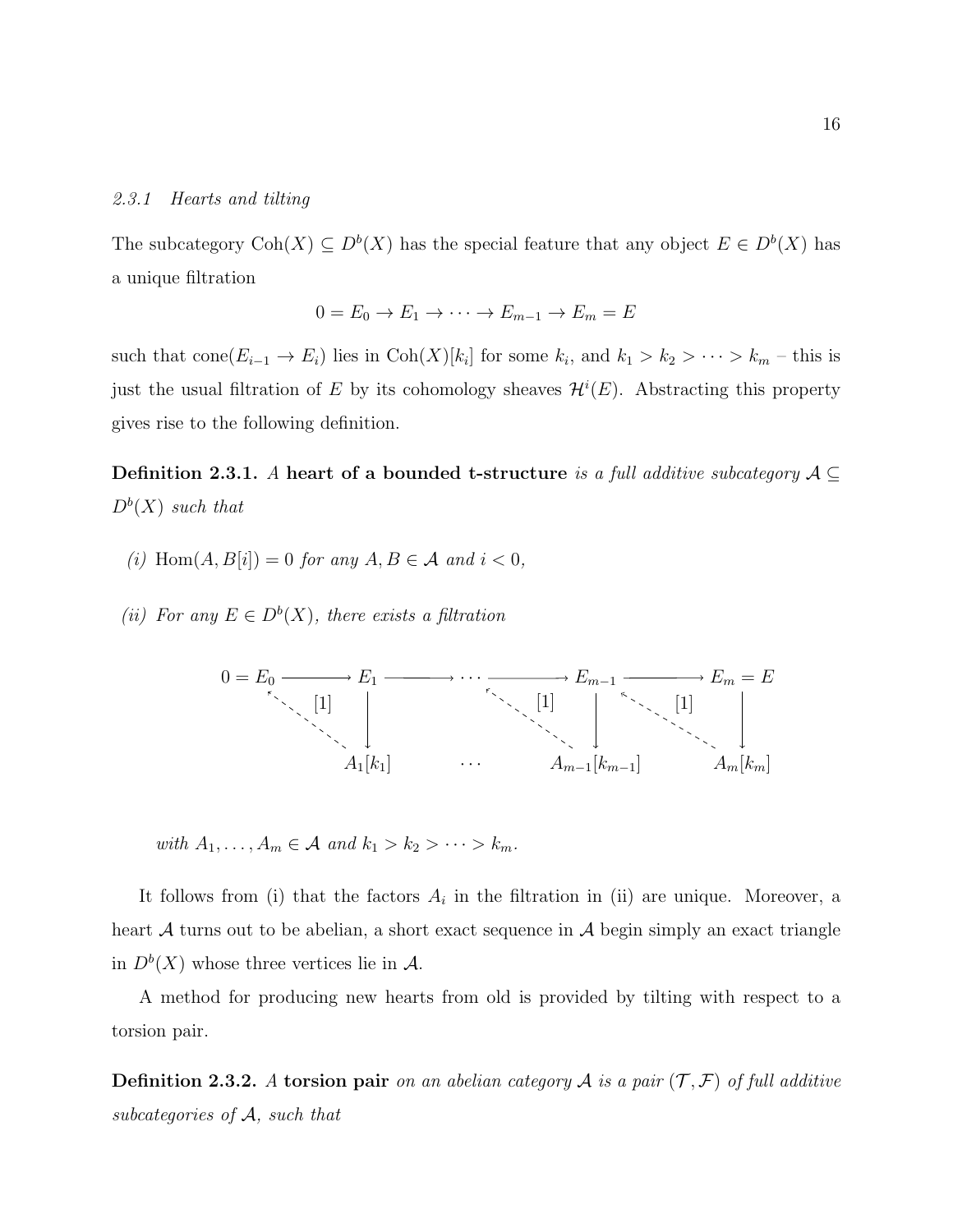- (i) Hom $(T, F) = 0$  for any  $T \in \mathcal{T}$  and  $F \in \mathcal{F}$ ,
- (ii) for any  $E \in \mathcal{A}$ , the exists a short exact sequence  $0 \to T \to E \to F \to 0$  with  $T \in \mathcal{T}$ and  $F \in \mathcal{F}$ .

It follows again from (i) that the short exact sequence in (ii) is unique. The basic example of a torsion pair is  $(\mathcal{T}, \mathcal{F}) \subseteq \text{Coh}(X)$  where  $\mathcal{T}$  and  $\mathcal{F}$  are the full subcategory of torsion sheaves and torsion-free sheaves respectively.

Definition 2.3.3. Given a torsion pair  $(\mathcal{T}, \mathcal{F})$  on a heart of a bounded t-structure  $\mathcal{A} \subseteq$  $D^{b}(X)$ , the tilt of A with respect  $(\mathcal{T}, \mathcal{F})$  is the full subcategory

$$
\mathcal{A}^\#=\langle \mathcal{F}[1],\mathcal{T}\rangle
$$

of  $D^b(X)$  consisting of objects that fit in an exact triangle

$$
F \to E \to T[-1]
$$

with  $F \in \mathcal{F}$  and  $T \in \mathcal{T}$ .

The tilt of a heart is again a heart, and in particular abelian. The definition of  $A^{\#}$  given here is the most common definition in the literature, but in Chapters [3](#page-39-0) and [4](#page-75-0) it will be in fact more convenient for us to consider the shifted version  $\mathcal{A}^{\#}[-1] = \langle \mathcal{F}, \mathcal{T}[-1] \rangle$  instead.

## <span id="page-24-0"></span>2.4 Good moduli spaces

A good moduli space is a generalization to algebraic stacks of the usual coarse moduli space associated to a Deligne-Mumford stack or a gerbe. In a sense, a good moduli space is an algebraic space that most closely approximates the stack. Based on ideas from Geometric Invariant Theory, Alper gave the definition and developed the basic theory of good moduli spaces in  $|2|$ .

Let  ${\mathcal M}$  be an algebraic stack. A quasi-compact, quasi-separated morphism  $\pi: {\mathcal M} \to M$ to an algebraic space  $M$  is called a **good moduli space**, if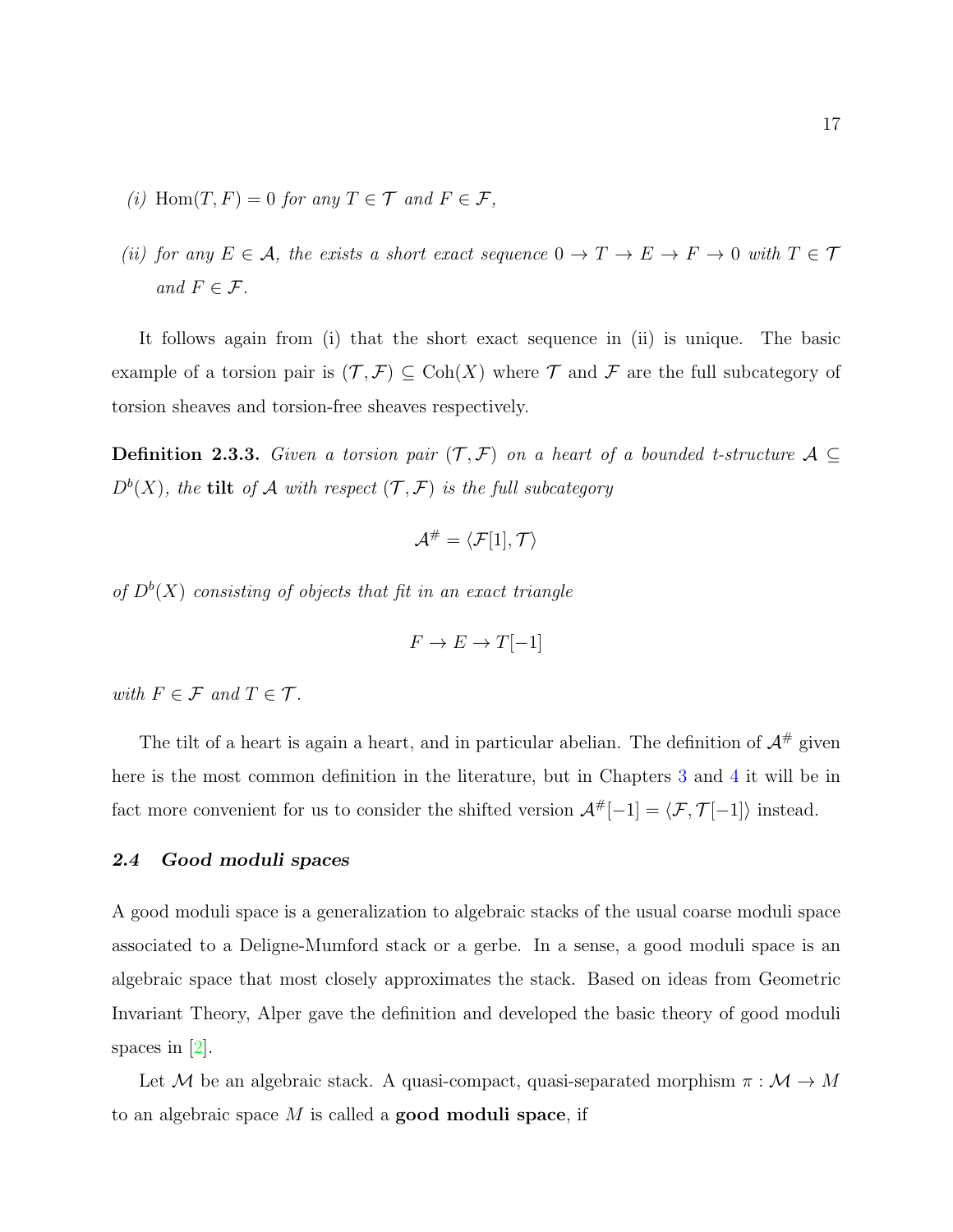- the pushforward  $\pi_* : \text{Qcoh}(\mathcal{M}) \to \text{Qcoh}(M)$  is exact, and
- the natural map  $\mathcal{O}_M \to \pi_* \mathcal{O}_M$  is an isomorphism.

We list a few basic properties of good moduli spaces.

**Proposition 2.4.1.** If  $\pi : \mathcal{M} \to M$  is a good moduli space, then the following hold.

- (i)  $\pi$  is surjective, universally closed, and induces a bijection on closed points.
- (ii)  $\pi$  is universal for maps to algebraic spaces.
- (iii) For every geometric point  $x : \operatorname{Spec} K \to M$  with closed image, the stabilizer group  $G_x$ is linearly reductive.
- (iv) If M is of finite type over a field, then so is M, and  $\pi_*$  preserves coherence.

We recall the following criterion  $[2,$  Theorem 10.3 for a locally free sheaf on M to descend to the good moduli space M.

**Proposition 2.4.2.** If  $\pi : \mathcal{M} \to M$  is a good moduli space and M is locally noetherian, then the pullback morphism  $\pi^*: \text{Coh}(M) \to \text{Coh}(\mathcal{M})$  induces an equivalence of categories between locally free sheaves on M and those locally free sheaves  $\mathcal F$  on M such that for every geometric point  $x : \text{Spec } k \to M$  with closed image, the induced representation  $x^* \mathcal{F}$  of the stabilizer  $G_x$  is trivial.

The existence of a good moduli space for a given algebraic stack is a subtle question. One answer is given in [\[3\]](#page-107-6), where for a large class of stacks the authors give necessary and sufficient conditions for existence of a good moduli space in terms of certain valuative criteria.

An important source of good moduli spaces is Geometric Invariant Theory. Let X be a projective scheme,  $G$  a linearly reductive algebraic group acting on  $X$ , and  $L$  a  $G$ -linearized ample line bundle on X. Let  $\mathscr{X} = [X/G]$  denote the quotient stack. The invariant open subset  $X^{\text{ss}}$  of semistable points with respect to L gives an open substack  $\mathscr{X}^{\text{ss}}$ , and the good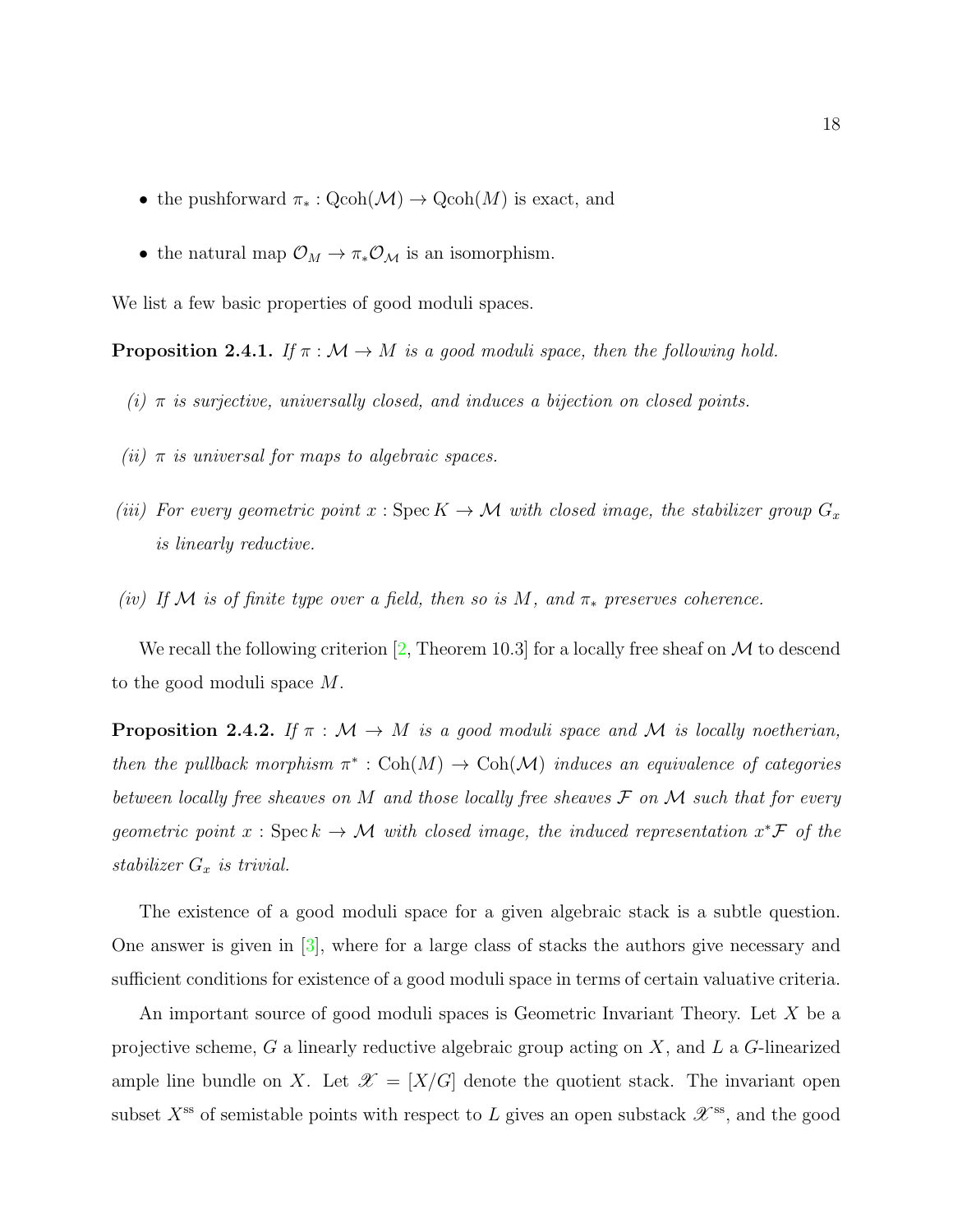GIT quotient  $X^{ss}$  // G is a good moduli space for  $\mathscr{X}^{ss}$ . The closed points of  $X^{ss}$  // G are in bijection with the closed orbits of  $X^{\text{ss}}$ .

We will need the following in Chapters [3](#page-39-0) and [4.](#page-75-0)

**Lemma 2.4.3.** Let  $M$  be an algebraic stack of finite type that admits a good moduli space  $\pi : \mathcal{M} \to M$  with M proper. Let C be a smooth, proper curve, and let  $g : C \to M$  be a morphism. There exists a commutative diagram



where  $C'$  is smooth and proper and  $\phi$  is finite.

*Proof.* Let  $U \to M$  be a smooth surjection with U a scheme of finite type. The fiber product  $C \times_M U$  is also a scheme of finite type and  $\pi_C : C \times_M U \to C$  is surjective. The schemetheoretic fiber  $\pi_C^{-1}$  $C^{-1}(\eta)$  over the generic point  $\eta \in C$  is of finite type over the function field of C, hence contains a closed point  $\tau \in \pi_C^{-1}$  $C^{-1}(\eta)$  whose residue field  $K = \kappa(\tau)$  is a finite extension of the function field  $K(C) = \kappa(\eta)$ . Let  $C_{\tau}$  denote the normalization of C in the field  $\kappa(\tau)$ . Since U is of finite type, we can extend the map Spec  $K \to U$  over an open subscheme  $V \subseteq C_{\tau}$  and obtain a commutative diagram:



By applying [\[3,](#page-107-6) Theorem A.8] to the local rings of the finitely many points in the complement  $C_{\tau} \setminus V$ , we find a finite extension K' of K such that the normalization C' of  $C_{\tau}$  in K' admits a map  $C' \to M$ .  $\Box$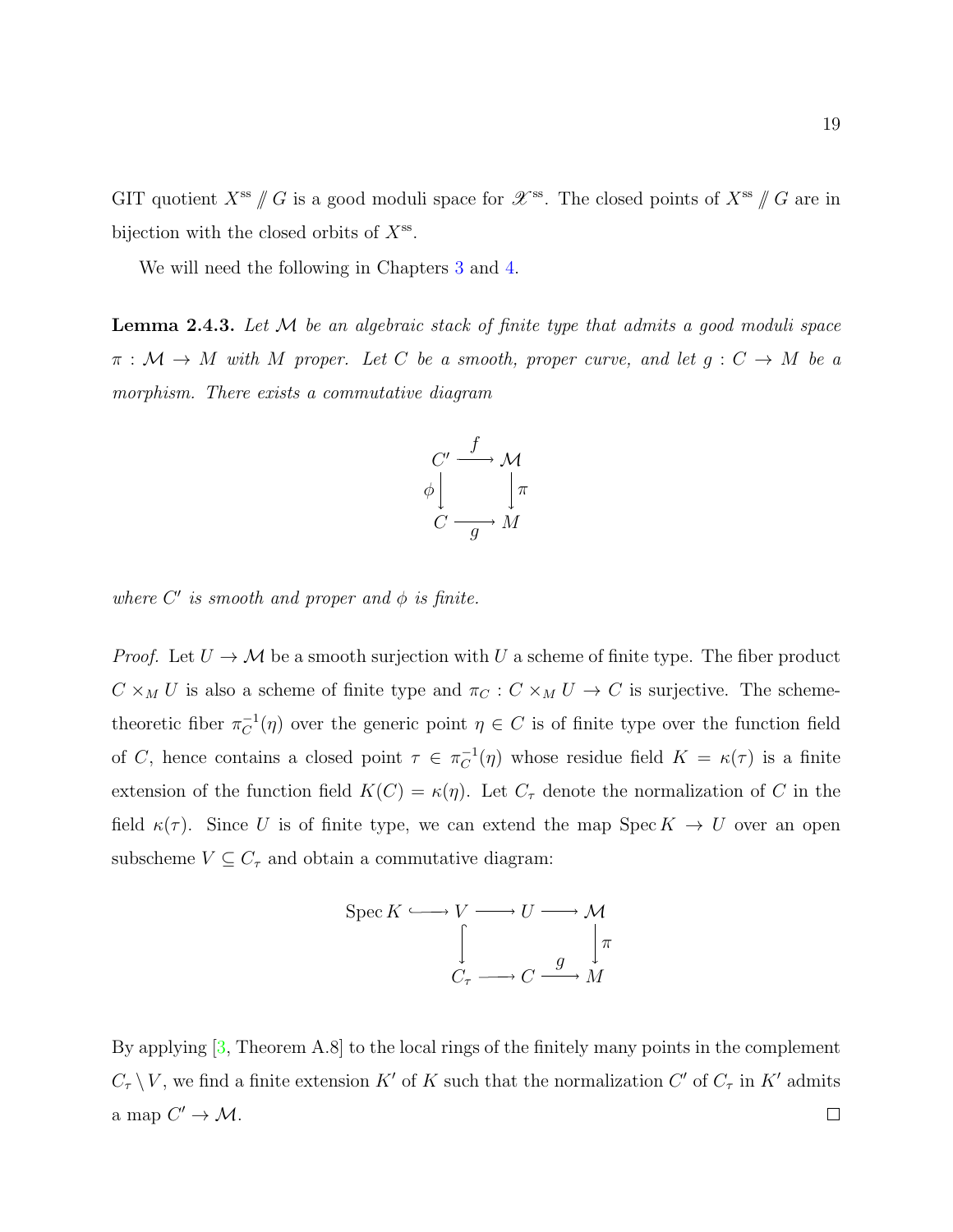## <span id="page-27-0"></span>2.5 Moduli stacks of sheaves and complexes

Let X be a smooth, projective variety over k. If S is a k-scheme, a complex E of quasicoherent sheaves on  $S \times X$  is called **perfect relative to** S or S-**perfect** if étale-locally on  $S \times X$ , it is quasi-isomorphic to a bounded complex of coherent sheaves flat over S. A complex on  $X$  is **perfect** if it is perfect relative to the identity morphism, or in other words locally quasi-isomorphic to a bounded complex of locally free sheaf of finite rank. The **rank** of a perfect complex  $E$  is the alternating sum of the ranks of the terms in a complex of locally free sheaves representing E.

An S-perfect complex is called **universally gluable** if for every geometric point Spec  $K \rightarrow$ S, the complex  $E_K = E|_X^{\mathbb{L}}$  $\mathcal{L}_{X_K} \in D^b(X_K)$  satisfies

$$
Ext^i(E_K, E_K) = 0 \quad \text{for } i < 0.
$$

We let  $\ddot{\mathcal{A}}_X^{iti-1}$  $\ddot{\mathcal{A}}_X^{iti-1}$  $\ddot{\mathcal{A}}_X^{iti-1}$  denote the stack on the big étale site of k-schemes that to a scheme S associates the groupoid of universally gluable complexes on  $S \times X$ . On  $\ddot{\mathcal{A}}_X^{iti} \times X$  there is a universal  $\ddot{\mathcal{A}}_X^{iti}$ . perfect complex. In [\[23\]](#page-108-5), Lieblich dubbed the stack  $\ddot{A}^{iti}_{X}$  "the mother of all moduli spaces" and established the following.

**Theorem 2.5.1** ([\[23,](#page-108-5) Theorem 4.2.1]). The stack  $\ddot{A}^{iti}_{X}$  is an algebraic stack locally of finite type over k.

The stack  $\ddot{A}^{iti}_X$  contains many useful open substacks. For example, if S is a scheme of finite type over k and E is an S-perfect complex on  $S \times X$  such that for every k-point  $s \in S$ , the restriction  $E_s \in D^b(X)$  lies in the heart of a bounded t-structure, then E is universally gluable. In particular, any flat family of sheaves on  $X$  is universally gluable. As another example, we say that a complex  $E \in D^b(X)$  is **simple** if  $Hom(E, E) = k$  and  $Ext^i(E, E) = 0$ for  $i < 0$ . The substack  $\mathcal{S}pl \subseteq \mathcal{A}_X^{iti}$  of simple complexes is a  $\mathbb{G}_m$ -gerbe over an algebraic space locally of finite presentation over k, see [\[18\]](#page-108-6), [\[23,](#page-108-5) Corollary 4.3.3].

<span id="page-27-1"></span><sup>&</sup>lt;sup>1</sup>[Finnish]  $\ddot{a}$ iti (noun) : mother, mom, mum, mommy, mummy, momma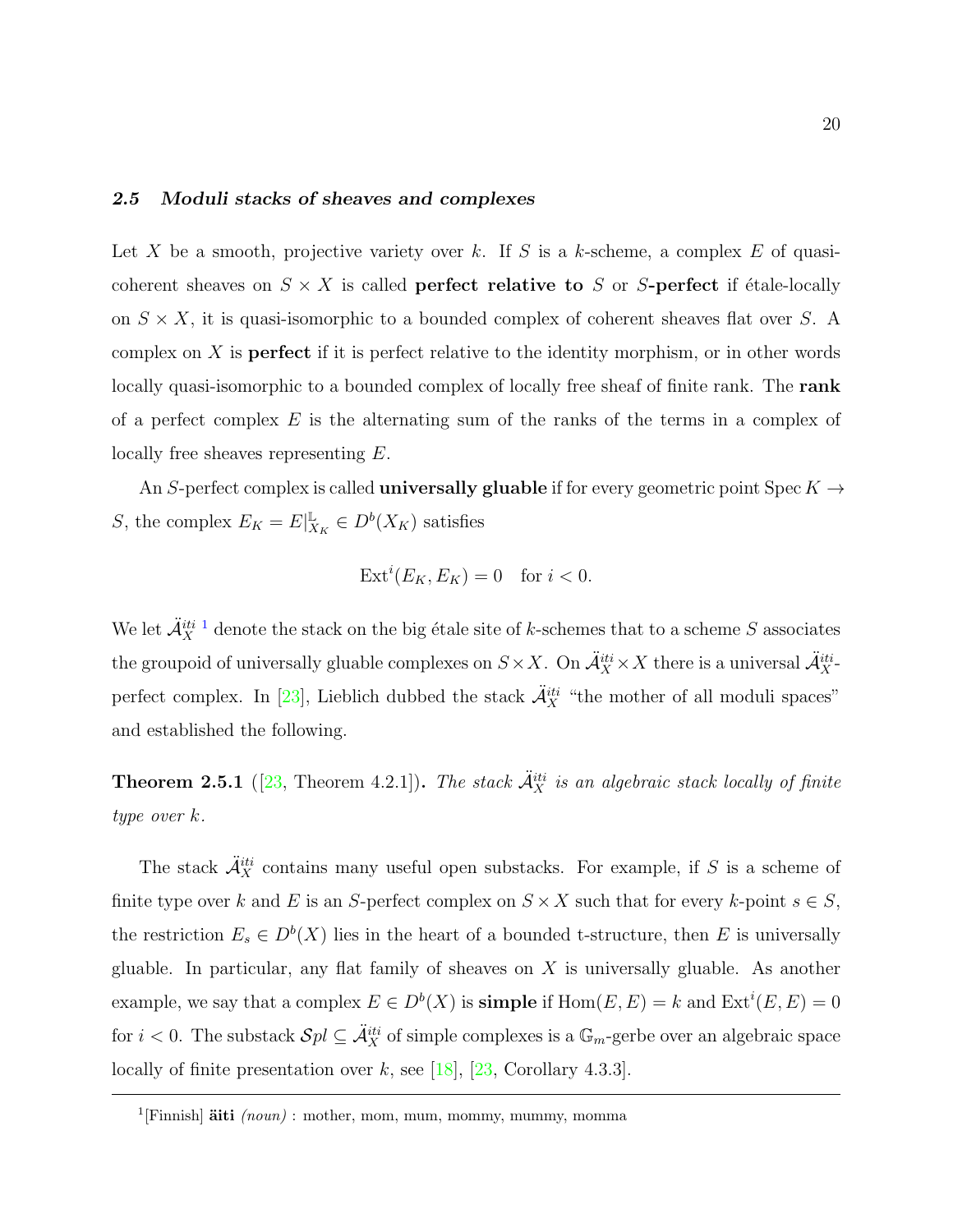### 2.5.1 Moduli stacks of semistable sheaves

Let X be a smooth, projective variety of dimension n over k with a very ample divisor  $H$ . We let  $K(X)$  denote the Grothendieck group of coherent sheaves on X. It has the structure of a filtered ring, where the product is induced by tensor product on locally free sheaves and the filtration is given by the codimension of the support of a coherent sheaf. We denote by  $K_{\text{num}}(X)$  the quotient of  $K(X)$  by the kernel of the Euler pairing

$$
\chi: K(X) \times K(X) \to \mathbb{Z}, \quad \chi(E, F) = \sum_{i=0}^{n} (-1)^{i} \dim \operatorname{Ext}^{i}(E, F).
$$

The group  $K_{\text{num}}(X)$  is a finitely generated free abelian group. For a class  $v \in K_{\text{num}}(X)$  with  $rk(v) > 0$ , we obtain a sequence of open substacks

$$
\mathcal{M}_X^{\mu-s}(v) \subseteq \mathcal{M}_X^{\mathrm{G-s}}(v) \subseteq \mathcal{M}_X^{\mathrm{G}}(v) \subseteq \mathcal{M}_X^{\mu}(v) \subseteq \tilde{\mathcal{A}}_X^{iti}
$$

parameterizing, from left to right,  $\mu$ -stable, Gieseker-stable, Gieseker-semistable, and  $\mu$ -semistable torsion-free sheaves of class  $v$ . All four stacks are quasicompact and the first two are substacks of the stack  $\mathcal{S}pl$  of simple complexes and hence  $\mathbb{G}_m$ -gerbes over an algebraic space. If  $rk(v)$  and  $H^{n-1} \cdot c_1(v)$  are coprime, then all four substacks coincide. In the stacks  $\mathcal{M}_X^{\text{G}}(v)$  and  $\mathcal{M}_X^{\mu}(v)$ , two k-valued points representing S-equivalent sheaves have intersecting closures, which implies that a moduli variety of semistable sheaves can parameterize sheaves only up to S-equivalence.

### 2.5.2 Projective moduli spaces of semistable sheaves

A good moduli space for the stack  $\mathcal{M}_X^{\mathcal{G}}(v)$  of Gieseker-semistable sheaves is obtained as a GIT quotient as follows. Since the family of semistable sheaves of class  $v$  is bounded, there exist integers n and m such for every semistable sheaf  $F$ , there exists a surjection  $E \coloneqq \mathcal{O}_X(-m)^{\oplus n} \to F$  that induces an isomorphism on global sections  $k^{\oplus n} = H^0(X, \mathcal{O}_X^{\oplus n}) \to$  $H^0(X, F(m))$ . Thus, if P denotes the Hilbert polynomial of the class v, the semistable sheaves of class v are represented by the points of an open subset U of the Quot scheme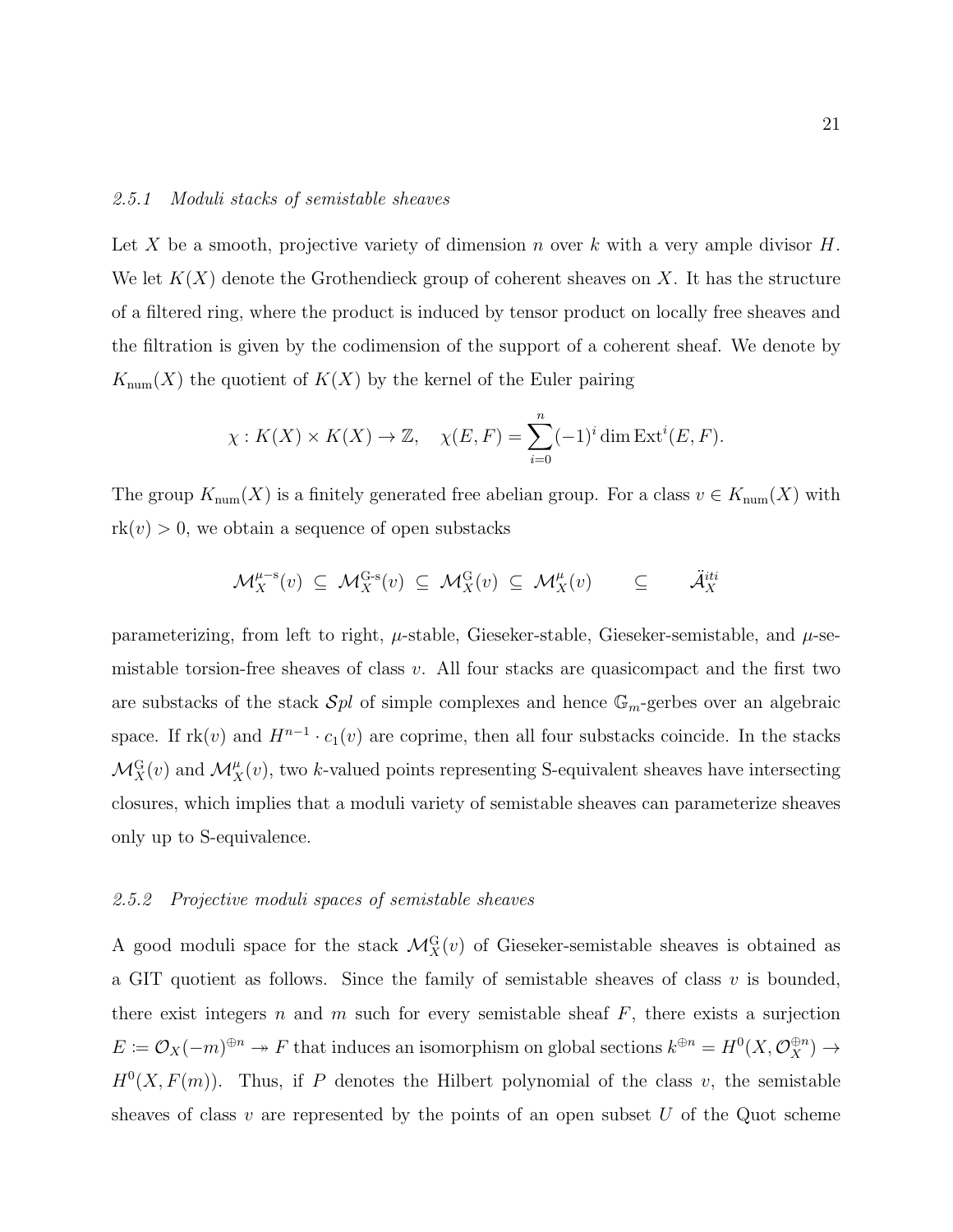$Q = \text{Quot}(\mathcal{O}_X(-m)^{\oplus n}, P)$ , giving rise to a surjective morphism

$$
\phi: U \to \mathcal{M}_X^{\mathrm{G}}(v).
$$

The group  $G = SL(n)$  acts on the closure  $\overline{U}$  by precomposing a quotient  $E \rightarrow F$  with an automorphism of E, and the map  $\phi$  is invariant under this action. Moreover, there is a natural linearized ample line bundle L on  $\overline{U}$  such that the semistable locus  $\overline{U}^{ss}$  is precisely U, and we obtain a projective good moduli space

$$
\mathcal{M}_X^{\mathcal{G}}(v) \to M_X^{\mathcal{G}}(v) = U \not\parallel G
$$

as the good GIT quotient. The closed points of  $M_X^{\text{G}}(v)$  are in bijection with S-equivalence classes of Gieseker-semistable sheaves, and the open substack  $\mathcal{M}_X^{\mathrm{G-s}}(v) \subseteq \mathcal{M}_X^{\mathrm{G}}(v)$  of stable sheaves induces an open subscheme  $M_X^{\mathbf{G}\text{-s}}(v) \subseteq M_X^{\mathbf{G}}(v)$  parameterizing isomorphism classes of stable sheaves.

The situation is not as favorable with  $\mu$ -stability. In fact, the stack  $\mathcal{M}_X^{\mu}(v)$  of  $\mu$ -semistable sheaves does not have a good moduli space in general. For example if  $I_p$  is the ideal sheaf of a closed point  $p \in X$ , then the sheaf  $I_p \oplus \mathcal{O}_X$  is  $\mu$ -semistable, but its automorphism group is not linearly reductive. However, when X is a surface, Jun Li  $[22]$  constructed a projective scheme  $M_X^{\text{Uhl}}(v)$ , called the Uhlenbeck compactification, and a map  $\pi : \mathcal{M}_X^\mu(v) \to M_X^{\text{Uhl}}(v)$  giving rise to a commutative diagram:



To explain the set-theoretic behavior of  $\pi$ , recall that if F is a  $\mu$ -semistable sheaf, the associated graded  $gr(F)$  is the direct sum of its Jordan-Hölder factors. Since X is a surface, the double dual gr(F)<sup> $\vee\vee$ </sup> is locally free and the quotient gr(F) $\vee\vee$ /gr(F) is supported at finitely many closed points of X. Two  $\mu$ -semistable sheaves  $F_1$  and  $F_2$  are identified by  $\pi$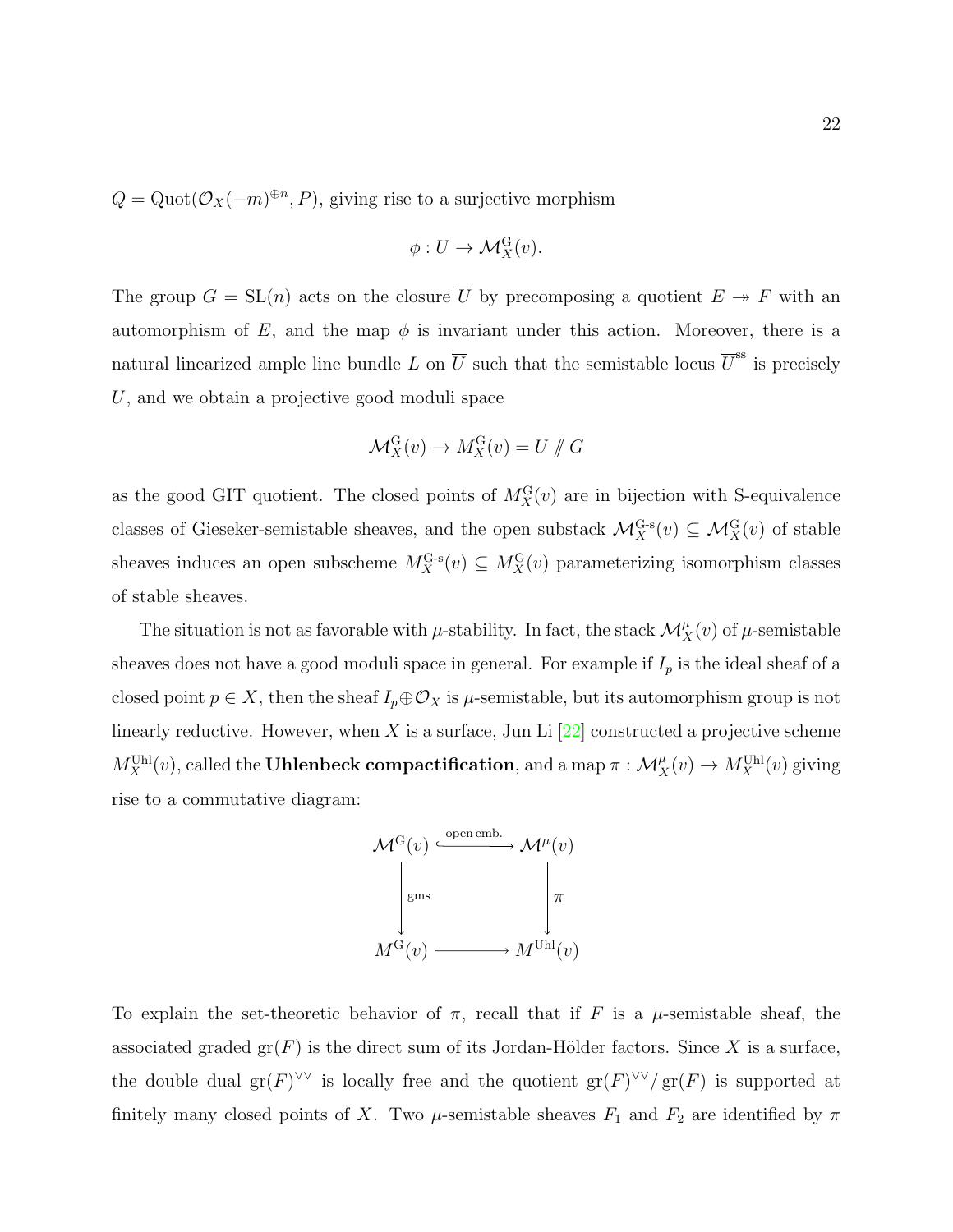if and only if  $gr(F_1)^{\vee\vee}$  and  $gr(F_2)^{\vee\vee}$  are isomorphic and the quotients  $gr(F_1)^{\vee\vee}/gr(F_1)$  and  $\operatorname{gr}(F_2)^{\vee\vee}/\operatorname{gr}(F_2)$  are supported at the same points with the same lengths.

The goal of Chapter [3](#page-39-0) is to find a certain open substack  $\mathcal{M}^{\sigma}_{X}(v) \subseteq \ddot{\mathcal{A}}_{X}^{iti}$  containing  $\mathcal{M}_X^{\mu}(v)$  whose good moduli space  $M_X^{\sigma}(v)$  is identified with  $M_X^{\text{Uhl}}(v)$ . Unfortunately we only obtain a bijective morphism  $M_X^{\text{Uhl}}(v) \to M_X^{\sigma}(v)$ , and it remains open whether this map is an isomorphism.

In Chapter [4](#page-75-0) we study a certain stack  $\mathcal{M}_X^{\text{PT}}(v)$  of complexes on a threefold X. We construct a morphism  $\mathcal{M}_X^{\text{PT}}(v) \to \overline{M}$  to a projective scheme  $\overline{M}$  and show that the settheoretic behavior of this map is closely analogous to that of the map to the Uhlenbeck compactification. In both chapters we heavily employ the technology of determinantal line bundles, which we now turn to.

## <span id="page-30-0"></span>2.6 Determinantal line bundles

Material for this section follows [\[38,](#page-109-10) [Tag 0FJI\]](https://stacks.math.columbia.edu/tag/0FJI), [\[38,](#page-109-10) [Tag 0FJW\]](https://stacks.math.columbia.edu/tag/0FJW), and [\[17,](#page-108-4) Section 8.1]. The original exposition is [\[19\]](#page-108-7).

Let  $S$  be a scheme. The rule that sends a locally free sheaf  $F$  to its determinant line bundle  $\det(F) = \bigwedge^{\text{rk}(F)} F$  extends to a functor

$$
\det: \{ \text{perfect complexes on } S \} \to \{ \text{invertible sheaves on } S \}.
$$

Moreover, for any short exact sequence

$$
0 \to F' \to F \to F'' \to 0
$$

of locally free sheaves, there is a canonical isomorphism  $\det(F) \to \det(F') \otimes \det(F'')$ , so in particular we obtain an induced homomorphism of abelian groups

$$
\det: K_0(S) \to \mathrm{Pic}(S),
$$

where  $K_0(S)$  denotes the Grothendieck group of locally free sheaves on S. These constructions commute with pullbacks in the sense that if  $\pi : S' \to S$  is a morphism of schemes and F is a locally free sheaf or a perfect complex on S, then canonically  $\det(\pi^*F) \cong \pi^* \det(F)$ .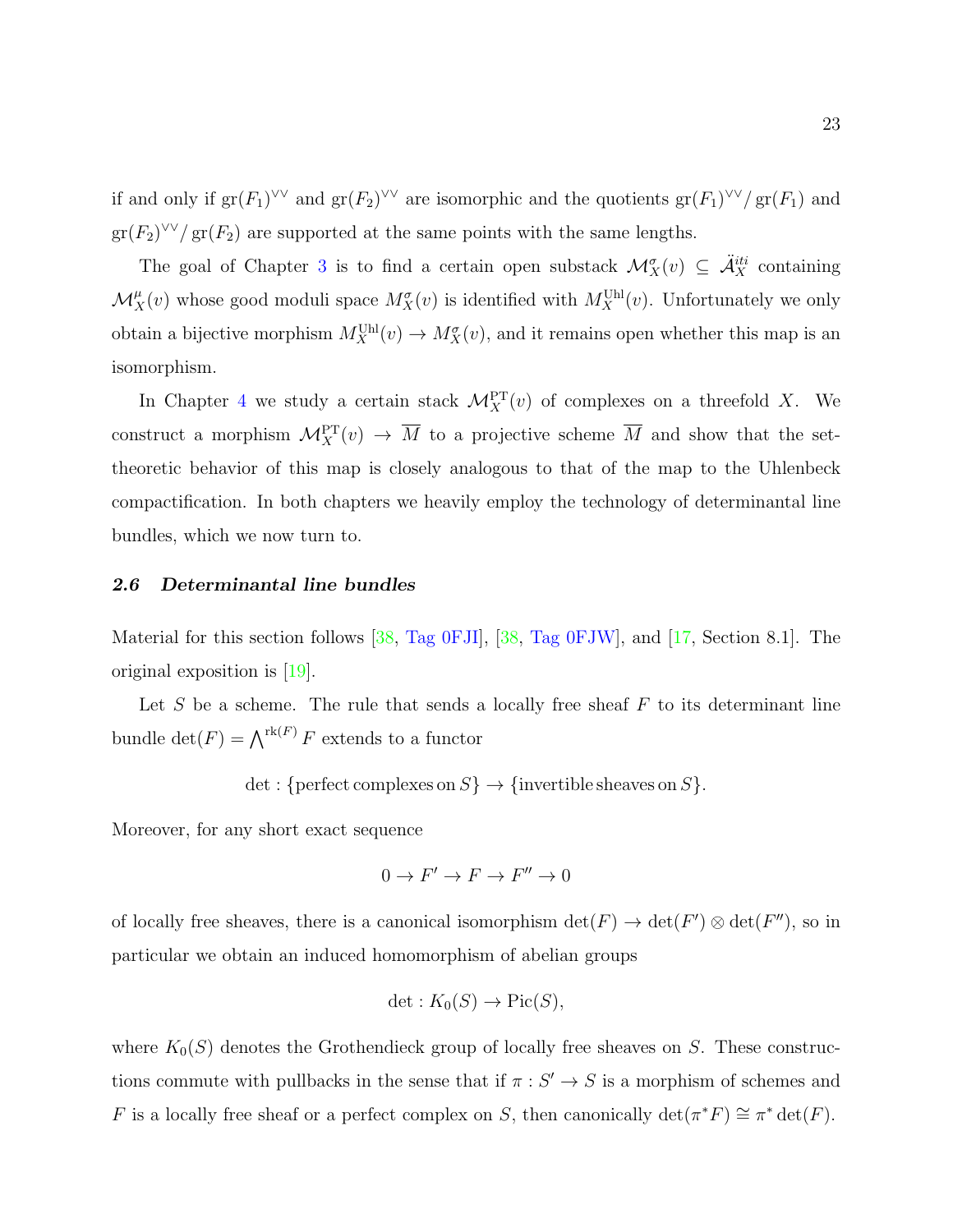Let now X be a smooth, projective variety over  $k$ , S a scheme of finite type over  $k$ , and  $\mathcal{E} \in D^b(S \times X)$  an S-perfect complex. Note that since X is smooth, we have  $K_0(X) \cong K(X)$ . Consider the diagram:



Any coherent sheaf F on X is perfect as an object of  $D^b(X)$ , and so the complex  $\mathcal{E} \otimes q^*F$  on  $S \times X$  is again S-perfect. Thus, by [\[38,](#page-109-10) [Tag 0B91\]](https://stacks.math.columbia.edu/tag/0B91), the derived pushforward  $Rp_*(\mathcal{E} \otimes q^*F)$ is perfect on S. Composing with the determinant map gives a homomorphism of abelian groups

$$
\lambda_{\mathcal{E}} : K(X) \to \text{Pic}(S), \quad [F] \mapsto \det Rp_*(\mathcal{E} \otimes q^*F)
$$

called the Donaldson morphism. Moreover, since the formation of the pushforward  $Rp_*(\mathcal{E} \otimes q^*F)$  commutes with base change, so does the formation of  $\lambda_{\mathcal{E}}$  in the sense that if  $\pi: S' \to S$  is a morphism of schemes, then the composition

$$
K(X) \xrightarrow{\lambda_{\mathcal{E}}} \operatorname{Pic}(S) \xrightarrow{\pi^*} \operatorname{Pic}(S')
$$

equals  $\lambda_{(\pi \times id_X)^* \mathcal{E}}$ . In particular, the fiber of  $\lambda_{\mathcal{E}}(F)$  at a k-point  $t \in S$  is identified with the 1-dimensional vector space

$$
\det R\Gamma(X, \mathcal{E}_t \otimes^{\mathbb{L}} F) = \bigotimes_{i \in \mathbb{Z}} (\det \mathbb{H}^i(X, \mathcal{E}_t \otimes^{\mathbb{L}} F))^{(-1)^i},
$$

where  $\mathcal{E}_t$  denotes the restriction  $\mathcal{E}|_{\{t\}\times X}^{\mathbb{L}} \in D^b(X)$ .

We collect some of the basic properties of the Donaldson morphism in the following.

Lemma 2.6.1. Let  $w \in K(X)$ .

(i) If  $\mathcal{E} \to \mathcal{F} \to \mathcal{G}$  is an exact triangle of S-perfect complexes on  $S \times X$ , then

$$
\lambda_{\mathcal{F}}(w) \cong \lambda_{\mathcal{E}}(w) \otimes \lambda_{\mathcal{G}}(w).
$$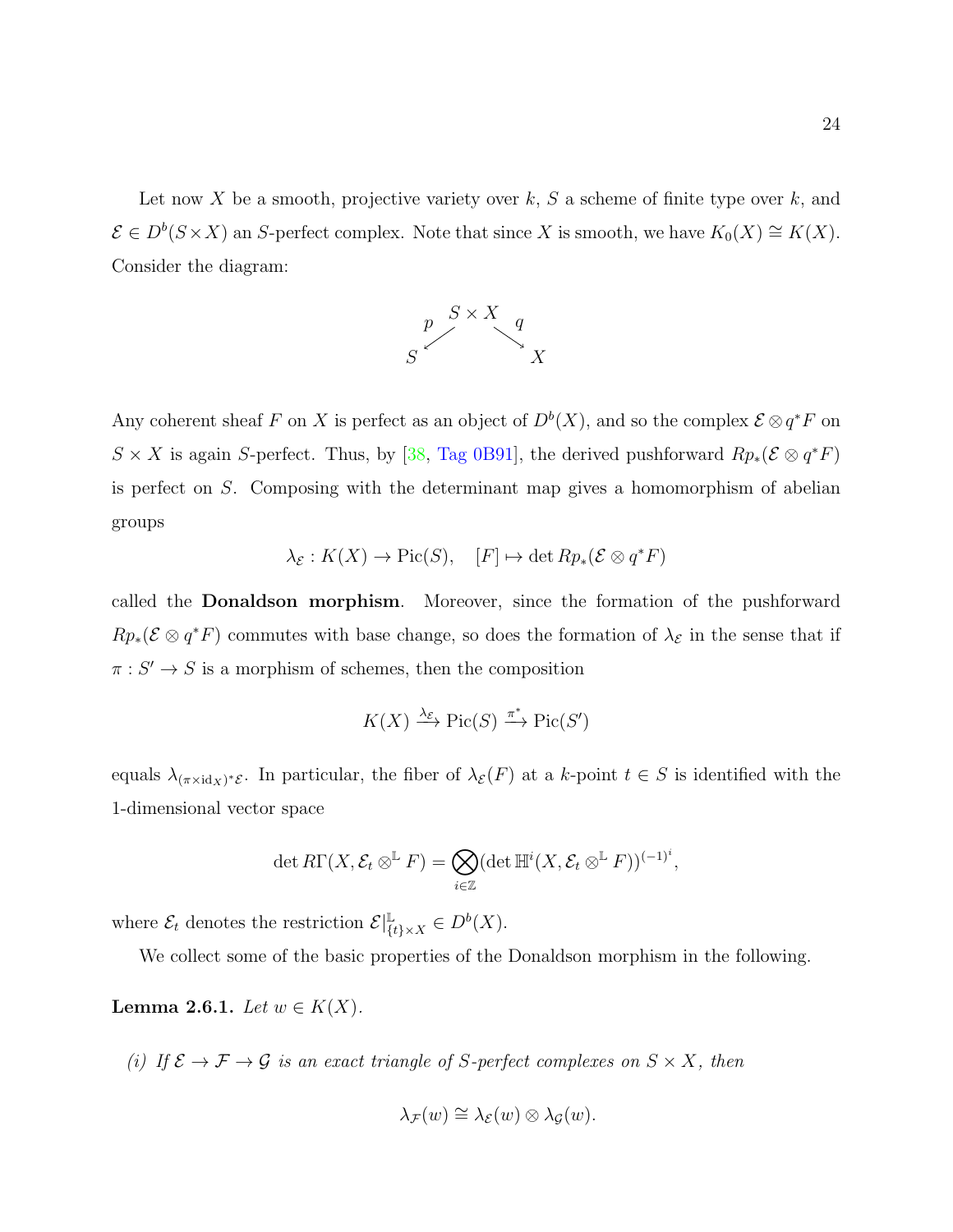(ii) If  $F$  is a perfect complex on  $X$ , then

$$
\lambda_{q^*F}(w) \cong \mathcal{O}_S.
$$

(iii) If  $\mathcal E$  is an S-perfect family of complexes of class  $c \in K(X)$  on  $S \times X$  and G is a perfect complex on S, then

$$
\lambda_{p^*G \otimes \mathcal{E}}(w) = \lambda_{\mathcal{E}}(w)^{\text{rk } G} \otimes \det(G)^{\otimes \chi(c \cdot w)}.
$$

The Donaldson morphism respects numerical equivalence and hence induces a homomorphism

$$
\lambda_{\mathcal{E}} : K_{\text{num}}(X) \to \text{Num}(S),
$$

where  $Num(S)$  denotes  $Pic(S)$  modulo numerical equivalence, and furthermore extends to a linear map

$$
\lambda_{\mathcal{E}} : K_{\text{num}}(X)_{\mathbb{R}} \to \text{Num}(S)_{\mathbb{R}}
$$

of real vector spaces, where  $K_{\text{num}}(X)_\mathbb{R} = K_{\text{num}}(X) \otimes \mathbb{R}$ , and  $\text{Num}(S)_\mathbb{R} = \text{Num}(S) \otimes \mathbb{R}$  is the group of real divisor classes.

This construction readily generalizes to algebraic stacks, and in particular, the Donaldson morphism lets us construct line bundles on the stack  $\ddot{A}^{iti}_X$  and its open substacks. Let  $\mathcal{M} \subseteq \mathcal{A}_X^{iti}$  be an open substack and  $\mathcal{E}$  the universal  $\mathcal{M}$ -perfect complex on  $\mathcal{M} \times X$ , and consider the diagram:



If  $F$  is a coherent sheaf on  $X$ , we obtain the line bundle

$$
\lambda_{\mathcal{E}}(F) \coloneqq \det(Rp_*(\mathcal{E} \otimes q^*F))
$$

on  $M$ , and this induces a group homomorphism

$$
\lambda_{\mathcal{E}} : K(X) \to Pic(\mathcal{M}).
$$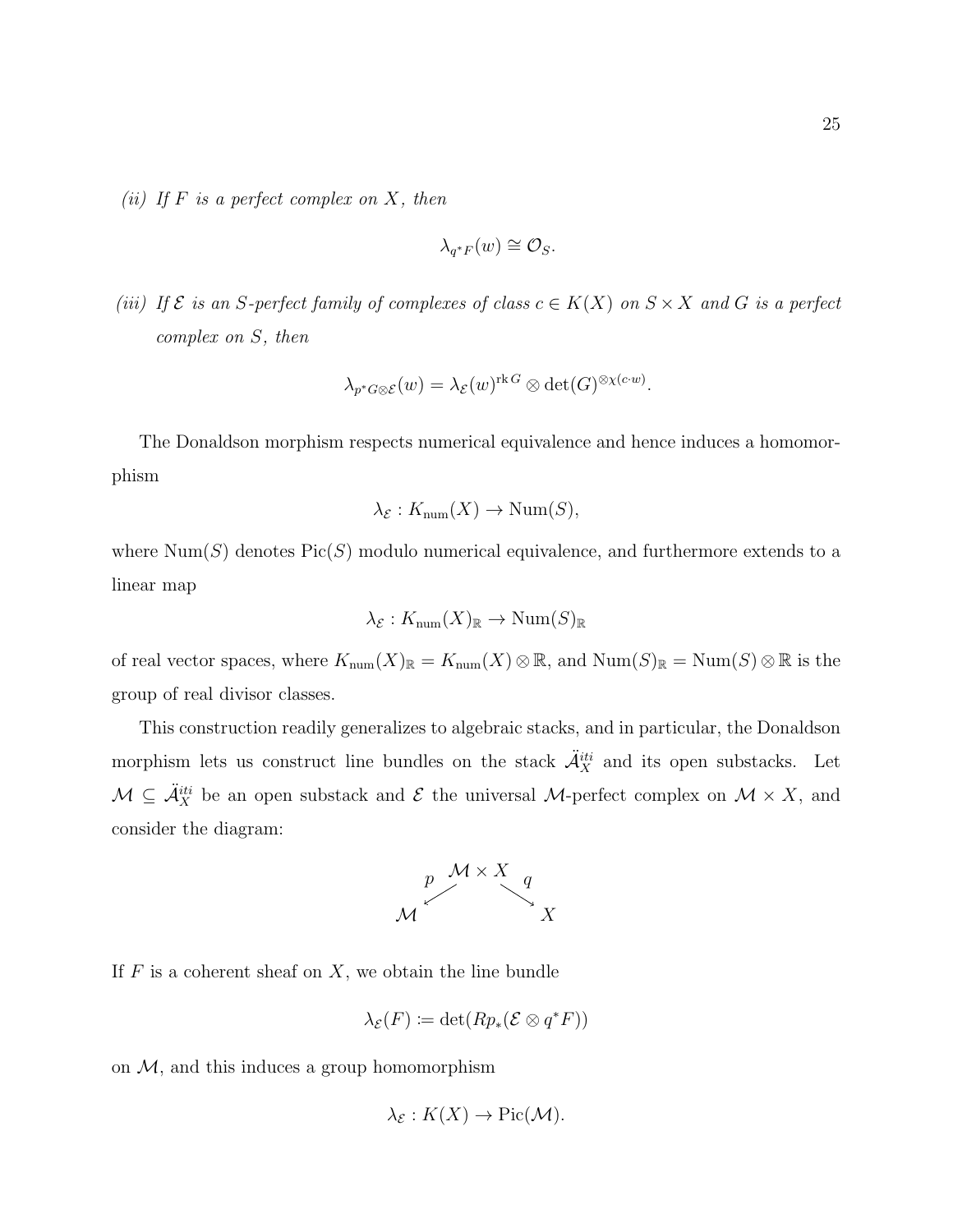## 2.6.1 Sections of determinantal line bundles

In special situations the above construction of a determinantal line bundle also yields a canonical section of the dual of the line bundle. Namely, if  $E \in D^b(S)$  is a perfect complex of rank 0 whose cohomology sheaves  $\mathcal{H}^i(E)$  vanish whenever  $i \neq 0, 1$ , then locally on S the complex  $E$  can be represented by a two-term complex of locally free sheaves

$$
\cdots \to 0 \to E_0 \xrightarrow{f} E_1 \to 0 \to \cdots, \quad \text{rk}(E_0) = \text{rk}(E_1).
$$

The map f induces a section  $\det(f)$  :  $\mathcal{O}_S \to \det(E_0)^{\vee} \otimes \det(E_1)$ , and these local sections glue to a global section  $\delta_E \in \Gamma(S, \det(E)^{\vee})$ . Moreover, the formation of this section commutes with pullbacks in the sense that if  $\pi : S' \to S$  is a morphism of schemes, then the sections  $\delta_{\pi^*E}$  and  $\pi^*\delta_E$  are identified under the canonical isomorphism  $\det(\pi^*E)^\vee \cong \pi^*(\det(E)^\vee)$ . See [\[38,](#page-109-10) [Tag 0FJX\]](https://stacks.math.columbia.edu/tag/0FJX). The following lemma gives a useful criterion for the existence and non-vanishing of a section.

**Lemma 2.6.2.** Let X be a smooth, projective variety and S a scheme or an algebraic stack of finite type over k. Let  $\mathcal{E} \in D^b(S \times X)$  be an S-perfect complex, and let F be a coherent sheaf on X.

(a) If for all k-points  $t \in S$ , we have  $\mathbb{H}^i(X, \mathcal{E}_t \otimes F) = 0$  whenever  $i \neq 0, 1$ , and

$$
\chi(X, \mathcal{E}_t \otimes^{\mathbb{L}} F) = \dim \mathbb{H}^0(X, \mathcal{E}_t \otimes^{\mathbb{L}} F) - \dim \mathbb{H}^1(X, \mathcal{E}_t \otimes^{\mathbb{L}} F) = 0,
$$

then the line bundle  $\lambda_{\mathcal{E}}(F)^{\vee}$  on S has a canonical section  $\delta_F$ .

(b) In addition, if for some  $t \in S$  we have

$$
\mathbb{H}^0(X, \mathcal{E}_t \otimes^{\mathbb{L}} F) = \mathbb{H}^1(X, \mathcal{E}_t \otimes^{\mathbb{L}} F) = 0,
$$

then the section  $\delta_F$  is nonzero at t.

*Proof.* For (a), cohomology and base change implies that  $R^i p_*(\mathcal{E} \otimes q^*F) = 0$  for  $i \neq 0, 1$ , and thus locally on S, the object  $Rp_*(\mathcal{E} \otimes q^*F)$  can be represented by a complex

$$
\cdots \to 0 \to \mathcal{G}_0 \stackrel{f}{\to} \mathcal{G}_1 \to 0 \to \cdots
$$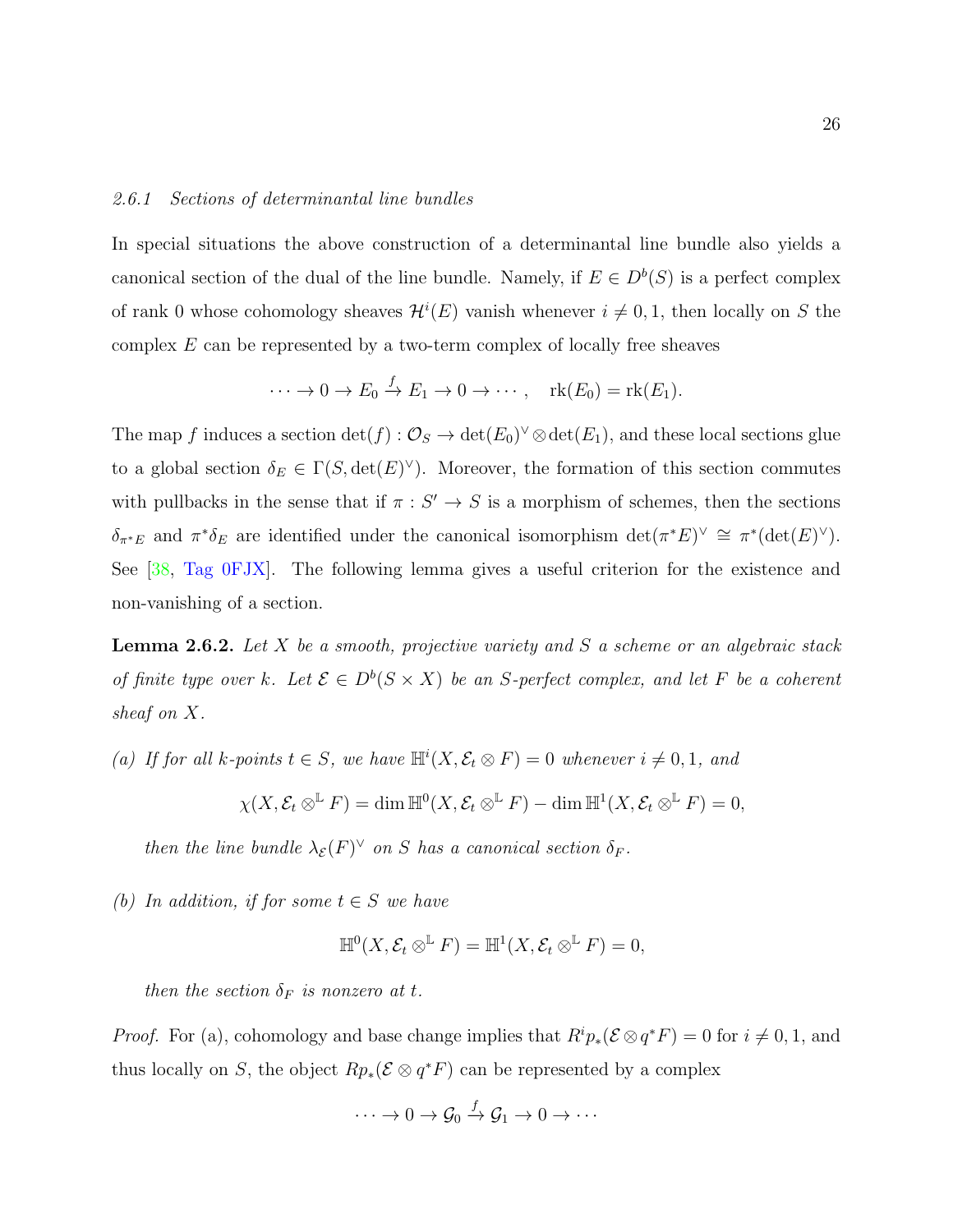where  $\mathcal{G}_0$  and  $\mathcal{G}_1$  are locally free of finite rank. By [\[38,](#page-109-10) [Tag 0B91\]](https://stacks.math.columbia.edu/tag/0B91), forming  $Rp_*(\mathcal{E} \otimes q^*F)$ commutes with base change, and so for any  $t \in S$ , we have

$$
\sum_{i} (-1)^{i} \operatorname{rk}(\mathcal{G}_{i}) = \sum_{i} (-1)^{i} \operatorname{rk}(\mathcal{G}_{i}|_{t}) = \sum_{i} (-1) \dim \mathbb{H}^{i}(X, \mathcal{E}_{t} \otimes F) = 0,
$$

so  $rk \mathcal{G}_0 = rk \mathcal{G}_1$ .

For (b), if moreover  $\mathbb{H}^1(X,\mathcal{E}_t \otimes F) = 0$ , by cohomology and base change  $R^1p_*(\mathcal{E} \otimes q^*F) = 0$ in a neighborhood of t, so the map  $f : \mathcal{E}_0 \to \mathcal{E}_1$  is surjective in a neighborhood of t, hence  $\Box$ an isomorphism, and so its determinant is nonzero at t.

## 2.6.2 Stabilizer action

We now compute how the stabilizer of certain objects in  $\ddot{A}^{iti}_{X}$  acts on a determinantal line bundle  $\lambda_{\mathcal{E}}(F)$ . Let X be a smooth, projective variety and let E be a direct sum of simple objects in  $D^b(X)$ . If F is a locally free sheaf on X, we want to know how  $g \in Aut(E)$  acts on the 1-dimensional vector space

$$
\det R\Gamma(X, E \otimes F) = \bigotimes_{i \in \mathbb{Z}} (\det \mathbb{H}^i(X, E \otimes F))^{(-1)^i}.
$$

First consider the case  $E \cong S^{\oplus r}$  where S is a simple object and  $r \geq 1$ , so that  $Aut(E) \cong GL_r$ , and we can view an element  $g \in Aut(E)$  as an invertible matrix  $g = (g_{kl})$ . Thus, g acts on  $\mathbb{H}^i(X, E \otimes F) \cong \mathbb{H}^i(X, S \otimes F)^{\oplus r}$  by a block diagonal matrix consisting of dim  $\mathbb{H}^i(X, S \otimes F)$ diagonal copies of  $g$ , and hence on

$$
\det \mathbb{H}^i(X, E \otimes F) \cong (\det \mathbb{H}^i(X, S \otimes F))^{\otimes r}
$$

by multiplication by  $\det(g)^{\dim \mathbb{H}^i(X, S \otimes F)}$ , and on  $\det R\Gamma(X, E \otimes F)$  by

$$
\prod_{i=0}^{n} \left( \left( \det(g)^{\dim \mathbb{H}^i(X, S \otimes F)} \right)^{(-1)^i} = \det(g)^{\chi(X, S \otimes F)}.
$$

Next, consider the case  $E \cong S_1^{\oplus r_1} \oplus \cdots \oplus S_m^{\oplus r_m}$  where  $S_1, \ldots, S_m \in D^b(X)$  are simple objects and  $\text{Hom}(S_i, S_j) = 0$  for  $i \neq j$ . For example the  $S_j$  could be nonisomorphic  $\mu$ -stable locally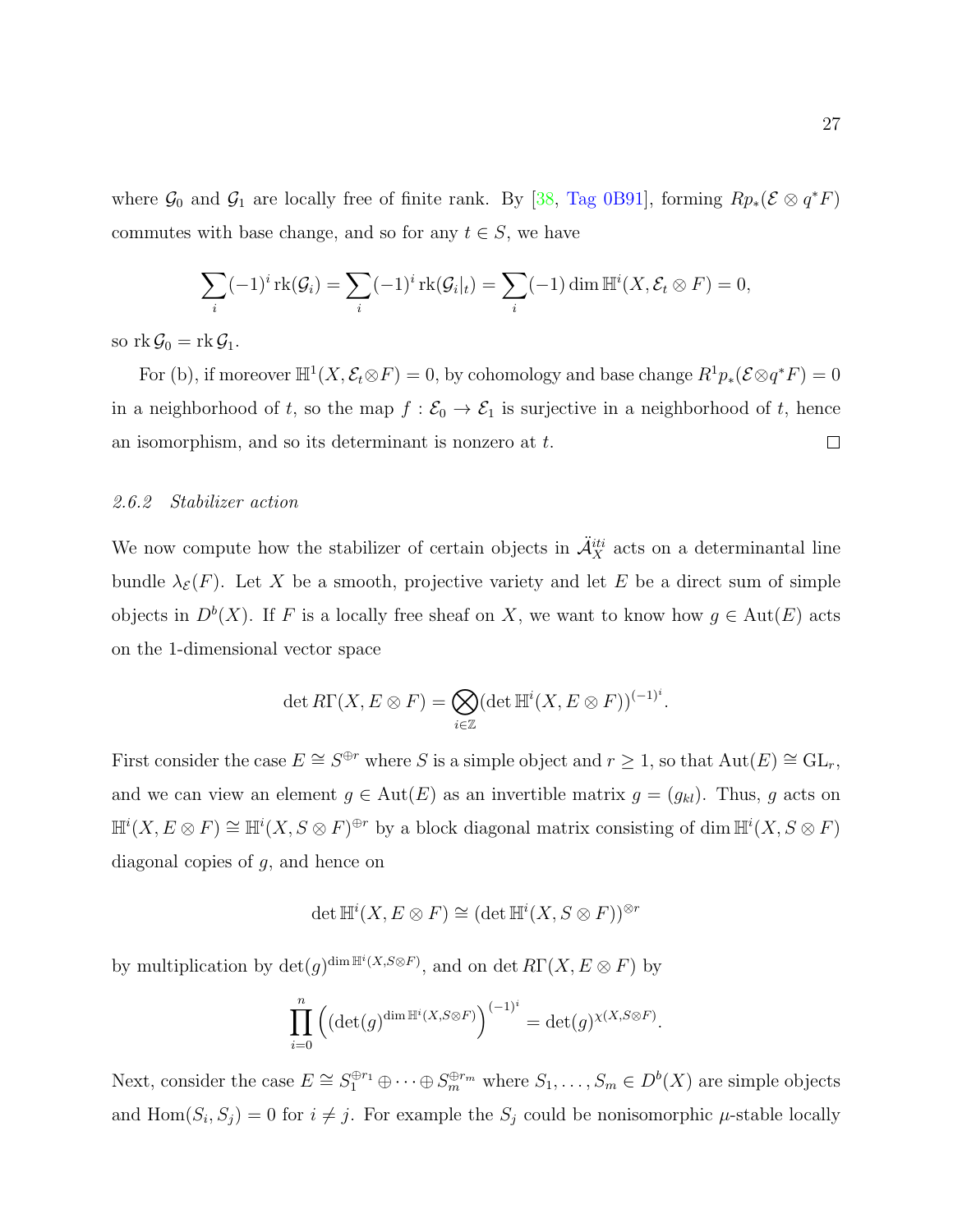free sheaves with the same slope. Now

$$
Aut(E) \cong GL_{r_1} \times \cdots \times GL_{r_m},
$$

and an element  $g = (g_1, \ldots, g_m) \in \text{Aut}(E)$  acts on

$$
\mathbb{H}^i(X, E \otimes F) \cong \mathbb{H}^i(X, S_1 \otimes F)^{\oplus r_1} \oplus \cdots \oplus \mathbb{H}^i(X, S_m \otimes F)^{\oplus r_m}
$$

by a block diagonal matrix with the matrix  $g_j$  on the diagonal dim  $\mathbb{H}^i(X, S_j \otimes F)$  times. Thus, g acts on det  $\mathbb{H}^i(X, E \otimes F)$  by multiplication by

$$
\det(g_1)^{\dim \mathbb{H}^i(X, S_1 \otimes F)} \cdots \det(g_m)^{\dim \mathbb{H}^i(X, S_m \otimes F)},
$$

and hence on det  $R\Gamma(X, E \otimes F)$  by

$$
\det(g_1)^{\chi(X,S_1\otimes F)}\cdots \det(g_m)^{\chi(X,S_m\otimes F)}.
$$

The same analysis extends to the case where we replace F by an element  $u \in K(X)$ , and so we have the following.

**Proposition 2.6.3.** Let  $\mathcal{E}$  denote the universal complex on  $\ddot{A}^{iti}_X \times X$ , let  $u \in K(X)$  be a class, and let  $t \in \mathcal{A}_X^{iti}$  be a k-point corresponding to an object  $E \cong S_1^{\oplus r_1} \oplus \cdots \oplus S_m^{\oplus r_m}$  where each  $S_i$  is simple and  $\text{Hom}(S_i, S_j) = 0$  for  $i \neq j$ . An element  $g = (g_1, \ldots, g_m) \in \text{Aut}(E)$  acts on the fiber of  $\lambda_{\mathcal{E}}(u)$  on  $\ddot{A}^{iti}_X$  at t by multiplication by

$$
\det(g_1)^{\chi(X,[S_1]\cdot u)}\cdots \det(g_m)^{\chi(X,[S_m]\cdot u)}.
$$

In particular, if  $\chi(X, [S_i] \cdot u) = 0$  for each i, then  $Aut(E)$  acts trivially on the fiber.

## <span id="page-35-0"></span>2.7 Moduli of vector bundles on a curve

In this section we recall elements of the construction of the moduli of vector bundles on a curve via determinantal line bundles. This approach was developed by Faltings in the more general context of Higgs bundles  $[13]$  and specialized to  $\mu$ -semistable bundles by Seshadri [\[37\]](#page-109-4).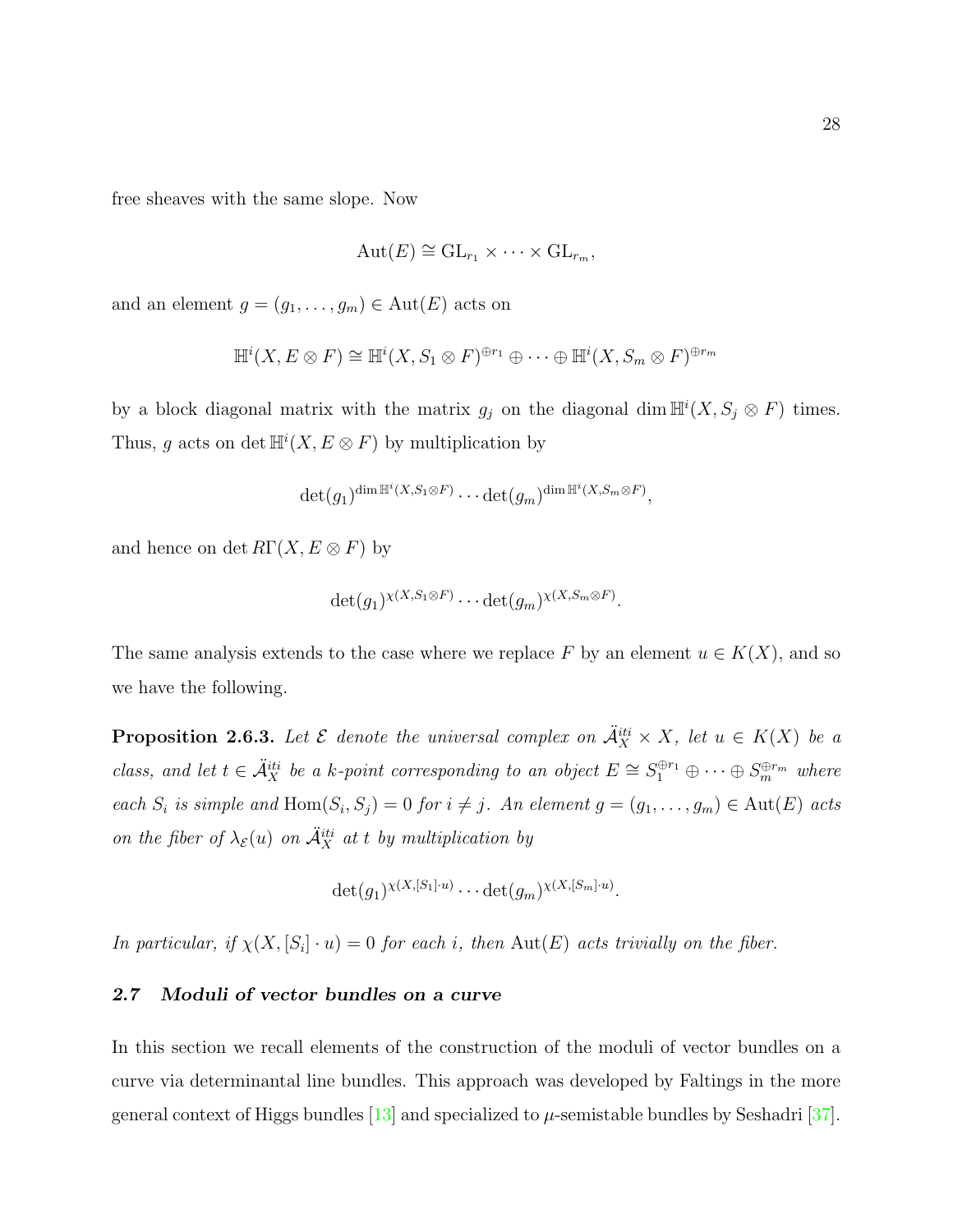Let C be a smooth, projective, connected curve of genus  $g \geq 2$ . We have canonical isomorphisms

$$
K(C) \xrightarrow{\sim} \mathbb{Z} \times \text{Pic}(C), \qquad K_{\text{num}}(C) \xrightarrow{\sim} \mathbb{Z} \times \mathbb{Z}
$$

given by  $[F] \mapsto (\text{rk}(F), \det(F))$  and  $[F] \mapsto (\text{rk}(F), \deg(F))$  respectively. Since the Hilbert polynomial of any coherent sheaf E on C has degree at most 1, Gieseker- and  $\mu$ -stability coincide, and the slope of a coherent sheaf  $E$  now has the simple form

$$
\mu(E) = \frac{\deg(E)}{\text{rk}(E)}.
$$

Let r and d be integers with  $r > 0$  and let  $\mathcal{M}_C^{\mu}(r, d)$  denote the stack of  $\mu$ -semistable locally free sheaves of rank r and degree d with universal locally free sheaf  $\mathcal{E}$ . Consider the diagram



Recall that the Donaldson morphism

$$
\lambda_{\mathcal{E}} : K(C) \to Pic(\mathcal{M}_C^{\mu}(r,d))
$$

is induced by sending a locally free sheaf G to the line bundle  $\lambda_{\mathcal{E}}(G) = \det(Rp_*(\mathcal{E} \otimes q^*G)).$ Since C is 1-dimensional, we have  $H^{i}(C, \mathcal{E}_t \otimes G) = 0$  for  $i \neq 0, 1$  and for all k-points  $t \in \mathcal{M}_C^{\mu}(r,d)$ , implying that  $Rp_*(\mathcal{E} \otimes q^*G)$  is locally represented by a two-term complex of locally free sheaves  $\mathcal{G}_0 \to \mathcal{G}_1$ .

Choose now an integer  $r' > 0$  and a line bundle  $L \in Pic(C)$  such that

$$
r \deg L + (d + r(1 - g))r' = 0.
$$

Denote  $-w = (r', L) \in K(C) \cong \mathbb{Z} \times Pic(C)$ . If G is a locally free sheaf on C with  $[G] = -w$ , it follows from the Riemann-Roch theorem that  $\chi(X, \mathcal{E}_t \otimes G) = 0$  for any  $t \in \mathcal{M}_C^{\mu}(r, d)$ , so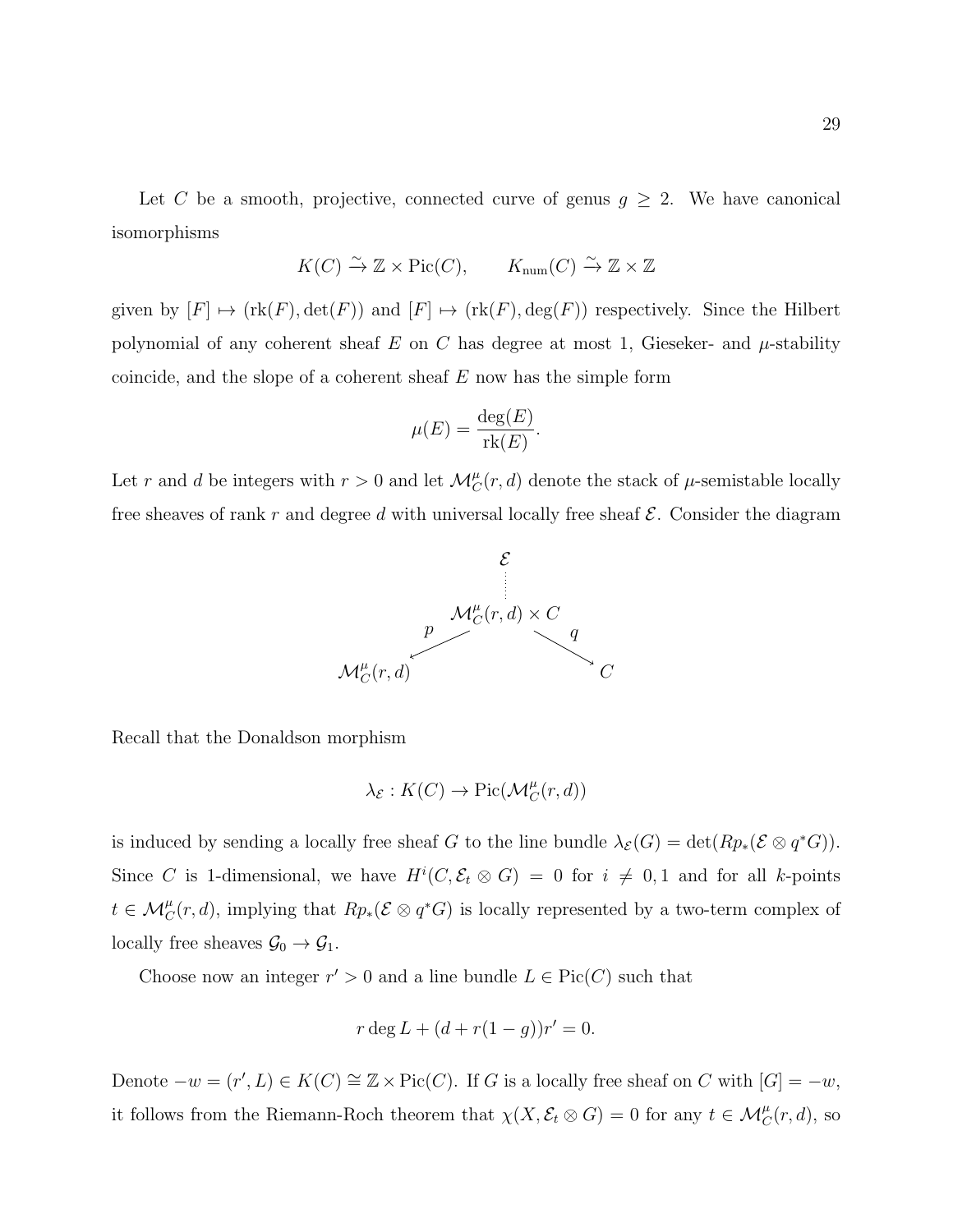by Lemma [2.6.2,](#page-33-0) the line bundle  $\lambda_{\mathcal{E}}(w)$  acquires a section

$$
\delta_G\in \Gamma(\mathcal{M}_C^{\mu}(r,d),\lambda_{\mathcal{E}}(w)).
$$

We emphasize that the line bundle  $\lambda_{\mathcal{E}}(w)$  only depends on the class  $w \in K(C)$ , but the section  $\delta_G$  depends on the sheaf G.

The strategy of Faltings and Seshadri is to (i) show that for large enough  $r' \gg 0$ , the sections  $\delta_G$  generate the line bundle  $\lambda_{\mathcal{E}}(w)$  inducing a map from  $\mathcal{M}_C^{\mu}(r,d)$  to projective space, (ii) prove that the only curves this map contracts are those parameterizing families of S-equivalent sheaves, and (iii) identify the normalization of the image of this map with the good moduli space  $M_C^{\mu}$  $\mathcal{C}(r, d)$  obtained from GIT. Key ingredients in the construction are the following two results.

<span id="page-37-0"></span>**Lemma 2.7.1** ( $[37, \text{ Lemma } 3.1, \text{ "First Main Lemma"}]$  $[37, \text{ Lemma } 3.1, \text{ "First Main Lemma"}]$ ). Let C be a smooth, projective, connected curve of genus  $g \geq 2$ , and let E be a semistable locally free sheaf on C. There exists an integer  $r_0$  such that if  $r' \geq r_0$  and  $L \in Pic(C)$  is a line bundle such that

$$
rk E \deg L + (\deg E + rk E(1 - g))r' = 0.
$$

then there exists a locally free sheaf G with  $rk G = r'$  and  $det G \cong L$  such that

$$
H^0(C, E \otimes G) = H^1(C, E \otimes G) = 0.
$$

*Remark* 2.7.2. The converse of Lemma [2.7.1](#page-37-0) also holds. More precisely, if E is a coherent sheaf on a smooth, projective, connected curve  $C$  and there exists a locally free sheaf  $G$  such that

$$
H^0(C, E \otimes G) = H^1(C, E \otimes G) = 0,
$$

then E is semistable. See  $[31,$  Theorem 2.13 for a proof.

Lemma [2.7.1](#page-37-0) implies that the section  $\delta_G \in \Gamma(\mathcal{M}_C^{\mu}(r,d), \lambda_{\mathcal{E}}(w))$  is nonvanishing at the point representing  $E$ , and since we can choose such a  $G$  for any  $E$ , we see that the line bundle  $\lambda_{\mathcal{E}}(w)$  is globally generated.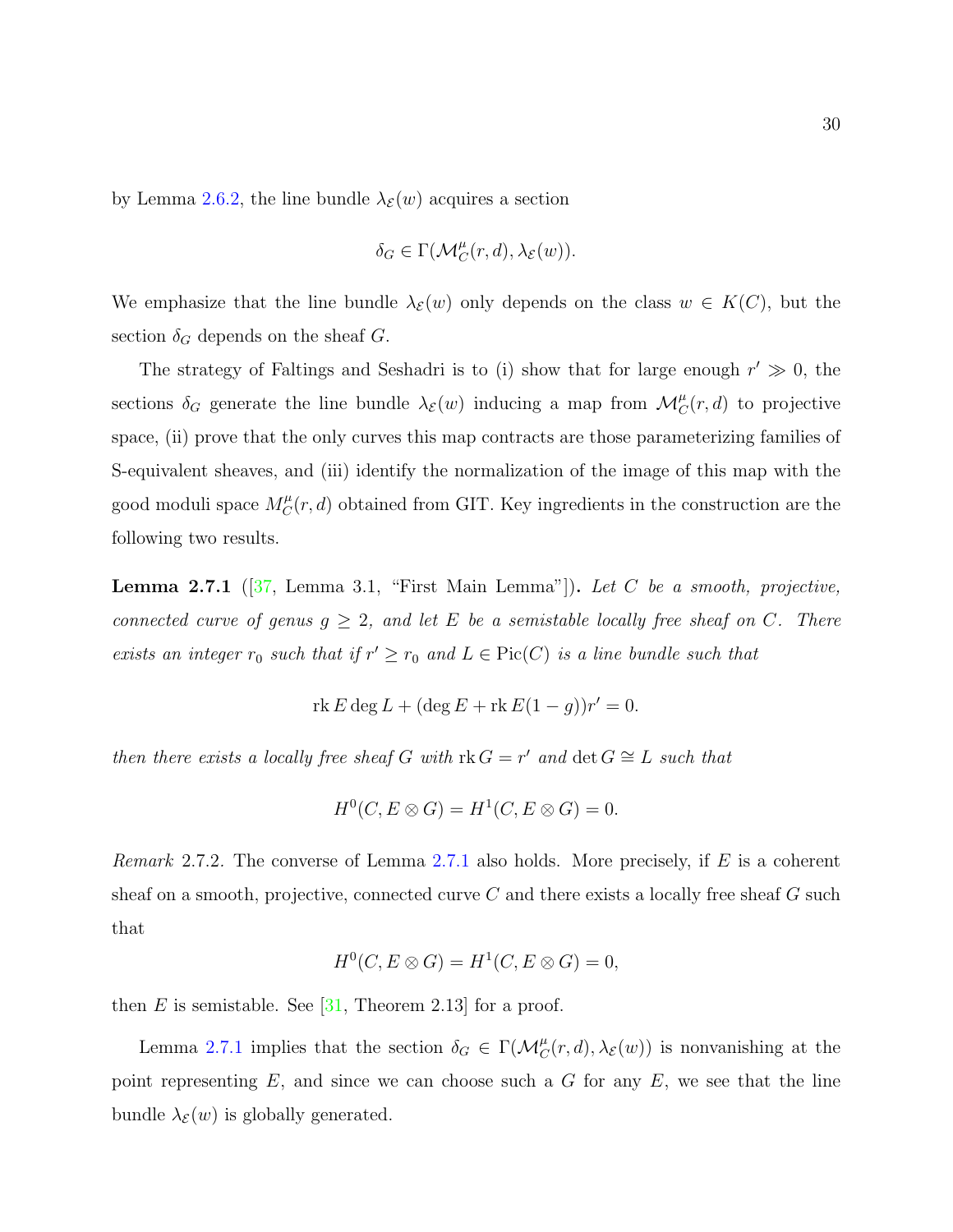**Lemma 2.7.3** ( $[37$ , Lemma 4.2, "Second Main Lemma"]). Let C and S be two smooth, projective, connected curves, and let  $\mathcal{E} \in \text{Coh}(S \times C)$  be a family of semistable locally free sheaves on C of rank  $r > 0$  and degree d. Let  $G \in Coh(C)$  be a locally free sheaf such that

$$
r \deg G + (d + r(1 - g)) \operatorname{rk} G = 0.
$$

The line bundle  $\lambda_{\mathcal{E}}(G) \in \text{Pic}(S)$  has degree 0 if and only if the semistable sheaves  $\mathcal{E}_s$  are all S-equivalent.

*Proof.* For the forward implication we refer to  $\left[\frac{37}{10}\right]$ . For the converse, the condition on the rank and degree of G together with Proposition [2.6.3](#page-35-0) shows that  $\lambda_{\mathcal{E}}(G)$  descends to a line bundle L on the good moduli space  $M_C^{\mu}$  $C^{\mu}_C(r, d)$ . If  $\mathcal{E} \in \text{Coh}(S \times X)$  is a family of S-equivalent semistable sheaves, the induced map

$$
S \to \mathcal{M}_C^{\mu}(r,d) \to M_C^{\mu}(r,d)
$$

must be constant, so the pullback of L, and hence of  $\lambda_{\mathcal{E}}(G)$ , to S is trivial.  $\Box$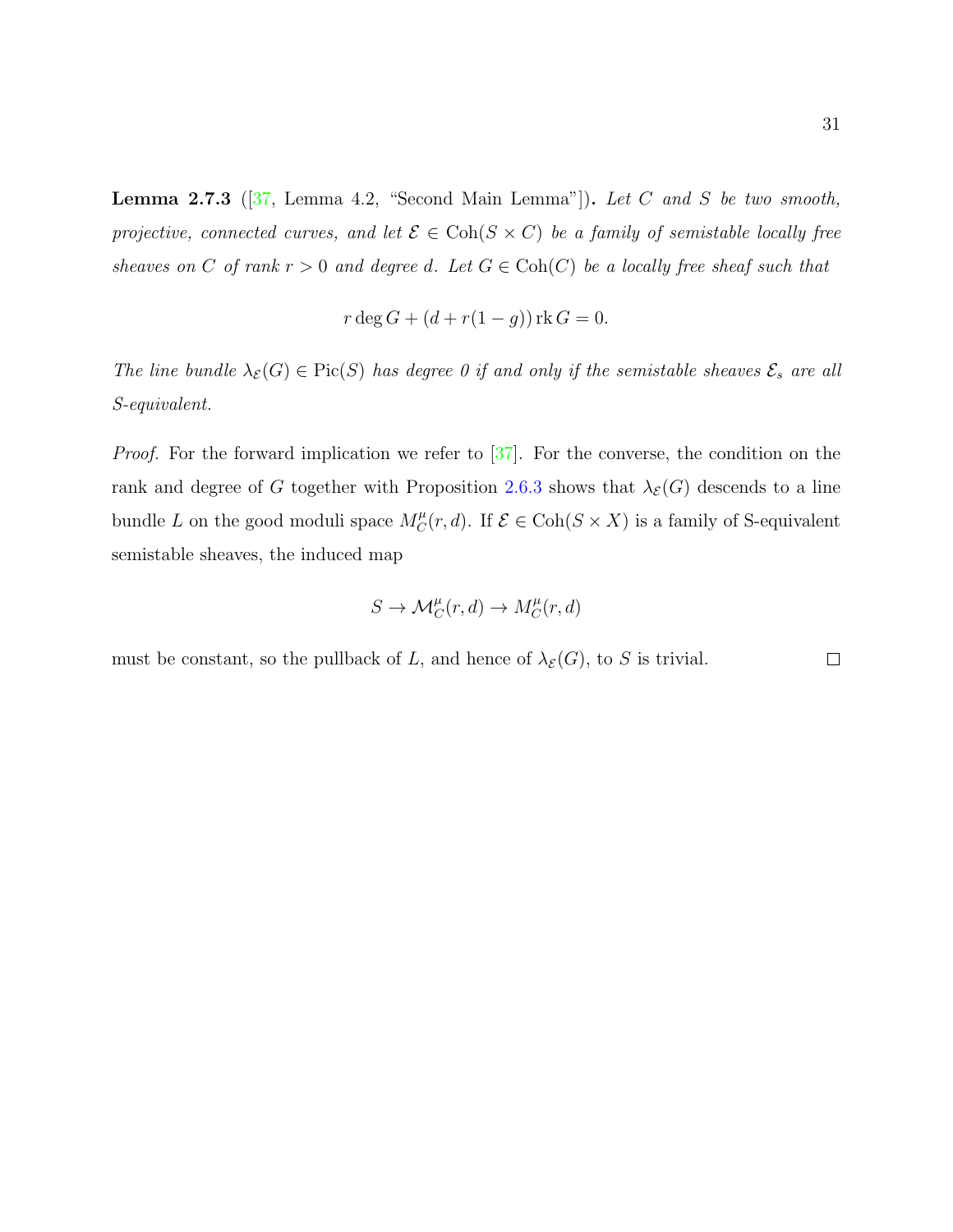## Chapter 3

# UHLENBECK COMPACTIFICATION AS A BRIDGELAND MODULI SPACE

#### 3.1 Bridgeland stability

In this section we recall definitions and basic notions concerning Bridgeland stability. An excellent exposition of the material is  $|31|$ .

Let X be a smooth, projective variety over  $\mathbb C$  and let  $K_{\text{num}}(X)$  denote its numerical Grothendieck group, that is, the quotient of  $K(X)$  by the kernel of the Euler pairing  $\chi(-, -)$ . A (numerical) stability condition on X is a pair  $\sigma = (A, Z)$ , where

- $A \subseteq D^b(X)$  is the heart of a bounded t-structure, and
- $Z: K_{\text{num}}(X) \to \mathbb{C}$  is a **stability function** on A, that is, a group homomorphism such that for every nonzero object  $A \in \mathcal{A}$ , we have

$$
Z(A) \in \overline{\mathbb{H}} = \mathbb{H} \cup \mathbb{R}_{<0} = \{ re^{i\pi\phi} \in \mathbb{C} \mid r > 0, \ 0 < \phi \le 1 \}.
$$

This lets us define a notion of stability in the abelian category  $\mathcal{A}$ : we say  $A \in \mathcal{A}$  is **stable** (resp. **semistable**) if for every proper nonzero subobject  $A' \subseteq A$ , we have

$$
\nu_Z(A') < \nu_Z(A) \qquad \text{(resp.} \quad \nu_Z(A') \le \nu_Z(A)),
$$

where

$$
\nu_Z(A) = \begin{cases}\n-\frac{\operatorname{Re} Z(A)}{\operatorname{Im} Z(A)} & \text{if} \quad \operatorname{Im} Z(A) > 0 \\
+\infty & \text{if} \quad \operatorname{Im} Z(A) = 0.\n\end{cases}
$$

With this notion of stability, the pair  $\sigma = (\mathcal{A}, Z)$  must satisfy the following conditions: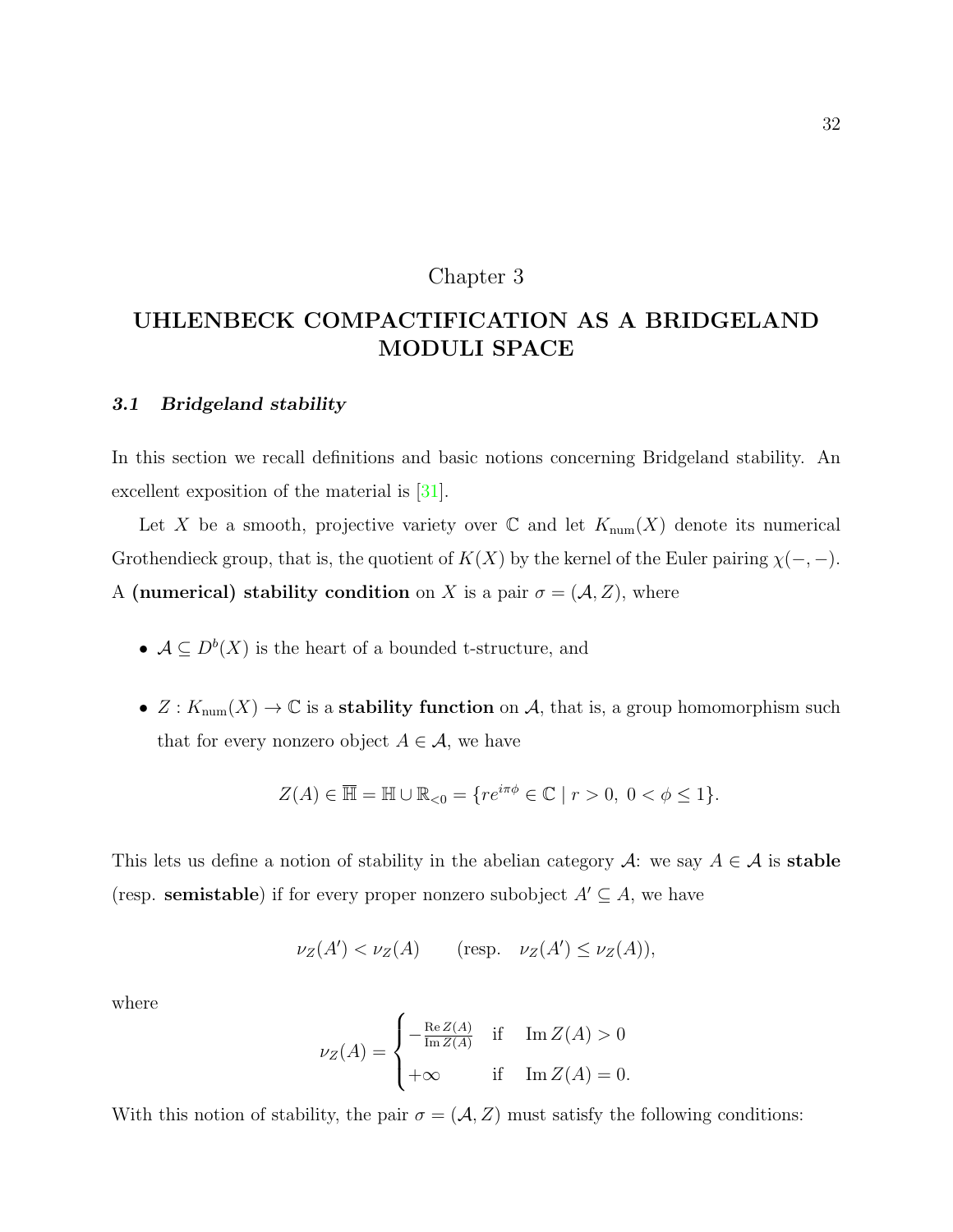(i) Every nonzero  $A \in \mathcal{A}$  has a **Harder-Narasimhan filtration** 

$$
0 = A_0 \subsetneq A_1 \subsetneq \cdots \subsetneq A_{m-1} \subsetneq A_m = A,
$$

where each quotient  $F_i = A_i/A_{i-1}$  is semistable and

$$
\nu_Z(F_1) > \cdots > \nu_Z(F_m).
$$

(ii) Support property: there is a symmetric bilinear form Q on  $K_{\text{num}}(X) \otimes \mathbb{R}$  that is negative definite on the kernel of Z, and  $Q(A, A) \geq 0$  for every semistable object  $A \in \mathcal{A}$ .

The set  $\text{Stab}(X)$  of stability conditions on X has a natural topology with respect to which the map

$$
Stab(X) \to Hom(K_{num}(X), \mathbb{C}), \quad (\mathcal{A}, Z) \mapsto Z
$$

is a local homeomorphism. Moreover, for a given numerical class  $v \in K_{\text{num}}(X)$  there is a locally finite collection of real codimension 1 walls inside  $\text{Stab}(X)$  such that the sets of stable and semistable objects remains constant when  $\sigma$  varies within a connected component of the complement of the walls.

If C is a curve, an example of a stability condition on C is given by  $\sigma = (\text{Coh}(C), Z)$ with  $Z(E) = -\deg(E) + i \text{rk}(E)$ , giving rise to the classical slope-stability. However, if  $\dim X \geq 2$ , the standard heart  $\text{Coh}(X) \subseteq D^b(X)$  can never be the heart of a stability condition, see  $[40, \text{Lemma } 2.7]$ .

#### <span id="page-40-0"></span>3.1.1 Stability conditions on surfaces

We now recall a construction of stability conditions on the derived category of a smooth, projective surface X equipped with a very ample divisor  $H$ . This is achieved by tilting the standard heart  $\text{Coh}(X) \subseteq D^b(X)$  with respect to  $\mu$ -stability.

Fix a real divisor class  $B \in N^1(X)_{\mathbb{R}}$ . The B-twisted Chern character is defined by

$$
ch^B = e^{-B} \cdot ch,
$$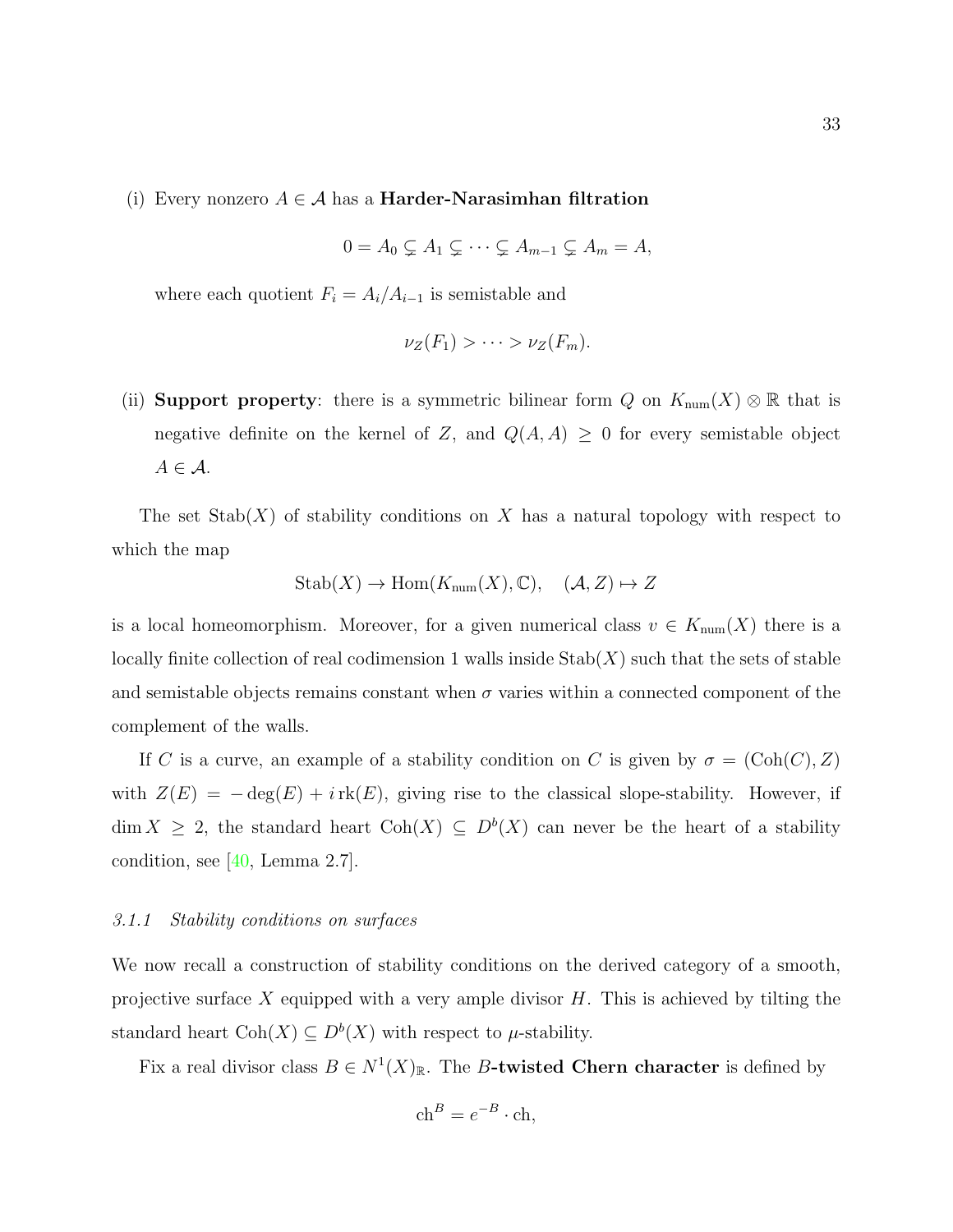with graded pieces

$$
ch_0^B = ch_0 = \text{rk}
$$
,  $ch_1^B = ch_1 - B \cdot ch_0$ ,  $ch_2^B = ch_2 - B \cdot ch_1 + \frac{B^2}{2} ch_0$ .

Define the B-twisted slope function on  $Coh(X)$  by

$$
\mu_B(E) = \frac{H \cdot \mathrm{ch}_1^B(E)}{H^2 \cdot \mathrm{ch}_0^B(E)} = \frac{H \cdot \mathrm{ch}_1(E)}{H^2 \cdot \mathrm{ch}_0(E)} - \frac{H \cdot B}{H^2}
$$

if  $rk(E) > 0$ , and  $\mu_B(E) = +\infty$  if  $rk(E) = 0$ , i.e. E is a torsion sheaf. Note that this differs from the usual slope function  $\mu$  only by the additive constant  $-H \cdot B/H^2$  and hence defines the same notion of stability on  $Coh(X)$ .

Since Harder-Narasimhan filtrations by  $\mu$ -semistable factors exist, for every real number  $\beta$  we obtain a torsion pair on  $\text{Coh}(X)$  by setting

$$
\mathcal{T}_{\beta} = \{ E \in \text{Coh}(X) \mid \mu_B(F) > \beta \text{ for every semistable factor } F \text{ of } E \},
$$
  

$$
\mathcal{F}_{\beta} = \{ E \in \text{Coh}(X) \mid \mu_B(F) \le \beta \text{ for every semistable factor } F \text{ of } E \}.
$$

Thus, we obtain a heart  $\mathrm{Coh}^{\beta}(X) = \langle \mathcal{F}_{\beta}[1], \mathcal{T}_{\beta} \rangle \subseteq D^{b}(X)$  as the full subcategory whose objects are precisely those  $E \in D^b(X)$  fitting in an exact triangle

$$
F[1] \to E \to T,
$$

where  $F \in \mathcal{F}_{\beta}, T \in \mathcal{T}_{\beta}$ .

For any  $\alpha \in \mathbb{R}_{>0}$  we define a map  $Z_{\alpha,\beta}: K_{\text{num}}(X) \to \mathbb{C}$  by setting

$$
Z_{\alpha,\beta}(E) = -\int_X e^{-(\beta + i\alpha)H} \operatorname{ch}^B(E)
$$
  
= 
$$
\frac{\alpha^2 - \beta^2}{2} H^2 \operatorname{ch}_0^B(E) + \beta H \cdot \operatorname{ch}_1^B(E) - \operatorname{ch}_2^B(E)
$$
  
+ 
$$
i\alpha(H \cdot \operatorname{ch}_1^B(E) - \beta H^2 \operatorname{ch}_0^B(E)).
$$

We denote the associated slope function on  $\mathrm{Coh}^{\beta}(X)$  by  $\nu_{\alpha,\beta}$ . It is shown in [\[12\]](#page-107-0) and [\[5\]](#page-107-1) that the pair  $\sigma_{\alpha,\beta} = (\mathrm{Coh}^{\beta}(X), Z_{\alpha,\beta})$  is a stability condition on X.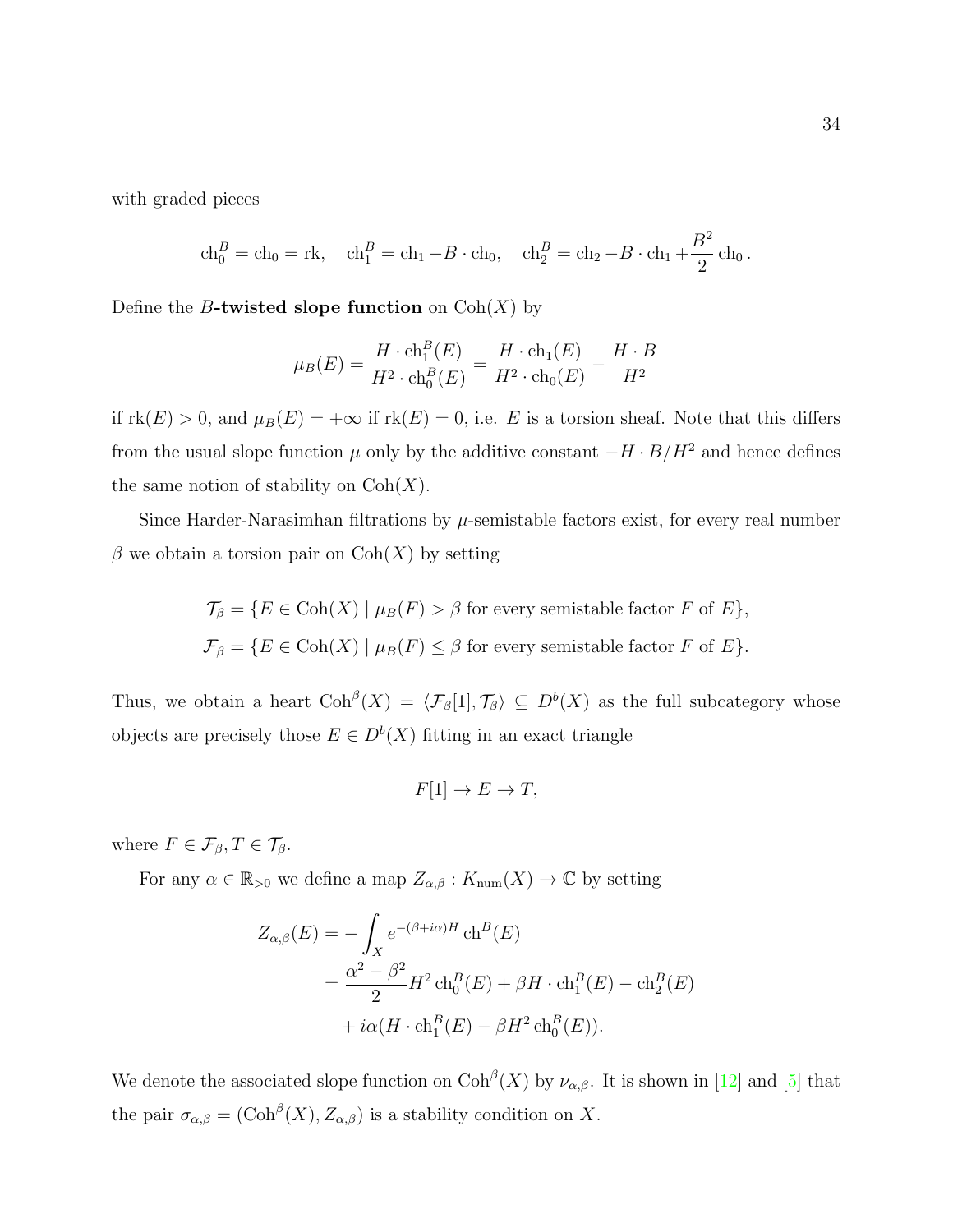An object  $E \in \mathrm{Coh}^{\beta}(X)$  is called **polystable** with respect to  $\sigma_{\alpha,\beta}$  if

$$
E\cong\bigoplus_i E_i
$$

where  $E_i \in \text{Coh}^{\beta}(X)$  is  $\sigma_{\alpha,\beta}$ -stable and  $\nu_{\alpha,\beta}(E_i) = \nu_{\alpha,\beta}(E)$  for each *i*. Every  $\sigma_{\alpha,\beta}$ -semistable object  $E \in \mathrm{Coh}^{\beta}(X)$  has a **Jordan-Hölder filtration** 

$$
0 = E_0 \subsetneq E_1 \subsetneq \ldots \subsetneq E_{m-1} \subsetneq E_m = E
$$

where the successive quotients  $E_i/E_{i-1}$  are  $\sigma_{\alpha,\beta}$ -stable with

$$
\nu_{\alpha,\beta}(E_i/E_{i-1}) = \nu_{\alpha,\beta}(E)
$$

for  $i = 1, \ldots, m$ . The **associated graded object** of E is the direct sum

$$
\operatorname{gr}(E) = \bigoplus_i E_i/E_{i-1},
$$

unique up to noncanonical isomorphism, and two semistable objects  $E$  and  $E'$  are Sequivalent if  $gr(E) \cong gr(E')$ .

We will need the following observation.

<span id="page-42-0"></span>**Lemma 3.1.1.** If  $E \in \text{Coh}^{\beta}(X)$  and  $\text{Im } Z_{\alpha,\beta}(E) = 0$ , then in the above triangle

$$
F[1] \to E \to T,
$$

T has 0-dimensional support, and F is a  $\mu$ -semistable sheaf with  $\mu_B(F) = \beta$ .

*Proof.* Note that for a coherent sheaf G, we have  $\text{Im } Z_{\alpha,\beta}(G) > 0$  (resp. = 0) if and only if  $\mu_B(G) > \beta$  (resp. =  $\beta$ ). It follows from the construction that for any  $E \in \mathrm{Coh}^{\beta}(X)$ ,

$$
\operatorname{Im} Z_{\alpha,\beta}(E) = \operatorname{Im} Z_{\alpha,\beta}(T) - \operatorname{Im} Z_{\alpha,\beta}(F)
$$

and  $\text{Im } Z_{\alpha,\beta}(T), - \text{Im } Z_{\alpha,\beta}(F) \geq 0.$ 

First, if T has positive rank, then by assumption  $\mu_B(T) > \beta$ , and so Im  $Z_{\alpha,\beta}(E) > 0$ . Hence  $T$  must have rank 0. If the support of  $T$  is 1-dimensional, then

$$
\operatorname{Im} Z_{\alpha,\beta}(T) = \alpha H \cdot \operatorname{ch}_1^B(E) = \alpha H \cdot \operatorname{ch}_1(E) > 0
$$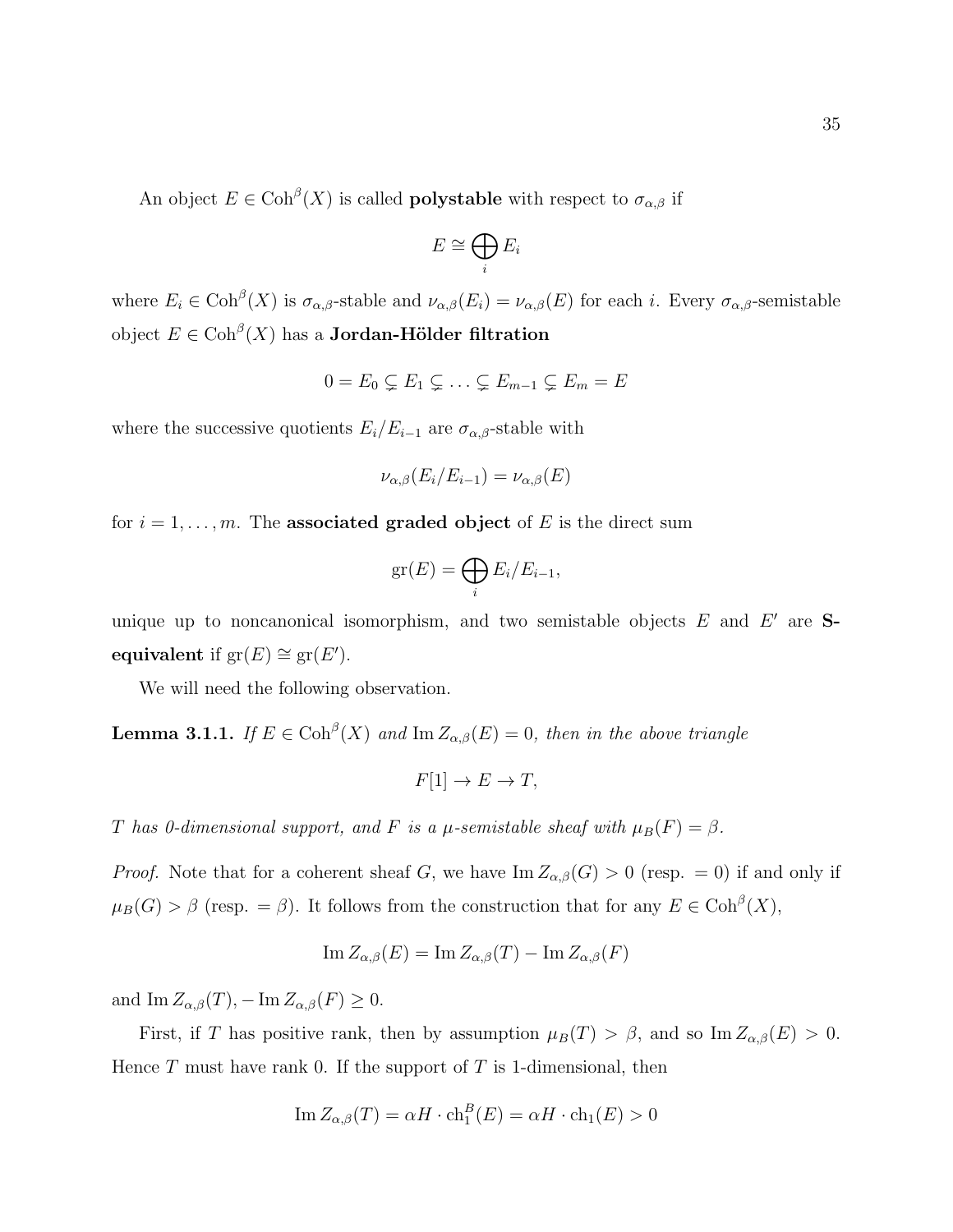since  $H$  is ample. This means that  $T$  must have 0-dimensional support.

Second, if F is not  $\mu$ -semistable, then it has a Harder-Narasimhan filtration

$$
0 \neq F_1 \subset F_2 \subset \cdots \subset F_{m-1} \subset F_m = F
$$

with respect to  $\mu$  with  $m \geq 2$ , and

$$
\operatorname{Im} Z_{\alpha,\beta}(F_i/F_{i-1}) \le 0
$$
 for all  $i$ , and  $\operatorname{Im} Z_{\alpha,\beta}(F_m/F_{m-1}) < 0$ .

But then

$$
-\operatorname{Im} Z_{\alpha,\beta}(F) = -\sum_{i=1}^{m} \operatorname{Im} Z_{\alpha,\beta}(F_i/F_{i-1}) > 0.
$$

Thus,  $F$  must be  $\mu$ -semistable.

#### <span id="page-43-0"></span>3.1.2 Wall-and-chamber structure

We visualize the stability conditions  $\sigma_{\alpha,\beta} = (\text{Coh}^{\beta}(X), Z_{\alpha,\beta})$  as living in the upper half-plane with horizontal  $\beta$ -axis and vertical  $\alpha$ -axis. The wall-and-chamber structure in the  $(\alpha, \beta)$ -plane was analyzed in [\[29\]](#page-109-2) and turns out to be rather simple. If  $v \in K_{\text{num}}(X)$  is a class of positive rank, then there is a unique vertical wall at

$$
\beta_0 = \frac{H \cdot \text{ch}_1^B(v)}{H^2 \text{ch}_0(v)},
$$

and on each side of the vertical wall, there is a nested sequence of semicircles with center on the  $\beta$ -axis and contained in a largest semicircle. In particular, on either side of the vertical wall, there is an unbounded open chamber. The walls in the  $(\alpha, \beta)$ -plane are pairwise disjoint, and so there is no further wall-and-chamber decomposition within each wall. In the unbounded open chamber left of the vertical wall,  $\sigma$ -stability coincides with Giesekerstability.

 $\Box$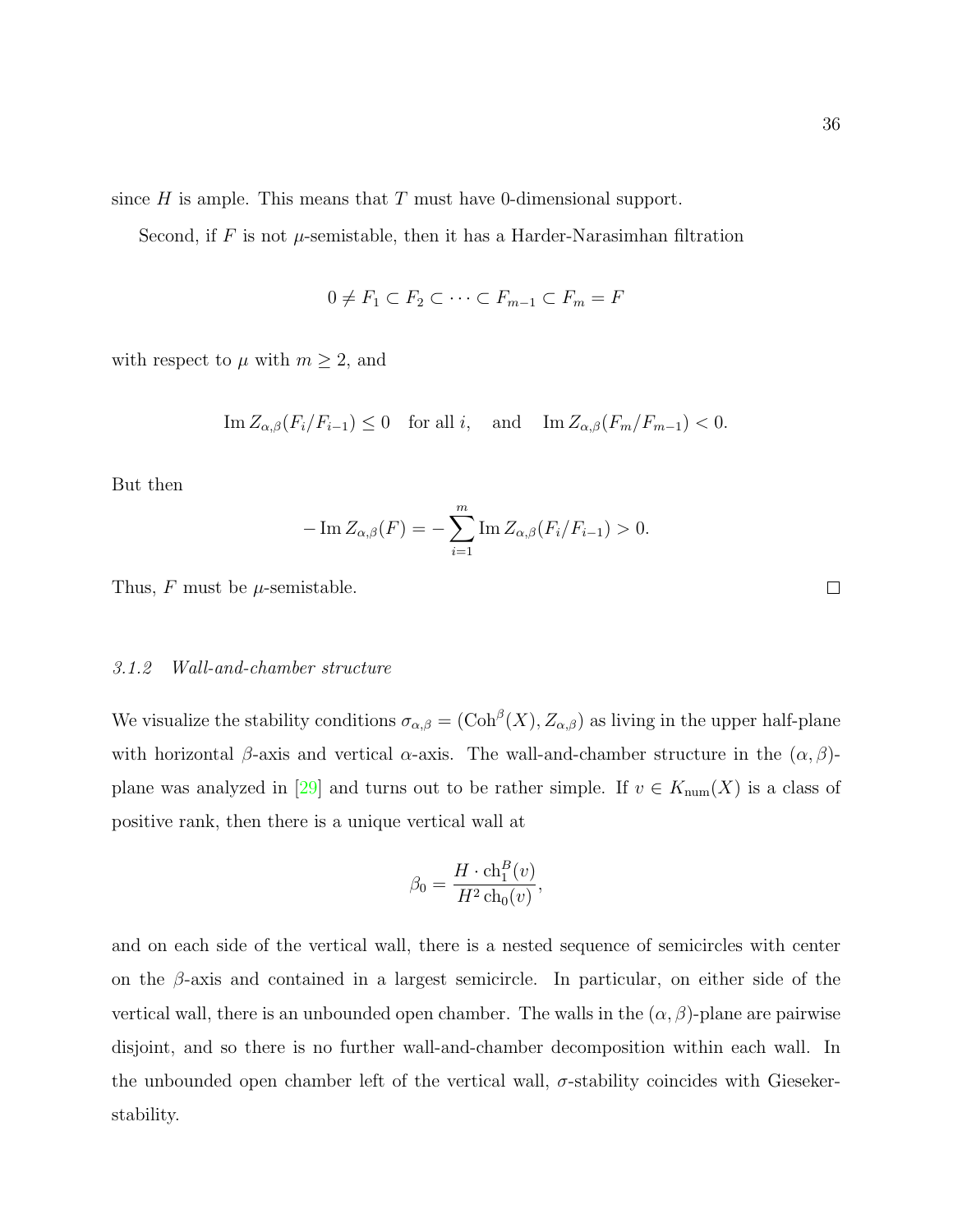



#### <span id="page-44-0"></span>3.1.3 Stability on the vertical wall

In this subsection we classify stable and semistable objects on the vertical wall. Let  $v \in$  $K_{\text{num}}(X)$  be a class of positive rank and let

$$
(\mathrm{Coh}^{\beta_0}(X), Z_{\alpha,\beta_0}) \in \mathrm{Stab}(X)
$$

be the stability condition constructed in the previous section with

$$
\beta_0 = \frac{H \cdot \mathrm{ch}_1^B(v)}{H^2 \mathrm{ch}_0(v)} \quad \text{and} \quad \alpha > 0.
$$

Note that since other walls do not intersect the vertical wall, the sets of stable and semistable objects are independent of  $\alpha$ .

We first note that there are no nonzero objects in  $\mathrm{Coh}^{\beta_0}(X)$  with numerical class v. Namely, by Lemma [3.1.1,](#page-42-0) any object  $E \in \mathrm{Coh}^{\beta_0}(X)$  with  $\mathrm{Im} Z_{\alpha,\beta_0}(E) = 0$  fits in a triangle

$$
F[1] \to E \to T,
$$

where T has 0-dimensional support and F is  $\mu$ -semistable. But  $rk(E) = rk(T) + rk(F[1]) =$  $-\text{rk}(F) \leq 0$ , while  $\text{rk}(v) > 0$  by assumption. Therefore, it is convenient to instead consider the stability condition

$$
\sigma = (\mathcal{A}, Z)
$$
, where  $\mathcal{A} = \text{Coh}^{\beta_0}(X)[-1], \quad Z = -Z_{\alpha, \beta_0}$ .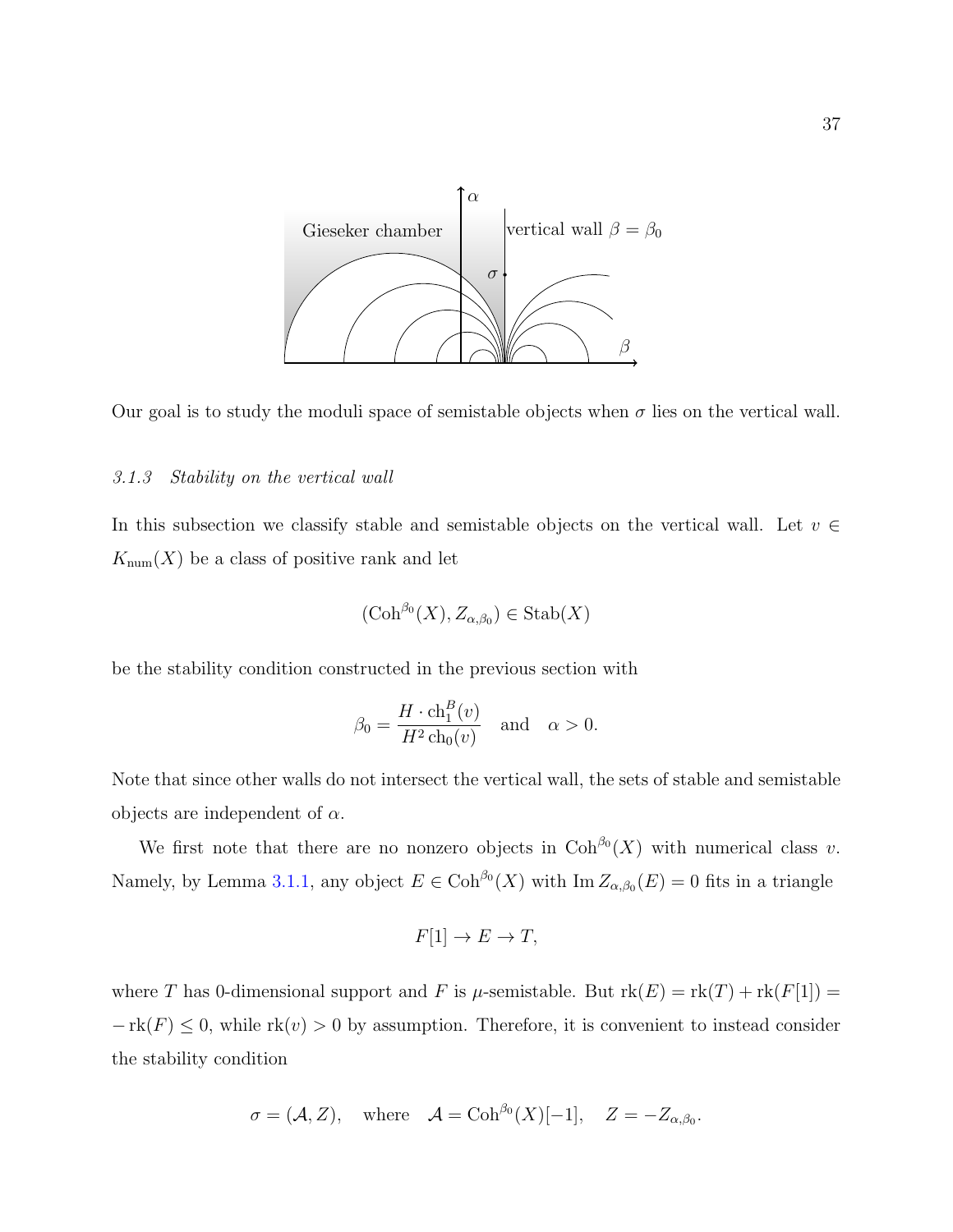Note that this does not change the slope function  $\nu = -\operatorname{Re} Z/\operatorname{Im} Z$ . By definition, the heart A consists of objects  $E$  with fitting in a triangle

$$
F \to E \to T[-1]
$$

where  $F \in \mathcal{F}_{\beta_0}, T \in \mathcal{T}_{\beta_0}$ .

The next proposition gives a description of stable and semistable objects in  $\mathcal A$  of slope  $\nu = +\infty$  with respect to  $\sigma$ . This includes objects of class  $v \in K_{\text{num}}(X)$ . Part (i) will be crucial in the proof that the moduli space  $M^{\sigma}(v)$  of semistable objects of class v is projective, and part (iii) will let us identify  $M^{\sigma}(v)$  with the Uhlenbeck compactification of the moduli of  $\mu$ -stable vector bundles, at least on the level of points.

#### <span id="page-45-0"></span>Proposition 3.1.2. Let

$$
\sigma = (\mathcal{A}, Z)
$$
, where  $\mathcal{A} = \text{Coh}^{\beta_0}(X)[-1], \quad Z = -Z_{\alpha, \beta_0}.$ 

(i) Any object  $E \in \mathcal{A}$  with  $\nu(E) = +\infty$  is  $\sigma$ -semistable and fits in a triangle

$$
F \to E \to T[-1]
$$

where  $T$  is a sheaf supported in dimension 0 and  $F$  is a  $\mu$ -semistable sheaf of slope  $\mu_B(F) = \beta_0.$ 

- (ii) An object  $E \in \mathcal{A}$  with  $\nu(E) = +\infty$  is  $\sigma$ -stable if and only if in the above triangle either F is a  $\mu$ -stable locally free sheaf and  $T = 0$ , or  $T = \mathcal{O}_p$  is the structure sheaf of a closed point  $p \in X$  and  $F = 0$ .
- (iii) An object  $E \in \mathcal{A}$  of class v is  $\sigma$ -polystable if and only if

$$
E \cong \left(\bigoplus_i F_i\right) \oplus \left(\bigoplus_j \mathcal{O}_{p_j}[-1]\right),\,
$$

where each  $F_i$  is a  $\mu$ -stable locally free sheaf of slope  $\mu = \mu_B(v)$ , and each  $p_j \in X$  is a closed point.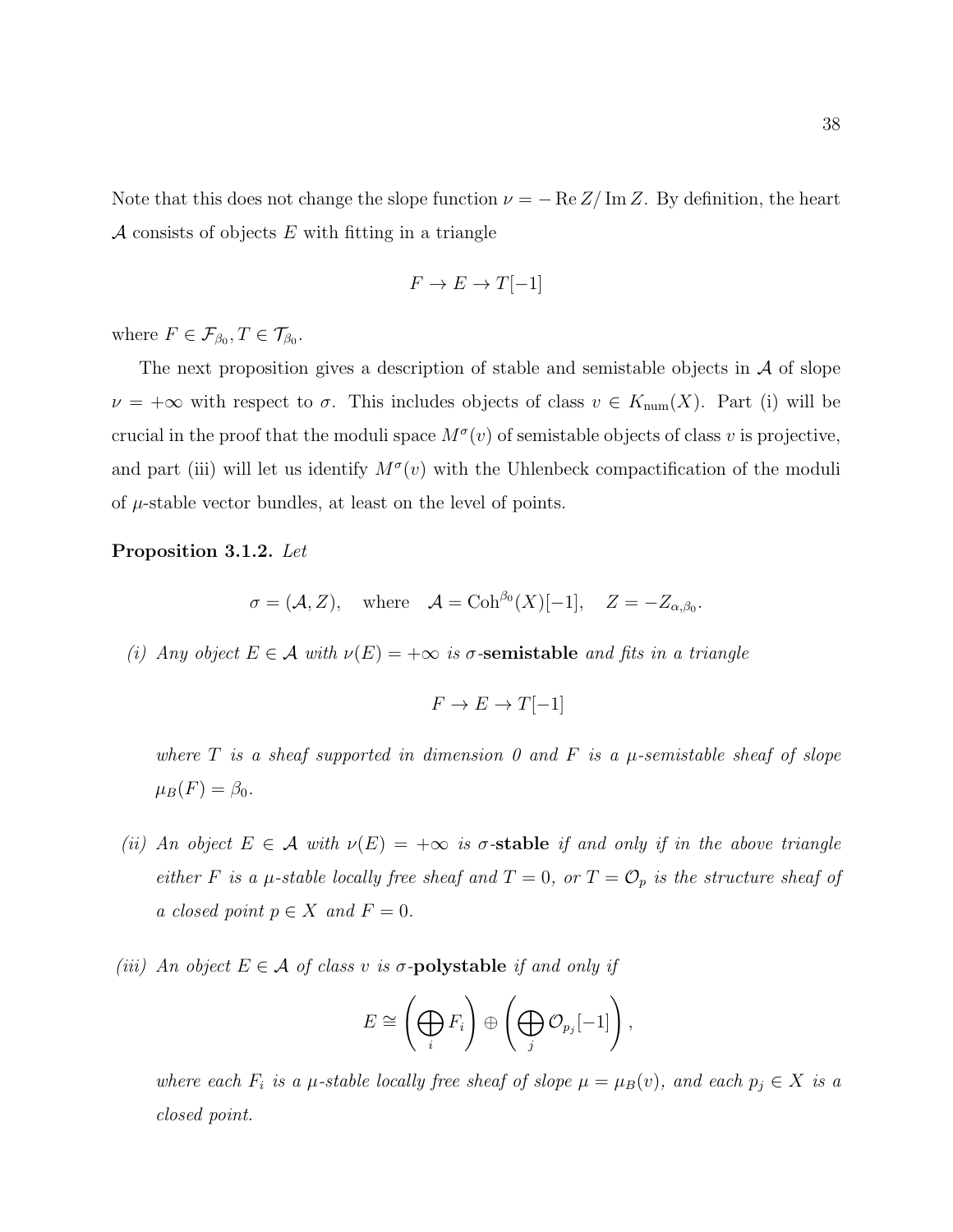39

Part (i) of Proposition [3.1.2](#page-45-0) follows from Lemma [3.1.1](#page-42-0) and the constructions, while part (iii) follows from part (ii) by the definition of polystability. We prove part (ii) in a series of lemmas below. Lemmas  $3.1.3$  and  $3.1.4$  show that  $\mu$ -stable locally free sheaves and shifted skyscraper sheaves are  $\sigma$ -stable, and Lemmas [3.1.5](#page-48-1) and [3.1.6](#page-49-0) show the converse.

<span id="page-46-0"></span>**Lemma 3.1.3.** A  $\mu$ -stable locally free sheaf E with  $\text{rk}(E) > 0$  and  $\mu_B(E) = \beta_0$  is  $\sigma$ -stable.

*Proof.* Let  $F \hookrightarrow E$  be an inclusion in A with  $\nu(F) = +\infty$ . We must show  $F = 0$  or  $F = E$ . The induced short exact sequence

$$
0 \to F \to E \to G \to 0
$$

is by definition an exact triangle in  $D^b(X)$  with each vertex in A. Cohomology with respect to the standard t-structure leads to an exact sequence

$$
0 \to \mathcal{H}^0(F) \to E \to \mathcal{H}^0(G) \to \mathcal{H}^1(F) \to 0 \to \mathcal{H}^1(G) \to 0
$$

of sheaves. This immediately implies that  $\mathcal{H}^1(G) = 0$ , i.e.  $G = \mathcal{H}^0(G)$ , and that  $\mathcal{H}^0(F)$  is a subsheaf of  $E$ .

We have three cases.

- If  $\mathcal{H}^0(F) \stackrel{\sim}{\to} E$ , then  $G \stackrel{\sim}{\to} \mathcal{H}^1(F)$ . But  $G \in \mathcal{F}_{\beta_0}, \mathcal{H}^1(F) \in \mathcal{T}_{\beta_0}$ , so we must have  $G = \mathcal{H}^1(F) = 0$ , hence  $F = \mathcal{H}^0(F) = E$ .
- If  $\mathcal{H}^0(F)$  is a proper, nonzero subsheaf of E, then by the assumption on E we have  $\mu_B(\mathcal{H}^0(F)) < \mu_B(E) = \beta_0$ . Let N denote the image of the map  $E \to G$ , so that we have the short exact sequences

$$
0 \to \mathcal{H}^0(F) \to E \to N \to 0
$$

and

$$
0 \to N \to G \to \mathcal{H}^1(F) \to 0.
$$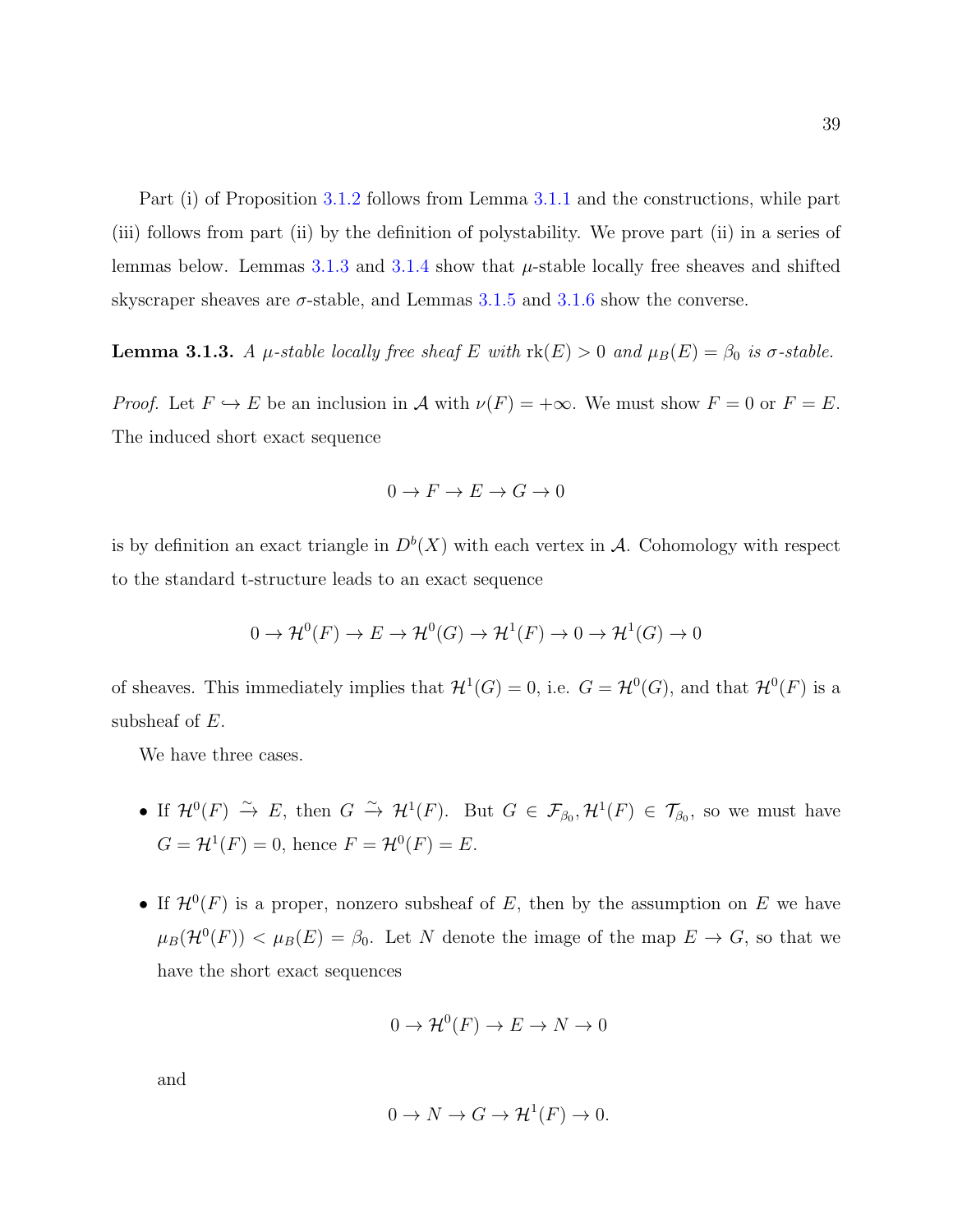By assumption,  $\nu(G) = +\infty$  so G is  $\mu$ -semistable, and thus  $\mu_B(N) \leq \mu_B(G)$ . This gives the absurd inequality

$$
\beta_0 = \mu_B(E) < \mu_B(N) \leq \mu_B(G) \leq \mu_B(\mathcal{H}^1(F)) \leq \beta_0.
$$

Thus, this case is impossible.

• If  $\mathcal{H}^0(F) = 0$ , then  $F = \mathcal{H}^1(F)[-1]$ . Denote  $F' = \mathcal{H}^1(F)$ . The short exact sequence

$$
0 \to E \to G \to F' \to 0
$$

implies

$$
H \cdot \operatorname{ch}_1^B(G) = H \cdot \operatorname{ch}_1^B(E) + H \cdot \operatorname{ch}_1^B(F').
$$

Assume for contradiction that  $rk(F') > 0$ . Since  $rk(G) \geq rk(E) > 0$  by assumption, from the above equality and the definition of  $\mu_B$  we obtain

$$
\beta_0 \operatorname{rk}(E) + \mu_B(F') \operatorname{rk}(F') = \mu_B(E) \operatorname{rk}(E) + \mu_B(F') \operatorname{rk}(F')
$$
  
= 
$$
\mu_B(G) \operatorname{rk}(G)
$$
  

$$
\leq \beta_0 \operatorname{rk}(G),
$$

so that

$$
\mu_B(F')\operatorname{rk}(F') \le \beta_0(\operatorname{rk}(G) - \operatorname{rk}(E)) = \beta_0 \operatorname{rk}(F').
$$

However, since  $\mu_B(F') > \beta_0$ , this inequality is impossible. Thus,  $rk(F') = 0$ , which also implies  $\text{rk}(E) = \text{rk}(G)$  and  $\text{ch}_1^B(F') = \text{ch}_1(F')$ .

Next, assume for contradiction that  $F'$  has 1-dimensional support. Since  $H$  is ample, this implies  $H \cdot \text{ch}^B_1(F') > 0$ . But on the other hand,

$$
\mu_B(G)H^2\operatorname{rk}(G) = \mu_B(E)H^2\operatorname{rk}(E) + H \cdot \operatorname{ch}_1^B(F'),
$$

so that

$$
H \cdot \mathrm{ch}_1^B(F') = H^2(\mu_B(G) - \beta_0) \mathrm{rk}(E) \le 0
$$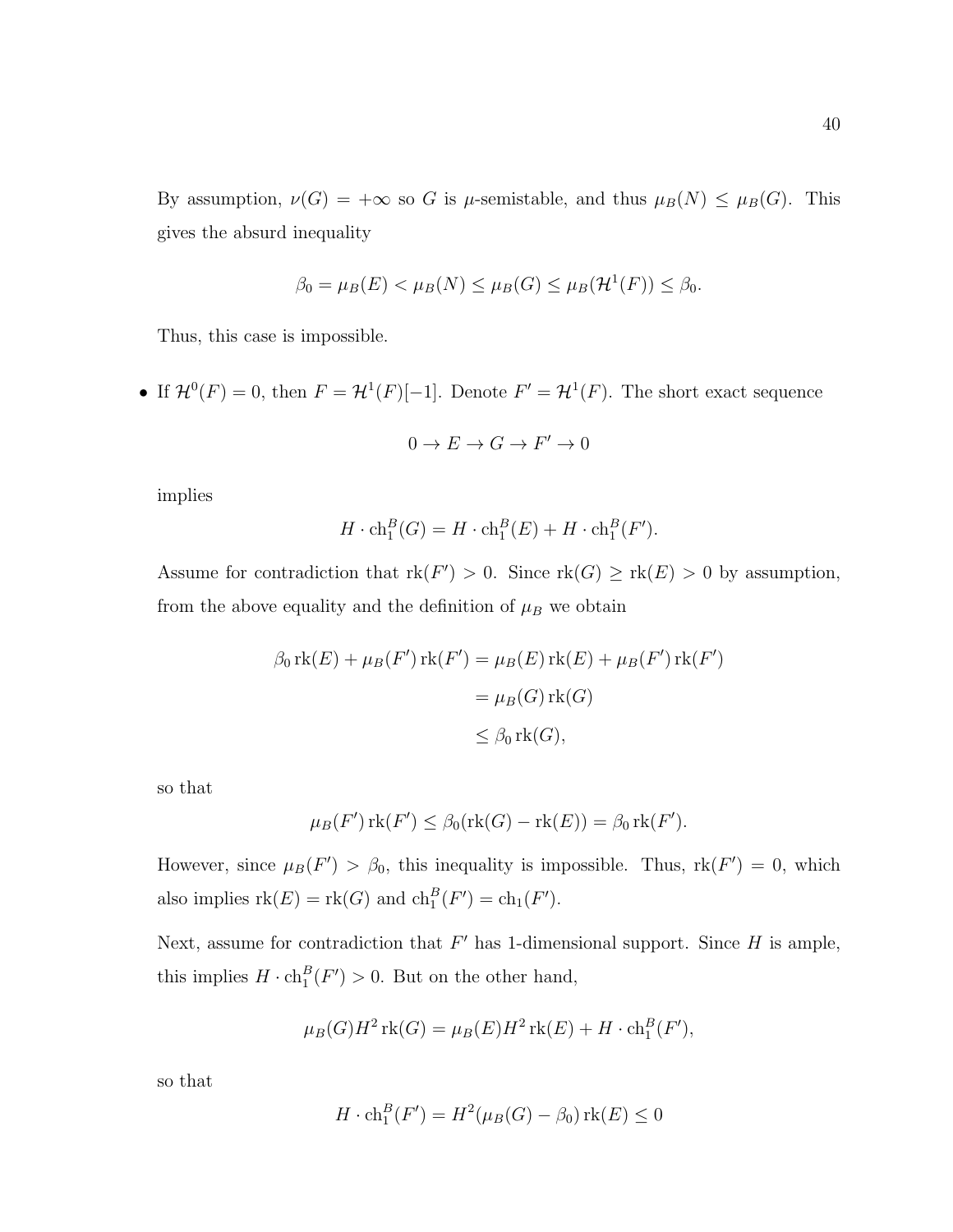since by assumption  $\mu_B(G) \leq \beta_0$ , again a contradiction. Thus, F' has 0-dimensional support. Now if  $F' \neq 0$ , then we have a locally free subsheaf E of a torsion-free sheaf G with 0-dimensional quotient  $F'$ . But as mentioned in [\[17,](#page-108-0) Example 1.1.16], the quotient  $G/E$  has no 0-dimensional associated points. Thus, we must have  $F' = 0$ .

<span id="page-48-0"></span>**Lemma 3.1.4.** The shifted skyscraper sheaf  $\mathcal{O}_p[-1]$  is  $\sigma$ -stable for every closed point  $p \in X$ .

*Proof.* Let  $F \hookrightarrow \mathcal{O}_p[-1]$  be an inclusion in A with  $\nu(F) = +\infty$ . We must show  $F = 0$  or  $F = \mathcal{O}_p[-1]$ . Like above, the induced short exact sequence

$$
0 \to F \to \mathcal{O}_p[-1] \to G \to 0
$$

in  $\mathcal A$  yields the exact sequence

$$
0 \to \mathcal{H}^0(G) \to F \to \mathcal{O}_p \to \mathcal{H}^1(G) \to 0
$$

of sheaves, and  $F = H^1(F)$ . If  $\mathcal{O}_p \overset{\sim}{\to} H^1(G)$ , then  $H^0(G) \cong F$ , and since  $H^0(G) \in \mathcal{F}_{\beta}, F \in$  $\mathcal{T}_{\beta}$ , we have  $F = 0$ .

If on the other hand  $\mathcal{H}^1(G) = 0$ , then  $G = \mathcal{H}^0(G)$ , and the short exact sequence

$$
0 \to G \to F \to \mathcal{O}_p \to 0
$$

implies that  $\mu_B(G) = \mu_B(F)$ , and we once again see that  $G = F = 0$ , a contradiction.  $\Box$ 

<span id="page-48-1"></span>**Lemma 3.1.5.** If  $E \in \mathcal{A}$  is a  $\sigma$ -stable object with  $\text{rk}(E) > 0$  and  $\nu(E) = +\infty$ , then E is a  $\mu$ -stable locally free sheaf.

*Proof.* The object  $E$  fits in an exact triangle

$$
F \to E \to T[-1]
$$

where F is a  $\mu$ -semistable torsion-free sheaf with  $\mu_B(F) = \beta_0$  and T is a 0-dimensional sheaf. If  $T \neq 0$ , then F is a destabilizing subobject of E in A unless  $F = 0$ , in which case

 $\Box$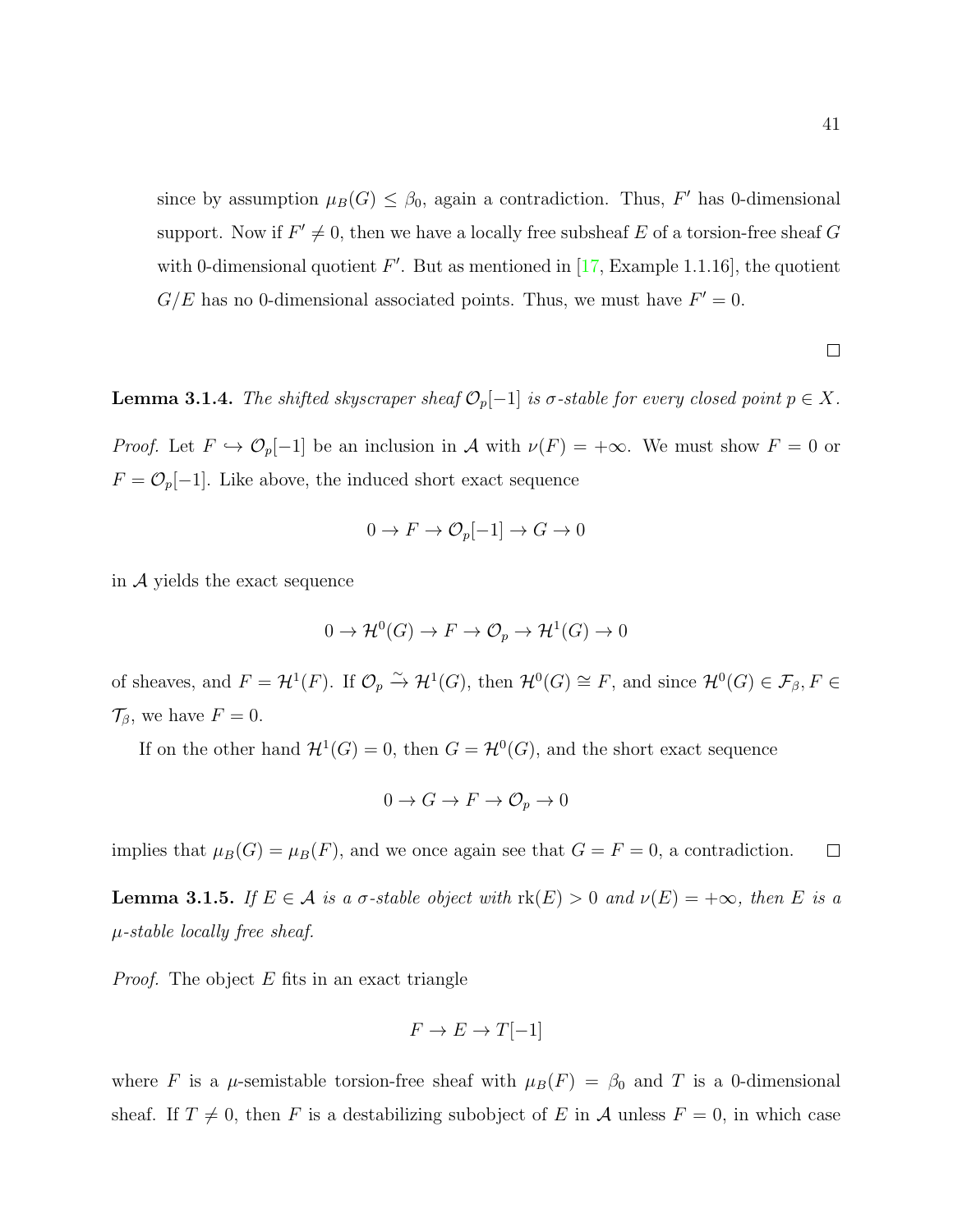42

 $rk(E) = -rk(T) = 0$ , contrary to the assumption. Thus,  $T = 0$  and E is a  $\mu$ -semistable sheaf.

We next show that  $E$  is locally free. Since  $E$  is torsion-free, the canonical evaluation map  $E \to E^{\vee \vee}$  is injective with cokernel Q supported in dimension 0. Now  $E^{\vee \vee}$  and  $Q[-1]$  both lie in the heart  $A$ , so the short exact sequence

$$
0 \to E \to E^{\vee\vee} \to Q \to 0
$$

of coherent sheaves gives an exact sequence

$$
0 \to Q[-1] \to E \to E^{\vee \vee} \to 0
$$

in A. Since  $\nu(Q[-1]) = \nu(E) = +\infty$  and E is stable, we must have  $Q = 0$ , and so  $E \cong E^{\vee\vee}$ is locally free.

To show that  $E$  is  $\mu$ -stable, let

$$
0 \subset E_1 \subset \cdots \subset E_r = E
$$

be a Jordan-Hölder filtration into  $\mu$ -stable factors. If  $r > 1$ , then  $E/E_1$  is a  $\mu$ -semistable sheaf with  $\mu_B(E/E_1) = \beta_0$ , so the short exact sequence of sheaves

$$
0 \to E_1 \to E \to E/E_1 \to 0
$$

is also a short exact sequence in A of objects with  $\nu = +\infty$ , which contradicts the  $\sigma$ -stability of E. Thus,  $E = E_1$  is  $\mu$ -stable.  $\Box$ 

<span id="page-49-0"></span>**Lemma 3.1.6.** If  $E \in \mathcal{A}$  is  $\sigma$ -stable with  $\text{rk}(E) = 0$  and  $\nu(E) = +\infty$ , then  $E = \mathcal{O}_p[-1]$  for some closed point  $p \in X$ .

Proof. From the triangle

$$
F \to E \to T[-1]
$$

as above, we get

$$
0 = \text{rk}(E) = \text{rk}(F) - \text{rk}(T) = \text{rk}(F),
$$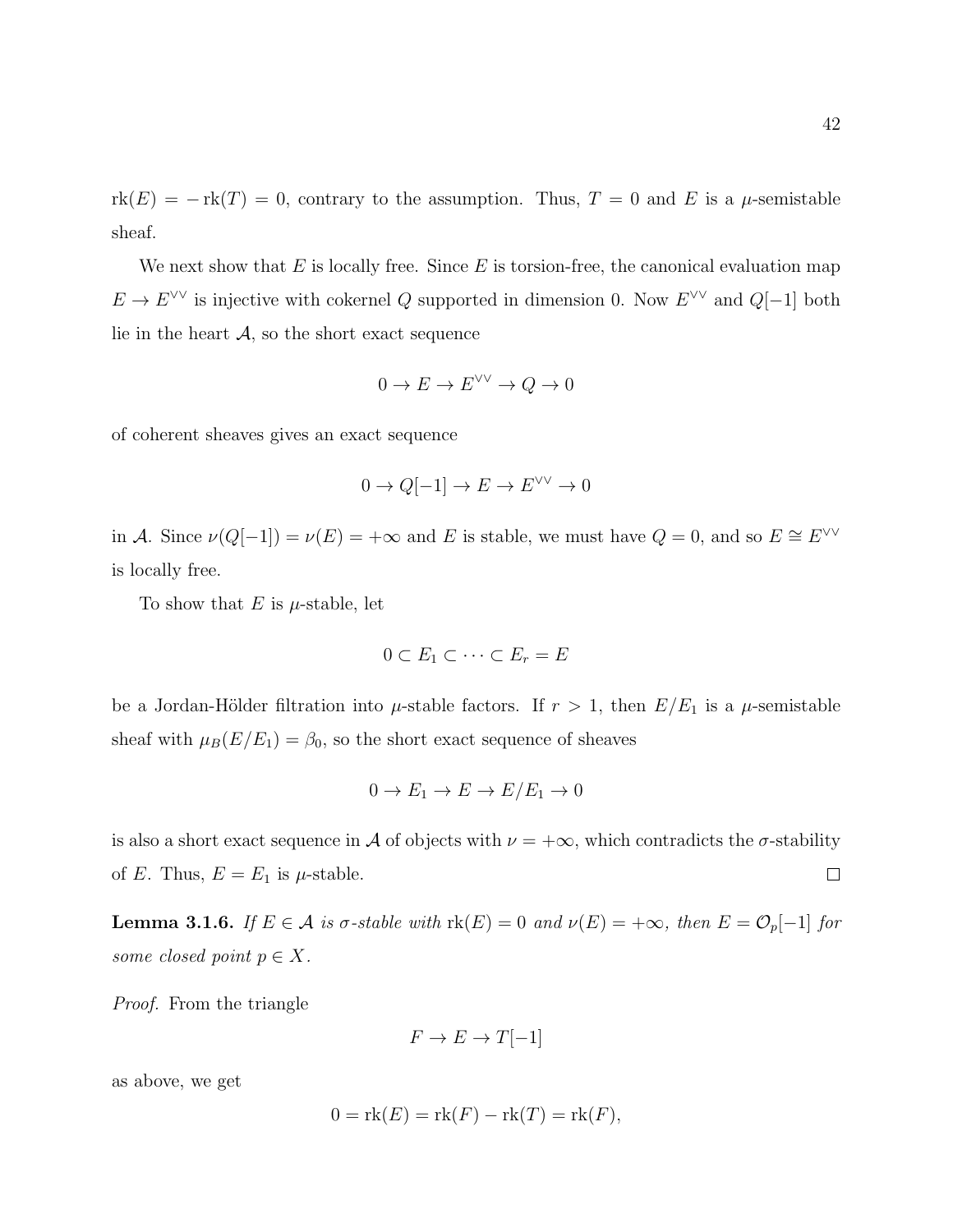so since F is torsion-free, we must have  $F = 0$ , and  $E = T[-1]$  is the shift of a 0-dimensional sheaf. But any proper subsheaf  $T' \subseteq T$  is also 0-dimensional, so  $T'[-1] \in \mathcal{A}$  is a destabilizing subobject of E with respect to  $\sigma$ . Thus, T must have length 1, and so  $T = \mathcal{O}_p$  for some  $p \in X$ .  $\Box$ 

*Remark* 3.1.7. Proposition [3.1.2](#page-45-0) can also be deduced from [\[16,](#page-108-1) Proposition 2.2] as follows. Any stable object  $E \in \mathcal{A}$  is minimal, since a nonzero surjection  $E \rightarrow E'$  in A implies  $\nu(E') > \nu(E)$  unless  $E' = E$ . Conversely any minimal object is automatically stable. Although  $[16,$  Proposition 2.2 is stated in the case when X is a K3 surface, the proof works for any surface.

#### <span id="page-50-0"></span>3.2 Moduli of semistable objects

In this section we overview some definitions and results regarding moduli spaces of Bridgeland semistable objects.

#### 3.2.1 Moduli stacks

Let X be a smooth, projective surface over  $\mathbb C$  with a very ample divisor H, let  $v \in K_{\text{num}}(X)$ be a numerical class, and let  $\sigma = (\mathcal{A}, Z) \in \text{Stab}(X)$  be a Bridgeland stability condition on X. Define a category fibered in groupoids  $\mathcal{M}^{\sigma}(v)$  over the big étale site of C-schemes as follows. The objects of  $\mathcal{M}^{\sigma}(v)$  are pairs  $(S,\mathcal{E})$ , where S is a scheme over  $\mathbb{C}$ , and  $\mathcal{E} \in D^{b}(S \times X)$  is a complex of coherent sheaves relatively perfect over  $S$ , and whenever  $S$  is of finite type over C, for every closed point  $s \in S$ , the derived restriction of E to the fiber  $\{s\} \times X \cong X$  lies in A, is  $\sigma$ -semistable, and has numerical class v. A morphism  $(S', \mathcal{E}') \to (S, \mathcal{E})$  in  $\mathcal{M}^{\sigma}(v)$  is a pair  $(f, f^{\sharp})$ , where  $f: S' \to S$  is a morphism of C-schemes, and  $f^{\sharp}: \mathcal{E} \to f_*\mathcal{E}'$  is a morphism in  $D^b(S \times X)$  whose adjoint is an isomorphism  $f^*{\mathcal{E}} \stackrel{\sim}{\to} {\mathcal{E}}'$  in  $D^b(S' \times X)$ .

If  $\sigma$  is obtained by tilting with respect to  $\mu$ -stability as in Section [3.1.1,](#page-40-0) then based on work in [\[23\]](#page-108-2), [\[5\]](#page-107-1), and [\[1\]](#page-107-2), it is proved in [\[39\]](#page-110-1) that  $\mathcal{M}^{\sigma}(v)$  is an algebraic stack of finite type over C. The closed C-valued points of  $\mathcal{M}^{\sigma}(v)$  correspond to  $\sigma$ -polystable objects.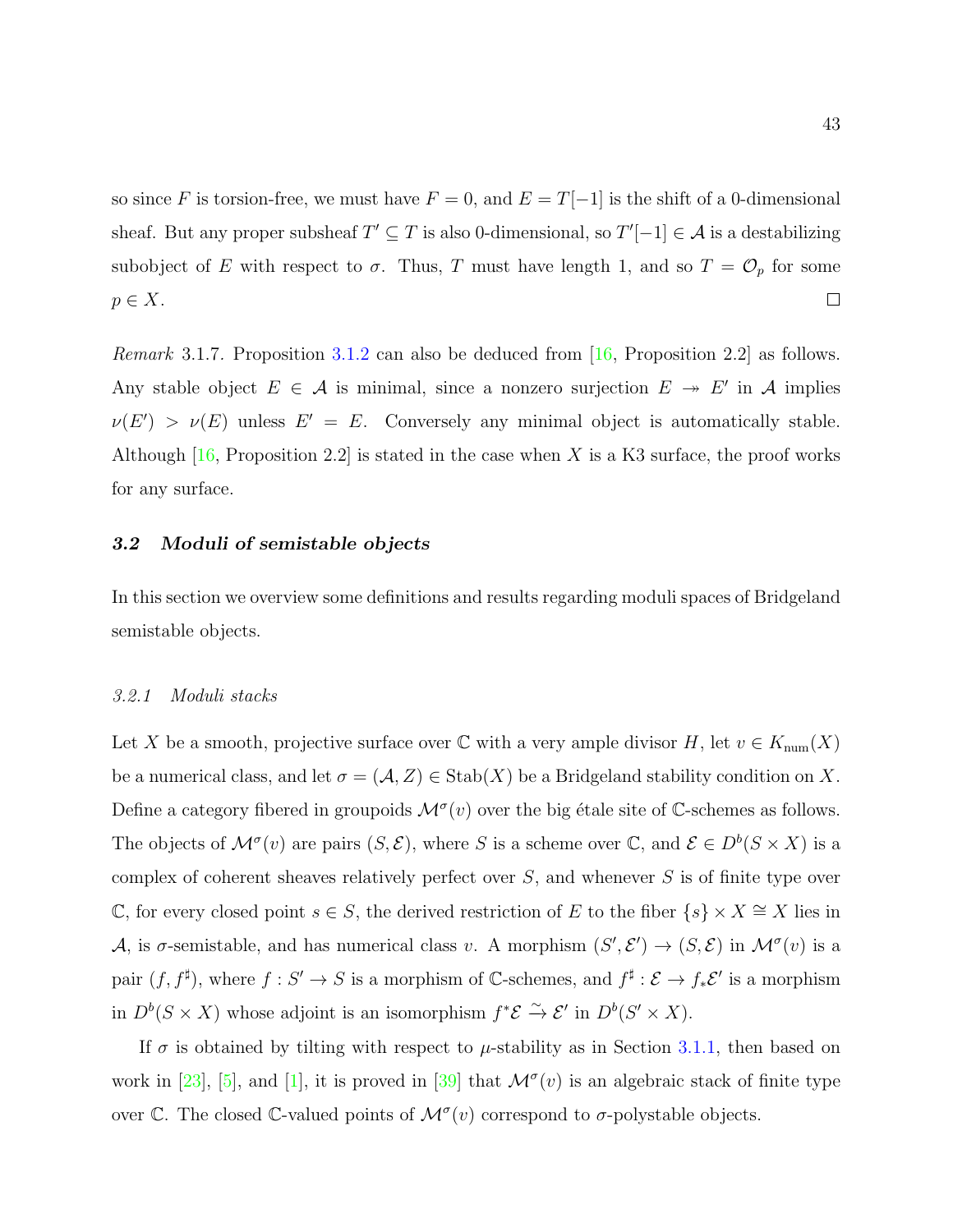#### 3.2.2 Good moduli spaces

Recall that if  ${\mathcal M}$  is an algebraic stack, a quasi-compact, quasi-separated morphism  $\pi : {\mathcal M} \to$ M to an algebraic space M is called a **good moduli space**, if the pushforward functor  $\pi_*: \text{Qcoh}(\mathcal{M}) \to \text{Qcoh}(M)$  is exact, and the natural map  $\mathcal{O}_M \to \pi_* \mathcal{O}_M$  is an isomorphism.

In [\[3\]](#page-107-3), the authors give necessary and sufficient conditions for the existence of a good moduli space in terms of certain valuative criteria. As an application, the authors construct proper good moduli spaces for various moduli stacks  $\mathcal{M}_{\mathcal{A}}^{\text{ss}}$  parameterizing objects in an abelian category  $A$  that are semistable with respect to a rather general notion of stability on  $A$ . This construction includes stacks of Bridgeland semistable objects on a smooth, projective variety X with respect to a numerical stability condition  $\sigma = (\mathcal{A}, Z) \in \text{Stab}(X)$  whose heart  $\mathcal A$  is noetherian and satisfies the "generic flatness property", and for which the moduli stacks  $\mathcal{M}^{\sigma}(v)$  are of finite type. See [\[3,](#page-107-3) Section 7] for details, especially Theorem 7.25 and Example 7.27. In particular, we have the following.

<span id="page-51-0"></span>**Theorem 3.2.1.** Let X be a smooth, projective surface over  $\mathbb{C}$ , let  $v \in K_{\text{num}}(X)$  be a numerical class, and let  $\sigma \in \text{Stab}(X)$  be a stability condition constructed by tilting with respect to slope-stability as in Section [3.1.1.](#page-40-0) The moduli stack  $\mathcal{M}^{\sigma}(v)$  of  $\sigma$ -semistable objects of class v admits a good moduli space  $\mathcal{M}^{\sigma}(v) \to M^{\sigma}(v)$ , where  $M^{\sigma}(v)$  is a proper algebraic space over  $\mathbb{C}$ . The closed points of  $M^{\sigma}(v)$  are in bijection with S-equivalence classes of  $\sigma$ -semistable objects of class v.

#### 3.3 The nef line bundle

In [\[9\]](#page-107-4), the authors construct a natural numerical class of line bundles with strong positivity properties on a Bridgeland moduli space  $\mathcal{M}^{\sigma}(v)$  that varies with the stability condition  $\sigma$ . We recall here the construction and basic properties of the line bundle, as well as identify the line bundle on the vertical wall.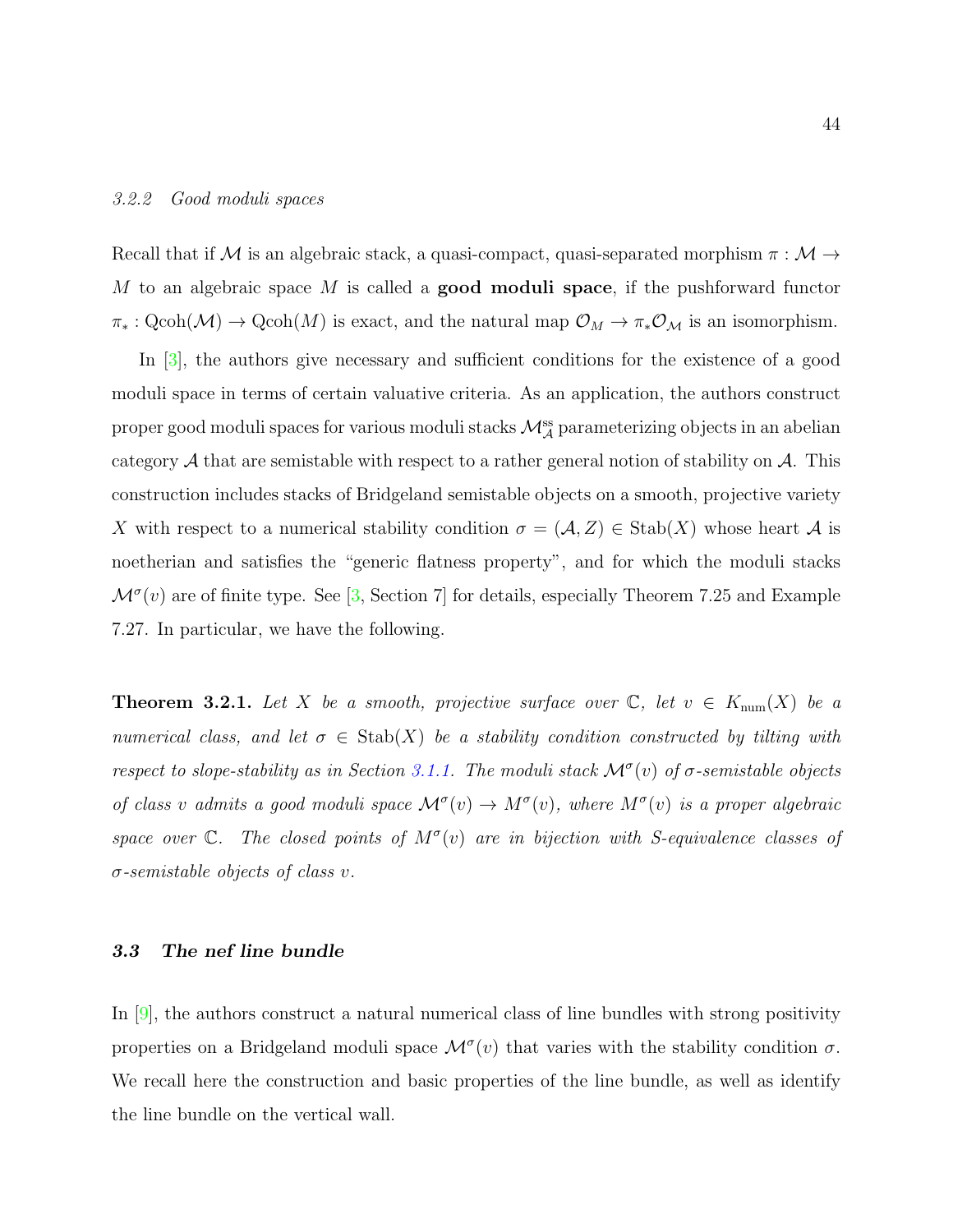#### <span id="page-52-1"></span>3.3.1 Definition and positivity properties

Let  $(X, H)$  be a smooth, projective, polarized surface, let  $\sigma = (\mathcal{A}, Z) \in \text{Stab}(X)$  be a stability condition, and let  $v \in K_{\text{num}}(X)$  be a numerical class. Assume that the moduli stack  $\mathcal{M}^{\sigma}(v)$ of  $\sigma$ -semistable objects in A of class v is algebraic, and denote by  $\mathcal E$  the universal complex on  $\mathcal{M}^{\sigma}(v) \times X$ . Consider the following diagram:



The Donaldson morphism

$$
\lambda_{\mathcal{E}} : K_0(X) \to \mathrm{Pic}(\mathcal{M}^\sigma(v)), \quad [F] \mapsto \det Rp_*(\mathcal{E} \otimes q^*F)
$$

from Section [2.6](#page-30-0) induces a map

$$
\lambda_{\mathcal{E}} : K_{\text{num}}(X)_{\mathbb{R}} \to \text{Num}(\mathcal{M}^{\sigma}(v))_{\mathbb{R}}.
$$

Define a real divisor class on  $\mathcal{M}^{\sigma}(v)$  by applying the Donaldson morphism to the unique class  $w_Z \in K_{\text{num}}(X)_{\mathbb{R}}$  determined by the condition

$$
\chi(w_Z, -) = \operatorname{Im} \left( -\frac{Z(-)}{Z(v)} \right).
$$

This condition indeed defines a unique class since the Euler pairing  $\chi(-, -)$  induces a perfect pairing on  $K_{\text{num}}(X)_{\mathbb{R}}$ . Denote this numerical class by  $\mathcal{L}_{\sigma} := \lambda_{\mathcal{E}}(w_Z)$ . The following is [\[9,](#page-107-4) Lemma 3.3], and it is the main result of the paper.

<span id="page-52-0"></span>**Theorem 3.3.1.** Let C be a projective, integral curve over  $\mathbb{C}$ , and let  $f: C \to \mathcal{M}^{\sigma}(v)$  be a morphism.

- (1) deg  $f^*\mathcal{L}_\sigma \geq 0$ .
- (2) If deg  $f^*\mathcal{L}_{\sigma} = 0$ , then for any two closed points  $s, t \in C$ , the objects  $(f \times id_X)^* \mathcal{E}|_{\{s\} \times X}$  and  $(f \times id_X)^* \mathcal{E}|_{\{t\} \times X}$  are *S*-equivalent.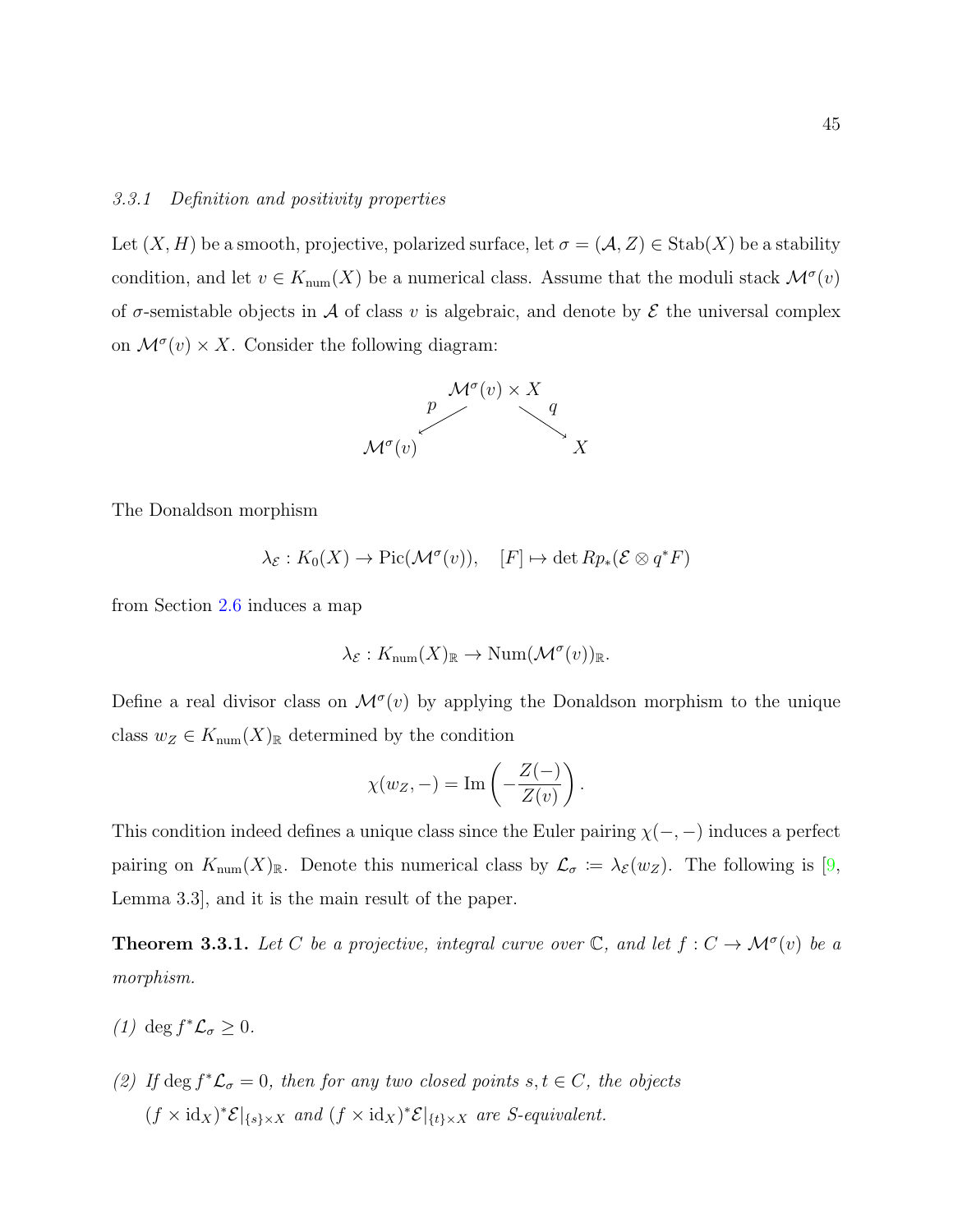In [\[9\]](#page-107-4), part (2) is stated so that the objects  $(f \times id_X)^* \mathcal{E}|_{\{t\} \times X}$  are S-equivalent for points t in some nonempty open subscheme  $U \subseteq C$ . We deduce the above statement from Theorem [3.2.1](#page-51-0) as follows. If  $\mathcal{M}^{\sigma}(v) \to \mathcal{M}^{\sigma}(v)$  denotes the good moduli space, then the composition  $C \to \mathcal{M}^{\sigma}(v) \to M^{\sigma}(v)$  maps the dense open set U to a point, hence must be constant, and so the objects  $(f \times id_X)^* \mathcal{E}|_{\{t\} \times X}$  are all S-equivalent.

We would like to know that the real divisor class  $\mathcal{L}_{\sigma}$  descends to the good moduli space  $M^{\sigma}(v)$ . In [\[9\]](#page-107-4) and [\[34\]](#page-109-3) this is done using a so-called quasi-universal family on the stable locus of the moduli space. However, we can achieve this on all of  $M^{\sigma}(v)$  as follows.

<span id="page-53-0"></span>**Lemma 3.3.2.** If  $w \in K(X)$  is a class whose image in  $K_{num}(X)_{\mathbb{R}}$  is a multiple of  $w_Z$ , then  $\lambda_{\mathcal{E}}(w)$  descends to the good moduli space  $M^{\sigma}(v)$ .

*Proof.* Write  $w = bw_Z$  in  $K_{num}(X)_{\mathbb{R}}$  with  $b \in \mathbb{R}$ . We check the condition in Proposition [2.6.3.](#page-35-0) If  $E \cong E_1^{\oplus r_1} \oplus \cdots \oplus E_m^{\oplus r_m}$  is a  $\sigma$ -polystable object of class v, then for each i, the complex number  $Z(E_i)$  lies on the same ray as  $Z(E)$ , so that  $Z(E_i)/Z(v)$  is real, and so

$$
\chi(w, E_i) = b \chi(w_Z, E_i) = b \operatorname{Im} \left( -\frac{Z(E_i)}{Z(v)} \right) = 0.
$$

Thus,  $\lambda_{\mathcal{E}}(w)$  descends to a line bundle on the good moduli space.

This lets us define a numerical class  $L_{\sigma}$  on  $M^{\sigma}(v)$  by setting  $L_{\sigma} = \frac{1}{b}$  $\frac{1}{b}$ [N] where  $\pi^* \mathcal{N} =$  $\lambda_{\mathcal{E}}(w)$  such that  $w \in K(X)$  satisfies  $w \equiv bw_{Z}$  in  $K_{\text{num}}(X)$  and  $b > 0$ . The class  $L_{\sigma}$  is independent of the choice of w. We would like to know that  $L_{\sigma}$  enjoys the same positivity properties as  $\mathcal{L}_{\sigma}$ .

<span id="page-53-1"></span>**Lemma 3.3.3.** Let C be a smooth, projective, integral curve over  $\mathbb{C}$ , and let  $g: C \to M^{\sigma}(v)$ be a morphism.

- (1') deg  $g^*L_{\sigma} \geq 0$ .
- (2') If deg  $g^*L_{\sigma} = 0$ , then g is constant.

Proof. By Lemma [2.4.3,](#page-26-0) we can find a commutative diagram

$$
\qquad \qquad \Box
$$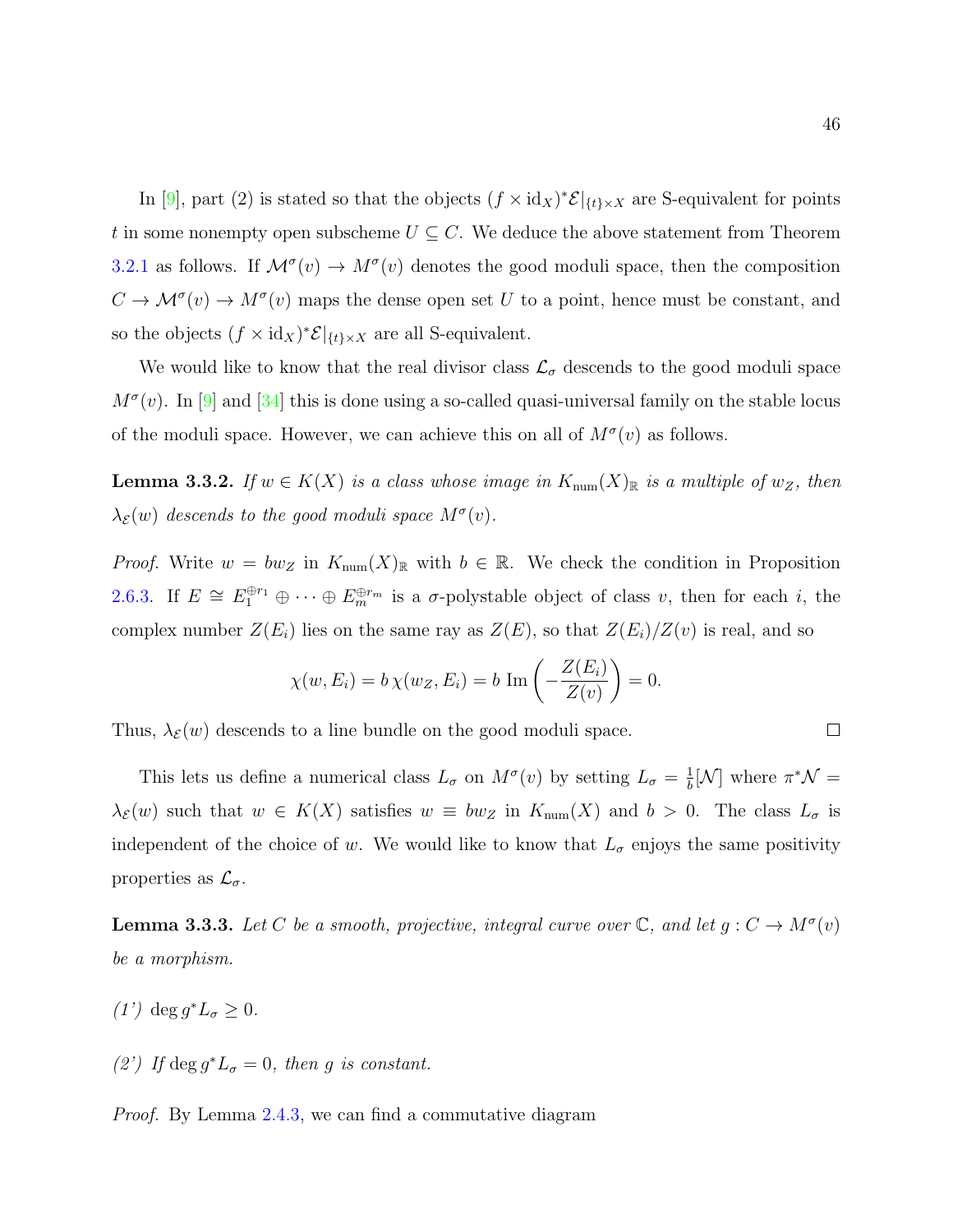

where C' is a smooth, projective curve,  $\phi$  is a finite morphism, and  $\pi$  is the good moduli space map. To prove  $(1')$  we note that

$$
\deg(\phi) \deg g^* L_{\sigma} = \deg(g \circ \phi)^* L_{\sigma} = \deg(\pi \circ f)^* L_{\sigma} = \deg f^* \mathcal{L}_{\sigma} \ge 0,
$$

so since  $deg(\phi) > 0$ , we get  $deg g^* L_{\sigma} \geq 0$ .

To prove (2'), assume that  $\deg g^*L_{\sigma} = 0$ . Then also  $f^*\mathcal{L}_{\sigma} = 0$ , so by part (2) of Theorem [3.3.1,](#page-52-0) the family parameterized by  $C'$  consists of S-equivalent objects, so the composition  $\pi \circ f : C' \to M^{\sigma}(v)$  maps every closed point of C' to the same point  $p_0 \in M^{\sigma}(v)$ , and the same holds for  $g: C \to M^{\sigma}(v)$ , and so the scheme-theoretic image of g is a closed point of  $M^{\sigma}(v)$ .  $\Box$ 

#### 3.3.2 The nef line bundle on the vertical wall

We can describe the class  $w_Z \in K_{num}(X)$  more explicitly in the case of the stability condition

$$
\sigma = (\mathcal{A}, Z) = (\mathrm{Coh}^{\beta_0}(X)[-1], -Z_{\alpha,\beta_0}), \quad \text{where} \quad \beta_0 = \frac{H \cdot \mathrm{ch}_B^1(v)}{H^2 \mathrm{ch}_B^0}, \ \alpha > 0,
$$

that is, when  $\sigma$  lies on the vertical wall for v. Recall that  $H \subseteq X$  denotes a fixed very ample divisor. Denote  $h = [\mathcal{O}_H] \in K(X)$ .

<span id="page-54-0"></span>**Proposition/Definition 3.3.4.** Let  $(X, H)$  be a smooth, projective, polarized surface, let  $v \in K_{\text{num}}(X)$  be a class of positive rank, and let  $\sigma \in \text{Stab}(X)$  lie on the vertical wall for v as in Section [3.1.3.](#page-44-0) Define

$$
u = -\chi(v \cdot h^2)h + \chi(v \cdot h)h^2 \in K(X).
$$

We have

$$
w_Z = -\frac{\alpha}{\text{rk}(v)Z(v)\deg X}u.
$$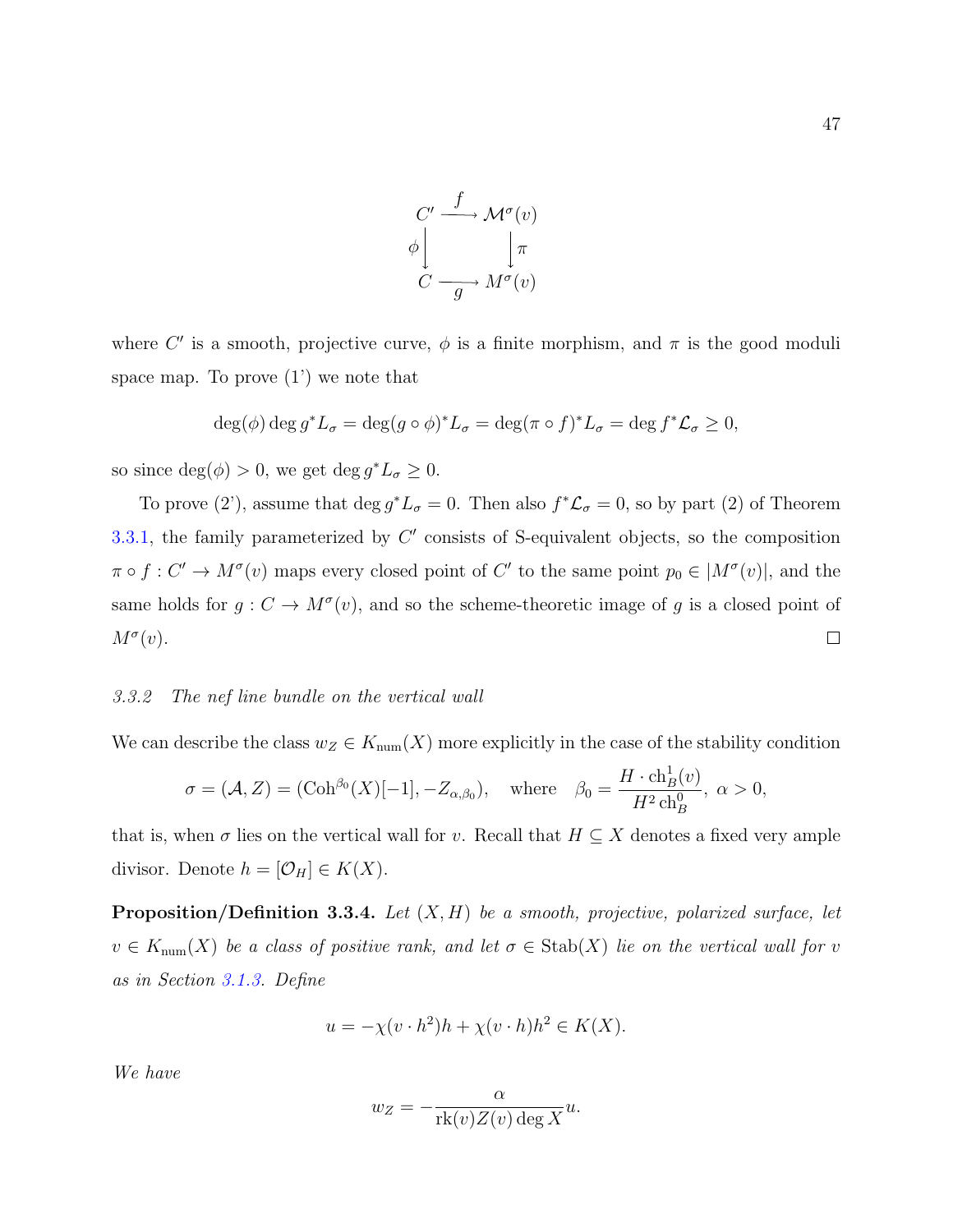Note that  $Z(v)$  is a negative real number, so  $w_Z$  is indeed a positive multiple of u. Thus,  $\lambda_{\mathcal{E}}(u)$  enjoys the same positivity properties as  $\mathcal{L}_{\sigma} = \lambda_{\mathcal{E}}(w_Z)$ .

*Proof.* Fix a closed point  $p \in X$ , and denote the numerical Todd class of X by

$$
td_X = 1 - \frac{1}{2}K_X + \chi(\mathcal{O}_X)[p].
$$

We will use the Hirzebruch-Riemann-Roch formula:

$$
\chi(a \cdot b) = \int_X \operatorname{ch}(a) \operatorname{ch}(b) \operatorname{td}_X
$$

for  $a, b \in K_{\text{num}}(X)$ .

Let  $a \in K(X)$  be arbitrary. To compute  $\chi(a \cdot u)$ , we may replace u with something numerically equivalent. Now  $h^2 \equiv \deg(X)[\mathcal{O}_p]$  by Bertini's theorem, and  $v \cdot [\mathcal{O}_p] = \text{rk}(v)$ , so if we set

$$
u' = -\mathrm{rk}(v)h + \chi(v \cdot h)[\mathcal{O}_p]
$$

we can consider the class  $deg(X)u'$  instead of u. Moreover,

$$
ch(\mathcal{O}_H) = ch(\mathcal{O}_X) - ch(\mathcal{O}_X(-H)) = H - \frac{1}{2}H^2, \quad ch(\mathcal{O}_p) = [p],
$$

so by Hirzebruch-Riemann-Roch,

$$
\chi(v \cdot h) = \int_X (\text{rk}(v) + \text{ch}_1(v)) \left( H - \frac{1}{2} H^2 \right) \left( 1 - \frac{1}{2} K_X \right)
$$

$$
= \text{ch}_1(v) \cdot H - \frac{\text{rk}(v)}{2} H \cdot (H + K_X),
$$

and hence

$$
ch(u') = -\mathrm{rk}(v) ch(\mathcal{O}_H) + \chi(v \cdot [\mathcal{O}_H]) ch(\mathcal{O}_p)
$$
  
=  $-\mathrm{rk}(v) \left( H - \frac{1}{2}H^2 \right) + \left( ch_1(v) \cdot H - \frac{\mathrm{rk}(v)}{2} H(H + K_X) \right) [p]$   
=  $-\mathrm{rk}(v)H + \left( ch_1(v) \cdot H - \frac{\mathrm{rk}(v)}{2} H \cdot K_X \right) [p]$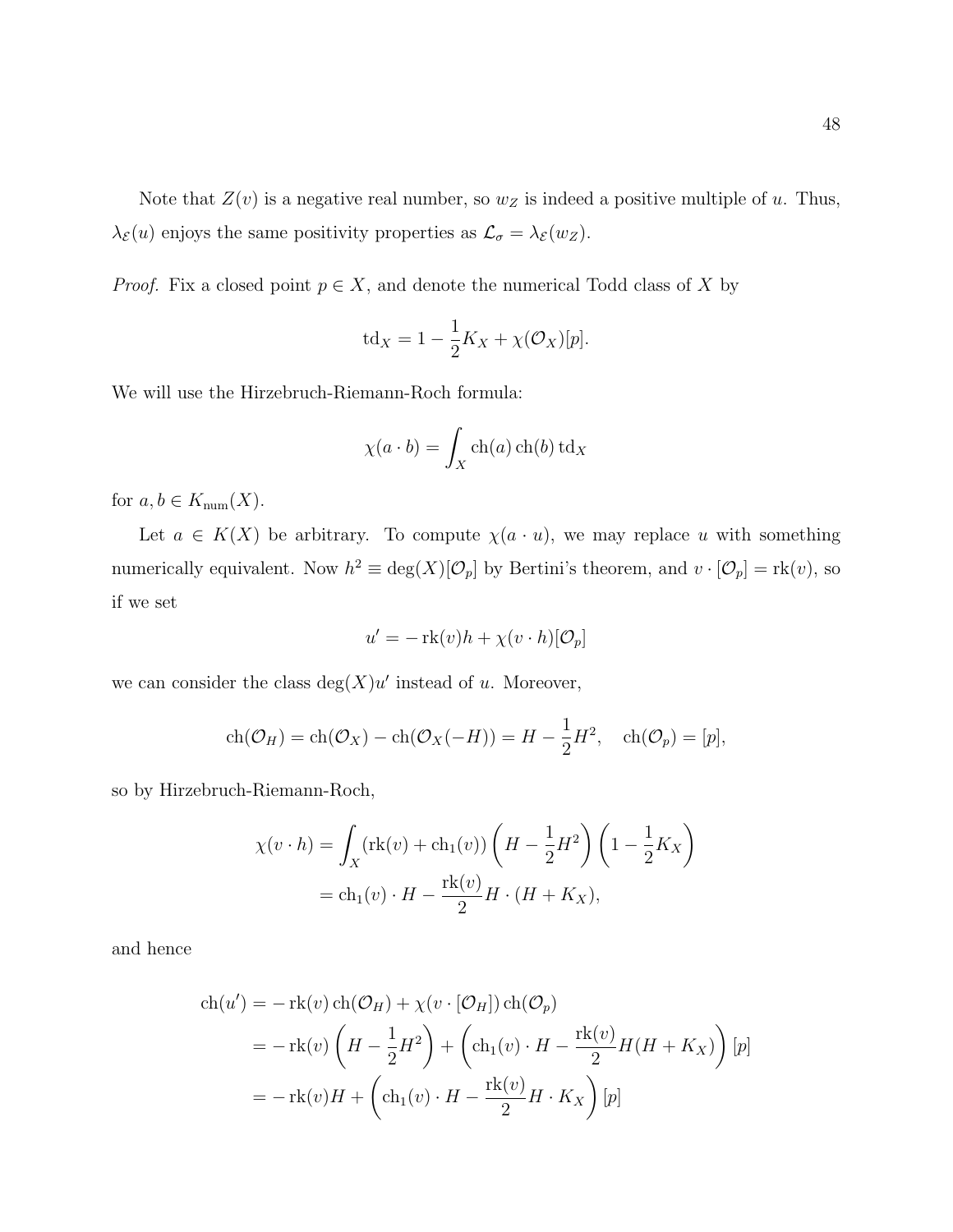Since  $ch(u')$  is in  $A^{\geq 1}(X)$ , we only need to know the  $A^{\leq 1}(X)$ -part of  $ch(a)$  td<sub>X</sub>, which is

$$
ch(a)td_X = (ch_0(a) + ch_1(a))(1 - \frac{1}{2}K_X) \equiv ch_0(a) - \frac{1}{2}ch_0(a)K_X + ch_1(a).
$$

Putting everything together, we now calculate

$$
\chi(a \cdot u') = \int_X \text{ch}(a) \text{ch}(u') \text{td}_X
$$
  
= 
$$
\int_X (\text{ch}_0(a) - \frac{1}{2} \text{ch}_0(a) K_X + \text{ch}_1(a)) \cdot
$$
  

$$
(-\text{ch}_0(v)H + \text{ch}_1(v)H - \frac{1}{2} \text{ch}_0(v)H \cdot K_X)
$$
  
= 
$$
H \cdot (\text{ch}_0(a) \text{ch}_1(v) - \text{ch}_0(v) \text{ch}_1(a))
$$
  
= 
$$
H \cdot (\text{ch}_0^B(a) \text{ch}_1^B(v) - \text{ch}_0^B(v) \text{ch}_1^B(a))
$$

Thus,

$$
\chi(a \cdot u) = \deg X \cdot \chi(a \cdot u') = \deg X \cdot H(\mathrm{ch}_0^B(a) \mathrm{ch}_1^B(v) - \mathrm{ch}_0^B(v) \mathrm{ch}_1^B(a)).
$$

Next we calculate Im( $-Z(a)/Z(v)$ ). Recall that since  $\sigma$  is on the vertical wall for v, the quantity  $Z(v)$  is a negative real number, and so

$$
\operatorname{Im}\left(-\frac{Z(a)}{Z(v)}\right) = -\frac{1}{Z(v)}\operatorname{Im} Z(a).
$$

Now

$$
\begin{split} \text{Im}\,Z(a) &= \alpha(\beta_0 H^2 \operatorname{ch}_0^B(a) - H \cdot \operatorname{ch}_1^B(a)) \\ &= \alpha \left( \frac{H \cdot \operatorname{ch}_1^B(v)}{H^2 \operatorname{ch}_0^B(v)} H^2 \operatorname{ch}_0^B(a) - H \cdot \operatorname{ch}_1^B(a) \right) \\ &= \frac{\alpha}{\operatorname{ch}_0^B(v)} H(\operatorname{ch}_0^B(a) \operatorname{ch}_1^B(v) - \operatorname{ch}_0^B(v) \operatorname{ch}_1^B(u)). \end{split}
$$

Thus, we see that

Im 
$$
\left(-\frac{Z(a)}{Z(v)}\right) = -\frac{\alpha}{\text{rk}(v)Z(v) \deg X} \chi(a \cdot u).
$$

Remark 3.3.5. The calculation of  $w_Z$  as in Proposition [3.3.4](#page-54-0) appears in [\[24\]](#page-108-3) using a dual version of the Donaldson morphism. See in particular [\[24,](#page-108-3) Theorem 4.13(b)]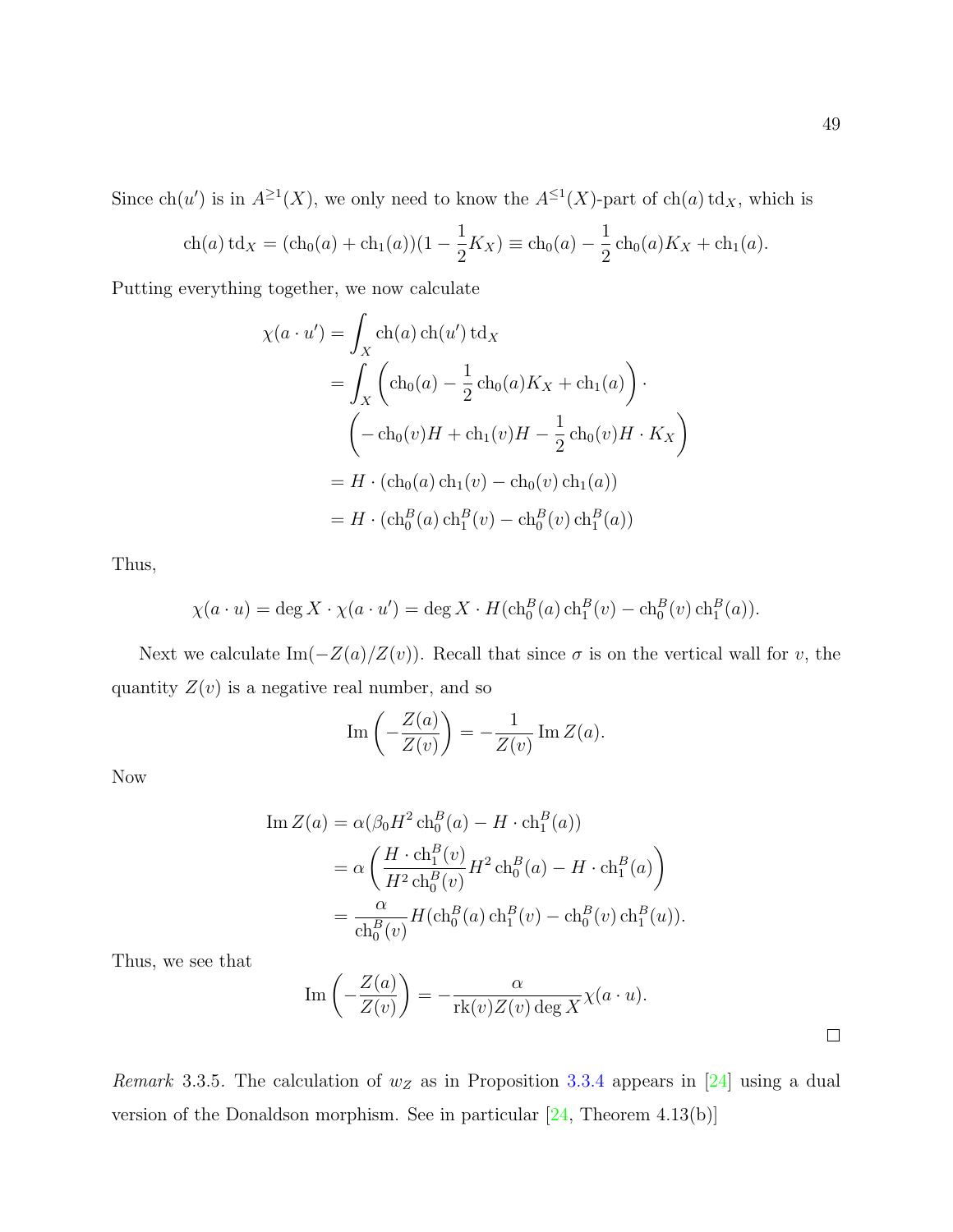#### 3.4 Projectivity of the good moduli space

Let  $(X, H)$  be a smooth, projective, polarized surface over  $\mathbb{C}$ , let  $v \in K_{\text{num}}(X)$  be a numerical class with  $rk(v) > 0$ , and let  $\sigma$  be a stability condition lying on the vertical wall for  $\sigma$ considered in Section [3.1.3,](#page-44-0) that is,

$$
\sigma = (\mathcal{A}, Z) = (\mathrm{Coh}^{\beta_0}(X)[-1], -Z_{\alpha,\beta_0}), \quad \text{where} \quad \beta_0 = \frac{H \cdot \mathrm{ch}_B^1(v)}{H^2 \mathrm{ch}_B^0}, \ \alpha > 0.
$$

Let  $\mathcal{M}^{\sigma}(v)$  be the stack of  $\sigma$ -semistable objects of class v in A, and let E be the universal complex on  $\mathcal{M}^{\sigma}(v) \times X$ . In this section we prove that the good moduli space  $M^{\sigma}(v)$  of the stack  $\mathcal{M}^{\sigma}(v)$  is projective.

Recall from Section [3.3.1](#page-52-1) that  $\mathcal{L}_{\sigma}$  denotes the natural nef line bundle on  $\mathcal{M}^{\sigma}(v)$  and  $L_{\sigma}$  the corresponding line bundle on  $M^{\sigma}(v)$ . We will show that  $L_{\sigma}$  is ample. Since by Lemma [3.3.2,](#page-53-0)  $L_{\sigma}$  is strictly positive on any proper curve in  $M^{\sigma}(v)$ , it suffices to show that  $L_{\sigma}$  is semiample, meaning that some tensor power is globally generated. Moreover, since by Proposition [2.4.2,](#page-25-0) sections of  $\mathcal{L}_{\sigma}$  descend to sections of  $L_{\sigma}$ , it suffices to show that  $\mathcal{L}_{\sigma}$  is semiample. To produce sections of  $\mathcal{L}_{\sigma}$ , we expand on techniques used in [\[22\]](#page-108-4) for constructing a scheme structure on the Uhlenbeck compactification, and in [\[37\]](#page-109-0) for constructing moduli spaces of vector bundles on a curve.

The idea is as follows. First, we explain how to obtain a diagram



where C is a smooth curve in the linear system  $|aH|$  for  $a > 0$ , together with a locally free sheaf  $G$  on  $C$ , with the property that the determinantal line bundle

$$
\lambda_{j^* \mathcal{E}}(G)^{\vee} = \det(Rp_{C*}(j^* \mathcal{E} \otimes q_C^* G))^{\vee}
$$

is a positive multiple of  $\mathcal{L}_{\sigma}$  on  $\mathcal{M}^{\sigma}(v)$ .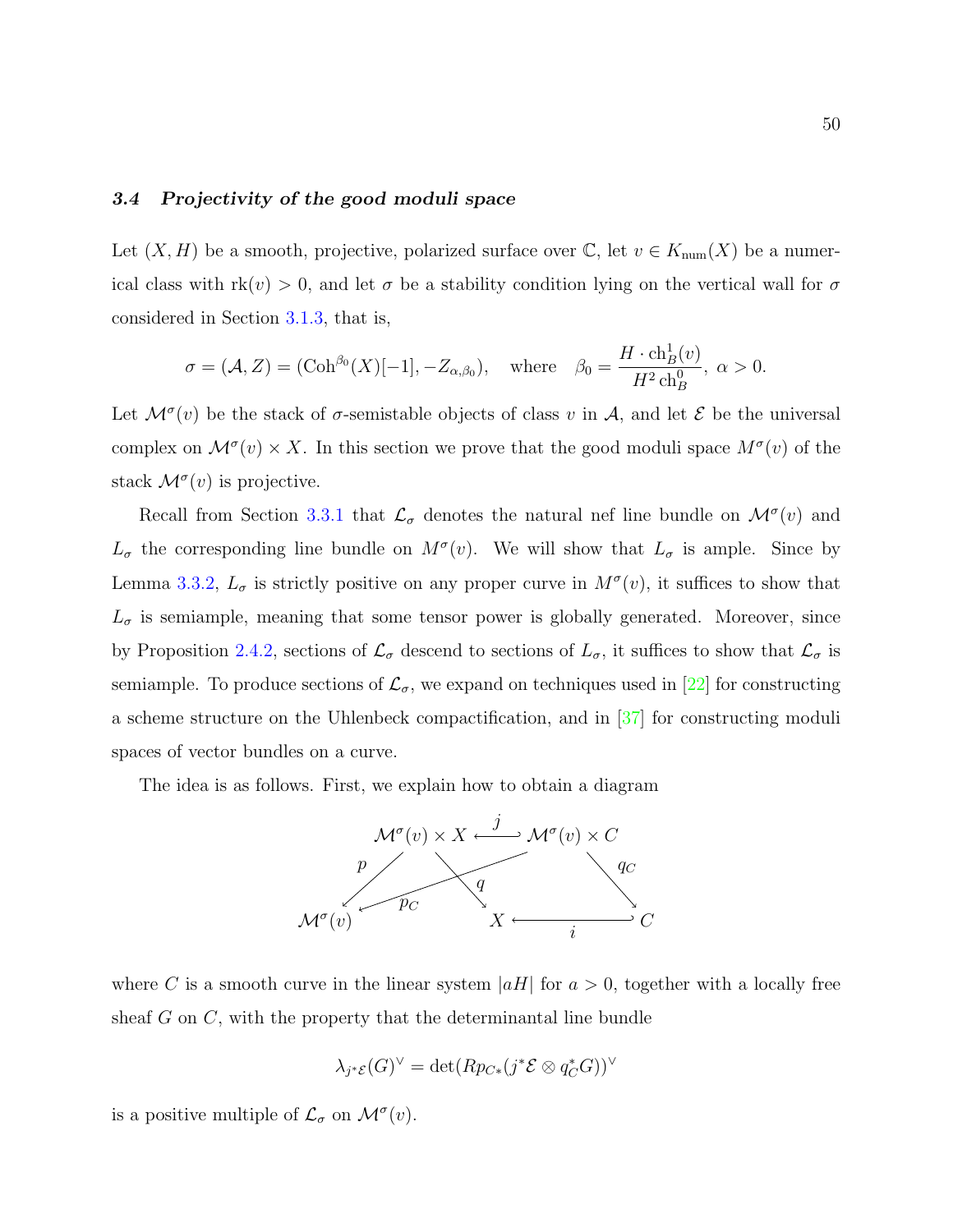Next, by analyzing restrictions of  $\sigma$ -semistable objects E to C, we apply Lemma [2.6.2\(](#page-33-0)a) to show that  $\lambda_{j^*\mathcal{E}}(G)^\vee$  has a canonical global section  $\delta_G$  on  $\mathcal{M}^\sigma(v)$ . Moreover, we show that for a given C-point  $t \in \mathcal{M}^{\sigma}(v)$ , we can choose the curve C and the sheaf G so that the section  $\delta_G$  is nonvanishing at t. To do this, recall from Proposition [3.1.2](#page-45-0) that the complex  $\mathcal{E}_t$  on  $\{t\} \times X = X$  fits in an exact triangle

$$
F \to \mathcal{E}_t \to T[-1]
$$

in  $D^b(X)$ , where F is a  $\mu$ -semistable torsion-free sheaf and T is a torsion sheaf with 0dimensional support. Using a restriction theorem for  $\mu$ -stability, we show that we can choose  $a \gg 0$  and  $C \in |aH|$  so that

- (1) C avoids the support of T, and
- (2) the restriction  $\mathcal{E}_t|_C = F|_C$  to C is slope-semistable.

Using a characterization of semistability on a curve due to Faltings and Seshadri, we find a locally free sheaf G on C with the property that

$$
H^0(C, F|_C \otimes G) = H^1(C, F|_C \otimes G) = 0,
$$

and apply Lemma [2.6.2\(](#page-33-0)b) to translate this into the nonvanishing of  $\delta_G$  at t.

Finally, by varying C and G, we produce a generating set of sections of some power of  $\mathcal{L}_{\sigma}$ , or equivalently  $L_{\sigma}$ , and use Theorem [3.2.1](#page-51-0) and Lemma [3.3.3](#page-53-1) to show that the morphism  $M^{\sigma}(v) \to \mathbb{P}^N$  induced by the sections is finite. From this we conclude that  $M^{\sigma}(v)$  is projective.

### 3.4.1 Sheaves on curves and the nef line bundle

We begin to carry out the plan outlined above. To set up some notation, let  $C \subseteq X$  be a smooth, connected curve in the linear system  $|aH|$  for some  $a > 0$ , and consider the diagram: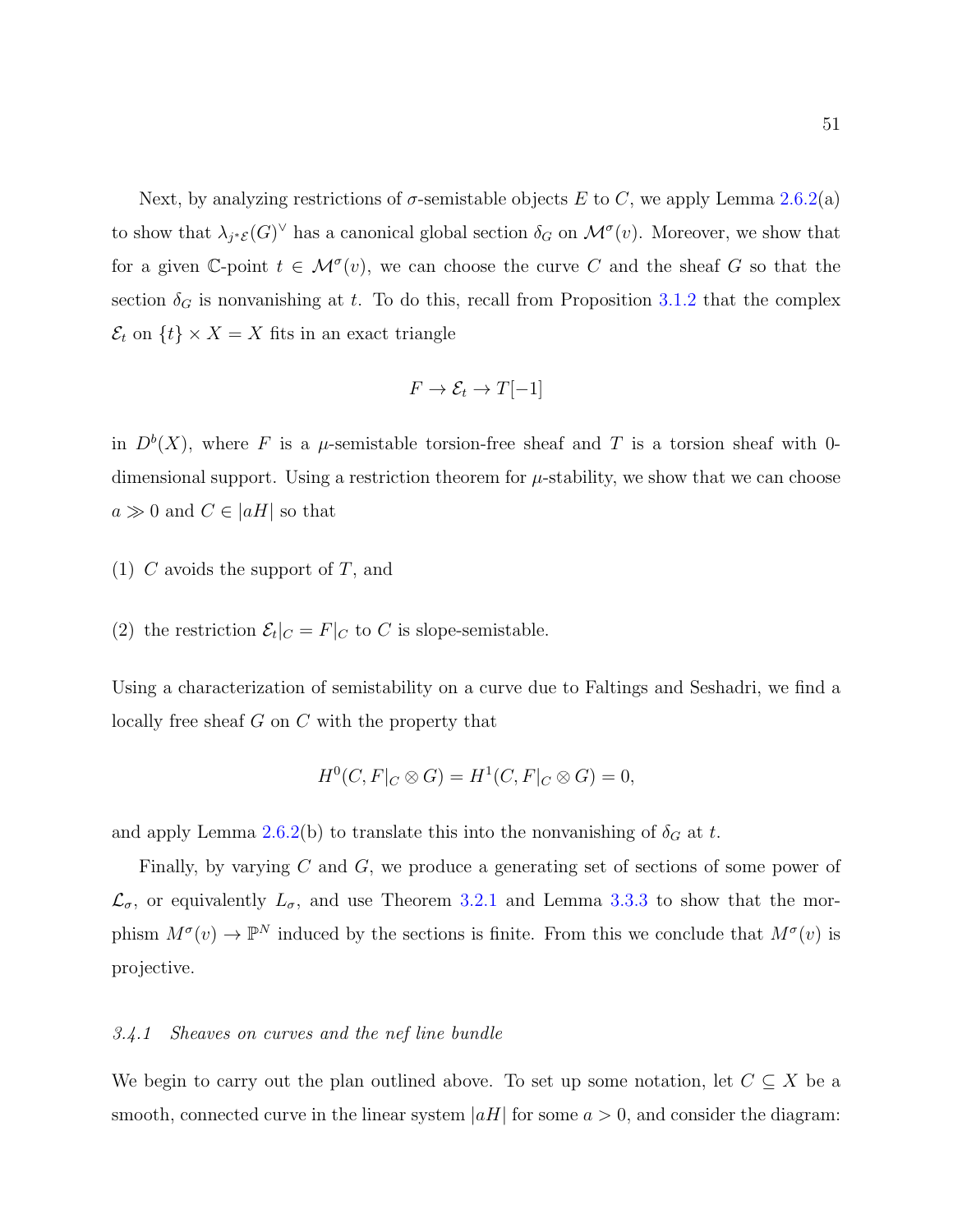

where  $p, q, p_C, q_C$  denote the projections, and i and j are closed embeddings. Let  $\mathcal{E}_C := j^* \mathcal{E}$ be the restriction of  $\mathcal E$  to  $\mathcal M^{\sigma}(v) \times C$ , which is perfect relative to  $\mathcal M^{\sigma}(v)$ . We have the Donaldson homomorphisms

$$
\lambda_{\mathcal{E}} : K(X) \to \mathrm{Pic}(\mathcal{M}^{\sigma}(v)), \quad \lambda_{\mathcal{E}_C} : K(C) \to \mathrm{Pic}(\mathcal{M}^{\sigma}(v)).
$$

In addition, for any  $n \in \mathbb{Z}$ , we have a map  $K(X) \to K(X)$ ,  $w \mapsto w(n)$  induced by the map on locally free sheaves  $F \mapsto F(n) = F \otimes \mathcal{O}_X(n)$ . Similarly we have a map  $K(X) \to K(C)$ ,  $w \mapsto$  $w|_C$  induced by  $F \mapsto F|_C = i^*F$ . We denote  $h = [\mathcal{O}_H] \in K(X)$  as before.

Recall from Proposition [3.3.4](#page-54-0) that for the class

$$
u = -\chi(v \cdot h^2)h + \chi(v \cdot h)h^2 \in K(X),
$$

the line bundle  $\lambda_{\mathcal{E}}(u)$  on  $\mathcal{M}^{\sigma}(v)$  is a positive multiple of the natural nef line bundle  $\mathcal{L}_{\sigma}$ . We first establish the following.

<span id="page-59-0"></span>**Proposition/Definition 3.4.1.** Given an integer  $a > 0$  and a smooth, connected curve  $C \in |aH|$ , define the class

$$
w := -\chi(v \cdot h \cdot [\mathcal{O}_C]) \cdot 1 + \chi(v \cdot [\mathcal{O}_C]) \cdot h \in K(X).
$$

We have an isomorphism

$$
\lambda_{\mathcal{E}_C}(w|_C) \cong \lambda_{\mathcal{E}}(u)^{a^2}.
$$

Moreover, the class  $-w|_{C} \in K(C)$  has positive rank and so can be represented by a locally free sheaf G on C.

The proof of the following simple lemma as well as part of the proof of Proposition [3.4.1](#page-59-0) below are essentially included in the proof of [\[17,](#page-108-0) Proposition 8.2.3].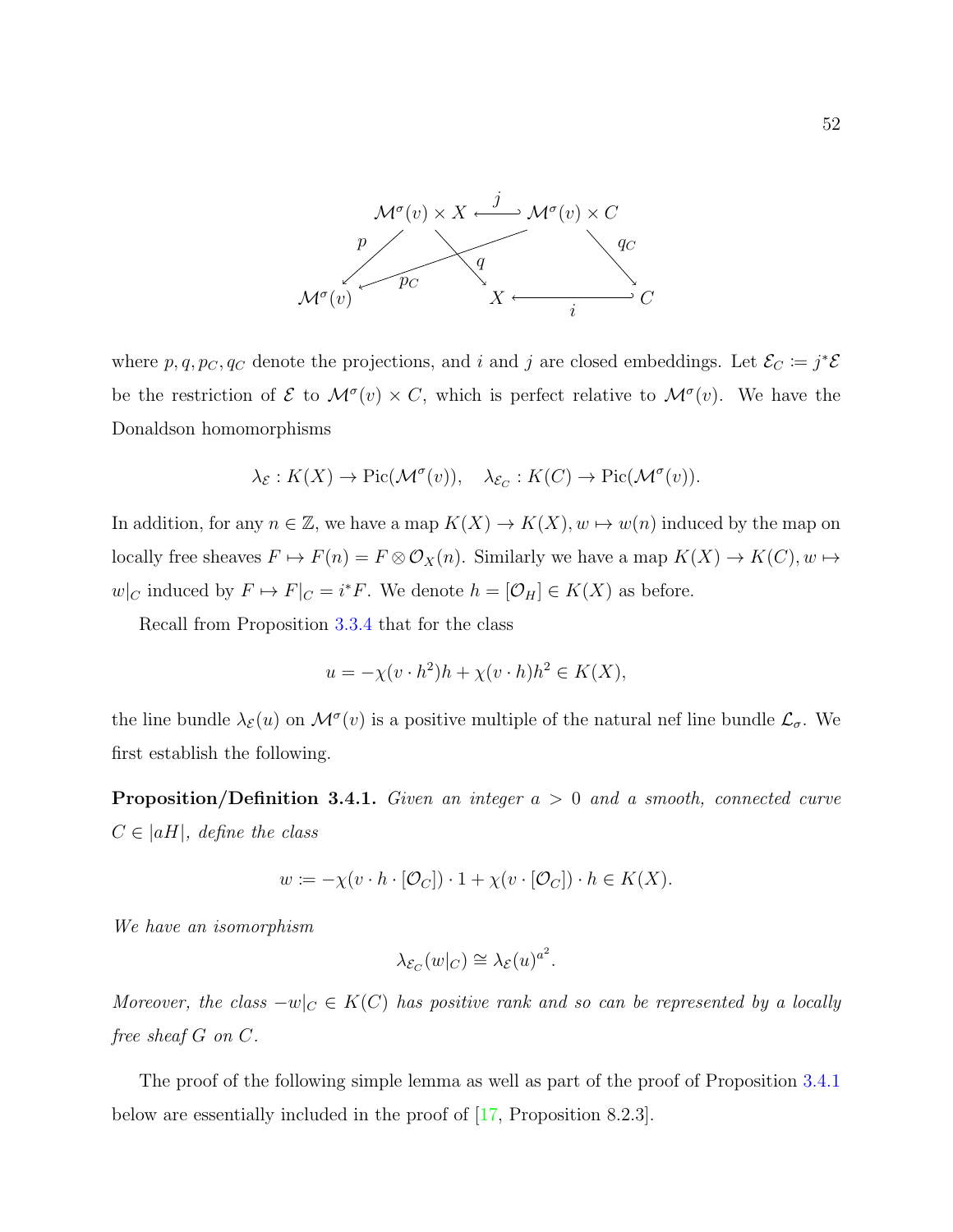<span id="page-60-0"></span>**Lemma 3.4.2.** If  $C \in |aH|$  is a curve and  $w' \in K(X)$  is arbitrary, then

$$
\lambda_{\mathcal{E}}(w'-w'(-a)) = \lambda_{\mathcal{E}_C}(w'|_C).
$$

*Proof.* Both sides of the equation are linear in w', so it suffices to consider the class  $w' = [F]$ for a locally free sheaf  $F$  on  $X$ . On the one hand, we have

$$
\lambda_{\mathcal{E}_C}(F|_C) = \det R p_{C*} (\mathcal{E}_C \otimes q_C^* i^* F)
$$
  
= 
$$
\det R p_* j_* (\mathcal{E}_C \otimes j^* q^* F)
$$
  
= 
$$
\det R p_* (j_* \mathcal{E}_C \otimes q^* F).
$$
 (projection formula)

On the other hand, pulling back the short exact sequence

$$
0 \to \mathcal{O}_X(-a) \to \mathcal{O}_X \to j_*\mathcal{O}_C \to 0
$$

along q, tensoring with  $\mathcal{E} \otimes q^*F$ , and applying  $Rp_*$  gives the exact triangle

$$
Rp_*(\mathcal{E} \otimes q^*(F \otimes \mathcal{O}_X(-a))) \to Rp_*(\mathcal{E} \otimes q^*F) \to Rp_*(j_*\mathcal{E}_C \otimes q^*F)
$$

in  $D^b(\mathcal{M}^\sigma(v))$ , and so we obtain an isomorphism

$$
\det Rp_*(j_*\mathcal{E}_C \otimes q^*F) \cong \lambda_{\mathcal{E}}(F) \otimes \lambda_{\mathcal{E}}(F(-a))^{\vee} = \lambda_{\mathcal{E}}(w - w(-a)).
$$

Proof of Proposition [3.4.1.](#page-59-0) By Lemma [3.4.2,](#page-60-0) for the first statement it is enough to show that

$$
w - w(-a) = a^2 u.
$$

Since  $[\mathcal{O}_X(-1)] = 1 - h \in K(X)$ , we have

$$
[\mathcal{O}_X(-a)] = [\mathcal{O}_X(-1)]^a = (1-h)^a = 1 - ah + \binom{a}{2}h^2,
$$

so the short exact sequence

$$
0 \to \mathcal{O}_X(-a) \to \mathcal{O}_X \to \mathcal{O}_C \to 0
$$

 $\Box$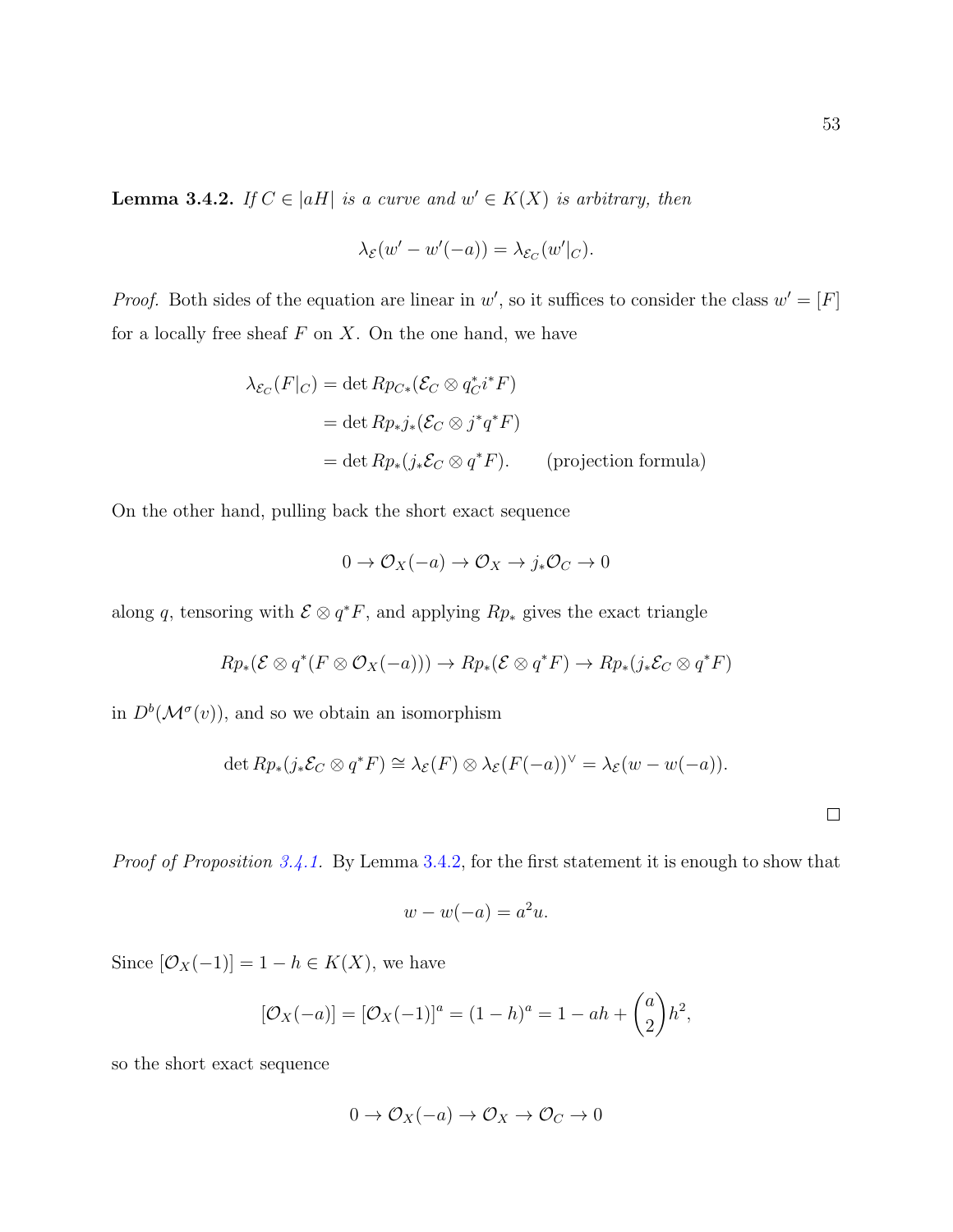gives  $[O_C] = 1 - [O_X(-a)] = ah - {a \choose 2}$  $a_2^a/h^2$ . In particular,  $h \cdot [\mathcal{O}_C] = ah^2$ . We now calculate  $w - w(-a) = w \cdot [O_C]$  $= (-\chi(v \cdot h \cdot [\mathcal{O}_C]) \cdot 1 + \chi(v \cdot [\mathcal{O}_C]) \cdot h)(ah \sqrt{a}$ 2  $\setminus$  $h^2$ )  $= -\chi(v \cdot ah^2)(ah \sqrt{a}$ 2  $\setminus$  $h^2$ ) +  $\chi$  $\sqrt{ }$  $v \cdot (ah \sqrt{a}$ 2  $\setminus$  $h^2$ )  $\Big)$  ah<sup>2</sup>  $= a^2(-\chi(v \cdot h^2)h + \chi(v \cdot h)h^2) = a^2u.$ 

For the second claim, we note that

$$
-w|_C = \chi(v|_C \cdot h|_C) \cdot 1 - \chi(v|_C) \cdot h|_C = a \operatorname{rk}(v) \deg X \cdot 1 - \chi(v|_C) \cdot h|_C,
$$

and so

$$
rk(w|_C) = a rk(v) \deg X rk(1) - \chi(v|_C) rk(h|_C) = a rk(v) \deg(X) > 0.
$$

Since C is smooth, projective, and connected, the natural map

$$
K(C) \to \mathbb{Z} \oplus \text{Pic}(C), \quad [F] \mapsto (\text{rk } F, \det F)
$$

is an isomorphism. Moreover, any class  $(m, L) \in \mathbb{Z} \oplus K(C)$  with  $m > 0$  can be represented by a locally free sheaf: take for instance  $G = \mathcal{O}_C^{\oplus m-1} \oplus L$ . In particular, there exist locally free sheaves G of class  $-w|_C$  on C.  $\Box$ 

#### 3.4.2 Producing sections

Our next task is to show that the construction of Proposition [3.4.1](#page-59-0) yields a canonical section  $\delta_G$  of the line bundle  $\lambda_{\mathcal{E}_C}(G)^{\vee} \cong \lambda_{\mathcal{E}}(u)^{ma^2}$  on  $\mathcal{M}^{\sigma}(v)$ , and that by choosing C and G carefully, this section is nonzero at a given point  $t \in \mathcal{M}^{\sigma}(v)$ . After some preparations, we prove this in Proposition [3.4.6.](#page-64-0) In the proof, Lemmas [3.4.3](#page-61-0) and [3.4.4](#page-63-0) will be used to apply Lemma [2.6.2\(](#page-33-0)a), and Lemmas [3.4.5](#page-64-1) and [2.7.1](#page-37-0) to apply Lemma  $2.6.2(b)$ .

<span id="page-61-0"></span>**Lemma 3.4.3.** Let X be a smooth, projective surface and  $C \subseteq X$  a smooth, projective curve. Assume  $E \in D^b(X)$  fits in a triangle

$$
F \to E \to T[-1],
$$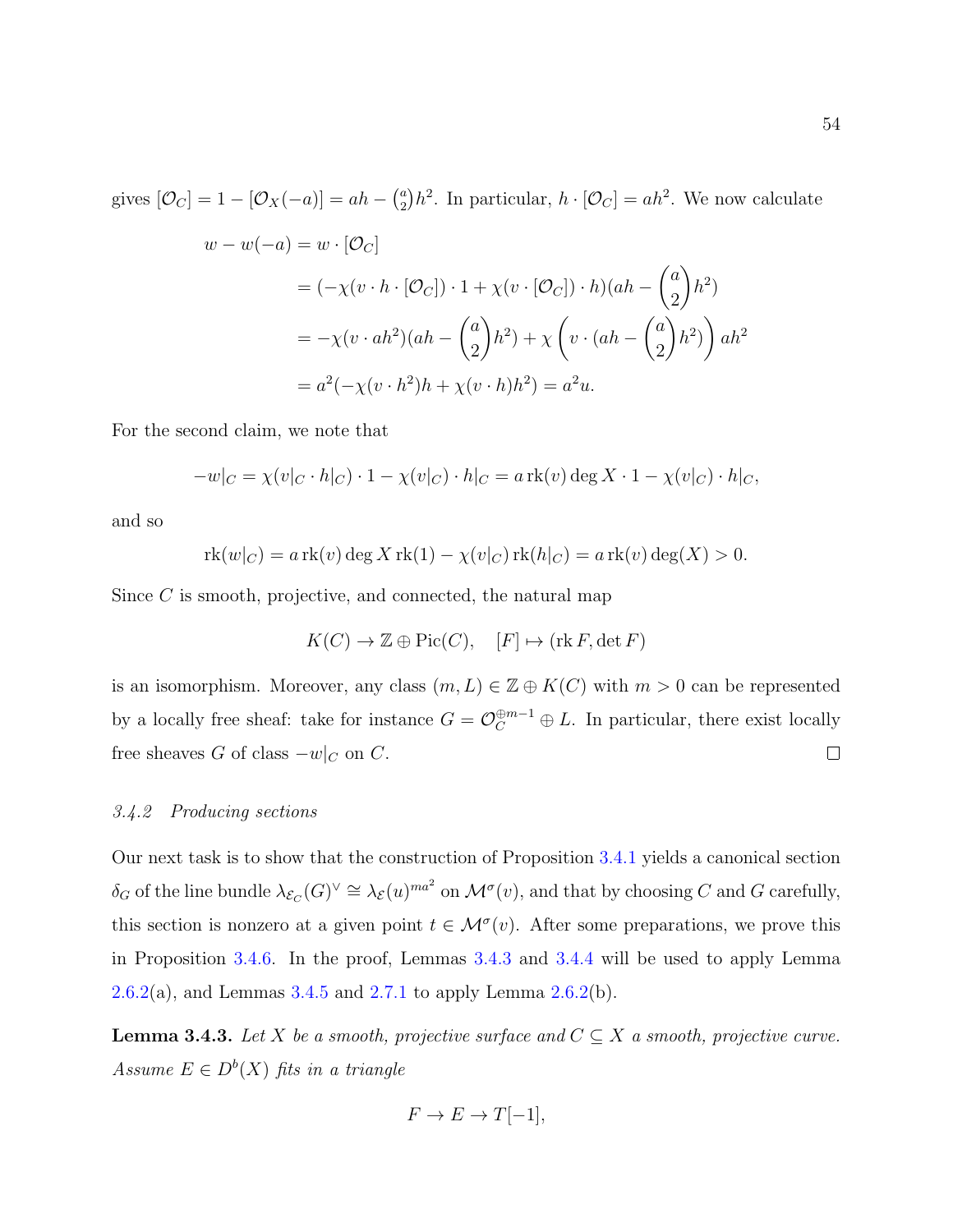where  $F$  is a torsion-free sheaf and  $T$  is a torsion sheaf with 0-dimensional support. The derived restriction  $E|_C^{\mathbb{L}}$  fits in a triangle

$$
\mathcal{H}^0(E|_C^{\mathbb{L}}) \to E|_C^{\mathbb{L}} \to \mathcal{H}^1(E|_C^{\mathbb{L}})[-1]
$$

in  $D^b(C)$ , where  $\mathcal{H}^1(E|_C^{\mathbb{L}})$  $_{C}^{\mathbb{L}}$ ) is a torsion sheaf.

*Proof.* Derived restriction to  $C$  is a functor of triangulated categories, so we obtain a triangle

$$
F|_{C}^{\mathbb{L}} \to E|_{C}^{\mathbb{L}} \to T|_{C}^{\mathbb{L}}[-1],
$$

which yields a long exact sequence of cohomology sheaves

$$
\cdots \to \mathcal{H}^i(F|_C^{\mathbb{L}}) \to \mathcal{H}^i(E|_C^{\mathbb{L}}) \to \mathcal{H}^i(T|_C^{\mathbb{L}}[-1]) \to \mathcal{H}^{i+1}(F|_C^{\mathbb{L}}) \to \cdots.
$$

To understand the terms in this sequence, we study the derived restrictions  $F|_G^{\mathbb{L}}$  $_C^{\mathbb{L}}$  and  $T|_C^{\mathbb{L}}$  $_C^\mathbb{L}$ . Since pushforward of coherent sheaves along the inclusion  $C \hookrightarrow X$  is exact, we may as well study the derived tensor products  $F \otimes^{\mathbb{L}} \mathcal{O}_C$  and  $T \otimes^{\mathbb{L}} \mathcal{O}_C$ , where  $\mathcal{O}_C$  is the structure sheaf of C viewed as an  $\mathcal{O}_X$ -module.

Since  $C \subseteq X$  is a Cartier divisor,  $\mathcal{O}_C$  has a resolution by line bundles

$$
0 \to \mathcal{O}_X(-C) \xrightarrow{f} \mathcal{O}_X \to \mathcal{O}_C \to 0.
$$

Thus, the objects  $F \otimes^{\mathbb{L}} \mathcal{O}_C$  and  $T \otimes^{\mathbb{L}} \mathcal{O}_C$  are represented by the complexes

$$
\mathcal{F} = [F(-C) \xrightarrow{f} F] \quad \text{and} \quad \mathcal{T} = [T(-C) \xrightarrow{f} T]
$$

respectively, where  $F$  and  $T$  are placed in degree 0.

Since F is by assumption torsion-free, the map  $f : F(-C) \to F$  is injective. Thus, we see that  $\mathcal{H}^0(F|\mathcal{L}^{\mathbb{L}})$  $\mathcal{L}_C^{\mathbb{L}}$ ) =  $\mathcal{H}^0(\mathcal{F}) = F|_C$  agrees with the ordinary restriction, and  $\mathcal{H}^i(F|_C^{\mathbb{L}})$  $_{C}^{\mathbb{L}}) = \mathcal{H}^{i}(\mathcal{F})=% \begin{pmatrix} \mathcal{F}, & -\mathcal{F}, & \mathcal{F}, & \mathcal{F}, & \mathcal{F}, & \mathcal{F}, & \mathcal{F}, & \mathcal{F}, & \mathcal{F}, & \mathcal{F}, & \mathcal{F}, & \mathcal{F}, & \mathcal{F}, & \mathcal{F}, & \mathcal{F}, & \mathcal{F}, & \mathcal{F}, & \mathcal{F}, & \mathcal{F}, & \mathcal{F}, & \mathcal{F}, & \mathcal{F}, & \mathcal{F}, & \mathcal{F}, & \mathcal{F}, & \mathcal{F}, & \mathcal$ 0 for  $i \neq 0$ . Moreover, from T we see that  $\mathcal{H}^{-1}(T)[\mathcal{L}]$  $L_C^{\mathbb{L}}$ ) =  $\mathcal{H}^{-1}(\mathcal{T})$  is a subsheaf of  $T(-C) \cong T$ , and  $\mathcal{H}^0(T|\mathcal{L}^{\mathbb{L}})$  $\mathcal{L}_C^{\mathbb{L}}$ ) =  $\mathcal{H}^0(\mathcal{T})$  is a quotient of T, hence both are 0-dimensional, and  $\mathcal{H}^i(T)_{C}^{\mathbb{L}}$  $_C^{\mathbb{L}}$ ) = 0 for  $i \neq -1, 0$ .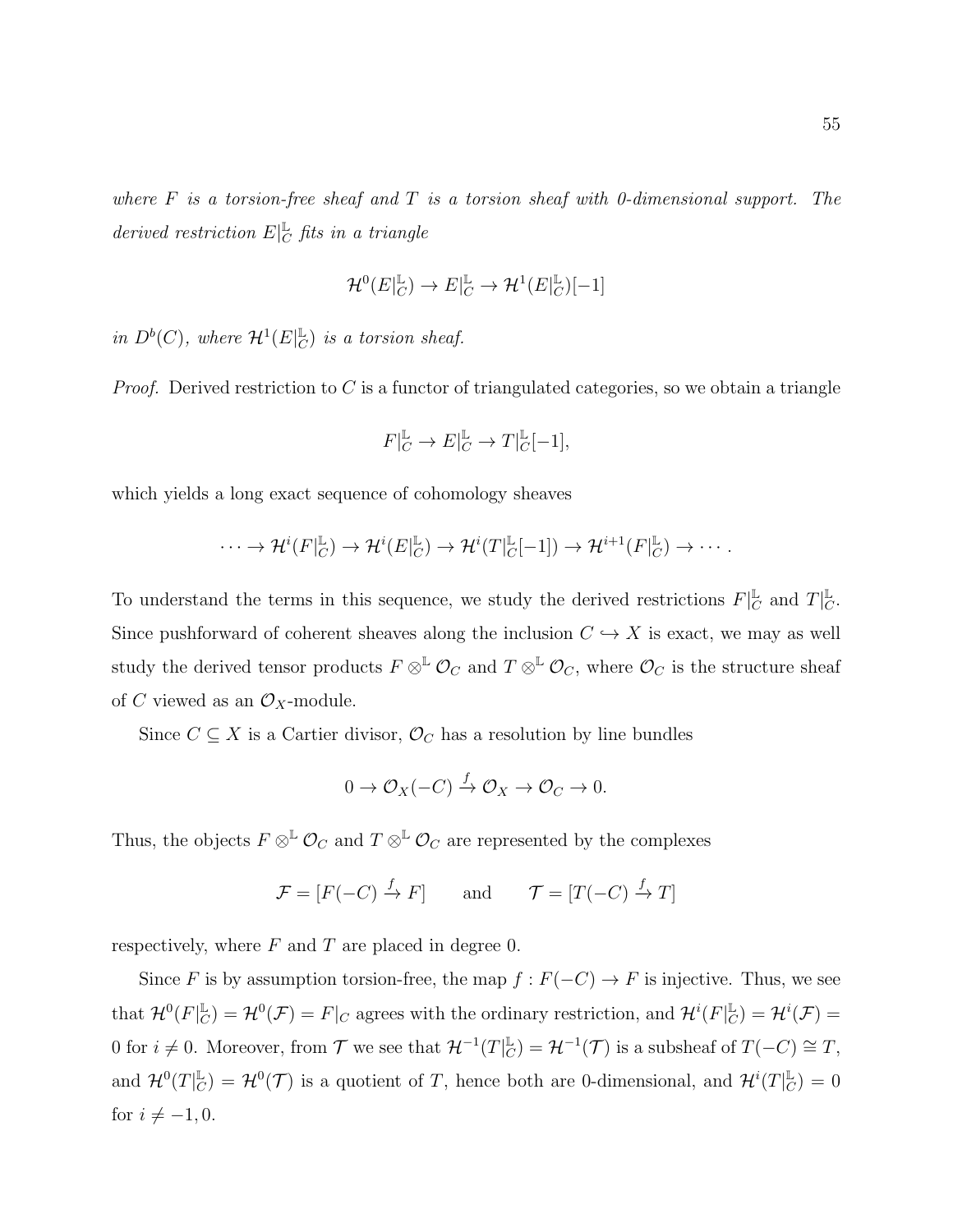$\Box$ 

We now return to the triangle

$$
F|_C^{\mathbb{L}} \to E|_C^{\mathbb{L}} \to T|_C^{\mathbb{L}}[-1]
$$

at the beginning of the proof. Taking into account the shift in the last term, we obtain an exact sequence of cohomology sheaves

$$
0 \to F|_C \to \mathcal{H}^0(E|_C^{\mathbb{L}}) \to \mathcal{H}^{-1}(T|_C^{\mathbb{L}}) \to 0 \to \mathcal{H}^1(E|_C^{\mathbb{L}}) \to \mathcal{H}^0(T|_C^{\mathbb{L}}) \to 0,
$$

and also see that  $\mathcal{H}^i(E|_C^{\mathbb{L}})$  $_C^{\mathbb{L}}$ ) = 0 if  $i \neq 0, 1$ . In particular,  $E|_C^{\mathbb{L}}$  $_C^{\mathbb{L}}$  is supported in degrees 0 and 1,  $_{C}^{\mathbb{L}}$ )  $\cong \mathcal{H}^{0}(T|_{C}^{\mathbb{L}})$ and  $\mathcal{H}^1(E|_C^{\mathbb{L}})$  $_{C}^{\mathbb{L}}$ ) is a torsion sheaf on C.  $\Box$ 

<span id="page-63-0"></span>**Lemma 3.4.4.** If C is a projective curve and  $E \in D^b(C)$  fits into a triangle

$$
F \to E \to T[-1],
$$

with  $F, T \in Coh(C)$  and T has 0-dimensional support, then the hypercohomology groups of E satisfy

$$
\mathbb{H}^i(C, E) = 0 \qquad \text{for } i \neq 0, 1.
$$

Proof. We have a long exact sequence of hypercohomology groups

$$
\cdots \to \mathbb{H}^i(C, F) \to \mathbb{H}^i(C, E) \to \mathbb{H}^i(C, T[-1]) \to \mathbb{H}^{i+1}(C, F) \to \cdots.
$$

Since  $\mathbb{H}^i(C, F) = 0$  whenever  $i \neq 0, 1$ , and

$$
\mathbb{H}^i(C, T[-1]) = \mathbb{H}^{i-1}(C, T) = 0
$$

whenever  $i \neq 1$ , the group  $\mathbb{H}^i(C, E)$  can be nonzero only if  $i = 0, 1$ .

We pause to recall that  $\sigma = (\mathcal{A}, Z)$  denotes a stability condition on the vertical wall for the class  $v \in K_{\text{num}}(X)$ , and that by Proposition [3.1.2,](#page-45-0) any  $\sigma$ -semistable object  $E \in \mathcal{A}$  of class  $v$  fits in a triangle

$$
F \to E \to T[-1]
$$

where F is a  $\mu$ -semistable torsion-free sheaf and T is a torsion sheaf with 0-dimensional support.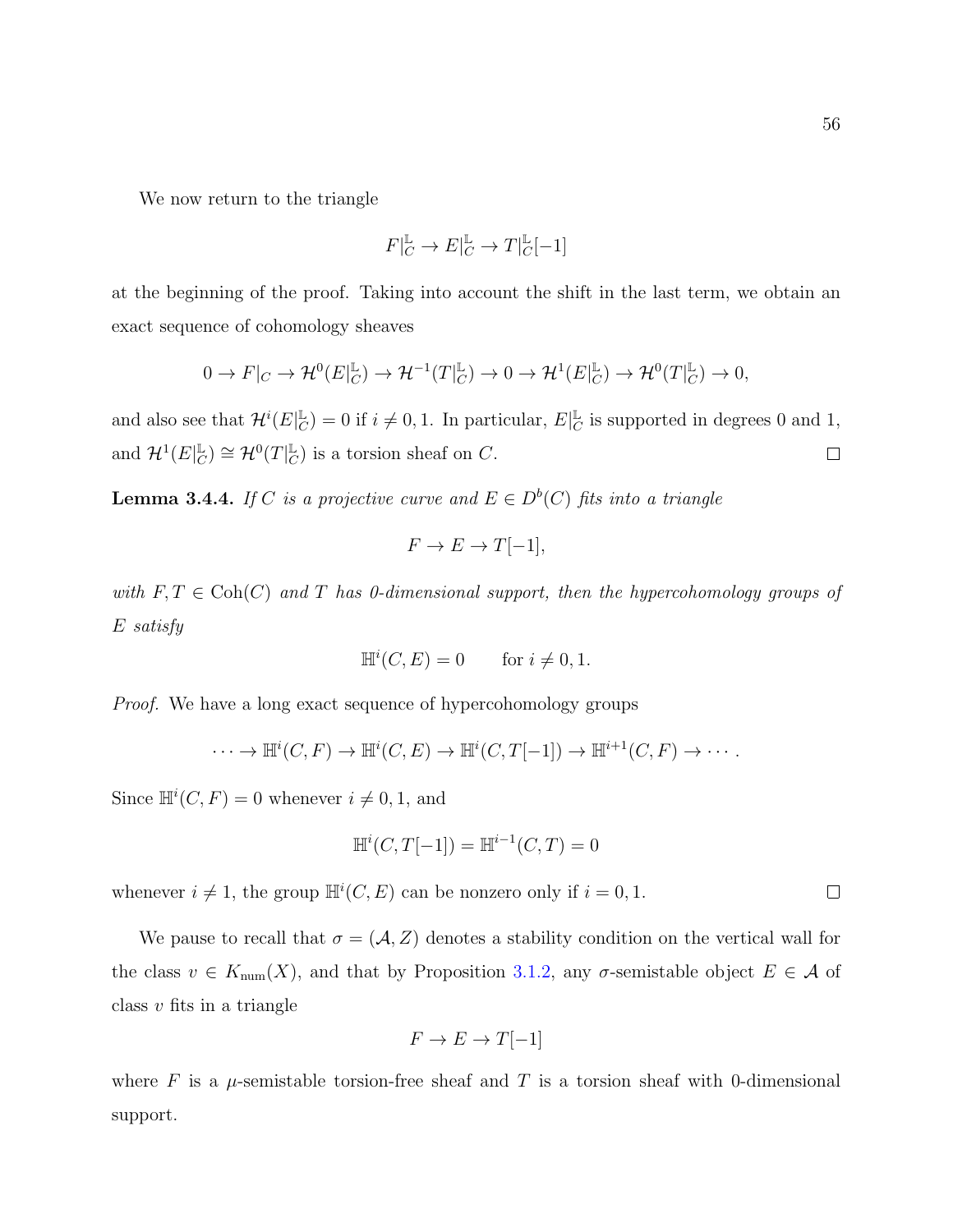<span id="page-64-1"></span>**Lemma 3.4.5.** If  $E \in \mathcal{A} \subseteq D^b(X)$  is a  $\sigma$ -semistable object of class v, there exists a smooth, projective, connected curve  $C \subseteq X$  in the linear system |aH| for a  $\gg 0$  such that the derived restriction of  $E$  to  $C$  is a slope-semistable locally free sheaf.

*Proof.* We use Flenner's restriction theorem, [\[17,](#page-108-0) Theorem 7.1.1]. Specialized to the case at hand, it states the following. Let a be an integer satisfying

$$
\frac{\binom{a+2}{a}-a-1}{a} = \frac{a+1}{2} > \deg(X) \cdot \max\left\{\frac{r^2-1}{4}, 1\right\}.
$$

If F is a  $\mu$ -semistable sheaf of rank  $r = \text{rk}(v)$ , then there is a nonempty open subset U in the complete linear system  $|aH|$ , such that every  $C \in U$  is smooth and the restriction of F to  $C$  is semistable. Note that since  $F$  is torsion-free, its derived and ordinary restriction to C agree.

Now let  $E \in \mathcal{A}$  be a  $\sigma$ -semistable object of class v fitting in an exact triangle

$$
F \to E \to T[-1]
$$

as above. For any smooth curve  $C \subseteq X$ , derived restriction to C gives an exact triangle

$$
F|_{C}^{\mathbb{L}} \to E|_{C}^{\mathbb{L}} \to T|_{C}^{\mathbb{L}}[-1].
$$

If C does not pass through the finitely many closed points  $p_1, \ldots, p_m$  in the support of T,  $\mathbb{L}_C \cong E|\mathbb{L}_C$ then  $T|_{C}^{\mathbb{L}}=0$ , and thus  $F|_{C}^{\mathbb{L}}$  $\mathbb{L}_{\mathcal{C}}$ . Now for each point  $p_i$ , the subset in  $|aH|$  of curves not passing through  $p_i$  is a nonempty open subset  $U_i \subseteq |aH|$ . Since  $|aH|$  is irreducible, the intersection  $U' = U \cap U_1 \cap \cdots \cap U_m$  is also nonempty, and any curve  $C \in U'$  has the desired  $\Box$ property.

With these preparations, we are ready to prove that for each  $\mathbb{C}\text{-point }t\in\mathcal{M}^{\sigma}(v)$ , some power of  $\lambda_{\mathcal{E}}(u)$  has a global section not vanishing at t.

<span id="page-64-0"></span>**Proposition 3.4.6.** Let  $u \in K(X)$  be as in Proposition [3.3.4.](#page-54-0) For every  $\mathbb{C}\text{-point }t_0 \in$  $\mathcal{M}^\sigma(v)$ , there exist integers  $a,m>0$  and a global section of the line bundle  $\lambda_{\mathcal{E}}(u)^{ma^2}$  on  $\mathcal{M}^{\sigma}(v)$  that does not vanish at  $t_0$ .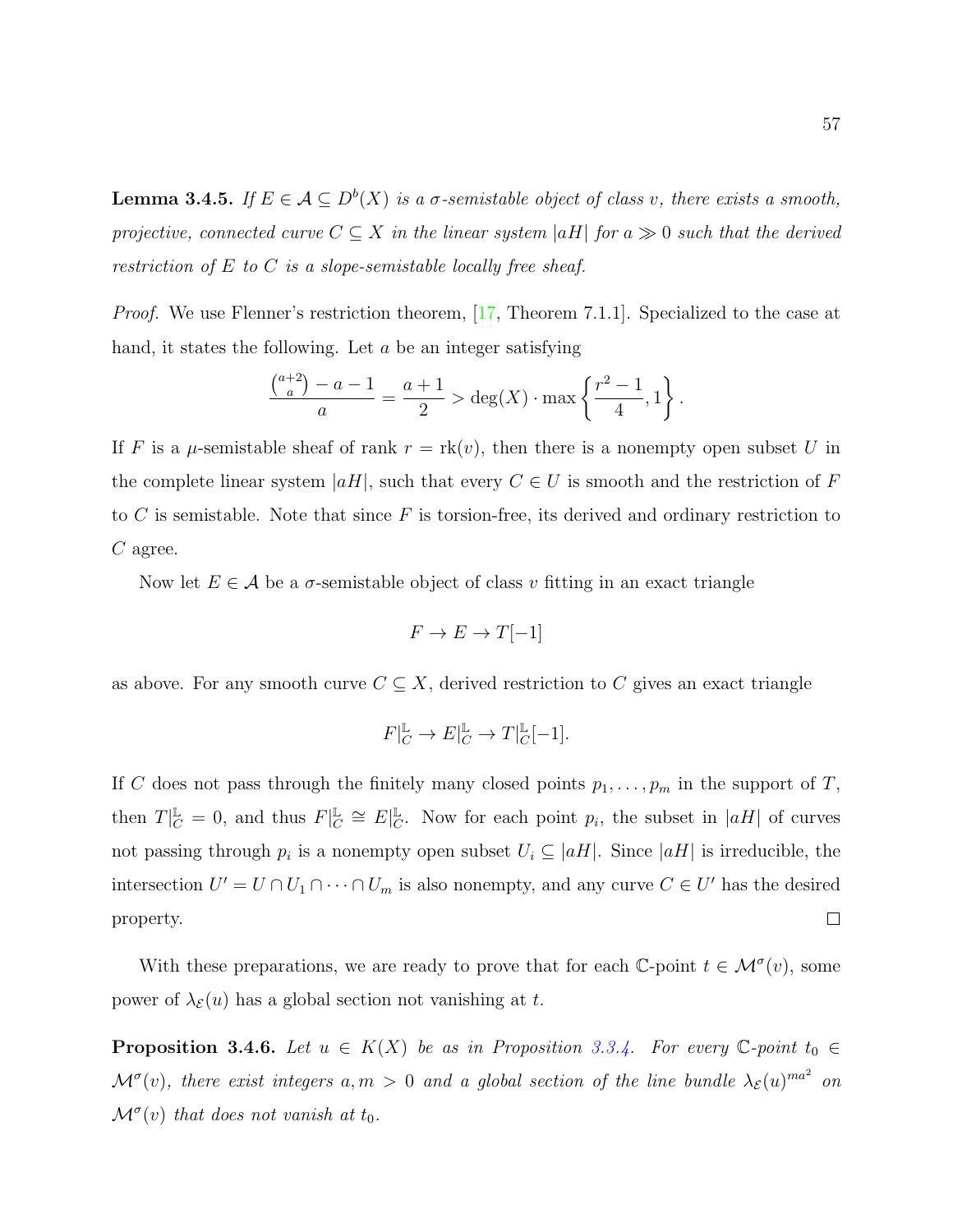*Proof.* Let  $E_0 \in \mathcal{A}$  be the  $\sigma$ -semistable object corresponding to  $t_0$ . By Lemma [3.4.5,](#page-64-1) for some  $a > 0$ , there exists a smooth, connected curve  $C \in |aH|$  such that the derived restriction  $E_0|_C^{\mathbb{L}}$  $\mathbb{L}_{\mathbb{C}}$  is a slope-semistable torsion-free sheaf on  $\mathbb{C}$ .

Recall from Proposition [3.4.1](#page-59-0) that associated to  $C \subseteq X$  is the class  $w \in K(X)$ , and that the class

$$
-w|_C = \chi(v|_C \cdot h|_C) \cdot 1 - \chi(v|_C) \cdot h|_C \in K(C)
$$

has positive rank. For any integer  $m > 0$ , the class  $-mw|_C \in K(C)$  is determined by its rank and determinant, and so it follows from Lemma [2.7.1](#page-37-0) that for sufficiently large  $m$ , there exists a locally free sheaf G on C of class  $-mw|_C$  with the property that

$$
H^{0}(C, G \otimes E_{0}|_{C}^{\mathbb{L}}) = H^{1}(C, G \otimes E_{0}|_{C}^{\mathbb{L}}) = 0.
$$

Now consider the diagram:



As before, let  $\mathcal E$  denote the universal complex on  $\mathcal M^\sigma(v) \times X$  and  $\mathcal E_C$  its restriction to  $\mathcal{M}^{\sigma}(v) \times C$ . By Lemma [3.4.1,](#page-59-0) we have

$$
\lambda_{\mathcal{E}_C}(G)^{\vee} = \lambda_{\mathcal{E}_C}(-mw|_C)^{\vee} = \lambda_{\mathcal{E}_C}(mw|_C) = \lambda_{\mathcal{E}_C}(w|_C)^m = \lambda_{\mathcal{E}}(u)^{ma^2}.
$$

We will apply Lemma [2.6.2](#page-33-0) to the complex  $\mathcal{E}_C$  and the sheaf G to obtain a global section  $\delta_G$  of  $\lambda_{\mathcal{E}}(u)^{ma^2}$  that is nonvanishing at  $t_0 \in \mathcal{M}^{\sigma}(v)$ . Notice that the condition of Lemma [2.6.2\(](#page-33-0)b) holds at  $t_0$  by the choice of G, so to conclude the proof we only have to verify the conditions of Lemma [2.6.2\(](#page-33-0)a).

Fix a C-point  $t \in \mathcal{M}^{\sigma}(v)$ , and let  $E_C = \mathcal{E}_C|_{\Omega}^{\mathbb{L}}$  $\mathcal{L}_{\{t\}\times C}$  denote the restriction to the fiber  $\{t\} \times C$ . Since G is locally free, we have

<span id="page-65-0"></span>
$$
\mathcal{H}^i(E_C \otimes G) = \mathcal{H}^i(E_C) \otimes G \quad \text{for all } i. \tag{3.1}
$$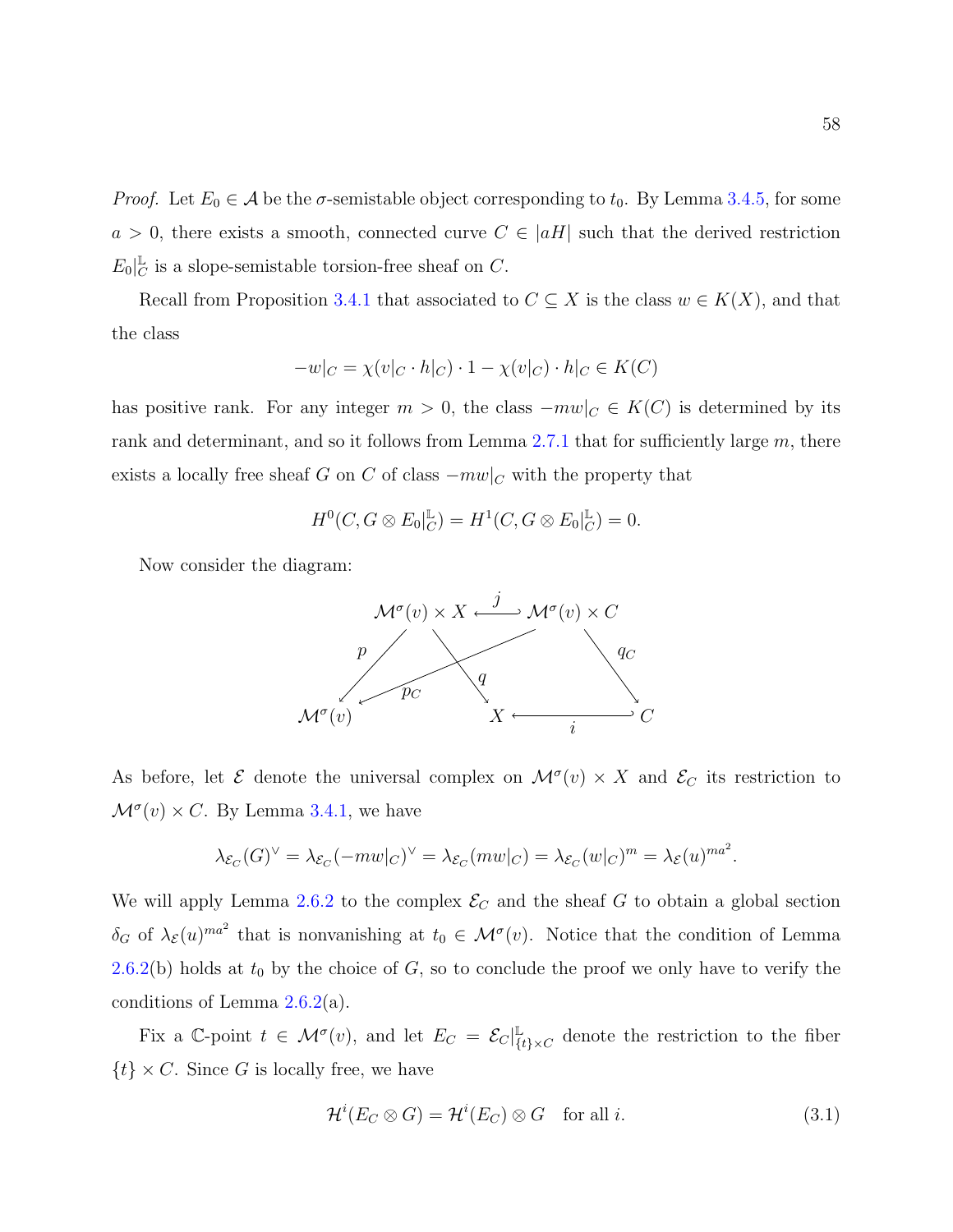Since  $E_C$  is the restriction of  $\mathcal{E}|_{\{t\}\times X}^{\mathbb{L}}$  to  $C \subseteq X$ , by Lemma [3.4.3,](#page-61-0)  $E_C$  fits in a triangle

$$
\mathcal{H}^0(E_C) \to E_C \to \mathcal{H}^1(E_C)[-1],
$$

where  $\mathcal{H}^1(E_C)$  is a torsion sheaf, and by [\(3.1\)](#page-65-0) the same is true for  $E_C \otimes G$ . Thus, by Lemma [3.4.4,](#page-63-0) we have  $\mathbb{H}^i(C, E_C \otimes G) = 0$  if  $i \neq 0, 1$ . Moreover, by assumption  $E_C$  has class  $v|_C \in K(C)$ , and so we obtain

$$
\chi(v|_{C} \cdot [G]) = \chi(v|_{C} \cdot (-mw|_{C}))
$$
  
=  $m\chi(v|_{C} \cdot (\chi(v|_{C} \cdot h|_{C}) \cdot 1 - \chi(v|_{C}) \cdot h|_{C}))$   
=  $m(\chi(v|_{C} \cdot h|_{C})\chi(v|_{C}) - \chi(v|_{C})\chi(v|_{C} \cdot h|_{C})) = 0.$ 

Thus, the conditions of Lemma [2.6.2\(](#page-33-0)a) hold.

## 3.4.3 Proof of projectivity

We will now use Proposition [3.4.6](#page-64-0) to prove that the line bundle  $\lambda_{\mathcal{E}}(u)$  on  $\mathcal{M}^{\sigma}(v)$  descends to a semiample line bundle on the good moduli space  $M^{\sigma}(v)$  and deduce that  $M^{\sigma}(v)$  is projective.

<span id="page-66-0"></span>**Theorem 3.4.7.** Let  $(X, H)$  be a smooth, projective, polarized surface,  $v \in K_{\text{num}}(X)$  a class of positive rank, and  $\sigma = (A, Z)$  a stability condition on the vertical wall for v as in Section [3.1.3.](#page-44-0) Let  $\mathcal{M}^{\sigma}(v)$  be the moduli stack of  $\sigma$ -semistable objects of class v in A. The good moduli space  $M^{\sigma}(v)$  of  $\mathcal{M}^{\sigma}(v)$  is projective, and the natural nef class  $L_{\sigma}$  is ample.

*Proof.* Let  $\mathcal E$  denote the universal complex on  $\mathcal M^\sigma(v) \times X$ , and let  $u \in K(X)$  be as in Propo-sition [3.3.4.](#page-54-0) By Proposition [3.4.6,](#page-64-0) for each C-point  $t \in \mathcal{M}^{\sigma}(v)$ , there exists an integer  $N_t > 0$ and a global section  $\delta_t$  of  $\lambda_{\mathcal{E}}(u)^{N_t}$  that does not vanish at t. Since  $\mathcal{M}^{\sigma}(v)$  is quasicompact, there exists a single N such that the line bundle  $\lambda_{\mathcal{E}}(u)^N$  is generated by finitely many global sections  $\delta_0, \ldots, \delta_n \in \Gamma(\mathcal{M}^\sigma(v), \lambda_{\mathcal{E}}(u)^N)$ .

By Lemma [3.3.2](#page-53-0) and the equivalence of categories of Proposition [2.4.2,](#page-25-0) the line bundle  $\lambda_{\mathcal{E}}(u)^N$  and the sections  $\delta_0,\ldots,\delta_n$  descend to a line bundle L and generating sec-

 $\Box$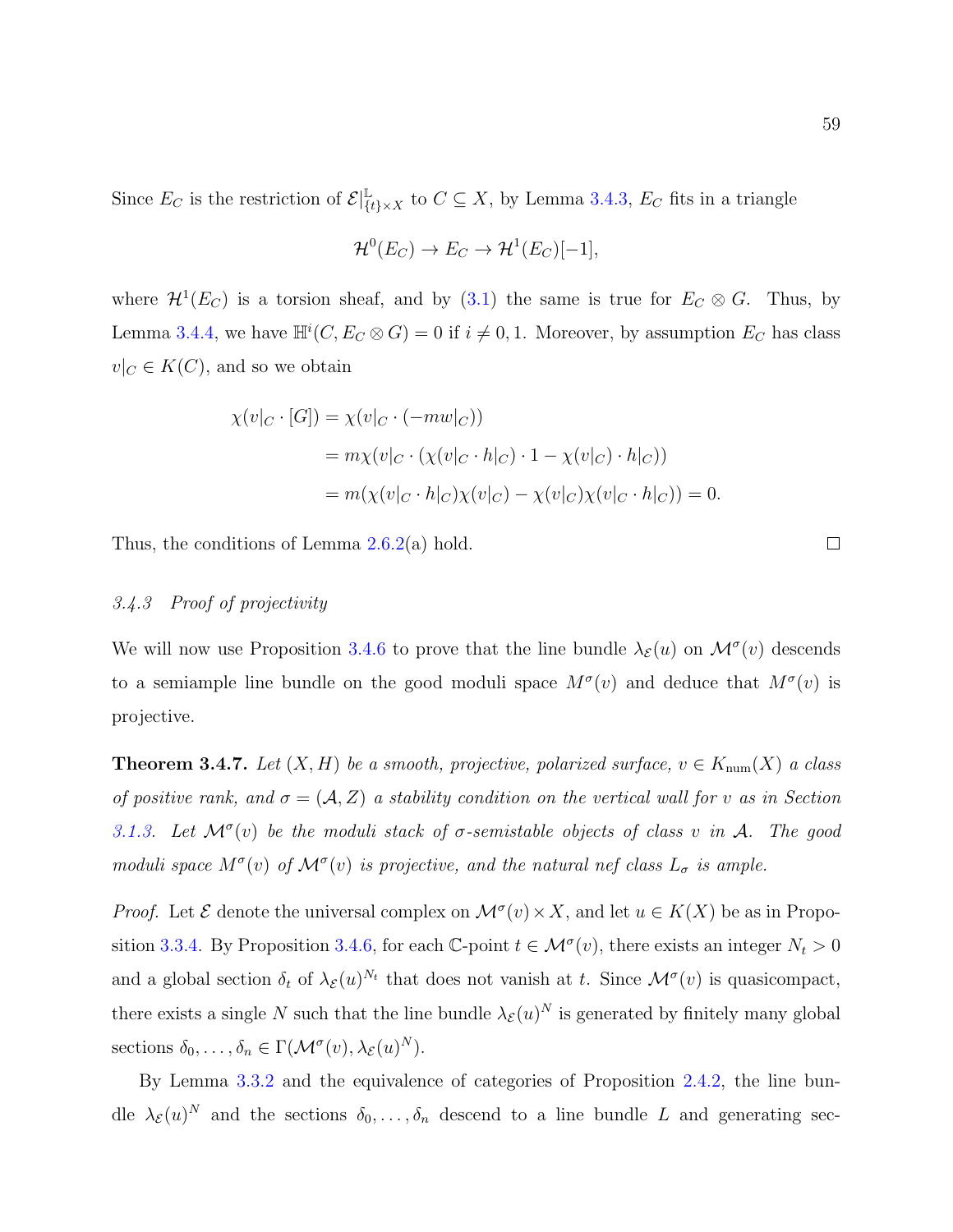tions  $\sigma_0, \ldots, \sigma_n \in \Gamma(M^{\sigma}(v), L)$  on the good moduli space  $M^{\sigma}(v)$  and induce a morphism  $\pi : M^{\sigma}(v) \to \mathbb{P}^n$ .

We claim that  $\pi$  has finite fibers. If not, there is a smooth, projective curve C and a nonconstant morphism  $g: C \to M^{\sigma}(v)$  such that the composition

$$
C \xrightarrow{g} M^{\sigma}(v) \xrightarrow{\pi} \mathbb{P}^n
$$

is constant. This implies that one of the sections  $g^*\sigma_i$  is nowhere vanishing, implying that  $g^*L \cong \mathcal{O}_C$ . But by Proposition [3.3.4,](#page-54-0) the line bundle L is a positive multiple of the nef class  $L_{\sigma}$  as an element of Num $(M^{\sigma}(v))$  and so enjoys the positivity properties of Lemma [3.3.3.](#page-53-1) Thus, the line bundle  $g^*L$  has positive degree since g is nonconstant, a contradiction.

Now  $M^{\sigma}(v)$  is proper by Theorem [3.2.1,](#page-51-0) hence the map  $\pi$  is proper. Thus, by Zariski's Main Theorem,  $\pi$  is in particular quasi-finite, hence representable by schemes, see [\[20,](#page-108-5) Chap-ter II, Theorem 6.15 or [\[38,](#page-109-4) [Tag 082J\]](https://stacks.math.columbia.edu/tag/082J). Thus,  $M^{\sigma}(v)$  is in particular a scheme. Moreover,  $\pi : M^{\sigma}(v) \to \mathbb{P}^n$  is finite, hence L is ample, and we conclude that  $M^{\sigma}(v)$  is projective.  $\Box$ 

#### 3.5 Relationship to the Uhlenbeck compactification

In this section we describe a bijective morphism  $\Phi: M^{\text{Uhl}}(v) \to M^{\sigma}(v)$  from the Uhlenbeck compactification of  $\mu$ -stable locally free sheaves to the good moduli space of  $\sigma$ -semistable objects, where  $v \in K_{\text{num}}(X)$  is a class of positive rank and  $\sigma \in \text{Stab}(X)$  lies on the vertical wall for  $v$ . To describe some context, let us consider the following diagram.



The top row consists of open embeddings of algebraic stacks, where from left to right the stacks are respectively that of Gieseker-semistable sheaves,  $\mu$ -semistable sheaves, and  $\sigma$ semistable complexes, each of numerical class  $v$  of positive rank. They all contain the stack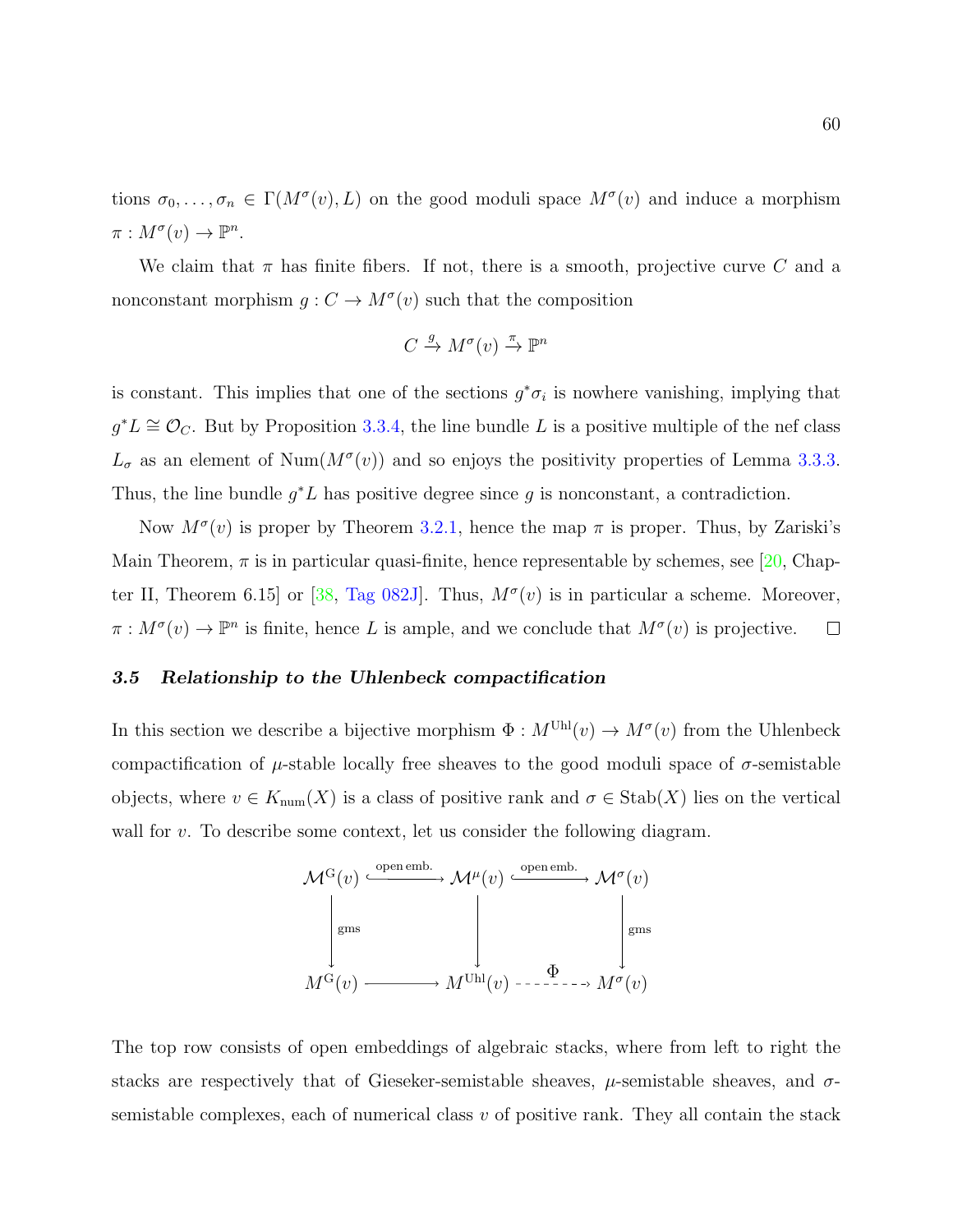$\mathcal{M}^{\mu\text{-s},\text{lf}}(v)$  of  $\mu\text{-stable locally free sheaves of class } v$  as an open substack, which moreover coincides with the stack of  $\sigma$ -stable objects of class v. We denote by  $\mathcal E$  the universal complex on  $\mathcal{M}^{\sigma}(v)$  and by  $\mathcal{E}_{\mu}$  its restriction to  $\mathcal{M}^{\mu}(v)$ ; this restriction is the universal sheaf. The vertical maps  $\mathcal{M}^{\mathcal{G}}(v) \to M^{\mathcal{G}}(v)$  and  $\mathcal{M}^{\sigma}(v) \to M^{\sigma}(v)$  are good moduli spaces.

The scheme  $M^{\text{Uhl}}(v)$  together with the middle vertical map was constructed by Li in [\[22\]](#page-108-4), and stack-theoretically can be described as the projective spectrum

$$
M^{\text{Uhl}}(v) = \text{Proj}\left(\bigoplus_{n\geq 0} \Gamma(\mathcal{M}^{\mu}(v), \lambda_{\mathcal{E}_{\mu}}(u)^{\otimes n})\right)
$$

of the section ring of the line bundle  $\lambda_{\mathcal{E}_{\mu}}(u)$  on  $\mathcal{M}^{\mu}(v)$ , where u is as in Proposition [3.3.4.](#page-54-0) It is not a good moduli space of  $\mathcal{M}^{\mu}(v)$ , but its closed points naturally parameterize  $\mu$ -semistable sheaves up to the following equivalence relation. If  $F$  is a torsion-free sheaf on  $X$ , it embeds into its double dual with cokernel  $T$  supported in dimension 0:

$$
0 \to F \to F^{\vee\vee} \to T \to 0.
$$

Let  $l_p(T)$  denote the length of the stalk  $T_p$  as an  $\mathcal{O}_{X,p}$ -module at a closed point  $p \in X$ . Recall that if F is  $\mu$ -semistable, we denote by  $gr(F)$  the direct sum of its Jordan-Hölder factors. Two  $\mu$ -semistable sheaves  $F_1$  and  $F_2$  correspond to the same point in  $M^{Uhl}(v)$  if and only if

- $gr(F_1)^{\vee\vee}$  and  $gr(F_2)^{\vee\vee}$  are isomorphic, and
- $l_p(\text{gr}(F_1)^{\vee\vee}/\text{gr}(F_1)) = l_p(\text{gr}(F_2)^{\vee\vee}/\text{gr}(F_2))$  for all closed points  $p \in X$ .

As observed in [\[28\]](#page-109-5), it follows from the classification of polystable objects in Proposition [3.1.2](#page-45-0) that the closed points of  $M^{Uhl}(v)$  and  $M^{\sigma}(v)$  are in a set-theoretic bijection. In the next result we upgrade this bijection to a morphism of schemes.

**Theorem 3.5.1.** There exists a morphism  $\Phi : M^{\text{Uhl}}(v) \to M^{\sigma}(v)$  that makes the above diagram commute and is bijective on points.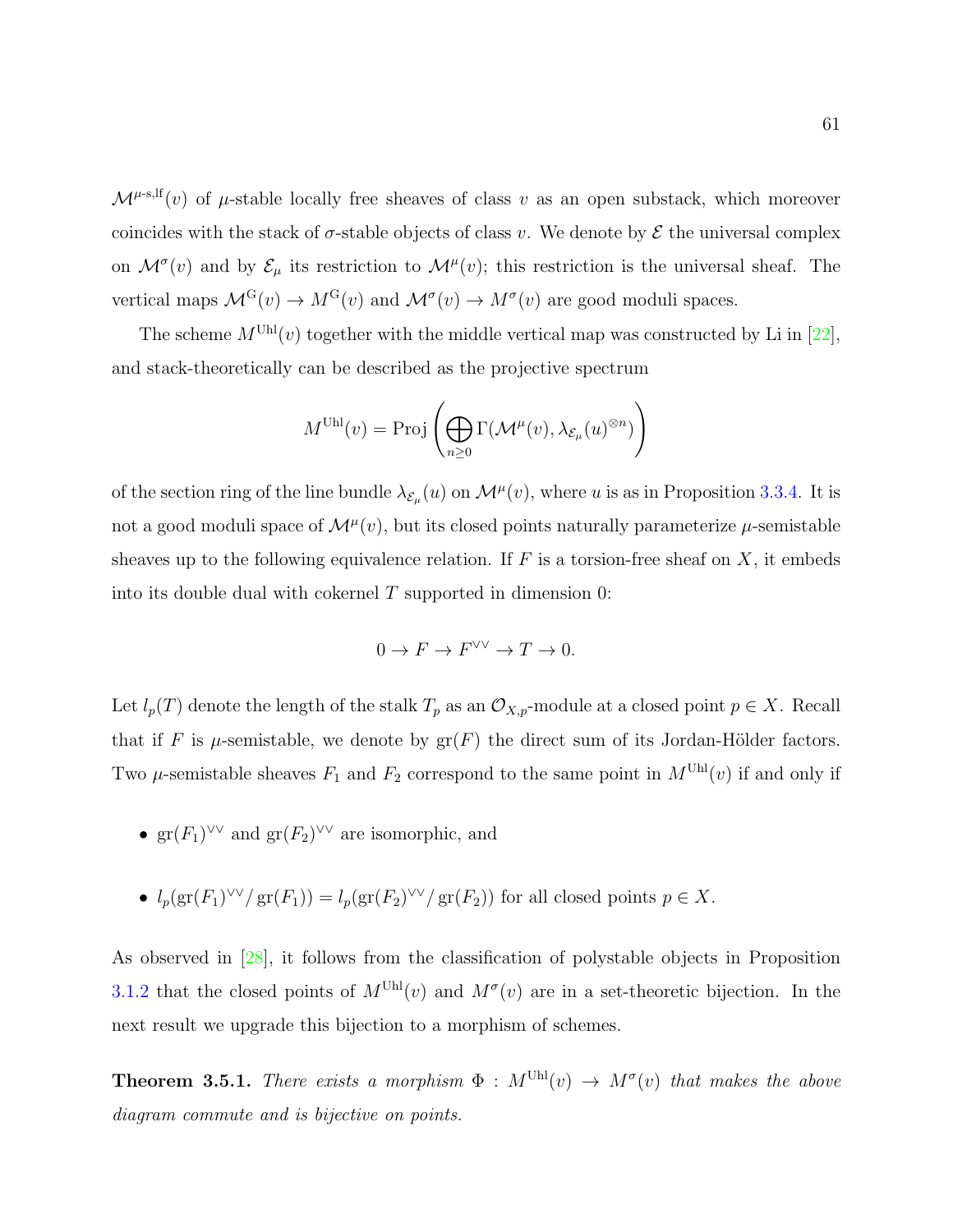$$
M^{\sigma}(v) = \text{Proj}\left(\bigoplus_{n\geq 0} \Gamma(\mathcal{M}^{\sigma}(v), \lambda_{\mathcal{E}}(u)^{\otimes n})\right).
$$

The restriction maps

$$
\Gamma(\mathcal{M}^\sigma(v),\lambda_\mathcal{E}(u)^{\otimes n}) \to \Gamma(\mathcal{M}^\mu(v),\lambda_{\mathcal{E}_\mu}(u)^{\otimes n})
$$

give a homomorphism of graded rings

$$
\bigoplus_{n\geq 0} \Gamma(\mathcal{M}^\sigma(v),\lambda_\mathcal{E}(u)^{\otimes n}) \to \bigoplus_{n\geq 0} \Gamma(\mathcal{M}^\mu(v),\lambda_{\mathcal{E}_\mu}(u)^{\otimes n}).
$$

Since the restrictions of sections of  $\lambda_{\mathcal{E}}(u)$ <sup> $\otimes n$ </sup> to  $\mathcal{M}^{\mu}(v)$  have no base points, this ring map induces the morphism  $\Phi : M^{\text{Uhl}}(v) \to M^{\sigma}(v)$ .

To prove that  $\Phi$  is surjective, it is enough to show that the composition  $\mathcal{M}^{\mu}(v) \hookrightarrow$  $\mathcal{M}^{\sigma}(v) \to M^{\sigma}(v)$  is surjective on C-valued points. So let

$$
E = \left(\bigoplus_i F_i\right) \oplus \left(\bigoplus_j \mathcal{O}_{p_j}^{\oplus n_j}[-1]\right)
$$

be a  $\sigma$ -polystable object corresponding to a closed point of  $M^{\sigma}(v)$ , where the points  $p_j \in X$ are distinct. Let  $R_j$  be an artinian quotient of the local ring  $\mathcal{O}_{X,p_j}$  of length  $n_j$ . Note that the object

$$
E' = \left(\bigoplus_i F_i\right) \oplus \left(\bigoplus_j R_j[-1]\right)
$$

is  $\sigma$ -semistable whose stable factors are the direct summands of E, and so E' corresponds to the same closed point of  $M^{\sigma}(v)$  as E. Let F denote the polystable locally free sheaf  $\oplus_i F_i$ , choose a surjective map

$$
F \twoheadrightarrow \bigoplus_j R_j,
$$

and let  $E''$  denote the kernel of this surjection. The sheaf  $E''$  is  $\mu$ -semistable of class v, and in the heart  $A$  fits in the triangle

$$
\bigoplus_j R_j[-1] \to E'' \to F.
$$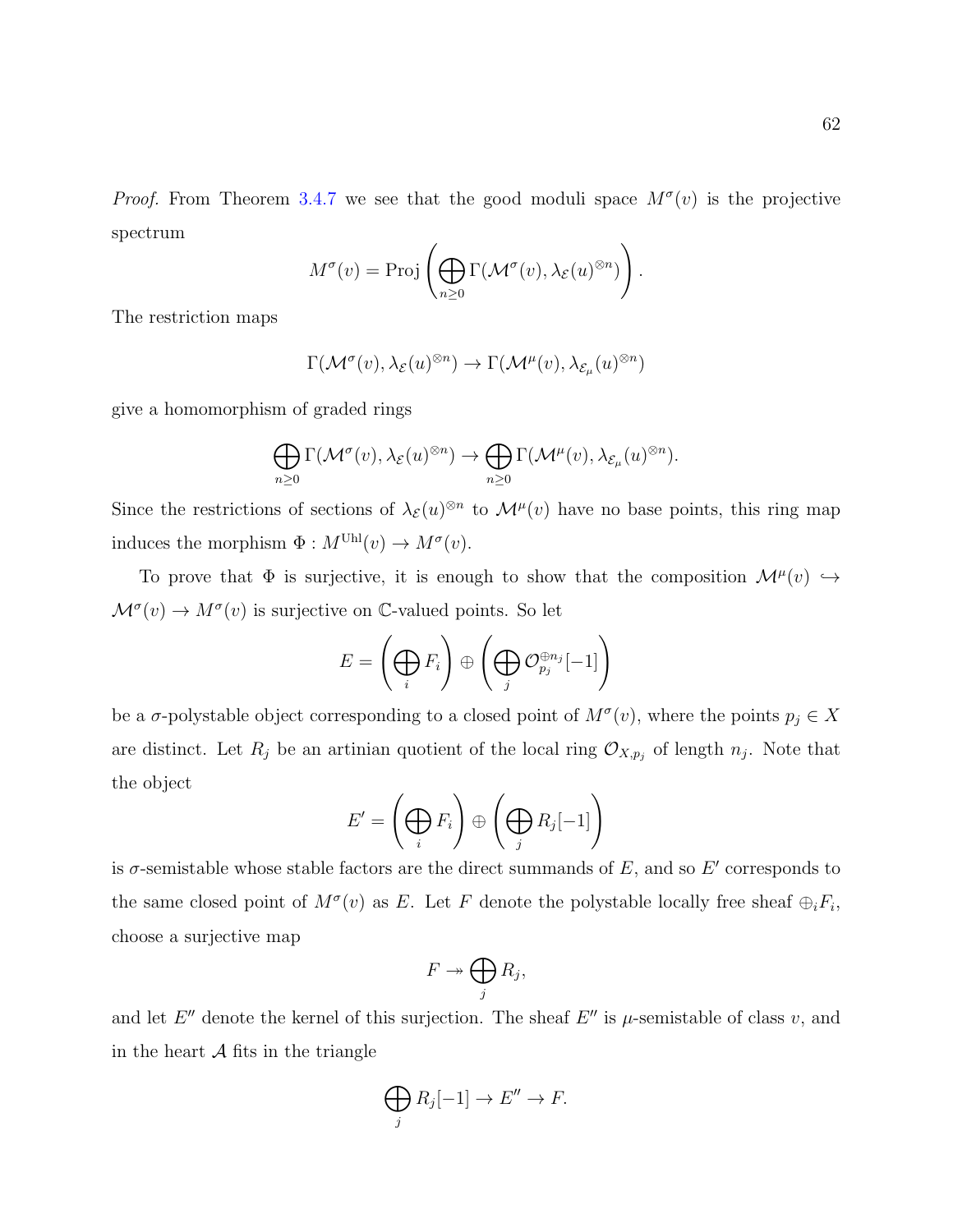Thus, the stable factors of E'' with respect to  $\sigma$  are again the direct summands of E, and so E'' corresponds to a  $\mathbb{C}$ -point of  $\mathcal{M}^{\mu}(v)$  that maps to the point corresponding to E in  $M^{\sigma}(v)$ .

To prove that  $\Phi$  is injective, let F be a  $\mu$ -polystable sheaf. Letting T denote the quotient  $F^{\vee\vee}/F$ , we get a short exact sequence

$$
0 \to T[-1] \to F \to F^{\vee\vee} \to 0
$$

in A. Now  $F^{\vee\vee}$  is a  $\mu$ -polystable locally free sheaf, and in the Jordan-Hölder filtration of T[−1] with respect to  $\sigma$ , the object  $\mathcal{O}_p[-1]$  appears as a factor exactly  $l_p(T)$  times for each  $p \in X$ . Thus, the  $\sigma$ -polystable object corresponding to F is

$$
F^{\vee\vee} \oplus \left(\bigoplus_{p\in X} {\mathcal O}_p^{\oplus l_p(T)}[-1]\right).
$$

From this description it is clear that two  $\mu$ -polystable sheaves map to the same point in  $M^{\sigma}(v)$  if and only if they map to the same point in  $M^{\text{Uhl}}(v)$ .  $\Box$ 

## 3.6 Projectivity of the Gieseker moduli space

In this section, we deduce projectivity of the moduli space of Gieseker-stable sheaves on a surface in a special case. Let  $(X, H)$  be a smooth, projective, polarized surface, and let  $v \in K_{\text{num}}(X)$  be a class of rank  $r = \text{rk}(v) > 0$ . We make the assumption that

$$
\gcd(\mathrm{rk}(v), H \cdot c_1(v)) = 1,
$$

which implies that for a torsion-free sheaf  $F \in \text{Coh}(X)$  of class v, the conditions of being  $\mu$ -stable,  $\mu$ -semistable, Gieseker-stable, and Gieseker-semistable are all equivalent.

Recall the wall-and-chamber structure from Section [3.1.2.](#page-43-0) Let  $\sigma_+$ ,  $\sigma_0 \in \text{Stab}(X)$  be stability conditions in the Gieseker chamber and on the vertical wall of the  $(\alpha, \beta)$ -plane re-spectively. Recall from Section [3.2](#page-50-0) that the moduli stacks  $\mathcal{M}^{\sigma+}(v)$  and  $\mathcal{M}^{\sigma_0}(v)$  are algebraic and admit proper good moduli spaces  $M^{\sigma+}(v)$  and  $M^{\sigma}(\nu)$ . Since every  $\sigma_+$ -semistable object is also  $\sigma_0$ -semistable, the inclusion  $\mathcal{M}^{\sigma_+}(v) \subseteq \mathcal{M}^{\sigma_0}(v)$  induces a morphism

$$
f: M^{\sigma_+}(v) \to M^{\sigma_0}(v).
$$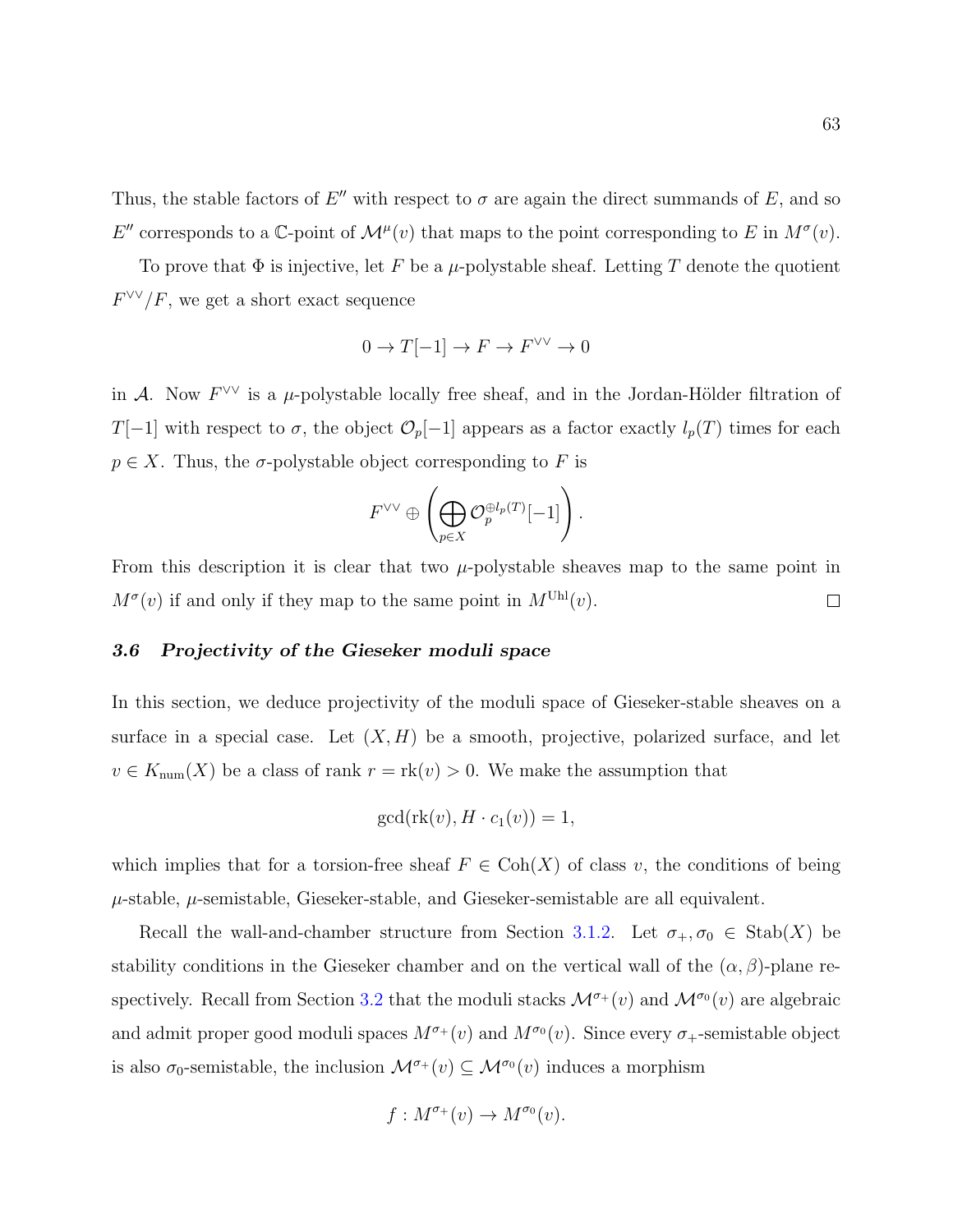We saw above in Theorem [3.4.7](#page-66-0) that the moduli space  $M^{\sigma_0}(v)$  is projective and the line bundle  $L_{\sigma_0} \in Pic(M^{\sigma_0}(v))$  is ample. As an application we prove the following.

<span id="page-71-0"></span>**Theorem 3.6.1.** The line bundle  $L_{\sigma_{+}} \in Pic(M^{\sigma_{+}}(v))$  is ample relative to the morphism  $f: M^{\sigma+}(v) \to M^{\sigma_0}(v)$ . In particular, the moduli space  $M^{\sigma+}(v)$  is a projective scheme.

The proof of Theorem [3.6.1](#page-71-0) occupies the rest of the section. Our strategy is as follows. Since we know that  $M^{\sigma_0}(v)$  is projective, by [\[38,](#page-109-4) [Tag 0D3A\]](https://stacks.math.columbia.edu/tag/0D3A) it suffices to show that the restriction of  $L_{\sigma_+}$  to each fiber of f is ample. For a given closed point  $s \in M^{\sigma_0}(v)$ , we will construct a projective scheme S and a family  $\mathcal E$  of  $\sigma_+$ -stable sheaves of class v parameterized by S such that the induced morphism

$$
S \to \mathcal{M}^{\sigma_+}(v) \to M^{\sigma_+}(v)
$$

maps S bijectively onto the fiber  $f^{-1}(s)$ . In fact, we will construct S as a product of Quot schemes. Since the map  $S \to f^{-1}(s)$  is a homeomorphism, it follows from [\[38,](#page-109-4) [Tag 07VN\]](https://stacks.math.columbia.edu/tag/07VN) that the algebraic space  $f^{-1}(s)$  is a scheme. Using properties of the universal quotient parameterized by Quot, we will show that the pullback of the line bundle  $L_{\sigma_+}$  to S is ample. It then follows from [\[38,](#page-109-4) [Tag 0B5V\]](https://stacks.math.columbia.edu/tag/0B5V) that  $L_{\sigma_+}|_{f^{-1}(s)}$  is ample on  $f^{-1}(s)$ .

To carry out this strategy, we begin by a quick lemma.

**Lemma 3.6.2.** Let k be a field and let  $(R, \mathfrak{m}, k)$  be a local k-algebra. If Q is an R-module whose dimension over k is  $n < \infty$ , then the ideal  $\mathfrak{m}^n \subseteq R$  acts by zero on Q. In particular,  $Q$  is naturally a  $R/\mathfrak{m}^n$ -module.

*Proof.* Since  $Q$  is finite-dimensional over  $k$ , the descending sequence

$$
Q\supset \mathfrak{m} Q\supset \mathfrak{m}^2 Q\cdots
$$

must terminate at some  $\mathfrak{m}^d Q = \mathfrak{m}^{d+1} Q = \ldots$  By Nakayama's lemma each containment until d is strict and  $\mathfrak{m}^d Q = 0$ . Thus,

$$
n = \dim Q = \sum_{i=0}^{d-1} \dim(\mathfrak{m}^i Q/\mathfrak{m}^{i+1} Q) \ge d.
$$

 $\Box$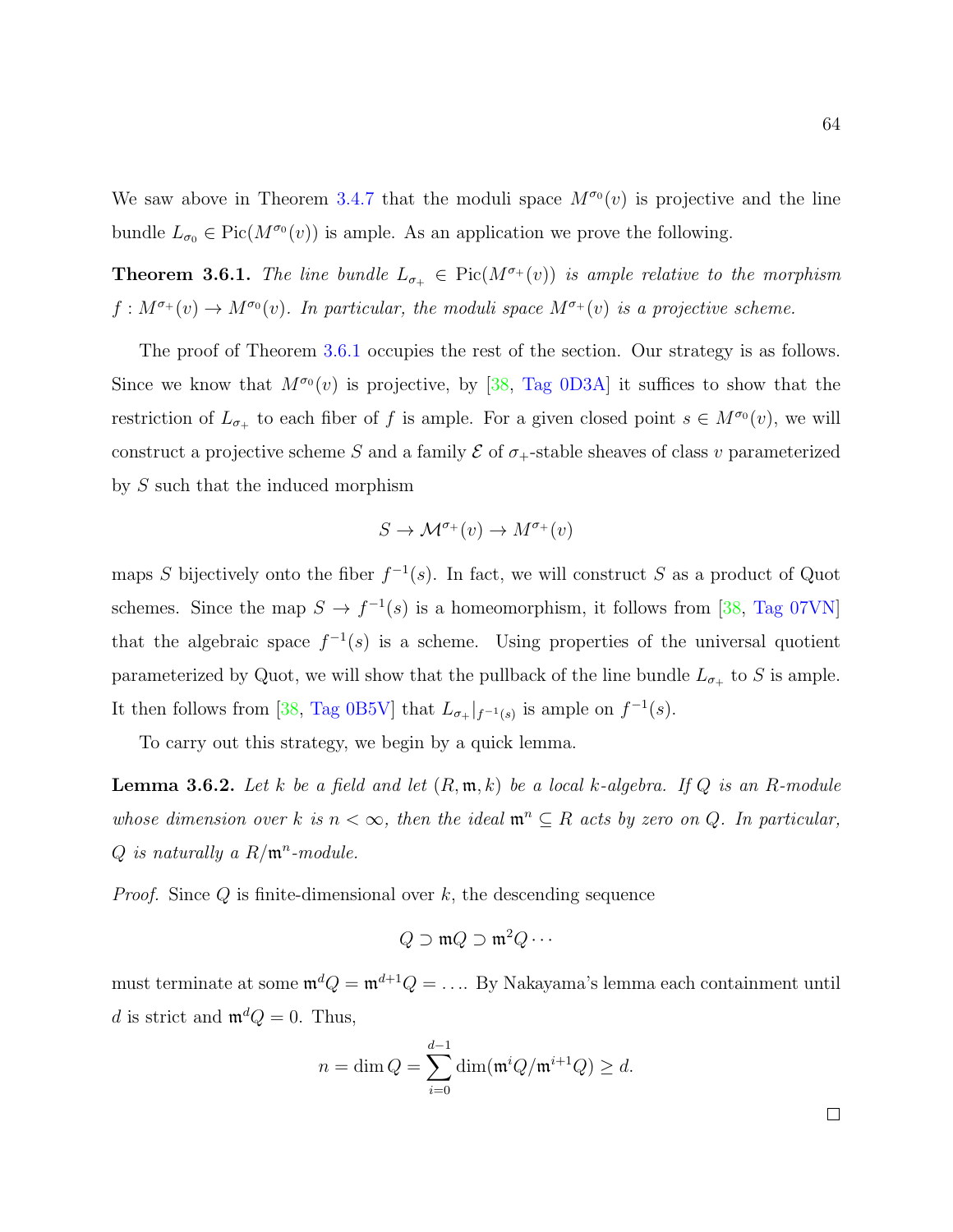Now suppose that the point  $s \in M^{\sigma_0}(v)$  corresponds to the  $\sigma_0$ -polystable object

$$
F \oplus \bigoplus_{i=1}^{m} \mathcal{O}_{x_i}^{\oplus n_i}[-1] \in D^b(X),
$$

where  $F \in \text{Coh}(X)$  is a  $\mu$ -stable locally free sheaf, the  $x_i \in X$  are distinct closed points, and  $n_i \in \mathbb{N}$ . The points of the fiber  $f^{-1}(s) \subseteq M^{\sigma}(v)$  are in bijection with torsion-free sheaves  $E \in \text{Coh}(X)$  such that

- $E^{\vee\vee} \cong F$ ,
- the quotient  $E^{\vee \vee}/E$  has length  $n_i$  at  $x_i$ .

Said differently, the fiber parameterizes isomorphism classes of quotients of F supported at the points  $x_i$  with length  $n_i$ . Let  $\mathfrak{m}_i$  denote the maximal ideal of the local ring  $\mathcal{O}_{X,x_i}$ . By Lemma [3.6.2,](#page-71-0) any quotient of  $q : F \to Q$  where Q is supported at the points  $x_i$  with lengths  $n_i$  must factor as

$$
F \twoheadrightarrow \bigoplus_{i=1}^{m} F/\mathfrak{m}_{i}^{n_{i}} F \twoheadrightarrow Q.
$$

Thus, denoting  $F_i = F/\mathfrak{m}_i^{n_i} F$ , the fiber  $f^{-1}(s)$  parameterizes quotients Q of  $\bigoplus_i F_i$  that have length  $n_i$  at  $x_i$ .

Let  $S_i$  denote the Quot scheme parameterizing quotients of  $F_i$  of length  $n_i$ , and let  $S = S_1 \times \cdots \times S_m$ . Consider the diagram of projections:



Let  $q_i^* F_i \to \mathcal{Q}_i$  denote the universal quotient parameterized by  $S_i$ . We pull back each universal quotient along  $\pi_i$ , and the surjections  $F \to F_i$  along q, to obtain surjections

$$
q^*F \to q^*F_i = \pi_i^*q_i^*F_i \to \pi_i^*\mathcal{Q}_i.
$$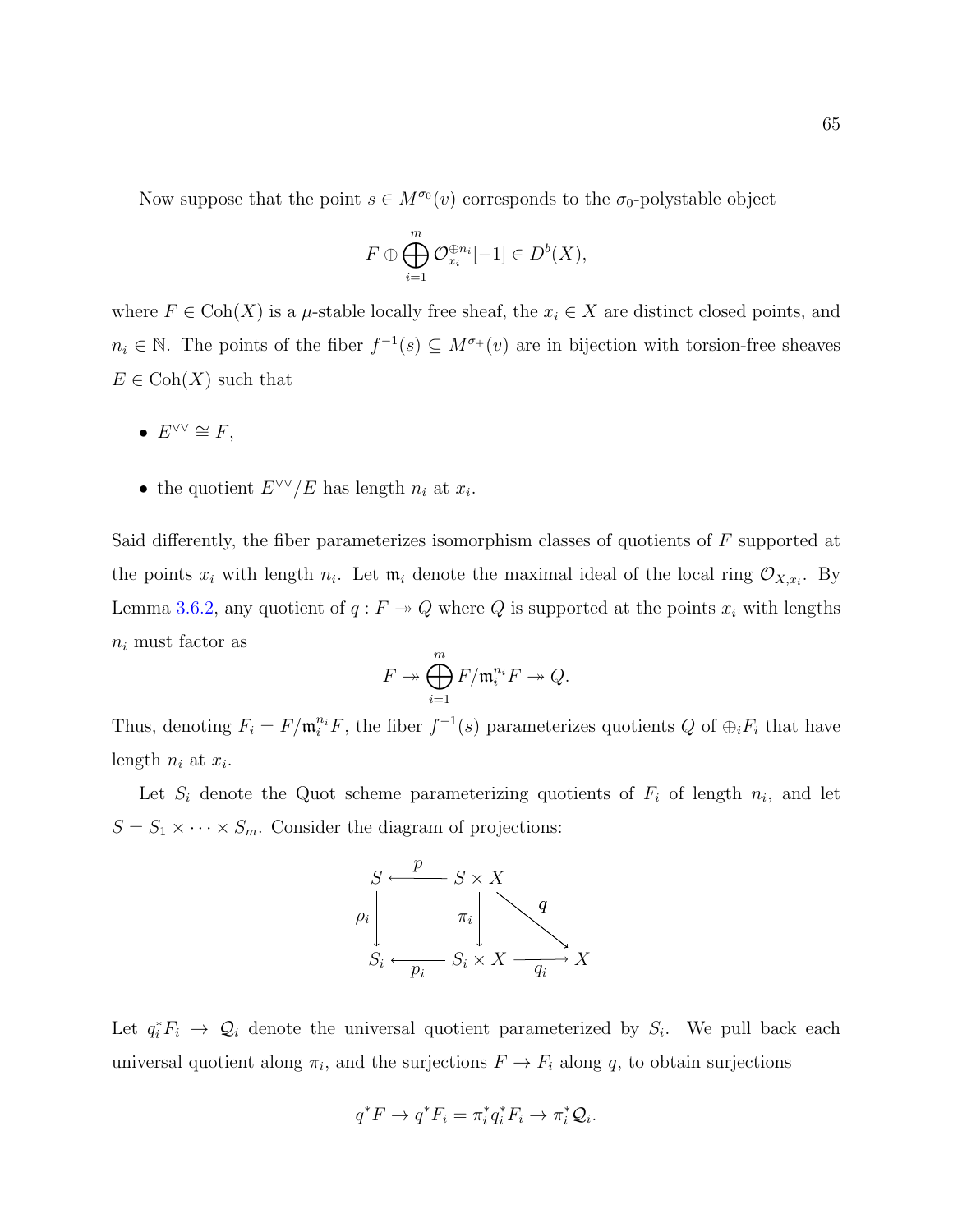Now  $\pi_i^* \mathcal{Q}_i$  is set-theoretically supported on the closed subset  $S \times \{x_i\}$ , so the supports of the  $\pi_i^* \mathcal{Q}_i$  for  $i = 1, ..., m$  are disjoint, and so the induced map

$$
q^*F\to \bigoplus_{i=1}^m \pi_i^* \mathcal{Q}_i
$$

is also surjective. Let  $\mathcal E$  denote the kernel of this map, so that we have a short exact sequence

<span id="page-73-0"></span>
$$
0 \to \mathcal{E} \to q^* F \to \bigoplus_{i=1}^m \pi_i^* \mathcal{Q}_i \to 0
$$
\n(3.2)

of coherent sheaves on  $S \times X$  flat over S. By construction, the sheaf  $\mathcal E$  parameterizes all kernels of quotients of F supported at the points  $x_i$  with lengths  $n_i$ . On the other hand since for each  $t \in S$ , the inclusion  $\mathcal{E}_t \hookrightarrow F$  is given by the double dual, any automorphism of  $\mathcal{E}_t$  extends to an automorphism of F, and so if for  $t_1, t_2 \in S$ , the sheaves  $\mathcal{E}_{t_1}$  and  $\mathcal{E}_{t_2}$  are isomorphic, they are identified as subsheaves of F. Thus, the induced map  $g : S \to M^{\sigma}(v)$ takes S bijectively onto the fiber  $f^{-1}(s)$ .

We now show that the line bundle  $g^*L_{\sigma_+}$  is ample on S by relating it to an ample line bundle on a Quot scheme. Using Lemma [2.6.1](#page-31-0) and the short exact sequence [\(3.2\)](#page-73-0), we have

$$
g^* L_{\sigma_+} = \lambda_{\mathcal{E}}(w_{\sigma_+})
$$
  
=  $\lambda_{q^* F}(w_{\sigma_+}) \otimes \lambda_{\bigoplus_{i=1}^m \pi_i^* \mathcal{Q}_i} (w_{\sigma_+})^{\vee}$   
=  $\bigotimes_{i=1}^m \lambda_{\pi_i^* \mathcal{Q}_i} (w_{\sigma_+})^{\vee}.$ 

By flat base change, for any vector bundle  $V$  on  $X$ , we have

$$
\lambda_{\pi_i^* \mathcal{Q}_i}(V) = \det(Rp_*(\pi_i^* \mathcal{Q}_i \otimes q^* V)) = \det(Rp_*(\pi_i^* (\mathcal{Q}_i \otimes q_i^* V)))
$$
  
= 
$$
\det(\rho_i^* Rp_{i,*} (\mathcal{Q}_i \otimes q_i^* V)) = \rho_i^* \det(Rp_{i,*} (\mathcal{Q}_i \otimes q_i^* V))
$$
  
= 
$$
\rho_i^* \lambda_{\mathcal{Q}_i}(V)
$$

so extending by linearity to  $K(X)$ , we have

$$
\lambda_{\pi_i^* \mathcal{Q}_i}(u) = \rho_i^* \lambda_{\mathcal{Q}_i}(u) \quad \text{for all} \quad u \in K(X),
$$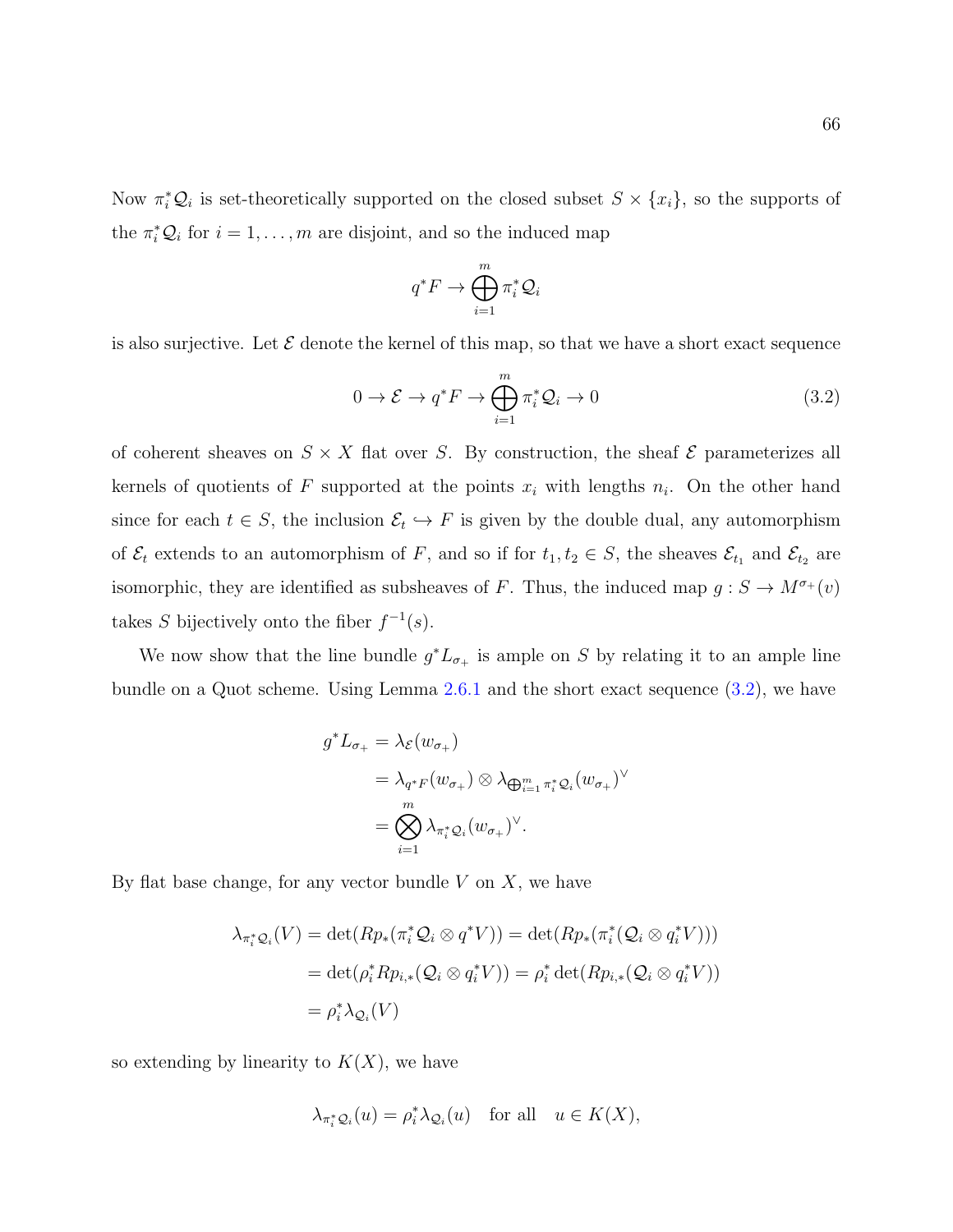.

and so

$$
g^*L_{\sigma_+} = \bigotimes_{i=1}^m \rho_i^* \lambda_{\mathcal{Q}_i} (w_{\sigma_+})^{\vee}.
$$

We next observe that if V is a vector bundle on X, then since  $\mathcal{Q}_i$  is supported on a closed subscheme with underlying set  $S_i \times \{x_i\}$ , the sheaf  $q_i^*V$  is trivial in a neighborhood of the support of  $\mathcal{Q}_i$ , and so

$$
\mathcal{Q}_i\otimes q_i^*V\cong \mathcal{Q}_i^{\oplus \operatorname{rk}(V)},
$$

hence

$$
\det(Rp_{i,*}(\mathcal{Q}_i\otimes q_i^*V))=\det(Rp_{i,*}(\mathcal{Q}_i^{\oplus \operatorname{rk}(V)}))=\det(Rp_{i,*}\mathcal{Q}_i)^{\otimes \operatorname{rk}(V)}
$$

Extending by linearity to  $K(X)$ , we conclude that

$$
\lambda_{\mathcal{Q}_i}(u) = \det(Rp_{i,*}\mathcal{Q}_i)^{\otimes \text{rk}(u)} \quad \text{for all} \quad u \in K(X),
$$

and in particular

$$
g^* L_{\sigma_+} = \bigotimes_{i=1}^m \rho_i^* \lambda_{\mathcal{Q}_i} (w_{\sigma_+})^\vee = \bigotimes_{i=1}^m \rho_i^* \det(Rp_{i,*}\mathcal{Q}_i)^{\otimes (-\operatorname{rk}(w_{\sigma_+}))}
$$

Moreover, it follows from the general construction of Quot schemes that the line bundle  $\lambda_{\mathcal{Q}_i}(\mathcal{O}_X(N))$  is ample on  $S_i$  for  $N \gg 0$ , see for example [\[14,](#page-108-0) Part 2]. But by what we have just seen,

$$
\lambda_{\mathcal{Q}_i}(\mathcal{O}_X(N)) = \det(Rp_{i,*}\mathcal{Q}_i)
$$

so we conclude that  $\det(Rp_{i,*}\mathcal{Q}_i)$  is ample on  $S_i$ . Thus, the proof will be complete once we show that  $rk(w_+) < 0$ . But for any closed point  $x \in X$ ,

$$
\mathrm{rk}(w_+) = \chi(\mathcal{O}_x \otimes w_+) = \mathrm{Im}\left(-\frac{Z_{\sigma_+}(\mathcal{O}_x)}{Z_{\sigma_+}(v)}\right).
$$

Now  $Z_{\sigma_+}(\mathcal{O}_x) \in \mathbb{R}_{< 0}$  while Im  $Z_{\sigma_+}(v) > 0$ , and so

$$
\operatorname{Im}\left(-\frac{Z_{\sigma_+}(\mathcal{O}_x)}{Z_{\sigma_+}(v)}\right) < 0.
$$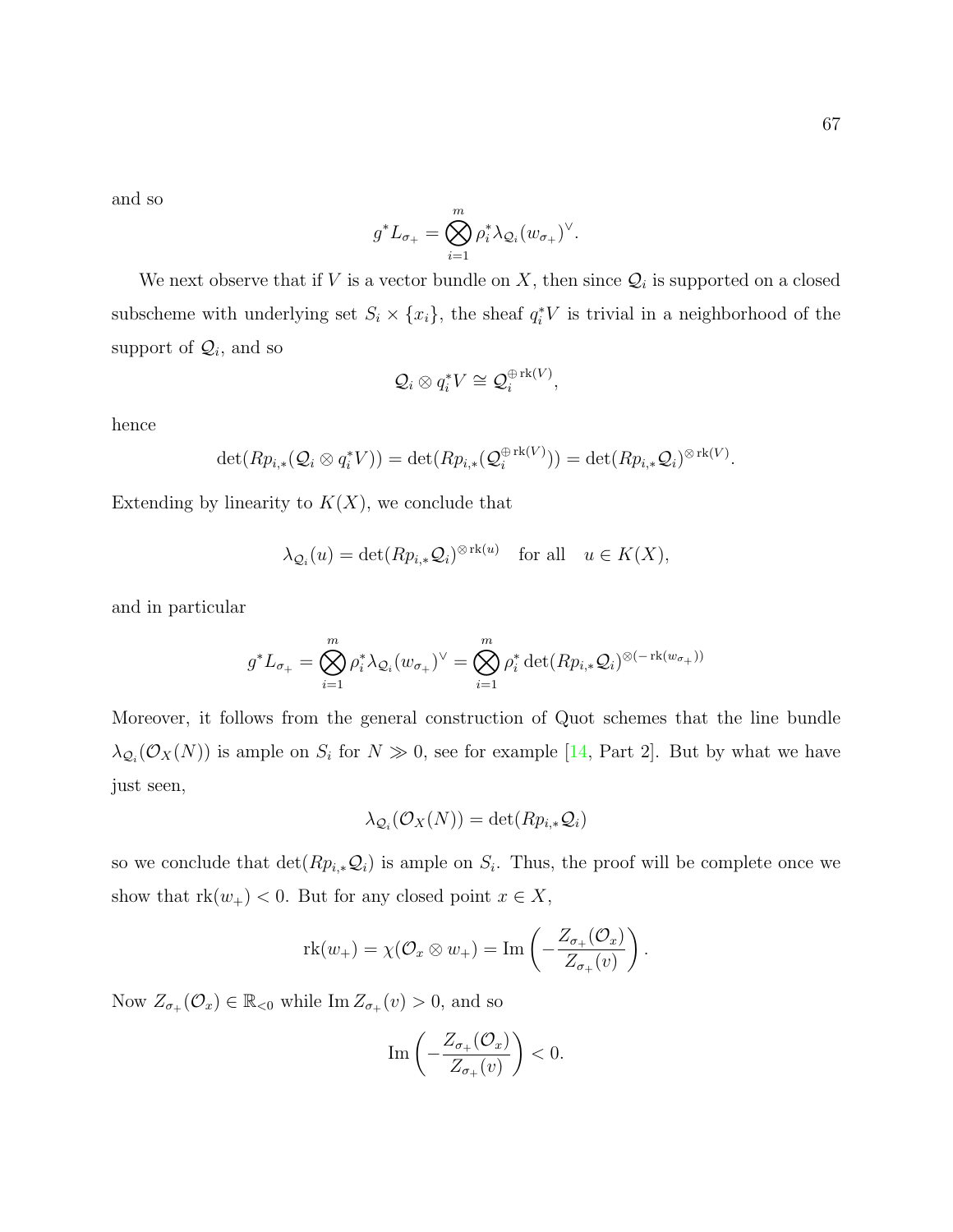## Chapter 4

# PROJECTIVE MODULI SPACE FOR HIGHER RANK PT-STABLE OBJECTS

#### 4.1 PT-stability

In this section we recall definitions and basic properties of PT-stability conditions. They are examples of polynomial stability conditions defined in [\[8\]](#page-107-0) as a generalization of Bridgeland stability conditions in order to understand the large volume limit of Bridgeland stability, as well as to study relations between various curve counting invariants. We largely follow [\[25\]](#page-108-1) and [\[27\]](#page-109-0) in our presentation, except that we use a slightly different convention for the heart in the definition of a PT-stability condition.

Let  $(X, H)$  be a smooth, projective, polarized threefold, where  $H \subseteq X$  is a very ample divisor. Polynomial stability on  $X$  will be defined as a type of stability condition on a heart  $\mathcal{A}^p \subseteq D^b(X)$  which is obtained by tilting as follows. Define full subcategories

$$
Coh_{\leq 1}(X) = \{ E \in Coh(X) \mid \dim(\mathrm{Supp}(X)) \leq 1 \}
$$

and

$$
Coh_{\geq 2}(X) = \{ E \in Coh(X) \mid \text{Hom}(T, E) = 0 \quad \forall T \in Coh_{\leq 1}(X) \}.
$$

For any coherent sheaf  $E$  on  $X$  there exists a unique short exact sequence

$$
0 \to T \to E \to F \to 0
$$

where  $T \in \text{Coh}_{\leq 1}(X)$  and  $F \in \text{Coh}_{\geq 2}(X)$ . Here the subsheaf  $T \subseteq E$  is the union of all subsheaves  $T' \subseteq E$  with  $\dim(\mathrm{Supp}(T')) \leq 1$ . This shows that the pair  $(\mathrm{Coh}_{\leq 1}(X), \mathrm{Coh}_{\geq 2}(X))$ is a torsion pair on Coh(X). We define the heart  $\mathcal{A}^p \subseteq D^b(X)$  as the tilt with respect to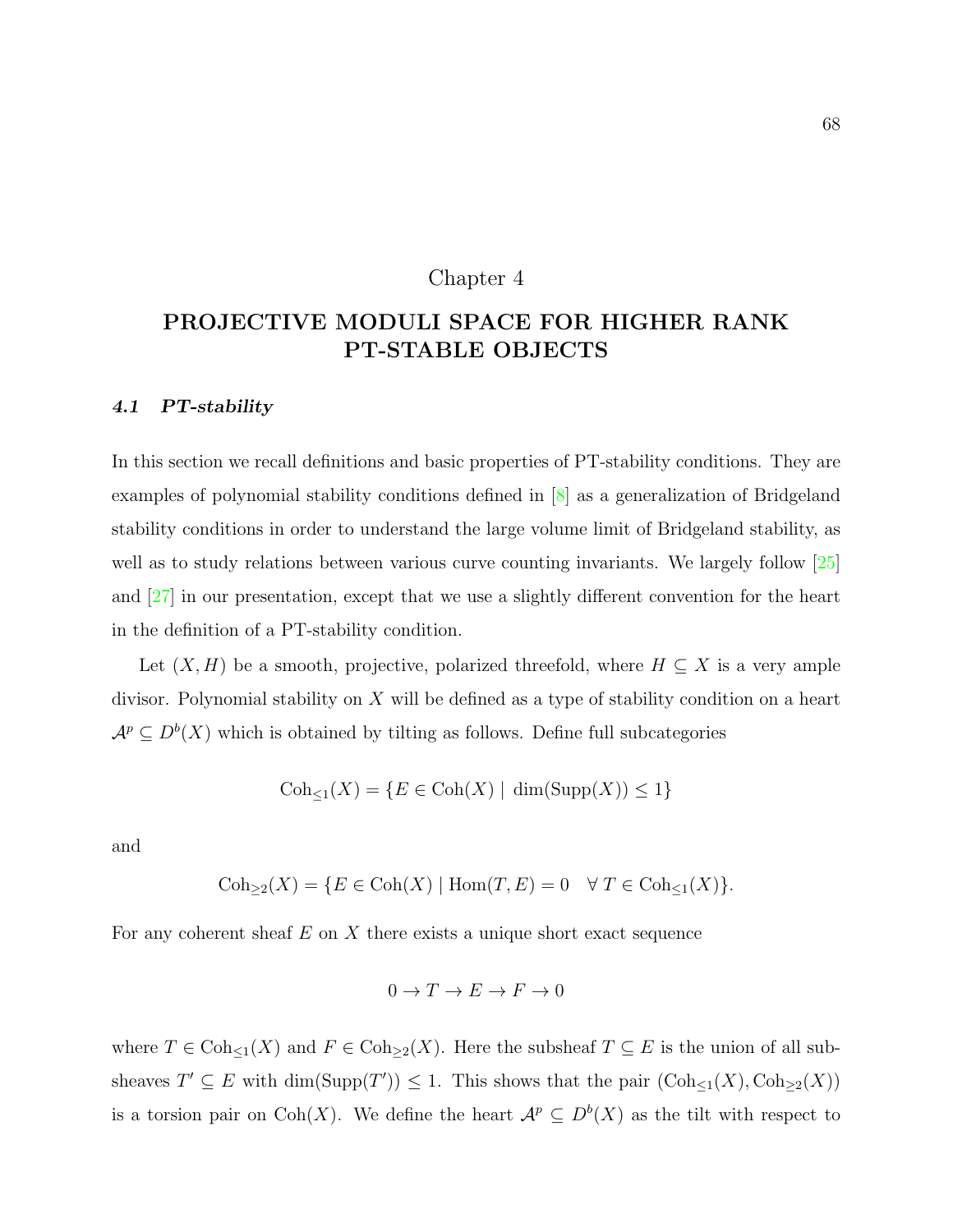this torsion pair, that is,

$$
\mathcal{A}^p = \langle \text{Coh}_{\geq 2}(X), \text{Coh}_{\leq 1}(X)[-1] \rangle \tag{4.1}
$$
\n
$$
= \{ E \in D^b(X) \mid \mathcal{H}^0(E) \in \text{Coh}_{\geq 2}(X), \mathcal{H}^1(E) \in \text{Coh}_{\leq 1}(X), \mathcal{H}^i(E) = 0 \,\forall i \neq 0, 1 \}.
$$

Equivalently,  $\mathcal{A}^p$  is the full subcategory of  $D^b(X)$  consisting of objects E that fit into an exact triangle

$$
F \to E \to T[-1],
$$

where  $F \in \text{Coh}_{\geq 2}(X), T \in \text{Coh}_{\leq 1}(X)$ .

Remark 4.1.1. The heart  $\mathcal{A}^p$  is not noetherian. For example, consider the increasing sequence of 2-dimensional sheaves

$$
\mathcal{O}_H \hookrightarrow \mathcal{O}_H(1) \hookrightarrow \mathcal{O}_H(2) \hookrightarrow \dots
$$

The cokernels  $Q_i = \mathcal{O}_H(i)/\mathcal{O}_H$  form an increasing sequence of 1-dimensional sheaves

$$
Q_1 \hookrightarrow Q_2 \hookrightarrow Q_3 \hookrightarrow \dots
$$

By rotating the triangle  $\mathcal{O}_H \to \mathcal{O}_H(i) \to Q_i$ , we see that in  $\mathcal{A}^p$ , we have an increasing sequence of subobjects

$$
Q_1[-1] \hookrightarrow Q_2[-1] \hookrightarrow Q_3[-1] \hookrightarrow \dots \hookrightarrow \mathcal{O}_H.
$$

However, by [\[40,](#page-110-0) Lemma 2.16],  $\mathcal{A}^p$  contains a torsion pair  $(\mathcal{A}^p)$  $_1^p, \mathcal{A}_1^p$  $_{1/2}^p$ ) defined by

$$
\mathcal{A}_1^p \coloneqq \langle F, \mathcal{O}_x[-1] \, | \, F \text{ is a sheaf of pure dimension } 2, \, x \in X \rangle,
$$
  

$$
\mathcal{A}_{1/2}^p \coloneqq \{ E \in \mathcal{A}^p \mid \text{Hom}(F, E) = 0 \text{ for any } F \in \mathcal{A}_1^p \},
$$

and both categories  $\mathcal{A}_1^p$  $_1^p$ ,  $\mathcal{A}_1^p$  $_{1/2}^{p}$  have finite length in the sense that any sequence of strict monomorphisms or strict epimorphisms terminates [\[40,](#page-110-0) Lemma 2.19].

For the following definition, we let  $\mathbb{H} \subseteq \mathbb{C}$  denote the open upper half-plane and

$$
\overline{\mathbb{H}} = \mathbb{H} \cup \mathbb{R}_{<0} = \{ re^{i\phi} \in \mathbb{C} \mid r > 0, \ 0 < \phi \leq \pi \}
$$

the extended upper half-plane. For  $z \in \overline{\mathbb{H}}$ , we denote by  $\phi(z) \in (0, \pi]$  the argument of z.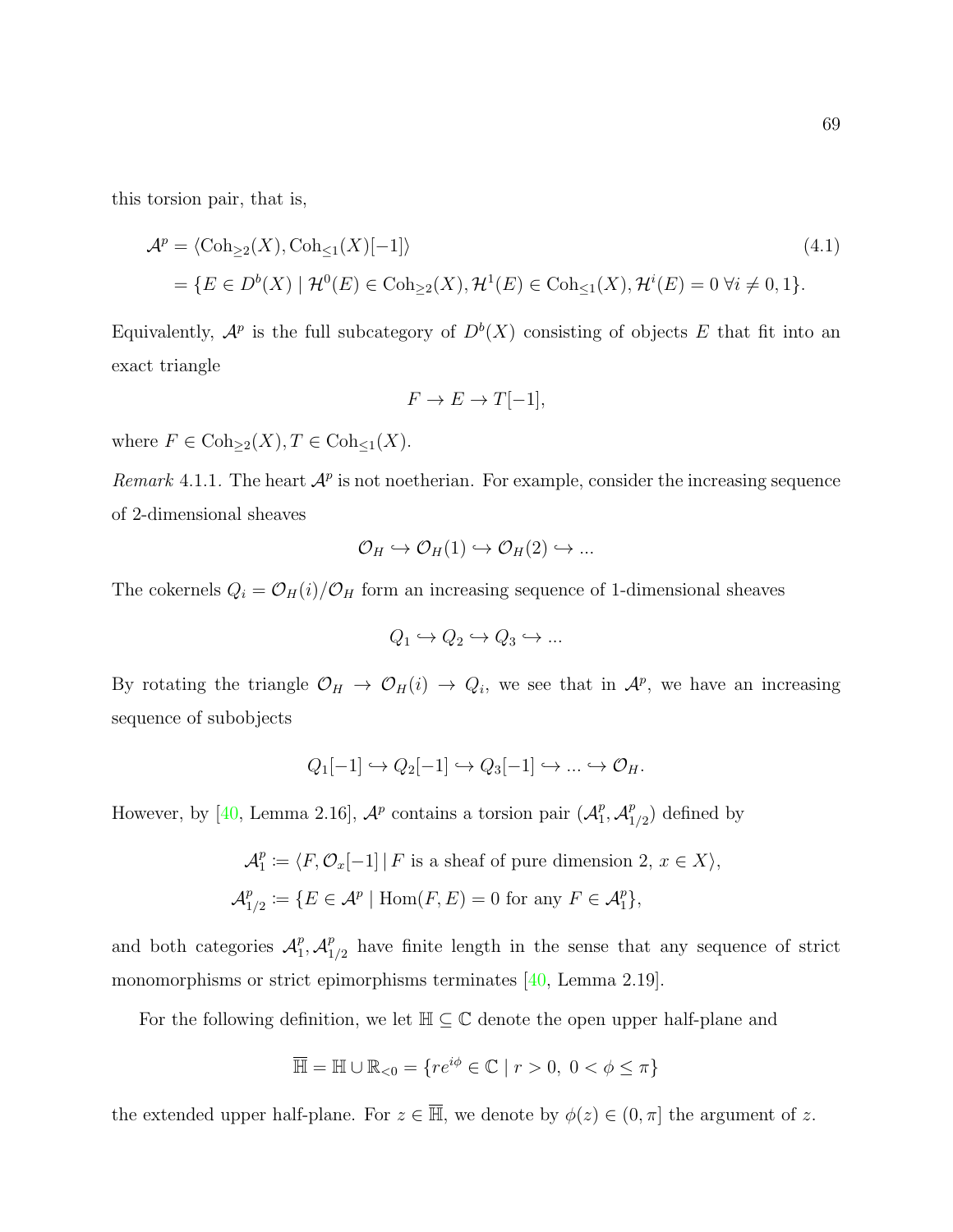## **Definition 4.1.2.** A **PT-stability condition** on X consists of the data of

- (1) the heart  $\mathcal{A}^p = \langle \text{Coh}_{\geq 2}(X), \text{Coh}_{\leq 1}(X)[-1]\rangle$ , and
- (2) a group homomorphism  $Z: K_{num}(X) \to \mathbb{C}[m]$ , called the central charge, of the form

$$
Z(E)(m) = \sum_{d=0}^{3} \rho_d \left( \int_X H^d \cdot \text{ch}(E) \cdot U \right) m^d,
$$

where

(a) the  $\rho_d \in \mathbb{C}^*$  are nonzero complex numbers such that  $-\rho_0, -\rho_1, \rho_2, \rho_3 \in \mathbb{H}$ , and whose phases satisfy

$$
\phi(\rho_2) > \phi(-\rho_0) > \phi(\rho_3) > \phi(-\rho_1).
$$

(b)  $U = 1 + U_1 + U_2 + U_3 \in A^*(X)$  is a class with  $U_i \in A^i(X)$  for  $i = 1, 2, 3$ .

The configuration of the complex numbers  $\rho_i$  is compatible with the heart  $\mathcal{A}^p$  in the sense that for any nonzero  $E \in \mathcal{A}^p$ , we have  $Z(E)(m) \in \mathbb{H}$  for  $m \gg 0$ . This allows us to define a notion of stability on  $\mathcal{A}^p$ : an object  $E \in \mathcal{A}^p$  is called Z-stable (resp. Z-semistable) if for every proper nonzero subobject  $F \subseteq E$ , we have

$$
\phi(Z(F)(m)) < \phi(Z(E)(m) \quad (\text{resp.} \quad \phi(Z(F)(m)) \le \phi(Z(E)(m)) \quad \text{for} \quad m \gg 0.
$$

Remark 4.1.3. Our definition of the heart  $\mathcal{A}^p$  differs from that in [\[25\]](#page-108-1), [\[27\]](#page-109-0), and [\[8\]](#page-107-0) by a shift: the nonzero cohomology sheaves are in degrees 0 and 1 rather than −1 and 0. To account for this, also our definition of the charge Z differs in that  $-\rho_0, -\rho_1, \rho_2, \rho_3$ , rather than  $\rho_0$ ,  $\rho_1$ ,  $-\rho_2$ ,  $-\rho_3$ , are in the open upper half plane H. The reason for this choice is purely psychological: if  $E \in \text{Coh}(X)$  is a torsion-free sheaf, then E, rather than  $E[1]$ , is contained in  $\mathcal{A}^p$ . This will let us view the moduli of PT-semistable objects as an enlargement of the moduli of  $\mu$ -stable vector bundles without having to perform a shift.

A convenient way to rephrase the stability condition given by  $Z$  is as follows. Notice that for complex numbers  $z, w \in \overline{\mathbb{H}}$  lying in the extended upper half plane, we have

$$
\phi(z) > \phi(w) \quad \Leftrightarrow \quad \text{Im}(z) \operatorname{Re}(w) - \operatorname{Re}(z) \operatorname{Im}(w) > 0.
$$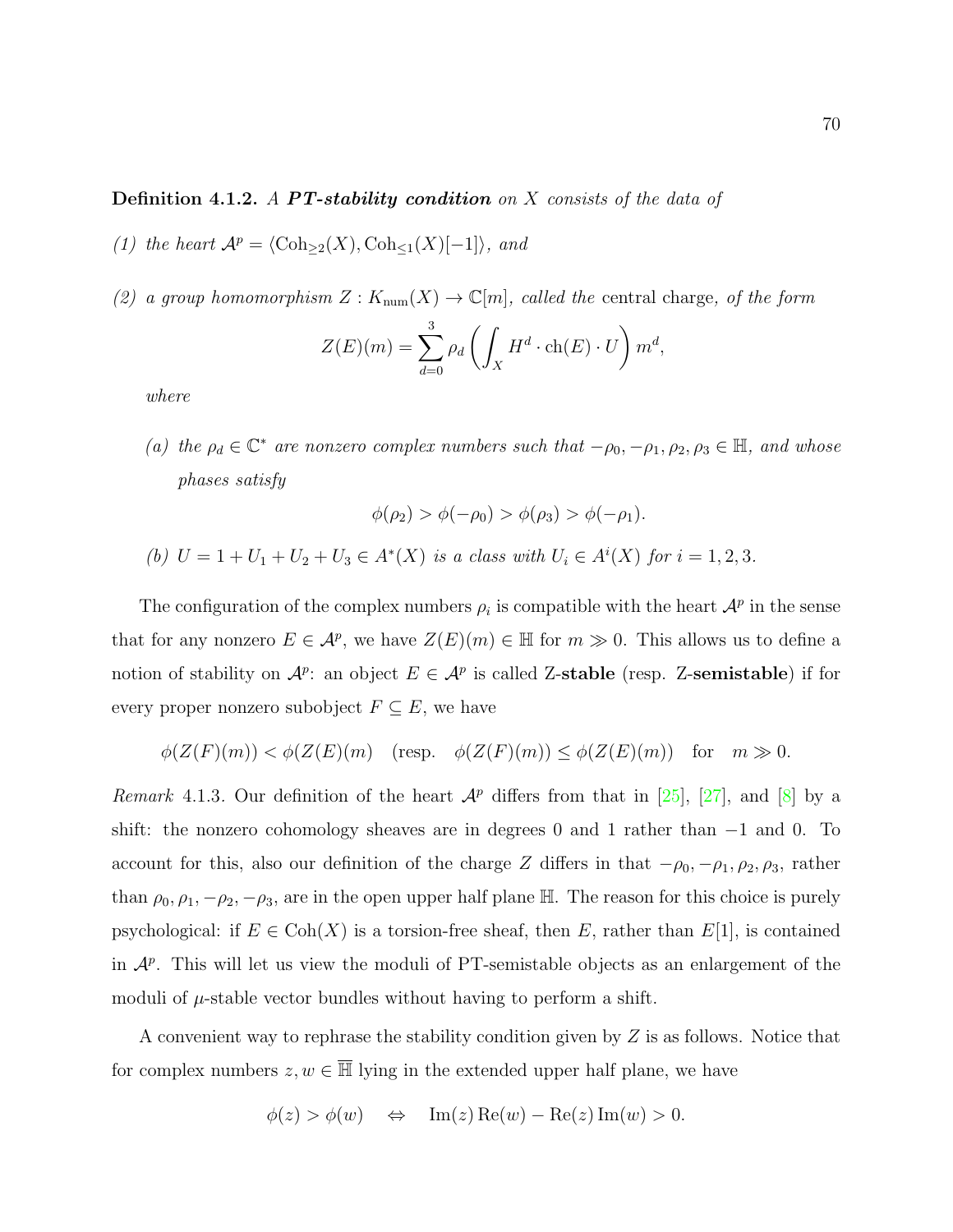Thus, if we define

<span id="page-78-0"></span>
$$
p_v: K_{\text{num}}(X) \to \mathbb{R}[m], \quad p_v(F) = \text{Im}\,Z(v)\,\text{Re}\,Z(F) - \text{Re}\,Z(v)\,\text{Im}\,Z(F),\tag{4.2}
$$

and give the polynomial ring  $\mathbb{R}[m]$  the natural ordering by asymptotic inequality, then an object  $E \in \mathcal{A}^p$  of class v is semistable if and only if for every subobject  $F \subseteq E$ , we have  $p_v(F) \leq 0.$ 

In  $[35]$ , Pandharipande and Thomas define a *stable pair* on X to be a map of the form

$$
\mathcal{O}_X \xrightarrow{s} F,
$$

where F is a sheaf of pure dimension 1 and s has 0-dimensional cokernel. In  $[8,$  Proposition 6.1.1], Bayer shows that for any PT-stability condition, the stable objects in  $\mathcal{A}^p$  with numerical invariants ch =  $(1, 0, -\beta, -n)$  and trivial determinant coincide precisely with these stable pairs. The following partial characterization of PT-semistable objects generalizes this fact to higher rank.

**Proposition 4.1.4** ([\[25,](#page-108-1) Lemma 3.3], [\[27,](#page-109-0) Proposition 2.24]). If  $v \in K_{\text{num}}(X)$  is a class of rank  $rk(v) > 0$ , then any PT-semistable object  $E \in \mathcal{A}^p$  of class v satisfies the following conditions:

- (i)  $\mathcal{H}^0(E)$  is torsion-free and  $\mu$ -semistable,
- (*ii*)  $\mathcal{H}^1(E)$  is 0-dimensional,
- (iii)  $\text{Hom}_{D^b(X)}(T[-1], E) = 0$  for any 0-dimensional sheaf T.

If moreover  $gcd(\text{rk}(v), H^2 \cdot c_1(v)) = 1$ , then any object of class v in  $\mathcal{A}^p$  satisfying these conditions is PT-stable and there are no strictly semistable objects.

Note that  $ch_i(E) = ch_i(\mathcal{H}^0(E))$  for  $i = 0, 1$  when  $E \in \mathcal{A}^p$ , so if  $gcd(\text{rk}(v), H^2 \cdot c_1(v)) = 1$ and  $E \in \mathcal{A}^p$  is PT-stable of class v, then  $\mathcal{H}^0(E)$  is  $\mu$ -stable.

We make some observations regarding PT-semistable objects.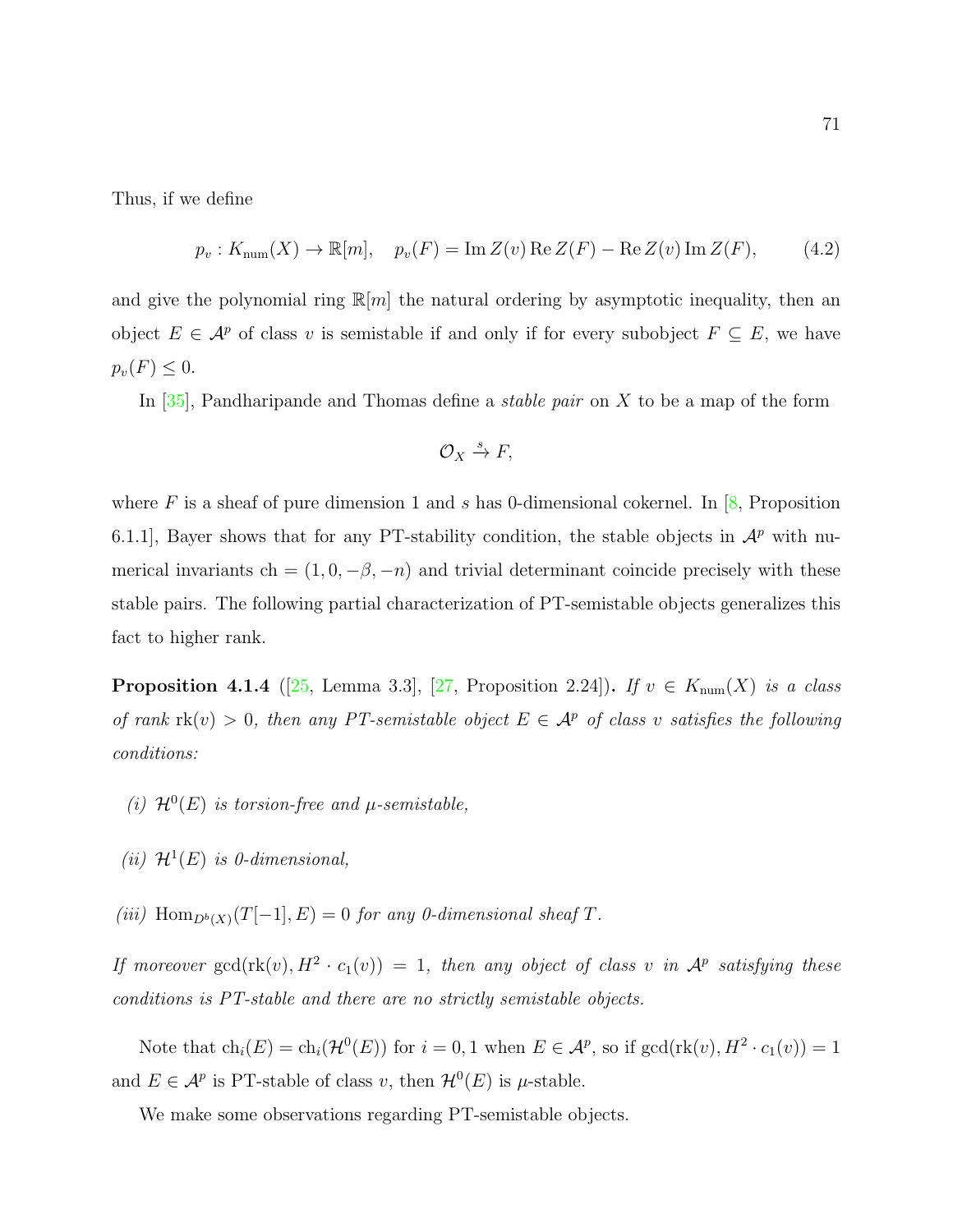**Lemma 4.1.5.** Let  $E \in \mathcal{A}^p$  be a PT-semistable object fitting in a triangle

$$
F \to E \to T[-1]
$$

where  $F$  is  $\mu$ -semistable and  $T$  is 0-dimensional.

- (i) The sheaf  $Q = F^{\vee\vee}/F$  is pure of dimension 1.
- (ii) The support of T is contained in the union of  $\text{Supp}(Q)$  and the finitely many points where  $F^{\vee\vee}$  is not locally free.
- *Proof.* (i) Since F is torsion-free, it embeds into its double dual  $F^{\vee\vee}$  and the quotient  $Q := F^{\vee\vee}/F$  is 1-dimensional. If Q is not pure, the maximal 0-dimensional subsheaf  $Q_0 \subseteq Q$  is nonzero. We have exact sequences

$$
0 \to Q[-1] \to F \to F^{\vee\vee} \to 0 \quad \text{and} \quad 0 \to Q_0[-1] \to Q[-1] \to Q/Q_0[-1] \to 0
$$

in  $\mathcal{A}^p$ . Thus, we get a nonzero map

$$
Q_0[-1] \to Q[-1] \to F \to E
$$

as a composition of inclusions  $\mathcal{A}^p$ . But  $\text{Hom}(Q_0[-1], E) = 0$  since E is PT-semistable, a contradiction.

(ii) The object  $E$  represents a class in

$$
Ext^{1}(T[-1], F) = \bigoplus_{p \in X} Ext^{1}(T_{p}[-1], F),
$$

where  $T_p$  denotes the stalk of T at  $p \in X$ . If  $p \notin \text{Supp}(Q)$ , then  $\text{Ext}^i(T_p[-1], Q) = 0$ for all *i*, so that  $\text{Ext}^1(T_p[-1], F) = \text{Ext}^1(T_p[-1], F^{\vee \vee})$ . If  $F^{\vee \vee}$  is locally free at p, then by Serre duality, we have

$$
\operatorname{Ext}^1(T_p[-1], F^{\vee \vee}) = \operatorname{Ext}^2(F^{\vee \vee}, T_p[-1] \otimes \omega_X)^{\vee} = H^1(X, F^{\vee} \otimes T_p) = 0
$$

since  $F^{\vee} \otimes T_p$  is a 0-dimensional sheaf. Thus, if  $T_p \neq 0$ , we see that  $T_p[-1]$  must be direct summand of E, contradicting the fact that  $\text{Hom}(T_p[-1], E) = 0$ .

72

 $\Box$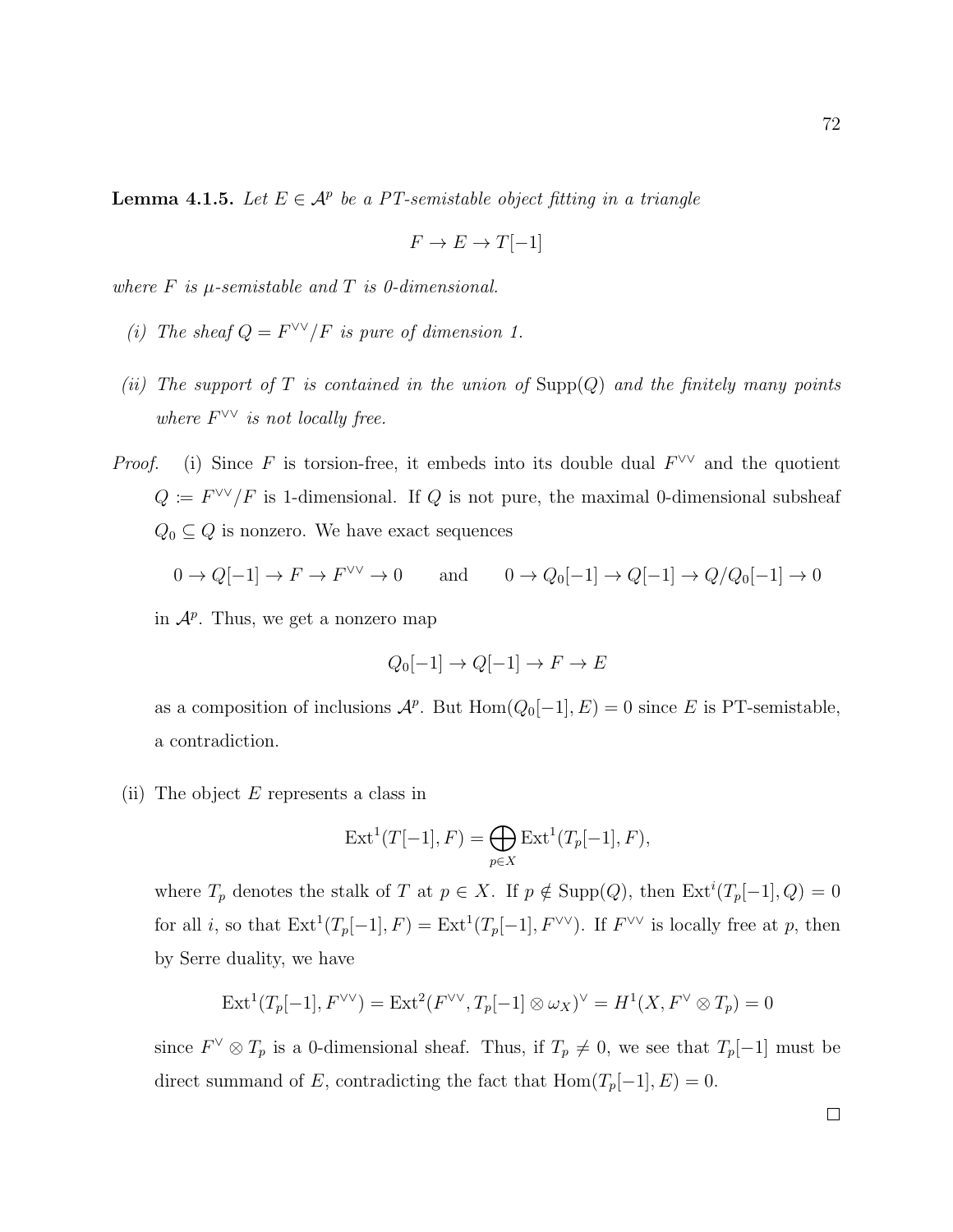<span id="page-80-0"></span>**Lemma 4.1.6.** Let  $E \in \mathcal{A}^p$  be a PT-semistable object with respect to  $Z: K_{\text{num}}(X) \to \mathbb{C}[m]$ and assume  $\text{rk}(E) > 0$ . If  $F \subseteq E$  is a subobject in  $\mathcal{A}^p$  such that

$$
\phi(Z(F)(m)) = \phi(Z(E)(m)) \quad \text{for } m \gg 0,
$$

then  $\text{rk}(F) > 0$ .

*Proof.* Let Q denote the cokernel of the inclusion  $F \subseteq E$  in  $\mathcal{A}^p$ , so that we have a short exact sequence

$$
0 \to F \to E \to Q \to 0
$$

in  $\mathcal{A}^p$ . This induces an exact sequence

$$
0 \to \mathcal{H}^0(F) \to \mathcal{H}^0(E) \to \mathcal{H}^0(Q) \to \mathcal{H}^1(F) \to \mathcal{H}^1(E) \to \mathcal{H}^1(Q) \to 0
$$

in Coh(X). If  $rk(F) = 0$ , then  $rk(\mathcal{H}^0(F)) = 0$  and so  $\mathcal{H}^0(F) = 0$  since  $\mathcal{H}^0(E)$  is torsionfree. Thus, we must have  $F = F'[-1]$ , where  $F' = \mathcal{H}^1(F)$  is a coherent sheaf with  $\dim(\mathrm{Supp}(F')) \leq 1.$ 

If  $\dim(\mathrm{Supp}(F'))=1$ , then

$$
\lim_{m \to \infty} \phi(Z(F)(m)) = \phi(\rho_1) < \phi(-\rho_3) = \lim_{m \to \infty} \phi(Z(E)(m)).
$$

Similarly, if  $\dim(\mathrm{Supp}(F'))=0$ , then

$$
\lim_{m \to \infty} \phi(Z(F)(m)) = \phi(\rho_0) > \phi(-\rho_3) = \lim_{m \to \infty} \phi(Z(E)(m)).
$$

In neither case can we have  $\phi(Z(F)(m)) = \phi(Z(E)(m))$  for  $m \gg 0$ .

## 4.2 Moduli spaces of PT-semistable objects

The theory of moduli of PT-semistable objects was developed by Lo in [\[25\]](#page-108-1) and [\[27\]](#page-109-0), culminating in [\[27,](#page-109-0) Theorem 1.1] where the author constructs the moduli stack of PT-semistable objects of fixed Chern character as a universally closed algebraic stack of finite type, and, in the absence of strictly semistable objects, as a proper algebraic space.

 $\Box$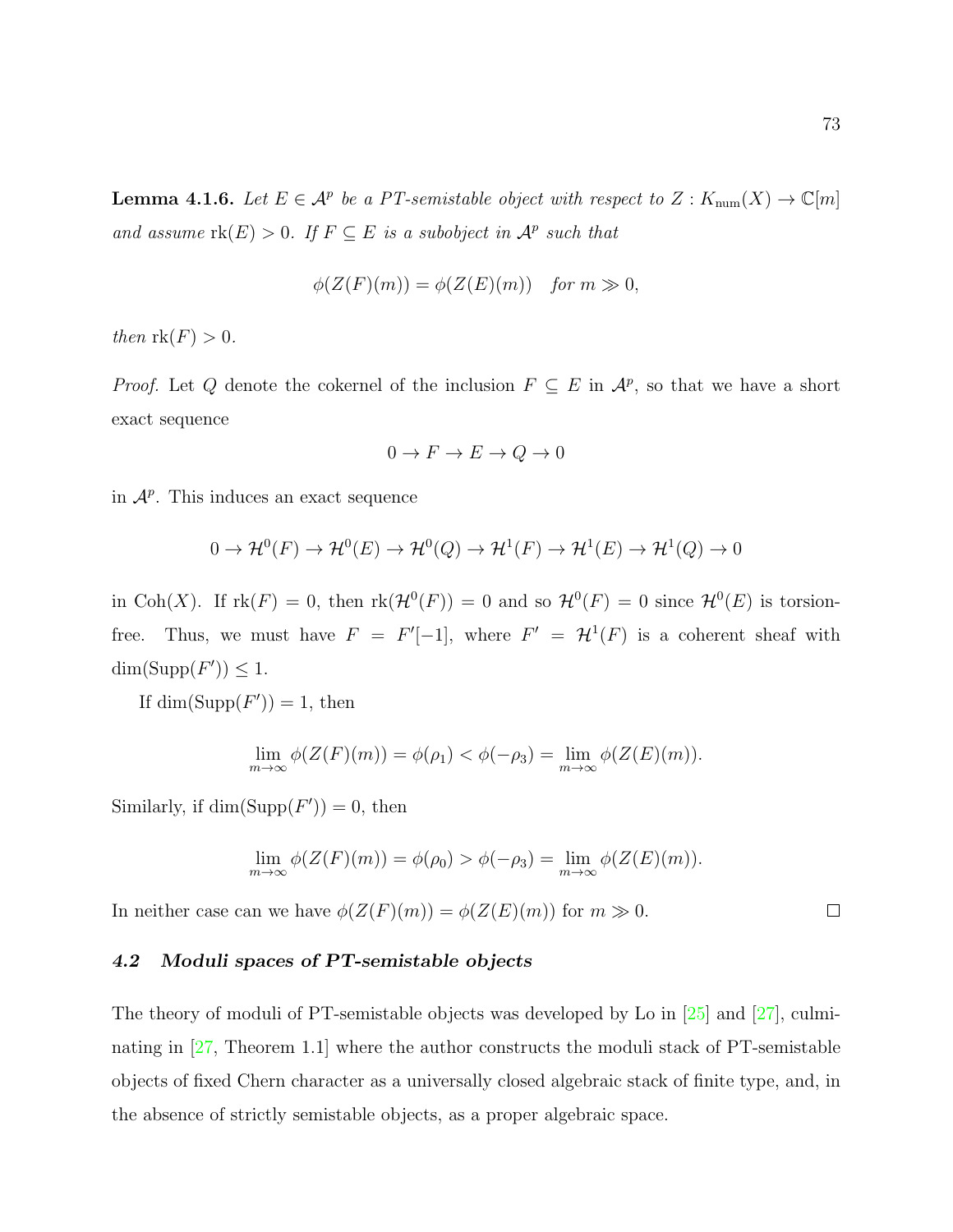Let  $(X, H)$  be a smooth, projective, polarized variety over  $\mathbb{C}$ , let  $v \in K_{\text{num}}(X)$  be a class of positive rank, and let  $Z: K_{\text{num}}(X) \to \mathbb{C}[m]$  define a PT-stability condition on the heart  $\mathcal{A}^p$ . The moduli stack of PT-semistable objects of class v is defined to be the category fibered in groupoids  $\mathcal{M}_Z^{\text{PT}}(v)$  over the category of C-schemes that to a scheme S of finite type over  $\mathbb C$  associates the groupoid of objects  $E \in D^b(S \times X)$  such that

- (a)  $E$  is relatively perfect over  $S$ , and
- (b) for all  $\mathbb{C}$ -points  $s \in S$ , the derived restriction  $E|_{I}^{\mathbb{L}}$  $\mathbb{L}_{\{s\}\times X}$  to the fiber over s lies in  $\mathcal{A}^p$ , is semistable with respect to Z, and has numerical class  $v \in K_{\text{num}}(X)$ .

By [\[27,](#page-109-0) Theorem 1.1], the stack  $\mathcal{M}_Z^{\text{PT}}(v)$  is universally closed and of finite type over  $\mathbb{C}$ , and moreover, in the case when  $rk(v)$  and  $H^2 \cdot c_1(v)$  are coprime, admits a proper good moduli space  $M_Z^{\text{PT}}(v)$  that parameterizes isomorphism classes of PT-stable objects.

We conjecture that  $\mathcal{M}_Z^{\text{PT}}(v)$  admits a good moduli space even without the coprime assumption. However, since the heart  $\mathcal{A}^p$  is not noetherian as remarked above, the tools developed in [\[3,](#page-107-1) Section 7] do not immediately apply. We will nevertheless assume the existence of a good moduli space and use this assumption in our arguments in Section [4.6.](#page-95-0)

#### 4.3 Restrictions of semistable objects to curves

In this section we collect various results concerning the restriction of a PT-semistable object  $E \in \mathcal{A}^p$  to smooth curves  $C \subseteq X$ .

For integers  $a, b > 0$ , we set  $S_{a,b} = |\mathcal{O}_X(a)| \times |\mathcal{O}_X(b)|$ , where  $|\mathcal{O}_X(a)| = \mathbb{P}(H^0(X, \mathcal{O}_X(a)))$ is the complete linear system of  $\mathcal{O}_X(a)$ . Let  $Z^{a,b} \subseteq S_{a,b} \times X$  denote the incidence correspondence

$$
Z^{a,b} = \{ (D_1, D_2, x) \mid (D_1, D_2) \in S_{a,b}, x \in D_1 \cap D_2 \subseteq X \}
$$

and consider the diagram: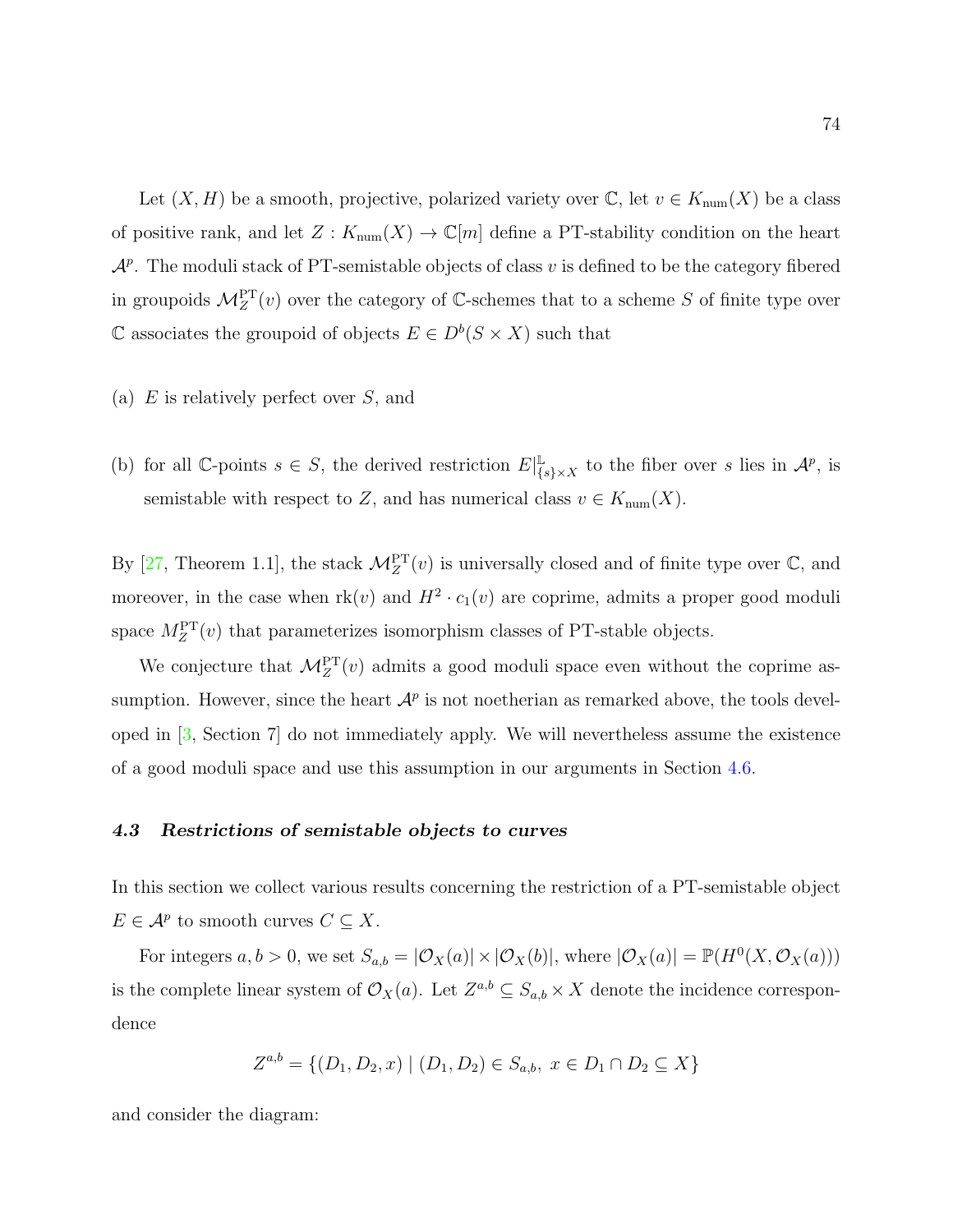

If  $s \in S_{a,b}$  corresponds to the pair of divisors  $D_1, D_2 \subseteq X$ , the fiber  $Z_s^{a,b} := p^{-1}(s) \subseteq Z^{a,b}$  is the scheme-theoretic intersection  $D_1 \cap D_2 \subseteq X$ .

<span id="page-82-1"></span>**Lemma 4.3.1.** If  $U \subseteq S_{a,b}$  is a nonempty open set, then  $\bigcup_{s \in U} Z_s^{a,b} = q(p^{-1}(U)) \subseteq X$  is an open subset whose complement has codimension at least 2.

*Proof.* The map  $q: Z^{a,b} \to X$  is a product of projective bundles (see for example [\[17,](#page-108-2) Section 3.1), hence flat, and in particular open, and so  $q(p^{-1}(U))$  is open. If  $\eta \in X$  is a point of codimension 1 with closure  $Y \subseteq X$ , then the intersection  $D_1 \cap D_2 \cap Y$  is nonempty for any  $D_1, D_2 \in |{\mathcal O}_X(a)|$  since  ${\mathcal O}_X(a)$  is ample. Thus,  $q(p^{-1}(U)) \cap Y$  is nonempty and open in Y, hence contains  $\eta$  since Y is irreducible.  $\Box$ 

<span id="page-82-0"></span>**Lemma 4.3.2.** Let  $v \in K_{num}(X)$  be a numerical class. There exists  $a_1 > 0$  such that for any  $a, b \ge a_1$  there exists a nonempty open subset  $U \subseteq S_{a,b}$  with the following property. For every  $s \in U$ , the fiber  $Z_s^{a,b}$  is a smooth, connected curve, and if  $E \in \mathcal{A}^p$  is any PT-semistable object of class v, then  $Z_s^{a,b}$  contains no associated points of  $\text{Supp}(\mathcal{H}^0(E)^{\vee\vee}/\mathcal{H}^0(E)).$ 

*Proof.* Since the set of isomorphism classes of PT-semistable objects  $E$  of class  $v$  is bounded, so is the set of isomorphism classes of the quotients  $Q = \mathcal{H}^0(E)^{\vee\vee}/\mathcal{H}^0(E)$ , and hence the degree of  $\text{Supp}(Q)$  is bounded by some  $m > 0$ .

Choose any  $a_1 > \sqrt{\frac{m}{\deg(X)}}$ . Since  $Z_s^{a,b}$  is the intersection of divisors of degree a and b in X, we have  $\deg(Z_s^{a,b}) = ab \deg(X)$ , so that if  $a, b \ge a_1$ , we have  $\deg(Z_s^{a,b}) > m$ . By Bertini's theorem, there is a nonempty open subset  $U \subseteq S_{a,b}$  such that for every  $s \in U$ , the fiber  $Z_s^{a,b}$ is a smooth, connected curve, and since  $deg(Z_s^{a,b}) > deg(Supp(Q))$ , the curve  $Z_s^{a,b}$  cannot contain any 1-dimensional components of  $\text{Supp}(Q)$ . But since Q is pure of dimension 1, its only associated points are the generic points of the components of its support. $\Box$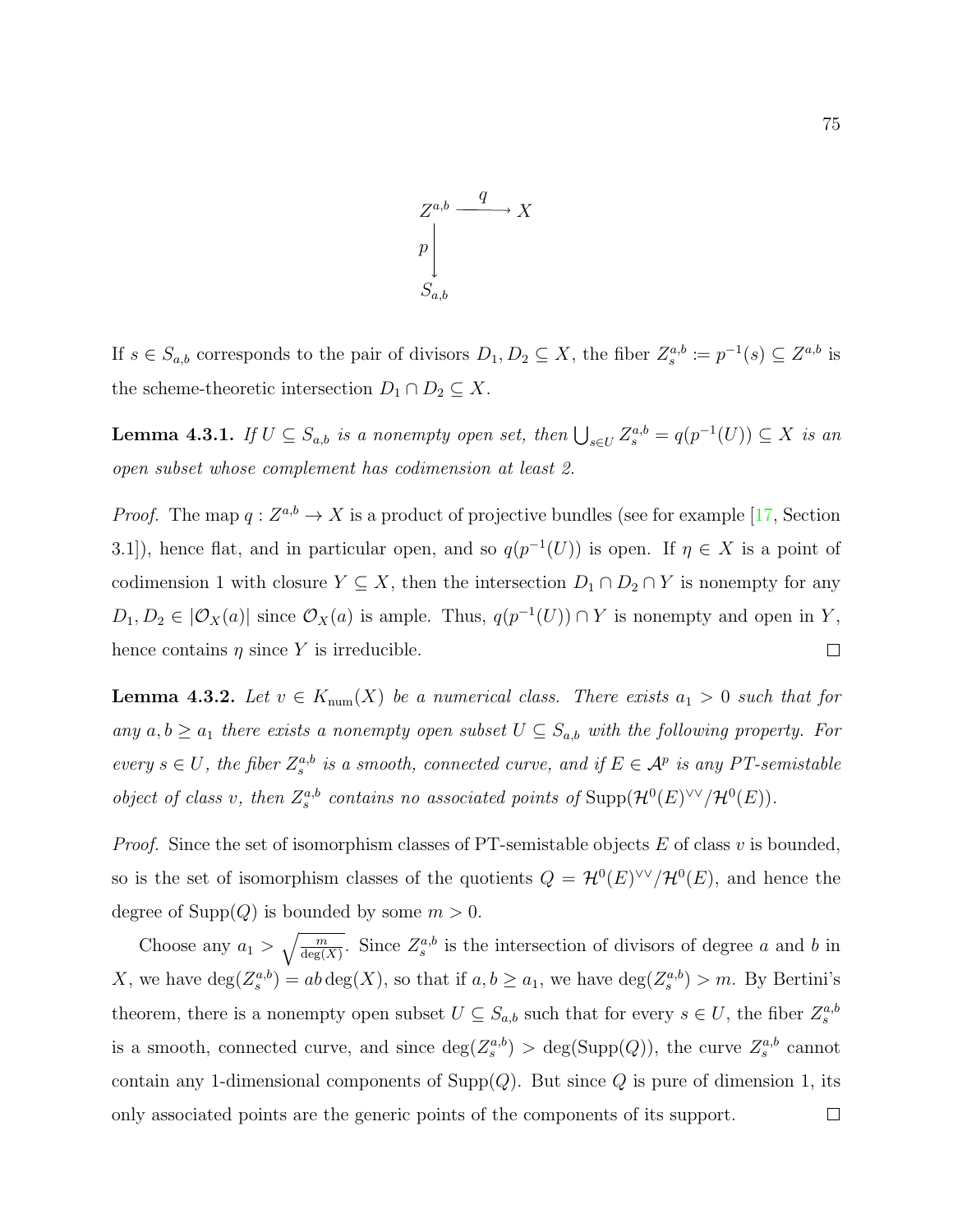<span id="page-83-0"></span>**Lemma 4.3.3.** There exists  $a_2 > 0$  such that for any  $a \ge a_2$  and any PT-semistable object  $E \in \mathcal{A}^p$  of class v, there exists a nonempty open subset  $U \subseteq S_{a,a}$  such that for every  $s \in U$ , the fiber  $Z_s^{a,a}$  is a smooth, connected curve and the restriction  $E|_Z^{\mathbb{L}}$  $\frac{\mathbb{L}}{Z^{a,a}_s}$  is a  $\mu$ -semistable sheaf on  $Z_s^{a,a}$ .

Proof. Recall that E fits in an exact triangle

$$
F \to E \to T[-1],
$$

where F is a  $\mu$ -semistable torsion-free sheaf and T is a 0-dimensional sheaf. Denote  $r =$  $rk(E) = rk(F)$ . By Flenner's Theorem [\[17,](#page-108-2) Theorem 7.1.1], if  $a_2 \in \mathbb{N}$  satisfies

$$
\frac{\binom{a_2+3}{a_2}-2a_2-1}{a_2} > \deg(X) \cdot \max\{\frac{r^2-1}{4}, 1\},\
$$

then for any  $a \ge a_2$ , there exists a nonempty open subset  $U' \subseteq S_{a,a}$  such that for any  $s \in U'$ , the fiber  $Z_s^{a,a}$  is a smooth, connected curve, and the restriction  $F|_{Z_s^{a,a}}$  is a semistable sheaf. Now the set of those  $s \in U'$  such that  $Z_s^{a,a}$  intersects  $\text{Supp}(T)$  is a proper, closed subset of U', and if we take U to be the complement of this subset, then for any  $s \in U$ , we have  $E|_{\mathcal{Z}}^{\mathbb{L}}$  $_{Z^{a,a}_s}=F|_{Z^{a,a}_s}.$  $\Box$ 

The following is a key technical tool in the following sections. Although we will apply it to PT-semistable objects, we state it in slightly broader generality.

<span id="page-83-1"></span>**Proposition 4.3.4.** Let  $E \in D^b(X)$  be an object fitting in a triangle

$$
F \to E \to T[-1]
$$

where  $F \in \text{Coh}(X)$  is torsion-free and  $T \in \text{Coh}(X)$  is 0-dimensional, and assume that Hom $(\mathcal{O}_p[-1], E) = 0$  for all closed points  $p \in X$ . Denote  $Q = F^{\vee \vee}/F$ . Let  $C \subseteq X$  be a smooth, proper curve and  $G$  a nonzero vector bundle on  $C$ . Assume that  $C$  does not contain any associated points of Q,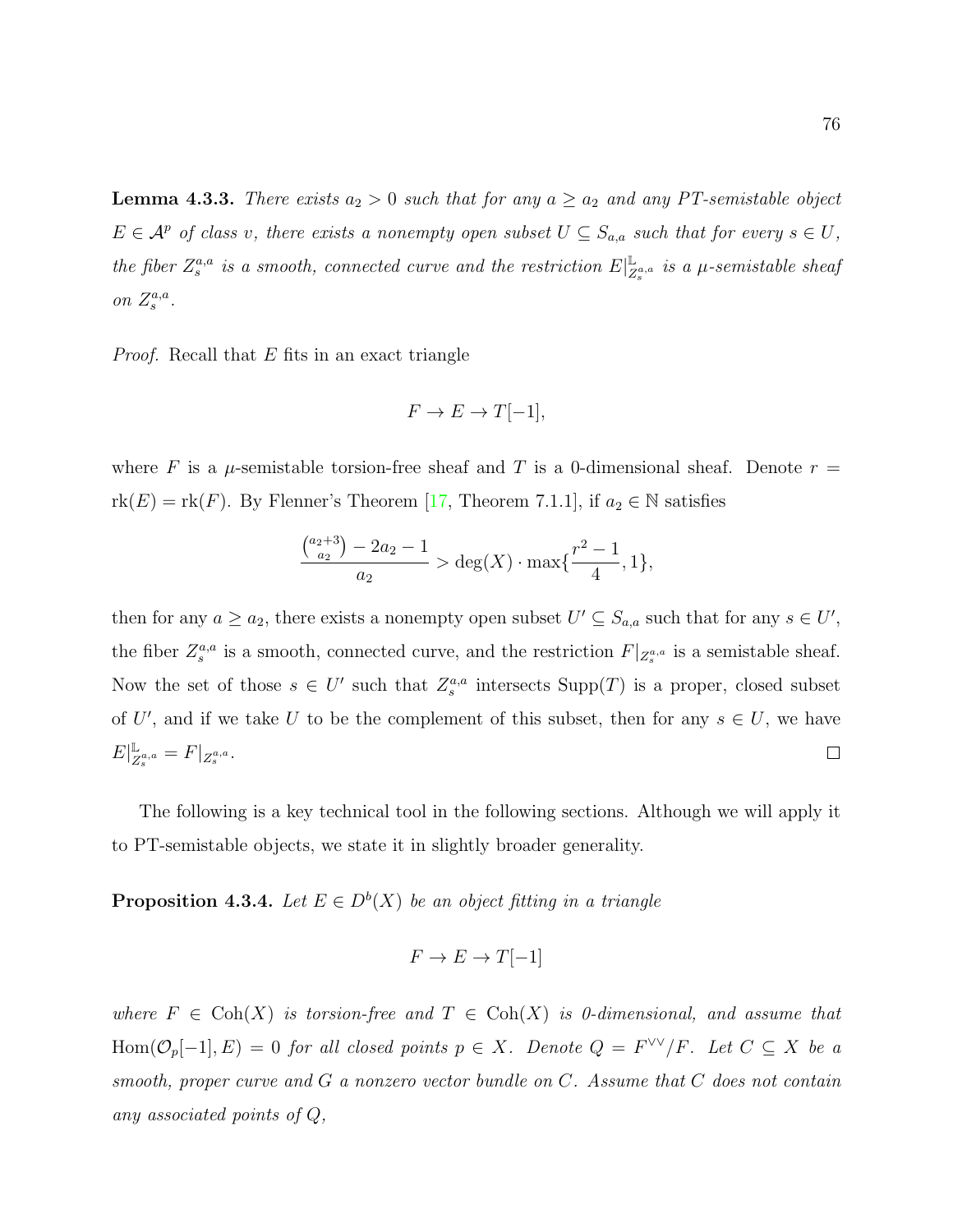(a) The derived restriction  $E|_{C}^{\mathbb{L}}$  fits in a triangle

$$
\mathcal{H}^0(E|_C^{\mathbb{L}}) \to E|_C^{\mathbb{L}} \to \mathcal{H}^1(E|_C^{\mathbb{L}})[-1]
$$

in  $D^b(C)$ , where  $\mathcal{H}^1(E|_C^{\mathbb{L}})$  $_{C}^{\mathbb{L}}$ ) is 0-dimensional.

- (b) If C meets Supp(T), then  $\mathcal{H}^1(E|_C^{\mathbb{L}})$  $_{C}^{\mathbb{L}}$ ) is a nonzero torsion sheaf, and  $\mathbb{H}^1(C, E|_{C}^{\mathbb{L}} \otimes G) \neq 0$ .
- (c) If C does not meet Supp(T) but does meet Supp(Q), then  $\mathcal{H}^0(E|_G^{\mathbb{L}})$  $_{C}^{\mathbb{L}}$ ) has a nonzero torsion subsheaf, and  $\mathbb{H}^0(C, E|_C^{\mathbb{L}} \otimes G) \neq 0$ .
- (d) If C meets neither Supp(T) nor Supp(Q), then  $E|_{C}^{\mathbb{L}} = F^{\vee\vee}|_{C}$  is a sheaf.
- *Proof.* (a) We will show below that the restriction  $F|_{C}^{\mathbb{L}} = F|_{C}$  is underived, and that the cohomology sheaf  $\mathcal{H}^i(T)_{\mathcal{C}}^{\mathbb{L}}$  $\mathbb{L}_{C}$ ) is 0-dimensional for  $i = -2, -1, 0$  and vanishes otherwise. Assuming this, we obtain the claim as follows. The triangle  $F|_C \to E|_C^{\mathbb{L}} \to T|_C^{\mathbb{L}}$  $_C^{\mathbb{L}}[-1]$ gives the exact sequence

$$
0 \to \mathcal{H}^{-1}(E|_C^{\mathbb{L}}) \to \mathcal{H}^{-2}(T|_C^{\mathbb{L}}) \to F|_C \to \mathcal{H}^0(E|_C^{\mathbb{L}}) \to \mathcal{H}^{-1}(T|_C^{\mathbb{L}}) \to 0
$$

and an isomorphism  $\mathcal{H}^1(E|_C^{\mathbb{L}})$  $_{C}^{\mathbb{L}}$ )  $\stackrel{\sim}{\rightarrow}$   $\mathcal{H}^{0}(T|_{C}^{\mathbb{L}})$  $_{C}^{\mathbb{L}}$ ). The latter implies that  $\mathcal{H}^1(E|_{C}^{\mathbb{L}})$  $_C^{\mathbb{L}}$ ) is a 0-dimensional sheaf as claimed.

We must show that  $\mathcal{H}^{-1}(E|_{\mathcal{L}}^{\mathbb{L}})$  $\mathcal{L}_{C}^{L}$ ) = 0. If not, then as a subsheaf of  $\mathcal{H}^{-2}(T)\mathcal{L}_{C}^{L}$  $_{C}^{\mathbb{L}}$ ), it is 0dimensional, so for some  $p \in C$ , we have  $\text{Hom}(\mathcal{O}_p, \mathcal{H}^{-1}(E)_{\mathcal{O}}^{\mathbb{L}})$  $_{C}^{\mathbb{L}}$ )  $\neq$  0, and since

$$
\mathrm{Hom}(\mathcal{O}_{p},\mathcal{H}^{-1}(E|_{C}^{\mathbb{L}}))\hookrightarrow \mathrm{Hom}(\mathcal{O}_{p},E|_{C}^{\mathbb{L}}[-1])
$$

is injective as  $\mathcal{H}^i(E_{\mathcal{C}}^{\mathbb{L}})$  $\mathcal{L}_C^{\mathbb{L}}$ ) = 0 for  $i < -1$ , also Hom $(\mathcal{O}_p, E)_{C}^{\mathbb{L}}$  $_{C}^{\mathbb{L}}[-1]$   $\neq$  0. We can see that this is impossible as follows.

Let  $\omega_C$  and  $\omega_X$  denote the dualizing sheaves of C and X respectively. Using Serre duality and the adjunction of the derived restriction and pushforward along the inclusion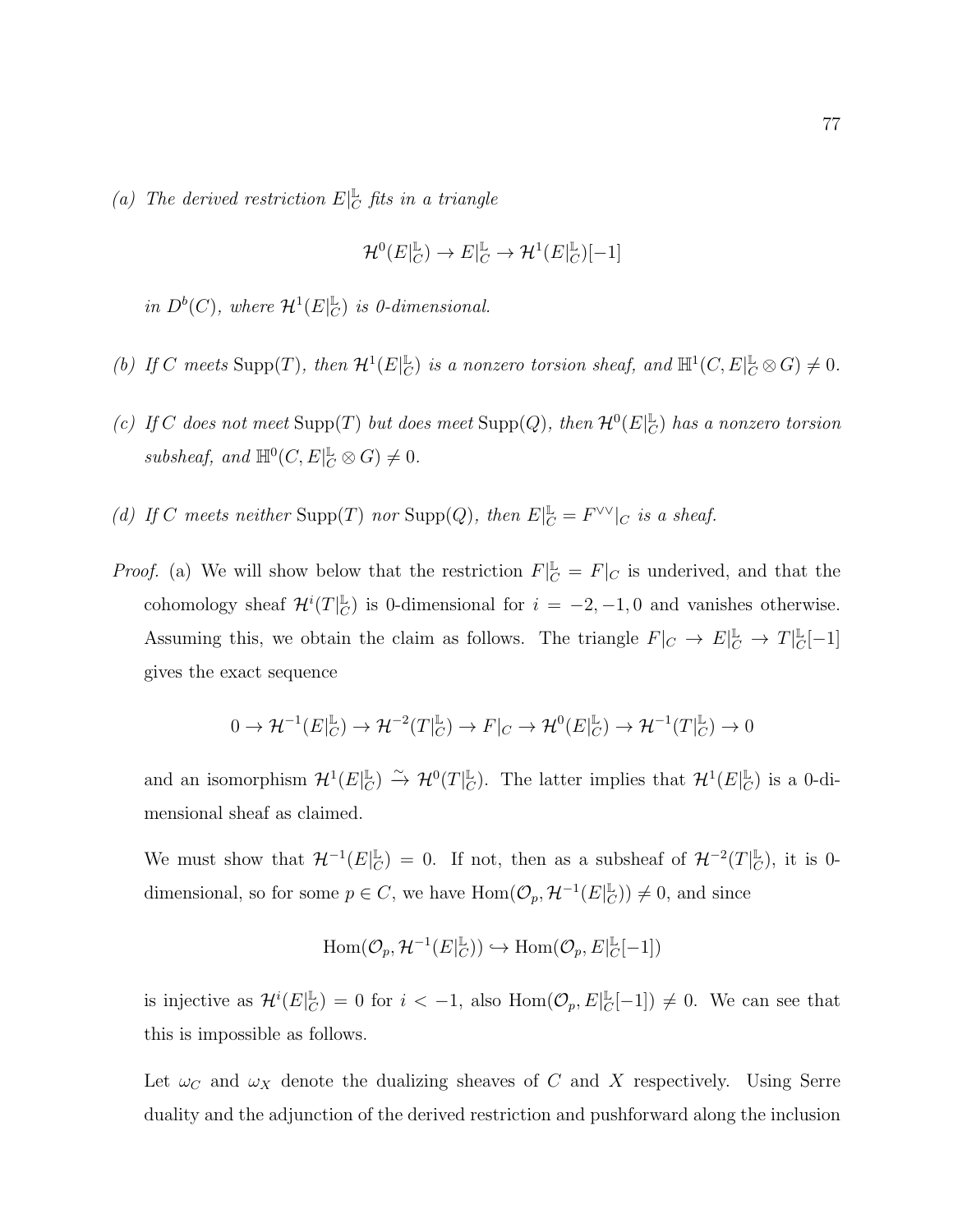$C \hookrightarrow X$ , we get

$$
\text{Hom}_{D^b(C)}(\mathcal{O}_p, E|_{C}^{\mathbb{L}}[-1]) \cong \text{Hom}_{D^b(C)}(E|_{C}^{\mathbb{L}}[-1], \mathcal{O}_p \otimes \omega_C[1])^{\vee}
$$
  
\n
$$
\cong \text{Hom}_{D^b(C)}(E|_{C}^{\mathbb{L}}, \mathcal{O}_p[2])^{\vee}
$$
  
\n
$$
\cong \text{Hom}_{D^b(X)}(E, \mathcal{O}_p[2])^{\vee}
$$
  
\n
$$
\cong \text{Hom}_{D^b(X)}(\mathcal{O}_p[2], E \otimes \omega_X[3])
$$
  
\n
$$
\cong \text{Hom}_{D^b(X)}(\mathcal{O}_p \otimes \omega_X^{\vee}[-1], E)
$$
  
\n
$$
\cong \text{Hom}_{D^b(X)}(\mathcal{O}_p[-1], E).
$$

But by assumption  $\text{Hom}_{D^b(X)}(\mathcal{O}_p[-1], E) = 0$ . Thus, we must have  $\mathcal{H}^{-1}(E|_C^{\mathbb{L}})$  $_C^{\mathbb{L}}$ ) = 0.

We return to the claims at the beginning of the proof. To see that the restriction  $F\vert_C$ is underived, we may work Zariski-locally on  $X$  and express  $C$  as the intersection of two smooth surfaces  $D_1$  and  $D_2$  cut out by functions f and g respectively, neither of which vanishes at the associated points of Q.

We first analyze the restriction  $Q|_C^{\mathbb{L}}$  $_{C}^{\mathbb{L}}$ . To begin with, we have an exact triangle

$$
Q \xrightarrow{f} Q \to Q|_{D_1}^{\mathbb{L}}
$$

where the map induced by f is an injective map of sheaves, showing that  $Q|_{D_1}^{\mathbb{L}} = Q|_{D_1}$ is a 0-dimensional sheaf. From the triangle

$$
Q|_{D_1} \xrightarrow{g} Q|_{D_1} \to Q|_{C}^{\mathbb{L}}
$$

we get an exact sequence

$$
0 \to \mathcal{H}^{-1}(Q|_{C}^{\mathbb{L}}) \to Q|_{D_1} \xrightarrow{g} Q|_{D_1} \to \mathcal{H}^0(Q|_{C}^{\mathbb{L}}) \to 0
$$

which shows that  $\mathcal{H}^{-1}(Q)_{\mathcal{C}}^{\mathbb{L}}$  $_{C}^{\mathbb{L}}$ ) and  $\mathcal{H}^{0}(Q|_{C}^{\mathbb{L}}$  $_C^{\mathbb{L}}$ ) are torsion sheaves on C.

Next, as  $F^{\vee\vee}$  is reflexive, the restriction  $F^{\vee\vee}|_{D_1}^{\mathbb{L}} = F^{\vee\vee}|_{D_1}$  is torsion-free by [\[17,](#page-108-2) Corollary 1.1.14, and so the restriction  $F^{\vee\vee}|_{C}^{\mathbb{L}} = F^{\vee\vee}|_{C}$  is a sheaf on C. From the short exact sequence

$$
0 \to F \to F^{\vee\vee} \to Q \to 0
$$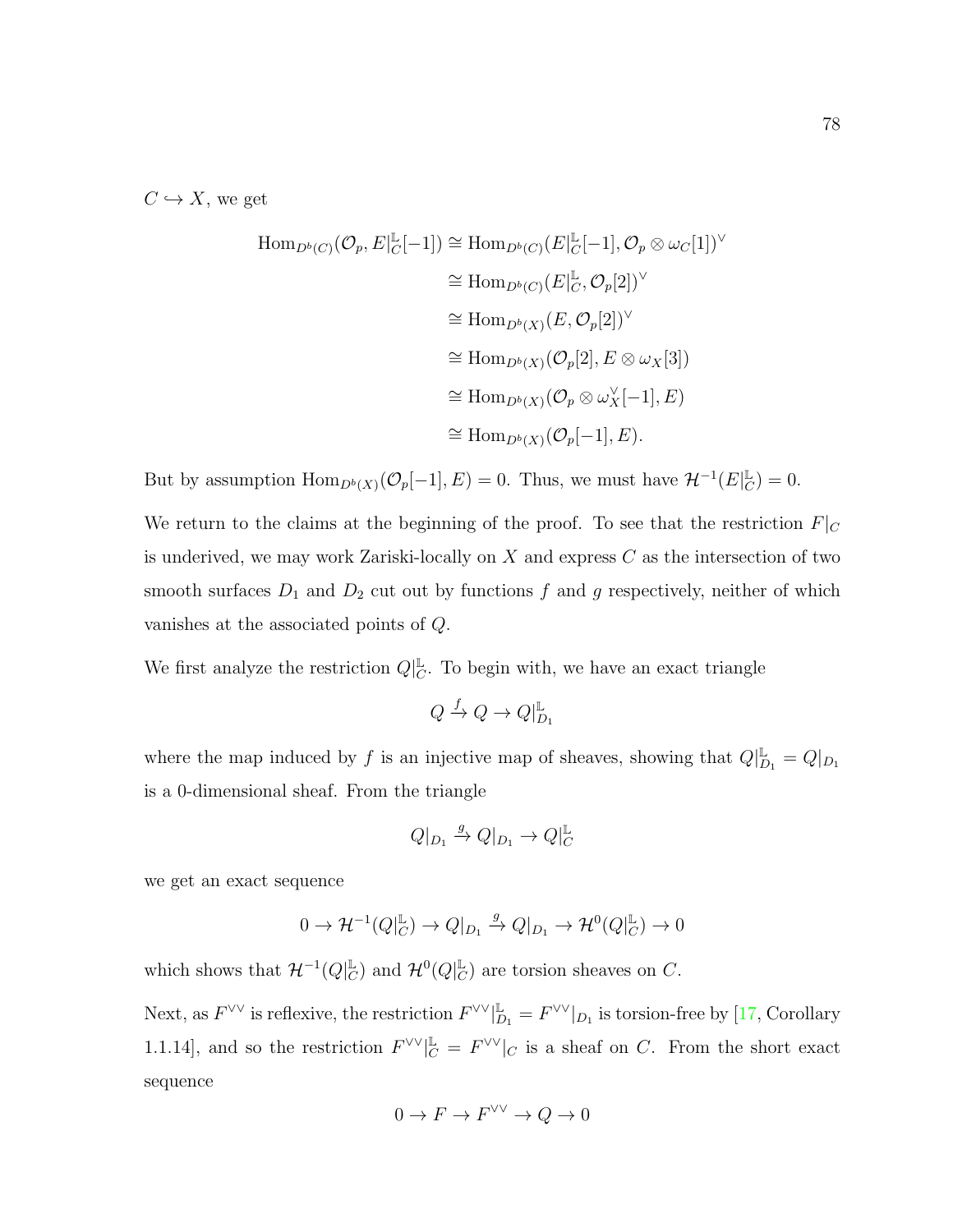we get a triangle  $F|_{C}^{\mathbb{L}} \to F^{\vee\vee}|_{C} \to Q|_{C}^{\mathbb{L}}$  $\mathbb{L}_{C}$ , yielding an exact sequence of sheaves

$$
0 \to \mathcal{H}^{-1}(Q|_C^{\mathbb{L}}) \to F|_C \to F^{\vee \vee}|_C \to \mathcal{H}^0(Q|_C^{\mathbb{L}}) \to 0,
$$

which shows that the restriction  $F|_{C}^{\mathbb{L}} = F|_{C}$  is a sheaf. For the proof of part (c) we also note that  $F|_{C}^{\mathbb{L}} = F|_{C}$  contains  $\mathcal{H}^{-1}(Q|_{C}^{\mathbb{L}})$  $_{C}^{\mathbb{L}}$ ) as a torsion subsheaf.

Similarly, we have triangles

$$
T \xrightarrow{f} T \to T|_{D_1}^{\mathbb{L}} \quad \text{and} \quad T|_{D_1}^{\mathbb{L}} \xrightarrow{g} T|_{D_1}^{\mathbb{L}} \to T|_{C}^{\mathbb{L}}.
$$

Combining the associated long exact sequences of cohomology sheaves implies that  $\mathcal{H}^i(T|_C^\mathbb{L}$  $\mathbb{L}_{C}$ ) is 0-dimensional for  $i = -2, -1, 0$  and vanishes otherwise.

(b) Since C passes through the support of T, the sheaf  $\mathcal{H}^0(T|\mathcal{L})$  $_{C}^{\mathbb{L}}$ ) is nonzero and torsion. The long exact sequence of cohomology sheaves associated to the triangle

$$
F|_C^{\mathbb{L}} \to E|_C^{\mathbb{L}} \to T|_C^{\mathbb{L}}[-1]
$$

shows that  $\mathcal{H}^1(E|_C^{\mathbb{L}})$  $_{C}^{\mathbb{L}}$ )  $\cong$   $\mathcal{H}^1(T|_{C}^{\mathbb{L}})$  $_{C}^{\mathbb{L}}[-1])=\mathcal{H}^{0}(T|_{C}^{\mathbb{L}})$  $_{C}^{\mathbb{L}}$ ) is nonzero and torsion, hence so is

$$
\mathcal{H}^1(E|_C^{\mathbb{L}} \otimes G) = \mathcal{H}^1(E|_C^{\mathbb{L}}) \otimes G,
$$

and thus  $H^0(C, \mathcal{H}^1(E_{|C}^{\mathbb{L}} \otimes G)) \neq 0$ . On the other hand since  $\dim(C) = 1$ , we have  $H^2(C, \mathcal{H}^0(E)[^{\mathbb{L}}_C$  $\mathbb{L}_C^{\mathbb{L}}(\mathbb{C}) \otimes G = 0$ , so the long exact sequence of hypercohomology groups associated to the triangle

$$
\mathcal{H}^0(E|_C^{\mathbb{L}}) \otimes G \to E|_C^{\mathbb{L}} \otimes G \to \mathcal{H}^1(E|_C^{\mathbb{L}})[-1] \otimes G
$$

gives a surjection

$$
\mathbb{H}^1(C, E|_C^{\mathbb{L}} \otimes G) \to \mathbb{H}^1(C, \mathcal{H}^1(E|_C^{\mathbb{L}})[-1] \otimes G) = H^0(C, \mathcal{H}^1(E|_C^{\mathbb{L}}) \otimes G) \neq 0.
$$

(c) Since C does not meet  $\text{Supp}(T)$  we have  $E|_C^{\mathbb{L}} = F|_C$ , and we saw above that the torsion subsheaf of  $F|_C$  contains  $\mathcal{H}^{-1}(Q|_C^{\mathbb{L}})$  $\mathbb{L}_{\mathcal{C}}$ ). On the other hand, as in the proof of (a) let f and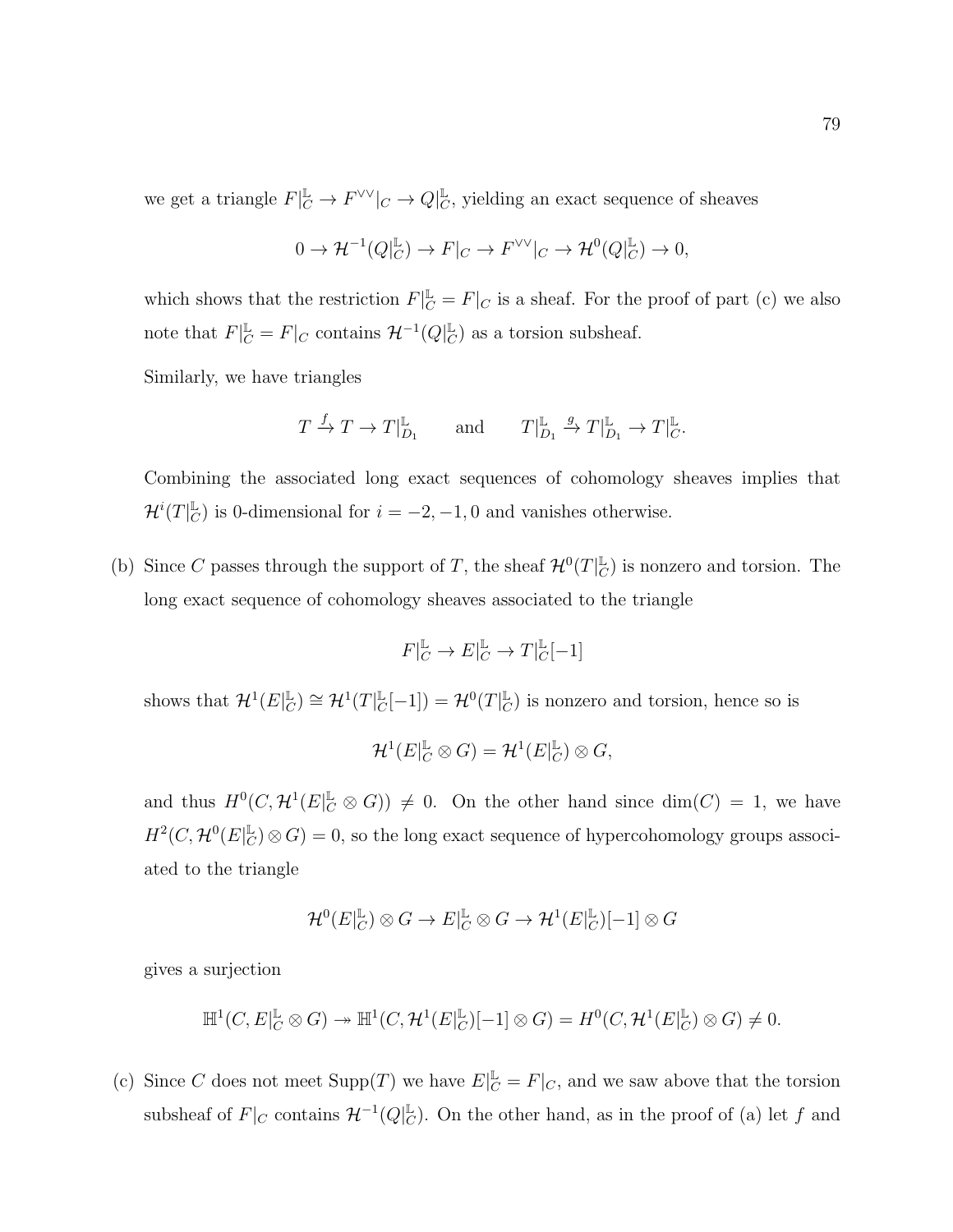g be local equations for C in a neighborhood of a point  $x \in C \cap \text{Supp}(Q)$  which exists by assumption. Now in the triangle

$$
Q|_{D_1} \xrightarrow{g} Q|_{D_1} \to Q|_{C}^{\mathbb{L}},
$$

the first map is not injective at x, so  $\mathcal{H}^{-1}(Q_{\mathcal{C}}^{\mathbb{L}})$  $_C^{\mathbb{L}}$ ) is nonzero.

Taking the long exact sequence in hypercohomology associated to the triangle

$$
\mathcal{H}^0(E|_C^{\mathbb{L}}) \otimes G \to E|_C^{\mathbb{L}} \otimes G \to \mathcal{H}^1(E|_C^{\mathbb{L}})[-1] \otimes G
$$

gives an inclusion

$$
\mathbb{H}^0(C, \mathcal{H}^0(E|_C^{\mathbb{L}}) \otimes G)) \hookrightarrow \mathbb{H}^0(C, E|_C^{\mathbb{L}} \otimes G),
$$

and the first group is nonzero since  $\mathcal{H}^0(E|_C^{\mathbb{L}})$  $_C^{\mathbb{L}}$ )  $\otimes G = F|_C \otimes G$  contains a nonzero torsion subsheaf.

(d) Since  $C \cap \text{Supp}(T) = \emptyset$ , we have  $E|_{C}^{\mathbb{L}} = F|_{C}^{\mathbb{L}}$  $\mathcal{L}_{C}$ , and since  $C \cap \text{Supp}(Q) = \emptyset$ , we have  $F|_C^{\mathbb{L}} = F^{\vee\vee}|_C^{\mathbb{L}}$ Let Us are usually, we saw above that  $F^{\vee\vee}|_{D_1}$  is torsion-free, so the function g acts on it as a nonzero divisor, implying that  $F^{\vee\vee}|_H^{\mathbb{L}} = F^{\vee\vee}|_C$  is a sheaf.

 $\Box$ 

## 4.4 Determinantal line bundles on PT-moduli spaces

Recall that  $H \subseteq X$  denotes a very ample divisor and  $v \in K_{num}(X)$  is a class of positive rank. Let Z be a PT-stability function on  $\mathcal{A}^p$  and let  $\mathcal{M}_Z^{\text{PT}}(v)$  denote the stack of semistable objects in  $\mathcal{A}^p$  of class v with respect to Z. Let  $\mathcal{E}$  be the universal complex on  $\mathcal{M}_Z^{\text{PT}}(v) \times X$ , and consider the diagram:

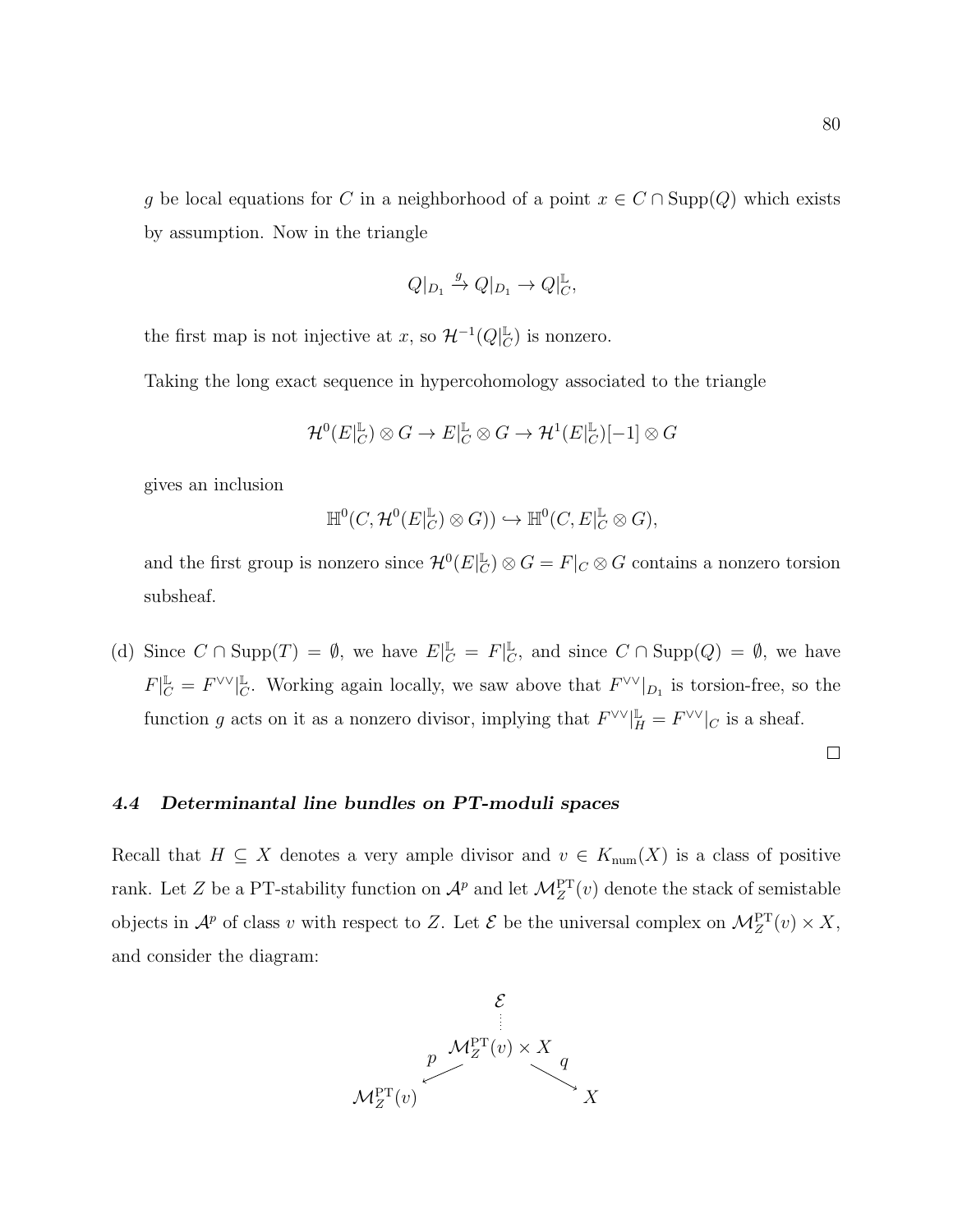Recall that we have the Donaldson morphism

$$
\lambda_{\mathcal{E}} : K(X) \to Pic(\mathcal{M}_Z^{\text{PT}}(v)), \quad \lambda_{\mathcal{E}}(F) = \det(Rp_*(\mathcal{E} \otimes q^*F)).
$$

Following  $[17, \text{Example } 8.1.8 \text{ (iii)}]$ , we set

$$
v_2(v) = -\chi(v \cdot h^3)h^2 + \chi(v \cdot h^2)h^3 \in K(X),
$$

where  $h = [\mathcal{O}_H] \in K(X)$ , and define

$$
\mathcal{L}_2 = \lambda_{\mathcal{E}}(v_2(v)) \in \mathrm{Pic}(\mathcal{M}_Z^{\mathrm{PT}}(v)).
$$

The line bundle  $\mathcal{L}_2$  is our main object of study. In this section we prove that  $\mathcal{L}_2$  descends to a line bundle  $L_2$  on the good moduli space  $M_Z^{\rm PT}(v)$  (assuming one exists), and relate  $\mathcal{L}_2$  to restrictions of  $\mathcal E$  to certain curves  $C \subseteq X$ .

#### Descending to the good moduli space

To show that  $\mathcal{L}_2$  descends to  $M_Z^{\text{PT}}(v)$ , by Proposition [2.4.2](#page-25-0) we must control the action of the stabilizer group  $G_x$  of  $\mathcal{M}_Z^{\text{PT}}(v)$  on the fiber  $\mathcal{L}_2|_x$  for closed points  $x \in \mathcal{M}_Z^{\text{PT}}(v)$ . We first prove the following.

<span id="page-88-1"></span>**Lemma 4.4.1.** If E is PT-semistable of class v and  $F \subseteq E$  is a subobject in  $\mathcal{A}^p$  such that

$$
\phi(Z(F)(m)) = \phi(Z(E)(m)) \quad \text{for } m \gg 0,
$$

then

<span id="page-88-0"></span>
$$
\int_{X} H^{d} \cdot \text{ch}(F) \cdot U = \frac{\text{rk}(F)}{\text{rk}(E)} \int_{X} H^{d} \cdot \text{ch}(E) \cdot U \tag{4.3}
$$

*for*  $d = 0, 1, 2$ .

*Proof.* The assumption on F is equivalent to saying  $p_v(F) = 0$ , where  $p_v$  is given in [\(4.2\)](#page-78-0). To lighten the notation, we set

$$
I_d(G) = \int_X H^d \cdot \text{ch}(G) \cdot U, \quad d = 0, \dots, 3.
$$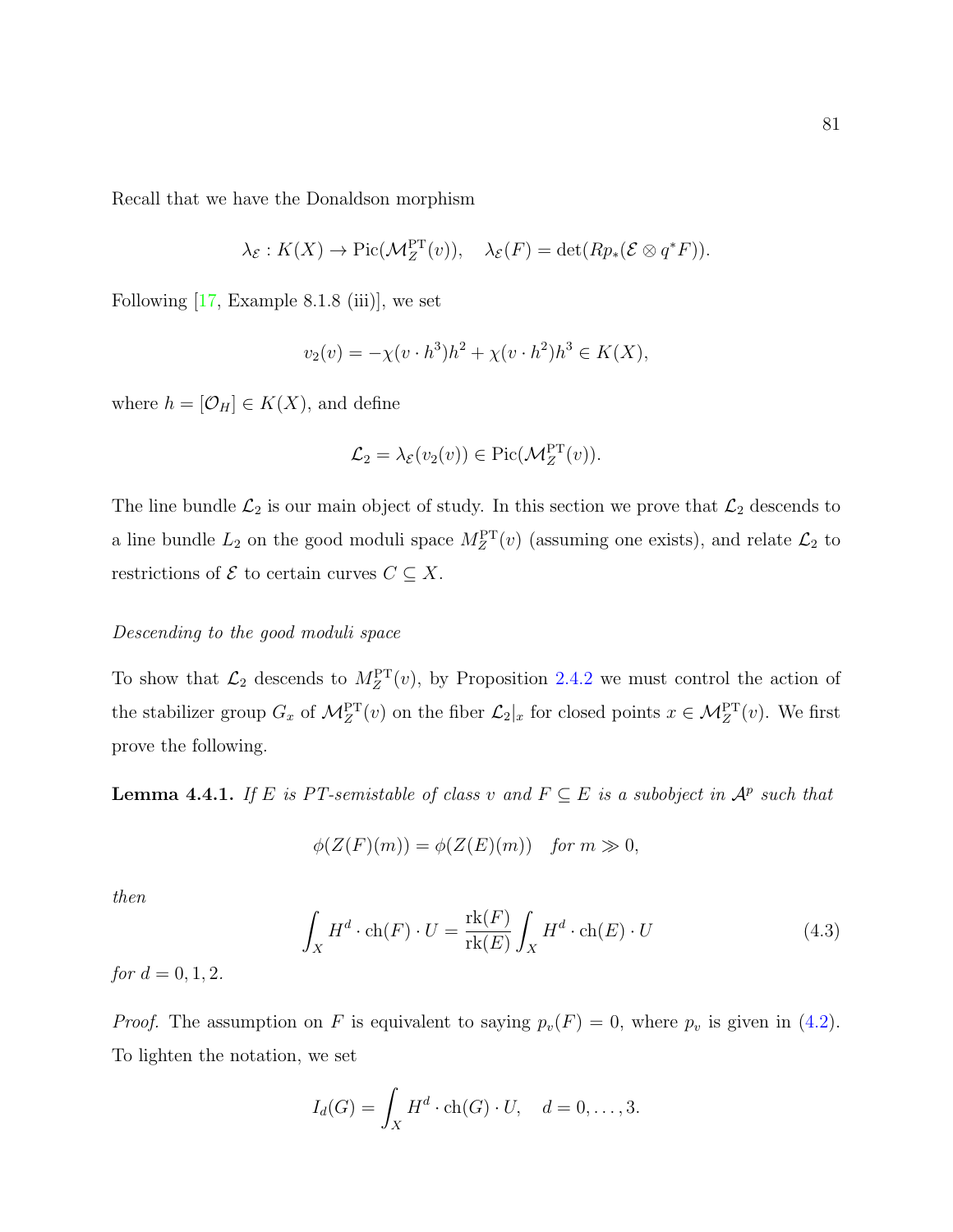We note that

$$
I_3(G) = \int_X H^3 \cdot \text{ch}(G) \cdot U = \text{deg}(X) \text{rk}(G),
$$

and  $rk(F) > 0$  by Lemma [4.1.6,](#page-80-0) so equation  $(4.3)$  is equivalent to

$$
I_3(E)I_d(F) = I_3(F)I_d(E).
$$

Moreover, we set

$$
r_{ij} = \text{Re}(\rho_i) \,\text{Im}(\rho_j), \quad i, j = 0, \ldots, 3.
$$

and note that since none of the complex numbers  $\rho_i$  are collinear, the real numbers  $r_{ij} - r_{ji}$ are all nonzero for  $i \neq j$ .

The condition  $p_v(F) = 0$  can now be written as

<span id="page-89-0"></span>
$$
\sum_{d=0}^{6} \sum_{i+j=d} r_{ij} (I_i(E)I_j(F) - I_i(F)I_j(E))m^d = 0.
$$
\n(4.4)

We compare coefficients on both sides of this equation. First, the  $m^5$ -term in [\(4.4\)](#page-89-0) gives

$$
(r_{32}-r_{23})(I_2(E)I_3(F) - I_2(F)I_3(E)) = 0,
$$

so dividing by  $deg(X)$  and  $r_{32} - r_{23}$  gives [\(4.3\)](#page-88-0) for  $d = 2$ . Similarly from the  $m^4$ -term, noting that the  $i = j = 2$  term cancels out, we get

$$
(r_{31} - r_{13})(I_1(E)I_3(F) - I_1(F)I_3(E)) = 0,
$$

giving [\(4.3\)](#page-88-0) for  $d = 1$ . Finally, the  $m^3$ -term gives

$$
(r_{30}-r_{03})(I_0(E)I_3(F)-I_0(F)I_3(E))+(r_{21}-r_{12})(I_1(E)I_2(F)-I_1(F)I_2(E))=0.
$$

The second term on the left cancels out, since by what we have already proven, we have

$$
I_1(E)I_2(F) = \frac{I_3(E)I_1(E)I_2(F)}{I_3(E)} = \frac{I_3(F)I_1(E)I_2(E)}{I_3(E)} = \frac{I_3(E)I_1(F)I_2(E)}{I_3(E)} = I_1(F)I_2(E).
$$

Thus, we obtain [\(4.3\)](#page-88-0) for  $d = 0$ , completing the proof.

 $\Box$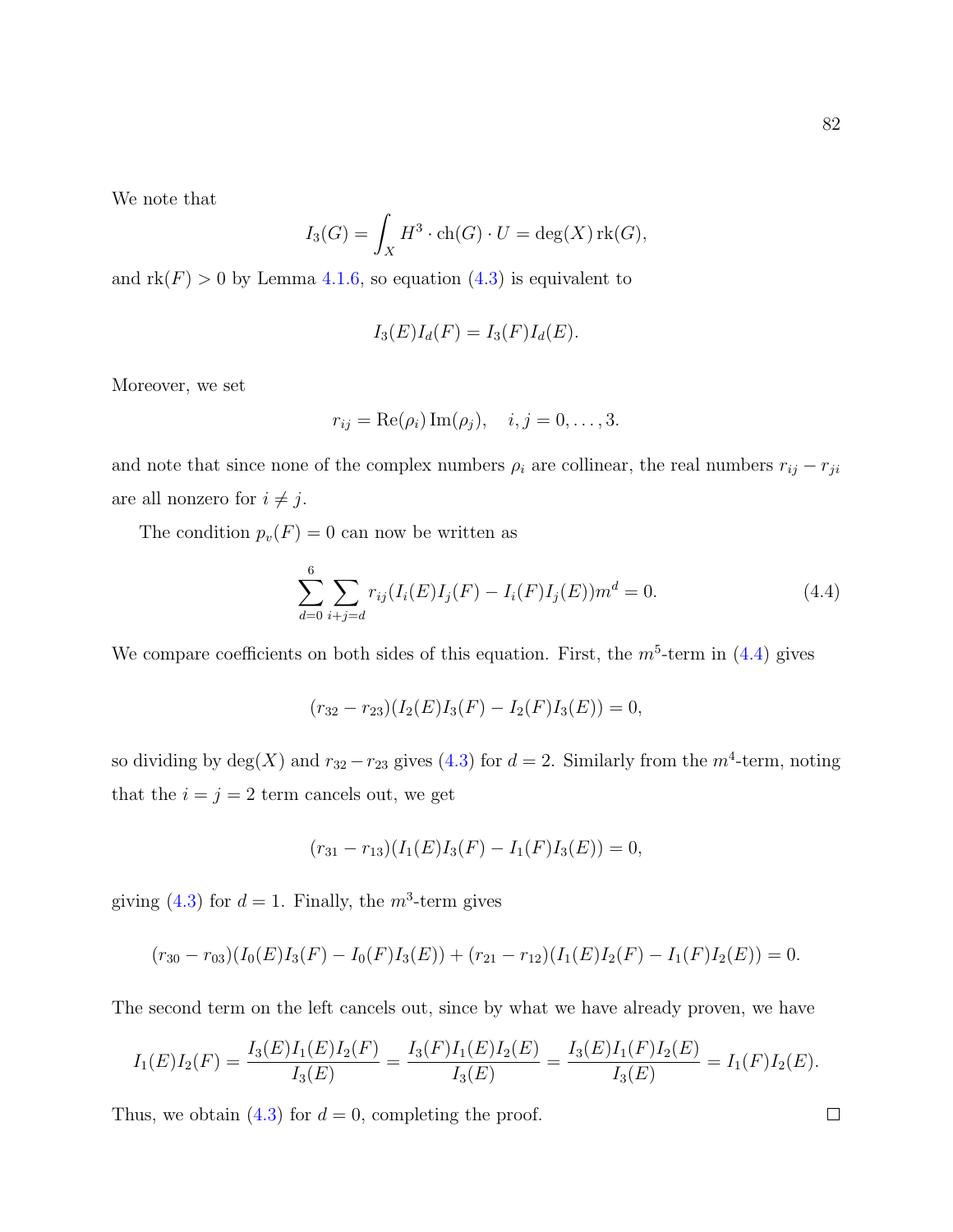<span id="page-90-0"></span>**Proposition 4.4.2.** Let Z be a PT-stability function on  $\mathcal{A}^p$  and assume that  $U = \text{td}_X$  in the definition of Z is the Todd class of X. Assuming a good moduli space  $M_Z^{PT}(v)$  exists, the line bundle

$$
\mathcal{L}_2 = \lambda_{\mathcal{E}}(v_2(v)) \in \mathrm{Pic}(\mathcal{M}_Z^{PT}(v))
$$

descends to  $M_Z^{PT}(v)$ .

*Proof.* Let  $x \in M_Z^{\text{PT}}(v)$  be a closed point corresponding to the Z-polystable object

$$
E = \bigoplus_{i} F_i, \quad \text{where } p_v(F_i) = 0 \text{ for all } i.
$$

By Lemma [2.6.3,](#page-35-0) the automorphism group of E acts trivially on the fiber of  $\mathcal L$  at x if and only if  $\chi([F_i] \cdot v_2(v)) = 0$  for each *i*. By the Hirzebruch-Riemann-Roch formula,

$$
\chi([F_i] \cdot v_2(v)) = \int_X \operatorname{ch}(F_i) \operatorname{ch}(v_2(v)) \operatorname{td}_X.
$$

Now

$$
ch(v_2(v)) = -\chi(v \cdot h^3) ch(h)^2 + \chi(v \cdot h^2) ch(h)^3,
$$

and

$$
ch(h) = ch(O_X) - ch(O_X(-H)) = H - \frac{1}{2}H^2 + \frac{1}{6}H^3.
$$

Thus,  $v_2(v)$  is a linear combination of powers of H. Thus, by Lemma [4.4.1](#page-88-1) and linearity, we obtain

$$
\int_X \operatorname{ch}(F_i) \operatorname{ch}(v_2(v)) \operatorname{td}_X = \frac{\operatorname{rk}(F_i)}{\operatorname{rk}(E)} \int_X \operatorname{ch}(E) \operatorname{ch}(v_2(v)) \operatorname{td}_X.
$$

Since  $[E] = v \in K_{\text{num}}(X)$ , by the Hirzebruch-Riemann-Roch formula again,

$$
\int_X \operatorname{ch}(E) \operatorname{ch}(v_2(v)) \operatorname{td}_X = \chi(v \cdot v_2(v)) = 0.
$$

 $\Box$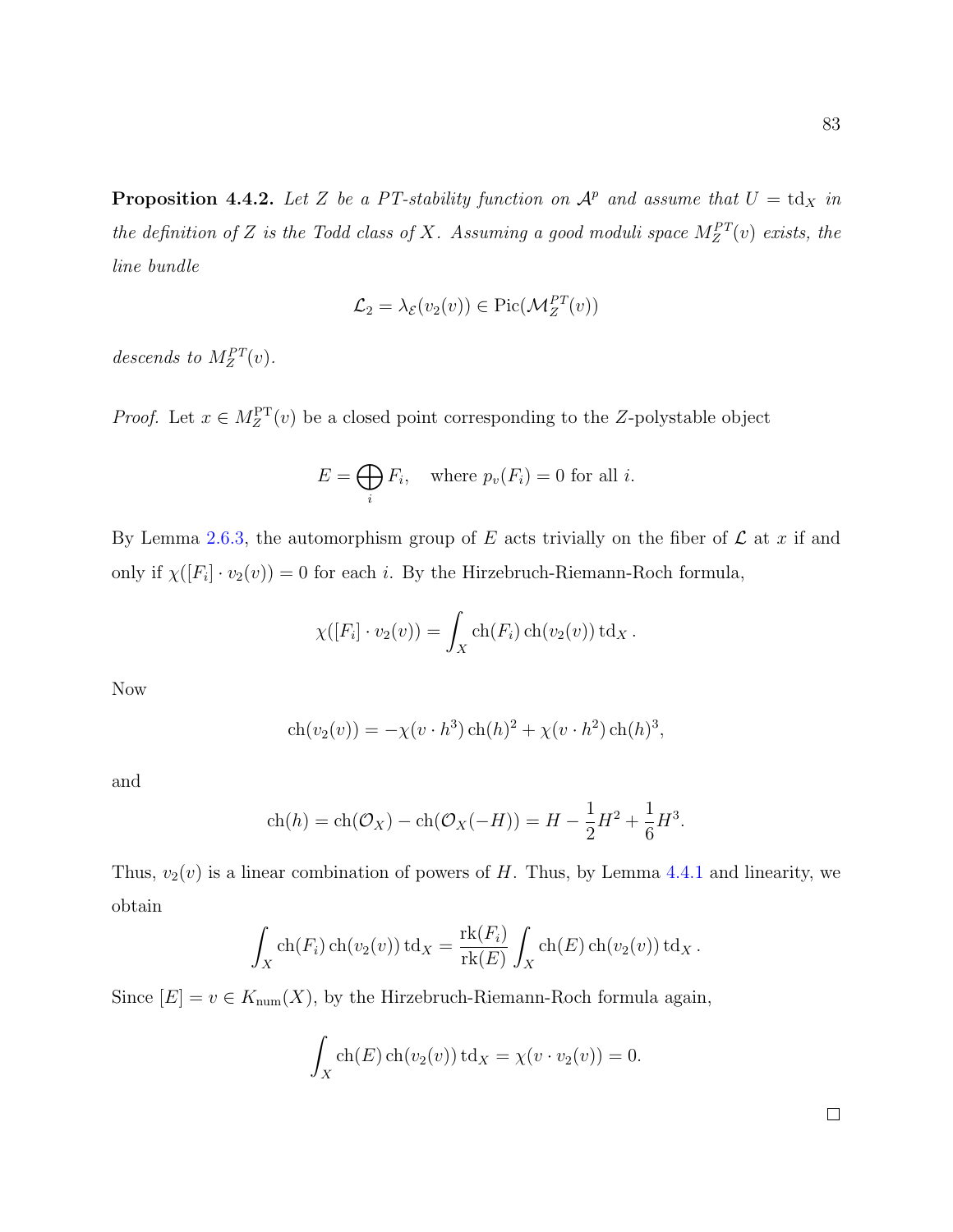#### Restriction to curves

We now relate  $\mathcal{L}_2$  to restrictions of the universal complex to various curves in X. Let  $a, b > 0$  be integers and let  $D_1 \in |\mathcal{O}_X(a)|$  and  $D_2 \in |\mathcal{O}_X(b)|$  be divisors whose intersection  $C = D_1 \cap D_2$  is a smooth, connected curve. Consider the diagram



Here  $\mathcal{E}_C$  denotes the derived restrictions of  $\mathcal{E}$  to  $\mathcal{M}_Z^{\text{PT}}(v) \times C$ . Consider the Donaldson morphisms

$$
\lambda_{\mathcal{E}} : K(X) \to \mathrm{Pic}(\mathcal{M}_Z^{\mathrm{PT}}(v)), \quad \lambda_{\mathcal{E}_C} : K(C) \to \mathrm{Pic}(\mathcal{M}_Z^{\mathrm{PT}}(v)).
$$

<span id="page-91-0"></span>Lemma 4.4.3. We have commutative diagram

$$
K(X) \xrightarrow{\cdot [\mathcal{O}_C]} K(X)
$$
  
\n
$$
i^* \downarrow \qquad \lambda_{\mathcal{E}} \downarrow
$$
  
\n
$$
K(C) \xrightarrow{\cdot} \text{Pic}(\mathcal{M}_Z^{PT}(v))
$$

*Proof.* It suffices to show that  $\lambda_{\mathcal{E}}(F \otimes i_* \mathcal{O}_C) = \lambda_{\mathcal{E}_C}(F|_C)$  when F is a locally free sheaf on X. By flat base change and the projection formula, we have

$$
j_*\mathcal{E}_C=j_*j^*\mathcal{E}=\mathcal{E}\otimes j_*q_C^*\mathcal{O}_C=\mathcal{E}\otimes q^*i_*\mathcal{O}_C.
$$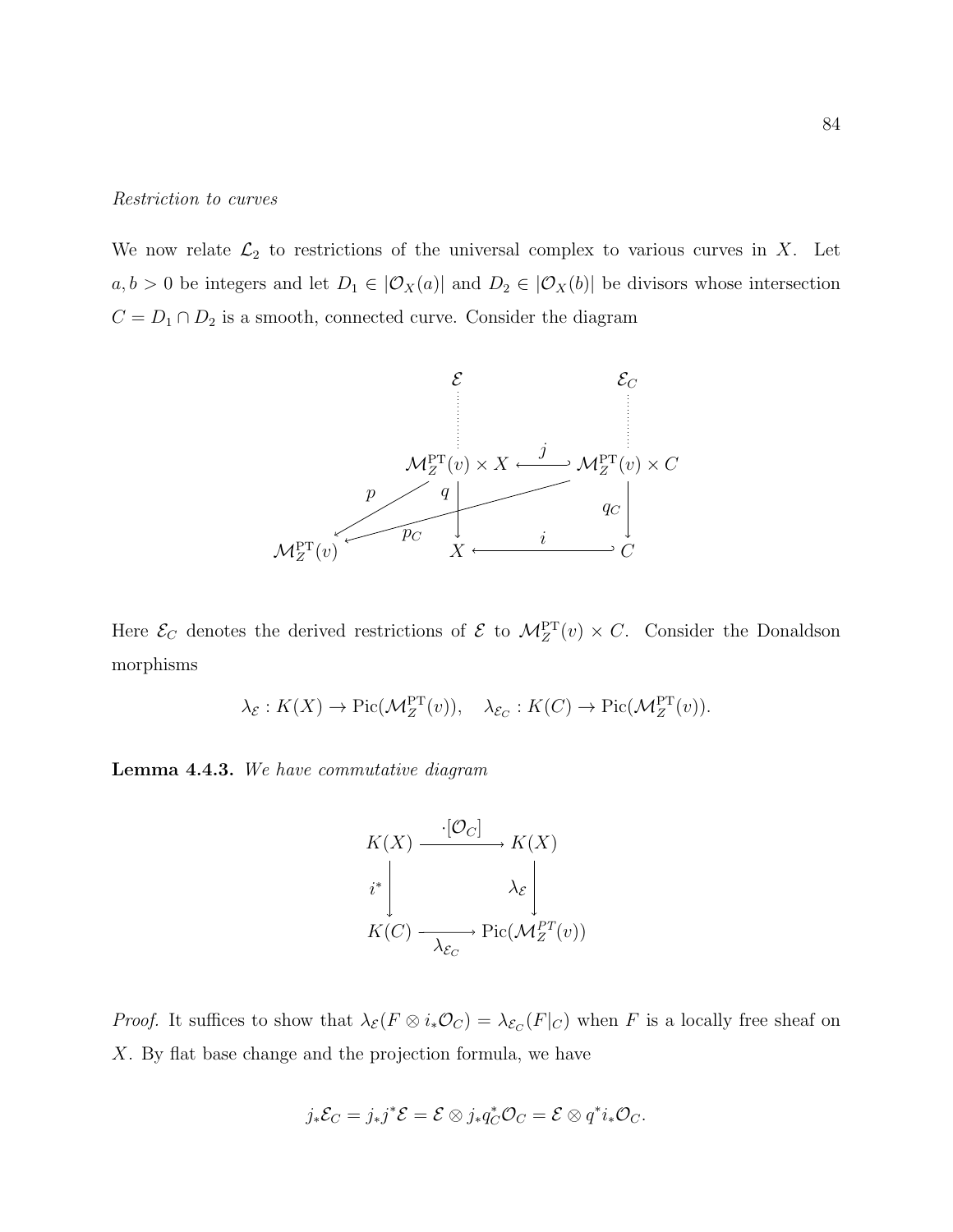Thus,

$$
\lambda_{\mathcal{E}_C}(F|_C) = \det Rp_{C*}(\mathcal{E}_C \otimes q_C^* i^* F)
$$
  
= 
$$
\det Rp_*j_*(\mathcal{E}_C \otimes j^* q^* F)
$$
  
= 
$$
\det Rp_*(j_*\mathcal{E}_C \otimes q^* F)
$$
  
= 
$$
\det Rp_*(\mathcal{E} \otimes q^*(i_*\mathcal{O}_C \otimes F))
$$
  
= 
$$
\lambda_{\mathcal{E}}(i_*\mathcal{O}_C \otimes F).
$$

<span id="page-92-0"></span>Proposition/Definition 4.4.4. Define

$$
w := -\chi(v \cdot h \cdot [\mathcal{O}_C]) \cdot 1 + \chi(v \cdot [\mathcal{O}_C]) \cdot h \in K(X).
$$

We have

$$
\lambda_{\mathcal{E}_C}(w|_C) = \mathcal{L}_2^{\otimes a^2 b^2}.
$$

Moreover,  $-w|_{C} \in K(C)$  has positive rank and so is represented by a locally free sheaf on C.

*Proof.* For the first claim, by Lemma [4.4.3](#page-91-0) it suffices to show that  $w \cdot [\mathcal{O}_C] = a^2 b^2 u$ . Note that  $[\mathcal{O}_C] = [\mathcal{O}_{D_1}][\mathcal{O}_{D_2}]$  and that  $\mathcal{O}_{D_1}$  fits in the exact sequence

$$
0 \to \mathcal{O}_X(-a) \to \mathcal{O}_X \to \mathcal{O}_{D_1} \to 0,
$$

so that

$$
[\mathcal{O}_{D_1}] = [\mathcal{O}_X] - [\mathcal{O}_X(-a)] = 1 - [\mathcal{O}_X(-1)]^a = 1 - (1 - h)^a = ah - \binom{a}{2}h^2 + \binom{a}{3}h^3,
$$

and similarly  $[\mathcal{O}_{D_2}] = bh - {b \choose 2}$  $\binom{b}{2}h^2 + \binom{b}{3}$  $\binom{b}{3}h^3$ . Hence

$$
[\mathcal{O}_C] = (ah - \binom{a}{2}h^2 + \binom{a}{3}h^3)(bh - \binom{b}{2}h^2 + \binom{b}{3}h^3)
$$

$$
= abh^2 - \left(a\binom{b}{2} + b\binom{a}{2}\right)h^3.
$$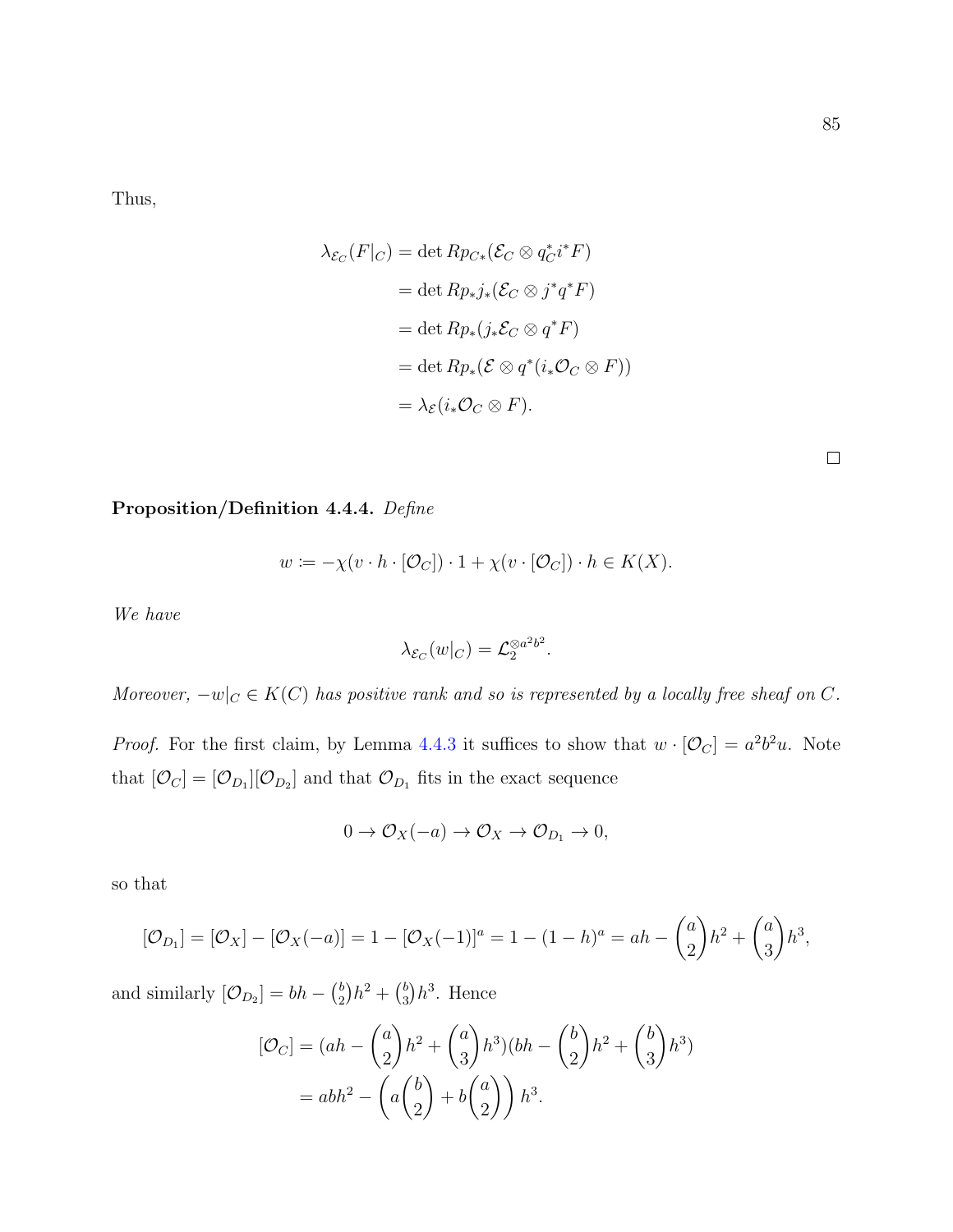Thus,  $h \cdot [\mathcal{O}_C] = abh^3$ , hence

$$
w = -ab\chi(v \cdot h^3) \cdot 1 + ab\chi(v \cdot h^2) \cdot h - \left(a\binom{b}{2} + b\binom{a}{2}\right)\chi(v \cdot h^3) \cdot h,
$$

and so

$$
w \cdot [\mathcal{O}_C] = -a^2 b^2 \chi(v \cdot h^3) \cdot h^2 + a^2 b^2 \chi(v \cdot h^2) h^3 = a^2 b^2 u.
$$

For the second claim, we note that  $rk(w) = -a^4\chi(v \cdot h^3) = -a^2b^2 \, rk(v) \deg(X) < 0$ . Since restriction to C preserves rank, we see that  $rk(-w|_{C}) > 0$ , so  $-w|_{C}$  is represented for example by the sheaf

$$
{\mathcal O}_C^{\oplus \operatorname{rk}(-w|_C)-1} \oplus \det(-w|_C).
$$

 $\Box$ 

## 4.5 Global generation

We now prove our first main result: some positive power of the line bundle  $\mathcal{L}_2$  on  $\mathcal{M}_Z^{\text{PT}}(v)$ is globally generated. To make a precise statement, recall that for an integer  $a > 0$ , we have defined  $S_{a,a} = |\mathcal{O}_X(a)| \times |\mathcal{O}_X(a)|$  with incidence correspondence  $Z^{a,a} \subseteq S_{a,a} \times X$ .

<span id="page-93-0"></span>**Theorem 4.5.1.** There exists an integer  $a > 0$  such that for any PT-semistable object  $E_0 \in \mathcal{A}^p$  of class v, there exists a nonempty open subset  $U \subseteq S_{a,a}$  with the following property. For every  $s \in U$ , the fiber  $C = Z_s^{a,a}$  is a smooth, connected curve, and there exists a locally free sheaf G on C such that

$$
\mathcal{L}_{2}^{\otimes ma^{4}}=\lambda_{\mathcal{E}_{C}}(G)^{\vee}
$$

for some  $m > 0$ , and G induces a global section  $\delta_G \in \Gamma(\mathcal{M}_Z^{PT}(v), \mathcal{L}_2^{m \otimes a^4})$  $\binom{m\otimes a^*}{2}$  that is nonvanishing at  $[E_0] \in M_Z^{PT}(v)$ . In particular, for sufficiently large m, the line bundle  $\mathcal{L}_2^{\otimes ma^4}$  $Pic(\mathcal{M}_Z^{PT}(v))$  is globally generated.

*Proof.* Combining Lemmas [4.3.2](#page-82-0) and [4.3.3,](#page-83-0) we find  $a > 0$  such that

(i) there exists a nonempty open set  $U_1 \subseteq S_{a,a}$  such that for every  $s \in U_1$ , the fiber  $Z_s^{a,a}$  is a smooth, connected curve, and if  $E \in \mathcal{A}^p$  is any PT-semistable object of class v, then  $Z_s^{a,a}$  does not contain any components of  $\mathcal{H}^0(E)^{\vee\vee}/\mathcal{H}^0(E)$ ,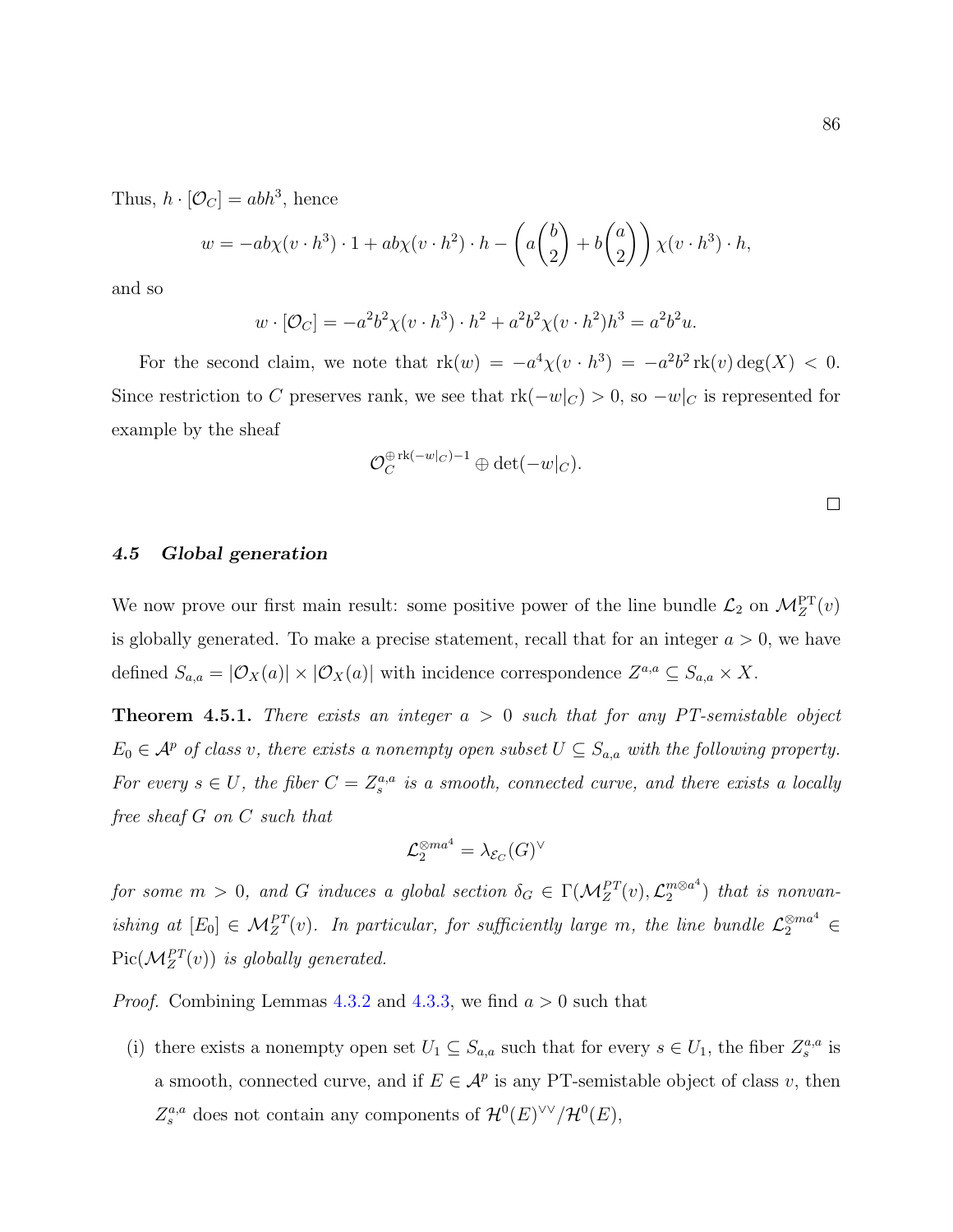(ii) given a PT-semistable object  $E_0$  of class v, there exists an open subset  $U_2 \subseteq S_{a,a}$  such that for every  $s \in U_2$ , the fiber  $Z_s^{a,a}$  is a smooth, connected curve, and the restriction  $E_0|^{\mathbb{L}}_Z$  $\mathbb{Z}_s^{a,a}$  is a  $\mu$ -semistable sheaf.

Set  $U = U_1 \cap U_2 \subseteq S_{a,a}$ . Let  $s \in U$  and denote  $C = Z_s^{a,a}$ . Recall from Lemma [4.4.4](#page-92-0) that we defined

$$
w = -\chi(v \cdot h \cdot [\mathcal{O}_C]) \cdot 1 + \chi(v \cdot [\mathcal{O}_C]) \cdot h \in K(X)
$$

and observed that  $\mathcal{L}_2^{\otimes a^4} = \lambda_{\mathcal{E}_C}(w|_C)$ . Notice that for  $m > 0$ , we have  $\text{rk}(-mw|_C) =$  $ma^2 \deg(X)$  rk(v), and that that

$$
mw|_C = -m\chi(v|_C \cdot h|_C) \cdot 1 + m\chi(v|_C) \cdot h|_C
$$

so that  $\chi(mw|_C \cdot v|_C) = 0$ . Thus, by Lemma [2.7.1,](#page-37-0) for large enough m, there exists a locally free sheaf G of class  $-mw|_C$  on C such that  $\mathbb{H}^i(C, E_0|_C^{\mathbb{L}} \otimes G) = 0$  for all  $i \in \mathbb{Z}$ .

Let now  $E \in \mathcal{A}^p$  be any PT-semistable object. By Proposition [4.3.4\(](#page-83-1)a), we have an exact triangle

$$
F\to E|_C^{\mathbb{L}}\otimes G\to T[-1]
$$

in  $D<sup>b</sup>(C)$ , where F is a coherent sheaf and T is a 0-dimensional coherent sheaf. Thus, the long exact sequence in hypercohomology shows that  $\mathbb{H}^i(C, E|_{C}^{\mathbb{L}} \otimes G) = 0$  for  $i \neq 0, 1$ , and since  $\chi(C, E|_{C}^{\mathbb{L}} \otimes G) = \chi(-mw|_{C} \cdot v_{C}) = 0$ , we have

$$
\dim \mathbb{H}^0(C, E|_C^{\mathbb{L}} \otimes G) = \dim \mathbb{H}^1(C, E|_C^{\mathbb{L}} \otimes G).
$$

Thus, by Lemma [2.6.2,](#page-33-0) the line bundle

$$
\mathcal{L}_2^{\otimes ma^4}=\lambda_{\mathcal{E}_C}(w|_C)=\lambda_{\mathcal{E}_C}(G)^\vee
$$

has a global section  $\delta_G$  that does not vanish at  $[E_0] \in \mathcal{M}_Z^{\text{PT}}(v)$ .

This shows that for each point  $t \in \mathcal{M}_Z^{\text{PT}}(v)$  we can find and integer  $m_t > 0$  and a section  $s_t$  of  $\mathcal{L}_2^{\otimes m_t a^4}$  not vanishing at t. Since  $\mathcal{M}_Z^{\text{PT}}(v)$  is quasicompact, the nonvanishing loci of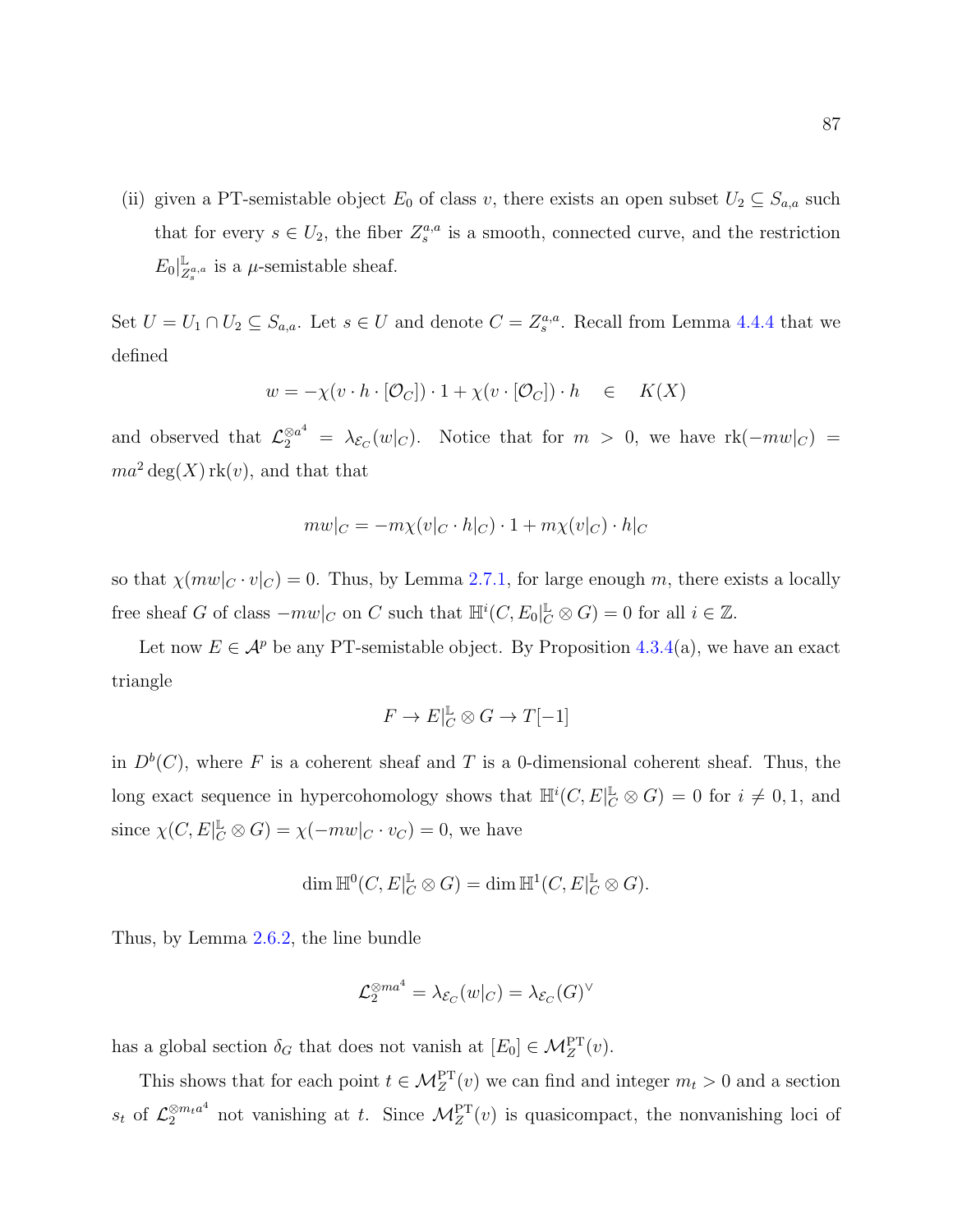finitely many of these sections, say  $s_1, \ldots, s_N$ , cover  $\mathcal{M}_Z^{\text{PT}}(v)$ . Taking  $m = m_1 \cdots m_N$ , we see that the nonvanishing loci of the sections

$$
s_i^{m/m_i} \in \Gamma(\mathcal{M}_Z^{\rm PT}(v), \mathcal{L}_2^{\otimes ma^4})
$$

cover  $\mathcal{M}_Z^{\text{PT}}(v)$ . Thus,  $\mathcal{L}_2^{\otimes ma^4}$  is globally generated.

## <span id="page-95-0"></span>4.6 Study of the fibers

In this section we analyze the fibers of the morphism provided by the line bundle  $\mathcal{L}_2$ . Let  $\mathcal{L} = \mathcal{L}_2^{\otimes ma^4} \in \text{Pic}(\mathcal{M}_Z^{\text{PT}}(v)),$  where  $a > 0$  and  $m > 0$  are given by Theorem [4.5.1](#page-93-0) so that  $\mathcal{L}$  is globally generated. From now on we assume that  $U = \text{td}_X$  in the definition of the PT-stability condition, so that by Proposition [4.4.2,](#page-90-0) the line bundle  $\mathcal L$  descends to a line bundle L on the good moduli space  $M_Z^{\text{PT}}(v)$ . We also assume that the good moduli space exists – this is only known in the absence of strictly semistable objects, such as when  $gcd(r k(v), H^2 \cdot c_1(v)) = 1$ .

Since the good moduli space map  $\pi: \mathcal{M}_Z^{\text{PT}}(v) \to M_Z^{\text{PT}}(v)$  satisfies  $\pi_* \mathcal{O} = \mathcal{O}$ , the projection formula implies that there is an isomorphism

$$
\Gamma(\mathcal{M}_Z^{\text{PT}}(v), \mathcal{L}^{\otimes n}) \cong \Gamma(M_Z^{\text{PT}}(v), L^{\otimes n})
$$

for every n and that L is globally generated. We claim that the graded ring

$$
R = \bigoplus_{n \ge 0} \Gamma(M_Z^{\text{PT}}(v), L^{\otimes n})
$$

is finitely generated and the induced morphism  $\phi: M_Z^{\text{PT}}(v) \to \text{Proj } R$  has connected fibers. To see this, let  $M_Z^{\text{PT}}(v) \to \mathbb{P}^N$  be the morphism induced by the complete linear system  $|L|$ . Since  $M_Z^{\text{PT}}(v)$  is a proper algebraic space, this map admits a Stein factorization

$$
M_Z^{\rm PT}(v) \xrightarrow{g} \overline{M} \xrightarrow{h} \mathbb{P}^N,
$$

where h is finite and g satisfies  $g_*\mathcal{O}_{M_Z^{\text{PT}}(v)} = \mathcal{O}_{\overline{M}}$ , and in particular g has connected fibers. Let  $L_{\overline{M}} = h^* \mathcal{O}_{\mathbb{P}^N}(1)$  so that we have  $g^* L_{\overline{M}} = L$ . The projection formula now gives an identification

$$
R \cong \bigoplus_{n \geq 0} \Gamma(\overline{M}, L_{\overline{M}}^{\otimes n}),
$$

 $\Box$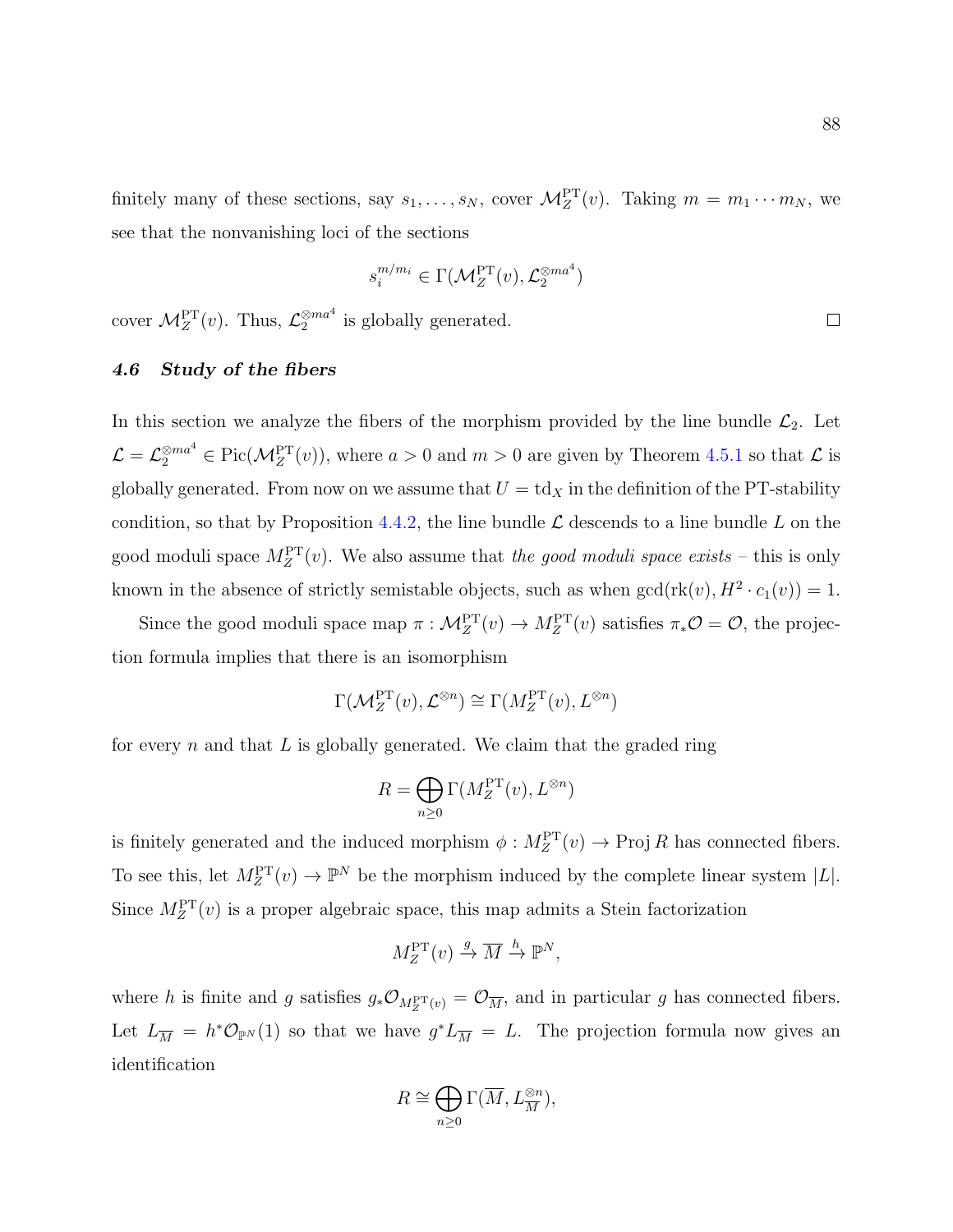and since h is finite, the line bundle  $L_{\overline{M}}$  is ample. Thus, R is finitely generated and the canonical map  $\overline{M} \to \text{Proj } R$  is an isomorphism. Moreover, the map  $\phi: M_Z^{\text{PT}}(v) \to \text{Proj } R$ gets identified with  $g$ , and so has connected fibers.

The goal of this section is to give a partial set-theoretic description of the fibers of  $\phi$ . The first step is to understand curves contracted by  $\phi$ , so we begin by studying families parameterized by curves. To state our results, we introduce the following notation.

First, given a  $\mu$ -semistable torsion-free sheaf F on X, let  $F^{**} := \text{gr}(F)^{\vee \vee}$  denote the double dual of the polystable sheaf  $gr(F) = \bigoplus_i gr_i(F)$  associated to a Jordan-Hölder filtration of F with torsion-free factors  $gr_i(F)$ . Note that  $F^{**}$  is independent of the Jordan-Hölder filtration. Second, if S is a scheme of finite type and  $\mathcal{E} \in D^b(S \times X)$  a family of PT-semistable objects parameterized by S, for each  $t \in S$  we set

$$
\mathcal{E}_t = \mathcal{E}|_{\{t\} \times X}, \quad F_t = \mathcal{H}^0(\mathcal{E}_t), \quad T_t = \mathcal{H}^1(\mathcal{E}_t), \quad Q_t = F_t^{\vee \vee}/F_t.
$$

<span id="page-96-0"></span>**Proposition 4.6.1.** Let S be a smooth, proper, connected curve and  $f : S \to M_Z^{PT}(v)$  a map corresponding to the family  $\mathcal{E} \in D^b(S \times X)$ . If  $\deg(f^*\mathcal{L}) = 0$ , then

- (i) the sheaves  $F_t^{**}$  are isomorphic for all  $t \in S$ , and
- (ii) there exists a closed 1-dimensional subset  $Y \subset X$  such that  $\text{Supp}(Q_t) \subseteq Y$  for every  $t \in S$ .

*Proof.* Fix a point  $t_0 \in S$  and let  $a > 0$  and  $U' \subseteq S_{a,a}$  be as in Theorem [4.5.1,](#page-93-0) so that for each  $s \in U'$  we can find an integer  $m > 0$  and a sheaf G on the curve  $C_s := Z_s^{a,a}$  such that the section  $\delta_G$  of  $\mathcal{L}_2^{\otimes ma^4}|_S = \lambda_{\mathcal{E}_{C_s}}(G)^{\vee}|_S$  is nonzero at  $t_0 \in S$ . But by assumption  $\deg(\mathcal{L}_2^{\otimes ma^4}|_S) = 0$ , so the section  $\delta_G$  must be nonzero at every point  $t \in S$ . This implies that

$$
\mathbb{H}^0(C_s, \mathcal{E}_t|_{C_s}^{\mathbb{L}} \otimes G) = \mathbb{H}^1(C_s, \mathcal{E}_t|_{C_s}^{\mathbb{L}} \otimes G) = 0.
$$

By Proposition [4.3.4,](#page-83-1) the curve  $C_s$  cannot meet the supports of  $Q_t$  or  $T_t$  for any  $s \in U'$  and  $t \in S$ . In particular, the supports  $\text{Supp}(Q_t)$  must be contained in the complement  $Z = X \setminus U$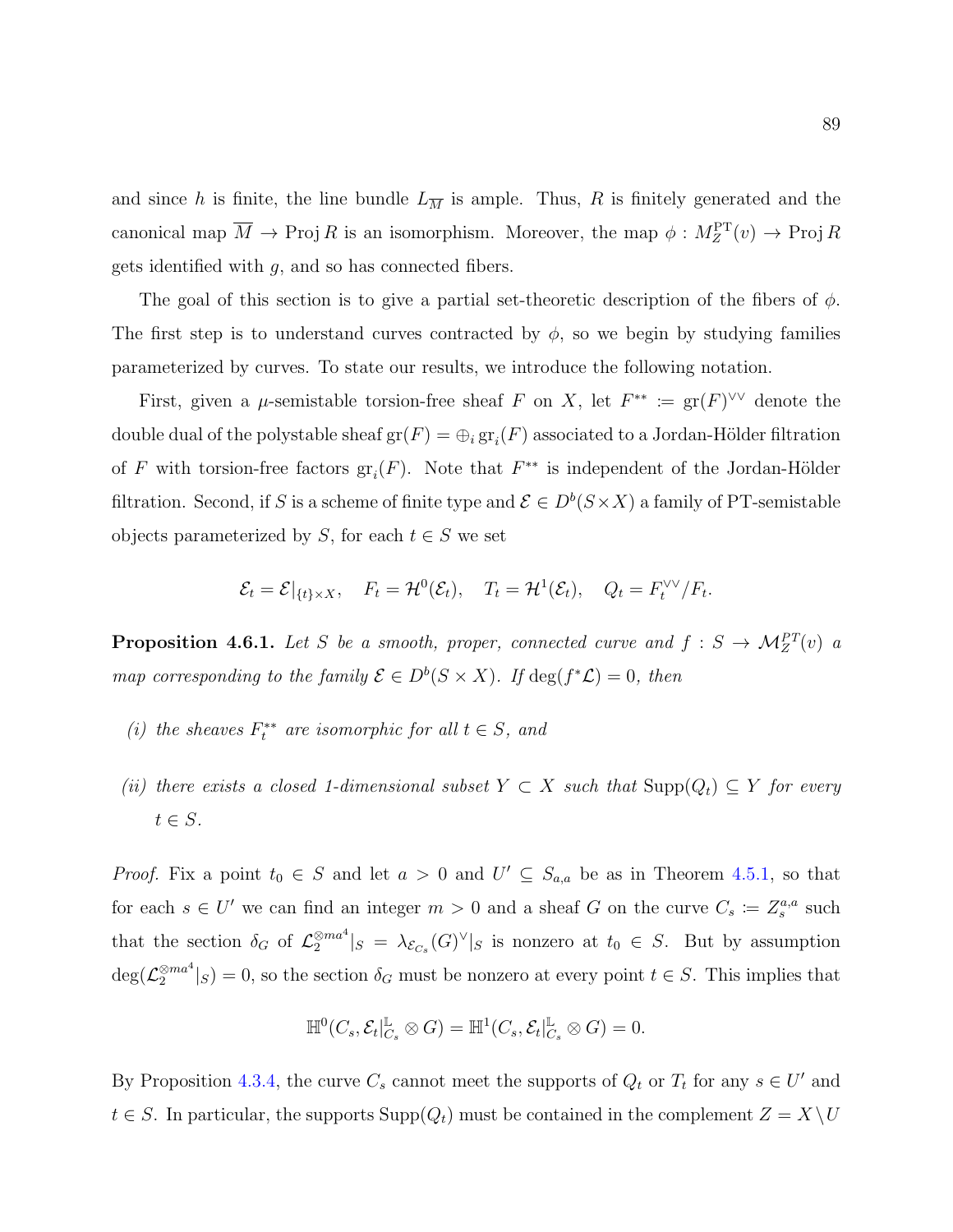of the union  $U = \bigcup_{s \in U'} C_s \subseteq X$  of all the curves  $C_s$  for  $s \in U'$ , which by Lemma [4.3.1](#page-82-1) is a closed 1-dimensional subset. This proves the second claim.

To prove the first claim, we give a variant of the restriction argument in the proof of Theorem [4.5.1.](#page-93-0) The argument is similar to the proof of [\[17,](#page-108-2) Lemma 8.2.12]. Fix  $t_1, t_2 \in S$ , and for  $j = 1, 2$  fix a Jordan-Hölder filtration

$$
0 \subset F_{t_j}^{(1)} \subset \cdots \subset F_{t_j}^{(k_j - 1)} \subset F_{t_j}^{(k_j)} = F_{t_j}
$$

with  $\mu$ -stable torsion-free factors  $G_{t_j}^{(i)} = F_{t_j}^{(i)}$  $t_j^{(i)}/F_{t_j}^{(i-1)}$ . Note that

$$
F_{t_j}^{**} = \left(\oplus_i G_{t_j}^{(i)}\right)^{\vee \vee}.
$$

First, we can choose an integer  $a \gg 0$  and a smooth, connected surface  $D \in |{\mathcal{O}}_X(a)|$  such that D avoids the supports of  $T_{t_1}$  and  $T_{t_2}$ , the restrictions  $F_{t_1}|_D$  and  $F_{t_2}|_D$  are  $\mu$ -semistable and torsion-free [\[17,](#page-108-2) Theorem 7.1.1] and the restrictions  $G_t^{(i)}$  $t_1^{(i)}|_D$  and  $G_{t_2}^{(i)}$  $t_2^{(i)}|_D$  of all the Jordan-Hölder factors are  $\mu$ -stable and torsion-free [\[17,](#page-108-2) Theorem 7.2.8] on D. This implies that for  $j=1,2,$  the restricted filtration

$$
0 \subset F_{t_j}^{(1)}|_{D} \subset \cdots \subset F_{t_j}^{(k_j-1)}|_{D} \subset F_{t_j}^{(k_j)}|_{D} = F_{t_j}|_{D}
$$

is a Jordan-Hölder filtration for  $F_{t_j}|_{D}$ . We can also assume that D avoids the finitely many (codimension 2 or 3) associated points of each of the sheaves  $(G_t^{(i)})$  $_{t_{1}}^{(i)}$ ) $\vee\vee/G_{t_{1}}^{(i)}$  and  $(G_{t_{2}}^{(i)}$  $\binom{(i)}{t_2}$ VV $/G_{t_2}^{(i)}$ . We may also assume that D avoids the finitely many singular points of  $F_{t_1}^{**}$  and  $F_{t_2}^{**}$ , implying that  $F_{t_1}^{**}|_D$  and  $F_{t_2}^{**}|_D$  are locally free. Moreover, we claim that by increasing a if necessary, we may assume that

<span id="page-97-0"></span>
$$
\operatorname{Ext}^{l}(F_{t_{1}}^{**}, F_{t_{2}}^{**}(-D)) = \operatorname{Ext}^{l}(F_{t_{2}}^{**}, F_{t_{1}}^{**}(-D)) = 0 \quad \text{for} \quad l = 0, 1,
$$
 (4.5)

so that  $\text{Hom}(F_{t_1}^{**}, F_{t_2}^{**}) = \text{Hom}(F_{t_1}^{**}|_D, F_{t_2}^{**}|_D)$  and similarly with  $F_{t_1}$  and  $F_{t_2}$  interchanged, implying that  $F_{t_1}^{**} \cong F_{t_2}^{**}$  if and only if  $F_{t_1}^{**}|_D \cong F_{t_2}^{**}|_D$ . To see [\(4.5\)](#page-97-0), note that since  $F_{t_1}^{**}$  is a reflexive sheaf on a smooth threefold, it fits in a short exact sequence  $0 \to \mathcal{F}_1 \to \mathcal{F}_0 \to$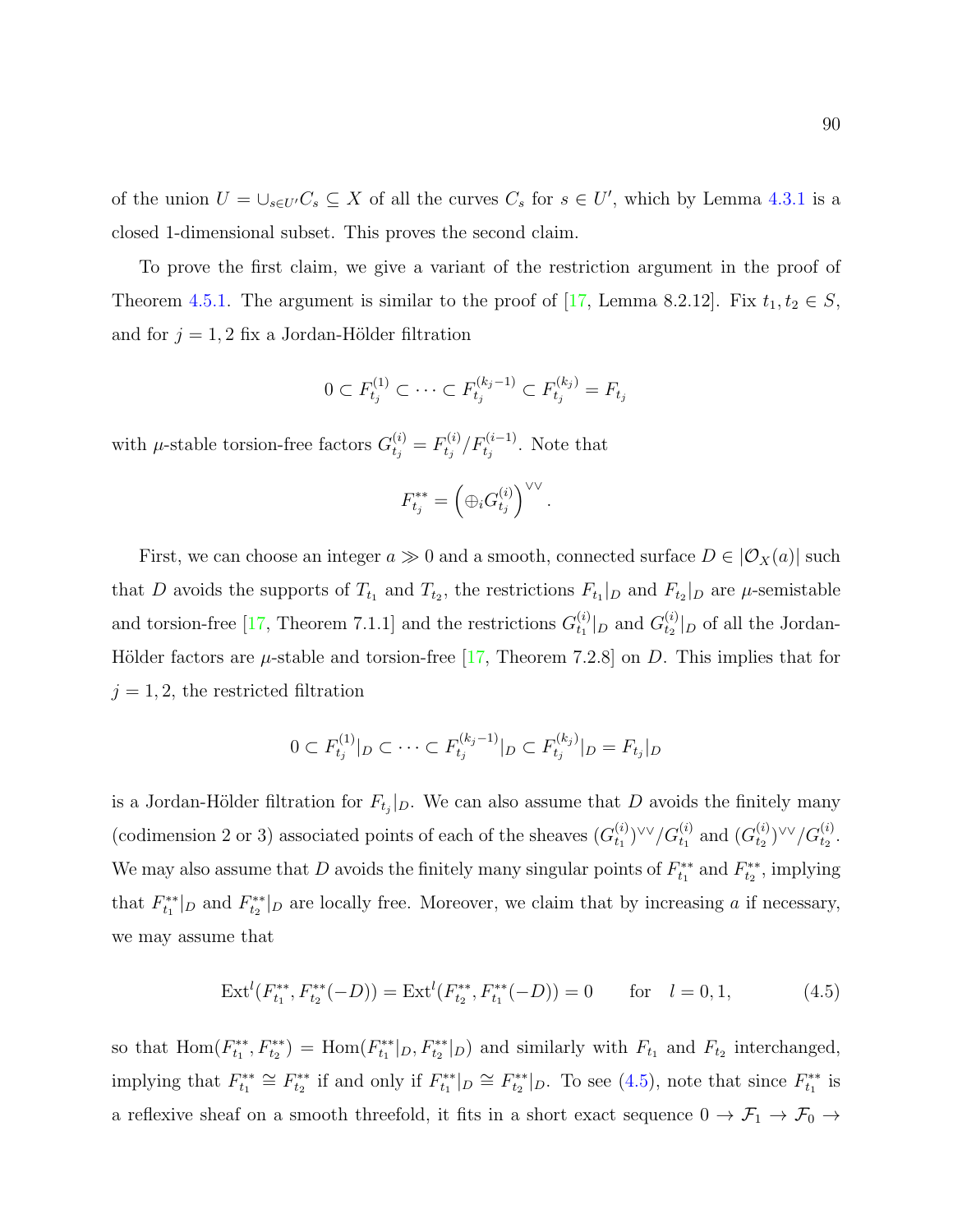$F_{t_1}^{**} \to 0$  where  $\mathcal{F}_0$  and  $\mathcal{F}_1$  are locally free. Applying Hom $(-, F_{t_2}^{**}(-D))$ , we obtain the exact sequence

$$
0 \to \text{Hom}(F_{t_1}^{**}, F_{t_2}^{**}(-D)) \to H^0(X, \mathcal{F}_0^{\vee} \otimes F_{t_2}^{**}(-D)) \to H^0(X, \mathcal{F}_1^{\vee} \otimes F_{t_2}^{**}(-D))
$$
  

$$
\to \text{Ext}^1(F_{t_1}^{**}, F_{t_2}^{**}(-D)) \to H^1(X, \mathcal{F}_0^{\vee} \otimes F_{t_2}^{**}(-D)).
$$

By choosing a large enough, we can make the cohomology groups involving  $\mathcal{F}_0$  and  $\mathcal{F}_1$  vanish, giving the claim for  $\text{Ext}^l(F_{t_1}^{**}, F_{t_2}^{**}(-D))$ , and we can reverse the roles of  $F_{t_1}^{**}$  and  $F_{t_2}^{**}$ .

Using [\[17,](#page-108-2) Theorem 7.1.1] and [17, Theorem 7.2.8] again, we can choose an integer  $b \gg 0$ and a curve  $C \in |O_D(b)|$  such that again the restrictions  $F_{t_1}|_C$  and  $F_{t_2}|_C$  are semistable and the restrictions  $G_{t_1}^{(i)}$  $t_1^{(i)}|_C$  and  $G_{t_2}^{(i)}$  $t_2^{(i)}|_C$  are stable, implying that

$$
gr(F_{t_1})|_C \cong gr(F_{t_1}|_C)
$$
 and  $gr(F_{t_2})|_C \cong gr(F_{t_2}|_C).$ 

Since D avoids the associated points of each of  $(G_t^{(i)})$  $_{t_{1}}^{(i)}$ ) $\{V\}$  $\}/G_{t_{1}}^{(i)}$  and  $(G_{t_{2}}^{(i)}$  $_{t_{2}}^{(i)}$ ) $\vee \vee/G_{t_{2}}^{(i)}$ , we may assume that C avoids the supports of  $(G_t^{(i)})$  $_{t_{1}}^{(i)}$ ) $\vee\vee/G_{t_{1}}^{(i)}$  and  $(G_{t_{2}}^{(i)}$  $\binom{(i)}{t_2}$ <sup> $\vee\vee$ </sup>  $/G$ <sup>(i)</sup> altogether, implying that

$$
F_{t_1}^{**}|_C \cong \text{gr}(F_{t_1})|_C \cong \text{gr}(F_{t_1}|_C) \quad \text{and} \quad F_{t_2}^{**}|_C \cong \text{gr}(F_{t_2})|_C \cong \text{gr}(F_{t_2}|_C).
$$

Moreover, since  $F_{t_1}^{**}|_D$  and  $F_{t_2}^{**}|_D$  are locally free, we may, by increasing b if necessary, assume that  $\text{Hom}(F_{t_1}^{**}, F_{t_2}^{**}) = \text{Hom}(F_{t_1}^{**}|_C, F_{t_2}^{**}|_C)$  and  $\text{Hom}(F_{t_2}^{**}, F_{t_1}^{**}) = \text{Hom}(F_{t_2}^{**}|_C, F_{t_1}^{**}|_C)$ . Finally, we can assume that  $H^1(X, \mathcal{O}_X(b-a)) = 0$  so that  $H^0(X, \mathcal{O}_X(b)) \to H^0(D, \mathcal{O}_D(b))$ is surjective, implying that  $C = D \cap D'$  for a surface  $D' \in |O_X(b)|$ . With these choices, it is sufficient to show that  $F_{t_1}|_C$  and  $F_{t_2}|_C$  are S-equivalent.

By Proposition [4.4.4,](#page-92-0) we have  $\lambda_{\mathcal{E}_C}(mw|_C) \cong \mathcal{L}^{\otimes ma^2b^2}$ , and the class  $-mw|_C \in K(C)$  is represented by a locally free sheaf M on C. Since  $F_{t_1}|_C$  is semistable on C, by Lemma [2.7.1,](#page-37-0) we can choose M for large enough  $m > 0$  so that

$$
H^{0}(C, F_{t_1}|_{C} \otimes M) = H^{1}(C, F_{t_1}|_{C} \otimes M) = 0.
$$

This implies that the section  $\delta_M$  of  $\lambda_{\mathcal{E}_C}(M)^{\vee} = \mathcal{L}^{\otimes m a^2 b^2}$  is nonvanishing at  $t_1 \in S$ , hence nonvanishing everywhere, or equivalently,

$$
H^0(C, F_t|_C \otimes M) = H^1(C, F_t|_C \otimes M) = 0
$$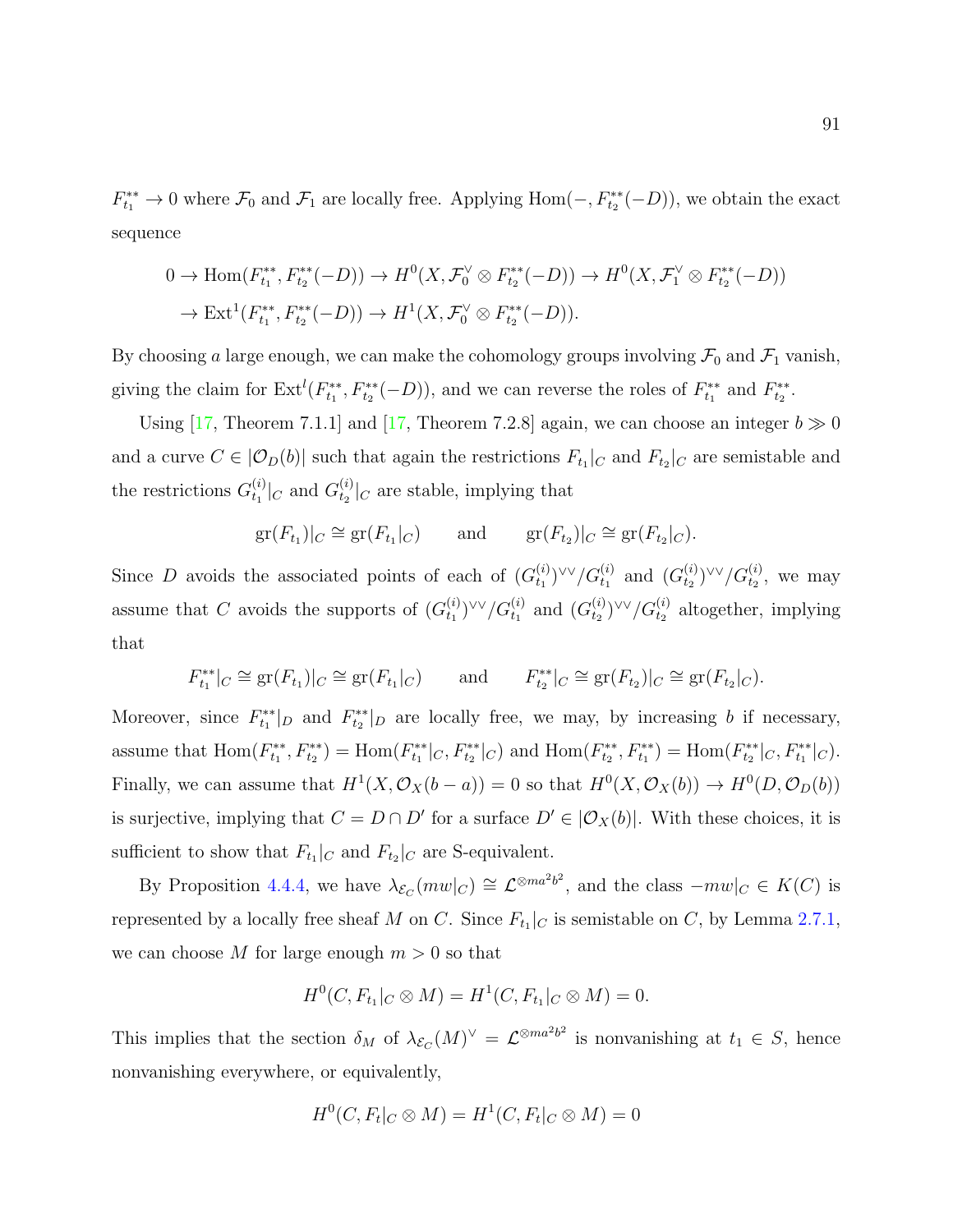for all  $t \in S$ . Thus, by Proposition [4.3.4,](#page-83-1) C cannot meet the support of  $T_t$  or  $Q_t$  for any  $t \in S$ , implying that  $\mathcal{E}_C$  is a family of sheaves on C parameterized by S. By Remark [2.7.2,](#page-37-1) the sheaves in the family  $\mathcal{E}_C$  are all semistable, and by Lemma [2.7.3,](#page-38-0) they are all S-equivalent. In particular,  $F_{t_1}|_C$  and  $F_{t_2}|_C$  are S-equivalent, concluding the proof.  $\Box$ 

In the coprime case we get a sharper statement.

<span id="page-99-0"></span>**Proposition 4.6.2.** Assume  $gcd(rk(v), H^2 \cdot c_1(v)) = 1$ . If S is a smooth, proper, connected curve and  $f: S \to \mathcal{M}_Z^{PT}(v)$  is a map corresponding to the family  $\mathcal{E} \in D^b(S \times X)$ , then  $deg(f^*\mathcal{L}) = 0$  if and only if for all  $t \in S$ 

- (i) the sheaves  $F_t^{\vee\vee}$  are isomorphic, and
- (ii) the stalks of the sheaves  $Q_t$  at every codimension 2 point  $\eta \in X$  have the same length as modules over the local ring  $\mathcal{O}_{X,n}$ .

*Proof.*  $(\Leftarrow)$  Assume that (i) and (ii) hold. As in the proof of Proposition [4.6.1,](#page-96-0) for sufficiently large  $a > 0$ , we can find a curve  $C = D_1 \cap D_2 \subseteq X$  with  $D_1, D_2 \in |O_X(a)|$  such that the  $\text{restriction } F_t^{\vee\vee}|_C$  is semistable on C. From (ii) we see that there is a pure 1-dimensional closed subset  $Y \subseteq X$  containing the supports of the  $Q_t$ , and from (i) that for each  $t \in S$ , the sheaf  $T_t$  is supported in the union Y' of Y and the finitely many points where  $F_t^{\vee\vee}$  is not locally free. Thus,  $Y'$  is a 1-dimensional closed subset (with possibly 0-dimensional components), so we can choose C to be disjoint from Y'. This implies that the restriction  $\mathcal{E}_C = \mathcal{E}|_{S \times C}$  is an isotrivial family of stable sheaves on C. Thus, Lemma [2.7.3](#page-38-0) implies that the determinantal line bundle  $\lambda_{\mathcal{E}_C}(-w|_C)$  has degree 0. But we have seen that  $\lambda_{\mathcal{E}_C}(-w|_C) = f^*\mathcal{L}_2^{\otimes a^4}$  $\frac{\otimes a^*}{2}$ .

(⇒) Assume that  $\deg(f^*\mathcal{L}) = 0$ . Note that with the coprime assumption,  $F_t$  is  $\mu$ -stable, so by Proposition [4.6.1](#page-96-0) the double duals  $F_t^{\vee\vee}$  are isomorphic for all  $t \in S$ , and there is a closed 1-dimensional subset  $Y \subseteq X$  with the property that  $\text{Supp}(Q_t) \subseteq Y$  for all  $t \in S$ . Let  $Y_1, \ldots, Y_n \subseteq Y$  denote the irreducible components and  $\eta_i \in Y_i$  the generic points.

From the triangles

$$
F_t \to \mathcal{E}_t \to T_t[-1]
$$
 and  $F_t \to F_t^{\vee \vee} \to Q_t$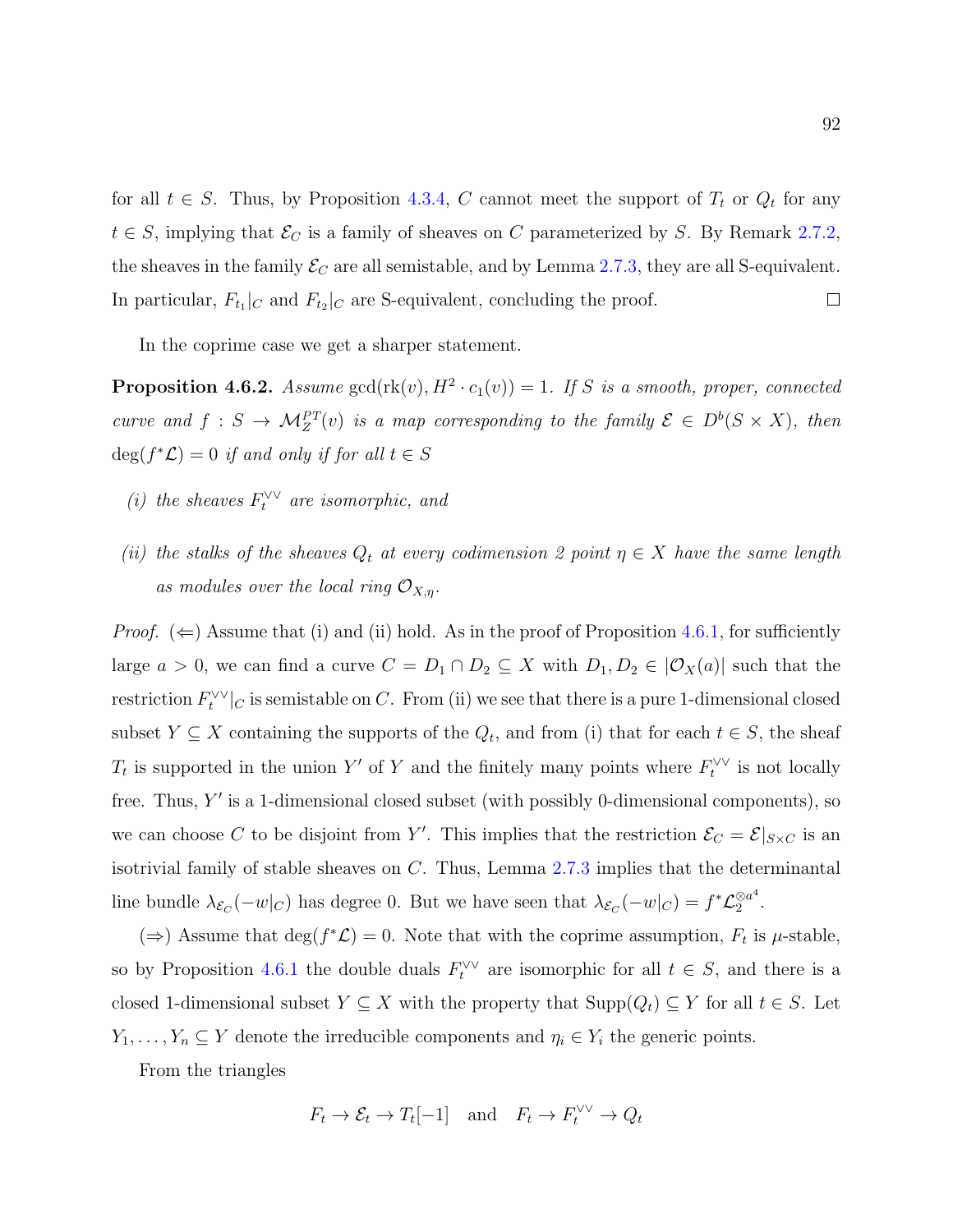we get an equation for Hilbert polynomials

$$
P(Q_t, m) + P(T_t, m) = P(F_t^{\vee \vee}, m) - P(\mathcal{E}_t, m),
$$

where  $P(-, m) = \chi(X, (-) \otimes \mathcal{O}_X(m))$ . The right hand side is independent of  $t \in S$  since  $\mathcal E$  is S-perfect and  $F_t^{\vee\vee}$  is independent of t. Thus, the left hand side is independent of t. Moreover, the degrees of  $P(Q_t, m)$  and  $P(T_t, m)$  are respectively 1 and 0, so we see that the leading coefficient of  $P(Q_t, m)$  is independent of t. Now on the one hand it follows from the Riemann-Roch theorem that the leading coefficient of  $P(Q_t, m)$  is

$$
\sum_{i=1}^n l_{\eta_i}(Q_t) \deg Y_i.
$$

On the other hand each quantity  $l_{\eta_i}(Q_t)$  is upper semicontinuous by Lemma [4.6.4](#page-101-0) below. Since S is connected, this implies that each  $l_{\eta_i}(Q_t)$  must be constant.  $\Box$ 

We now use Propositions [4.6.1](#page-96-0) and [4.6.2](#page-99-0) to give a partial description of the fibers of the map  $\phi: M_Z^{\text{PT}}(v) \to \overline{M}$  induced by L. Below we will give an example that shows that  $\phi$  is not finite in general, so we cannot expect  $L$  to be ample.

**Theorem 4.6.3.** Let  $y \in \overline{M}$  be a closed point and let  $\mathcal{M}_y \subseteq \mathcal{M}_Z^{PT}(v)$  denote the fiber over y of the composition  $\mathcal{M}_Z^{PT}(v) \to M_Z^{PT}(v) \stackrel{\phi}{\to} \overline{M}$ .

- (i) For all  $\mathbb{C}$ -points  $t \in \mathcal{M}_y$ , the sheaves  $F_t^{**}$  are isomorphic, and there exists a 1dimensional closed subset  $Y \subseteq X$  such that  $\text{Supp}(Q_t) \subseteq Y$ .
- (ii) If  $gcd(\text{rk}(v), H^2 \cdot c_1(v)) = 1$ , then for all  $t \in \mathcal{M}_y$ , the sheaves  $F_t^{\vee\vee}$  are isomorphic, and for every point  $\eta \in X$  of codimension 2, the lengths  $l_{\eta}(Q_t)$  are equal.

*Proof.* Let  $M_y \subseteq M_Z^{\text{PT}}(v)$  denote the fiber of  $\phi$  over  $y \in \overline{M}$ . Since  $M_y$  is a proper and connected algebraic space, it can be covered by images of maps  $S \to M_y$  where S is a smooth, proper, connected curve. Moreover, by Lemma [2.4.3,](#page-26-0) after possibly taking a finite cover of S, we may assume that the map lifts to  $f : S \to \mathcal{M}_Z^{\text{PT}}(v)$ , and the map f has the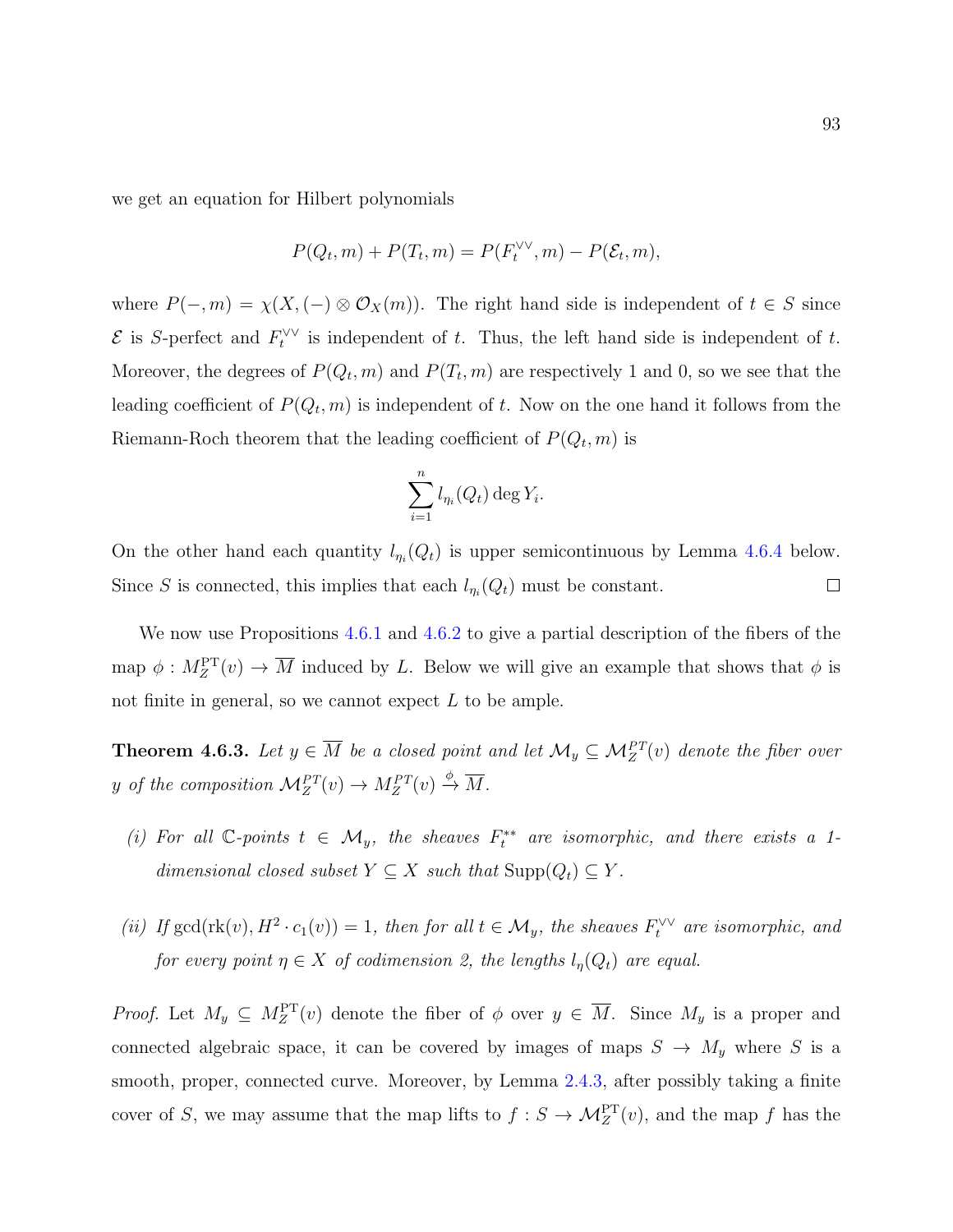property that  $\deg(f^*\mathcal{L}) = 0$ . By Proposition [4.6.1,](#page-96-0) the sheaves  $F_t^{**}$  are isomorphic along the image of S, and since any two points in  $\mathcal{M}_y$  can be connected by a chain of such curves, the sheaves  $F_t^{**}$  must be isomorphic along all of  $\mathcal{M}_y$ . This proves the first claim of (i).

To see the second claim in (i), we note that by Lemma [4.6.4,](#page-101-0) for each  $t \in \mathcal{M}_y$  there exists an open subset  $U_t \subseteq \mathcal{M}_y$  such that for any  $t' \in U_t$ , we have  $\text{Supp}(Q_{t'}) \subseteq \text{Supp}(Q_t)$ . Since  $\mathcal{M}_y$  is quasicompact, we can cover it by finitely many of these opens  $U_{t_1}, \ldots, U_{t_m}$ . Now the subset

$$
Y = \bigcup_{i=1}^{m} \text{Supp}(Q_{t_i}),
$$

is closed and 1-dimensional, and we have  $\text{Supp}(Q_t) \subseteq Y$  for all  $t \in \mathcal{M}_y$ .

To prove (ii), note first that if  $gcd(\text{rk}(v), H^2 \cdot c_1(v)) = 1$ , then each  $F_t$  is stable and hence  $F_t^{\vee\vee} = F_t^{**}$ , so the first claim of (ii) follows from (i). On the other hand, by Proposition [4.6.2,](#page-99-0) the lengths  $l_{\eta}(Q_t)$  remain constant along a curve S like above, and again since  $\mathcal{M}_y$ can be covered by images of these curves, the lengths must be constant along all of  $\mathcal{M}_y$ .  $\Box$ 

<span id="page-101-0"></span>**Lemma 4.6.4.** Let  $\eta \in X$  be a point of codimension 1. The length  $l_{\eta}(Q_t)$  is upper semicontinuous as a function of  $t \in S$ .

*Proof.* Let  $W = \text{Spec } \mathcal{O}_{X,\eta}$  be the spectrum of the local ring of X at  $\eta$ , let  $\iota : W \to X$  denote the canonical monomorphism, and let  $\iota_S : S \times W \to S \times X$  denote the induced map. We replace  $F_t$  and  $Q_t$  by their restrictions to  $W$  – this does not change  $l_{\eta}(Q_t)$ .

Define  $F := \iota_S^* \mathcal{E} \in D^b(S \times W)$ . We have  $F|_{\{t\} \times W} = \iota^* \mathcal{E}_t$ , and since localization is exact, pulling back along  $\iota$  commutes with taking cohomology sheaves, so that

$$
\mathcal{H}^i(F|_{\{t\}\times W}) = \mathcal{H}^i(\iota^*\mathcal{E}_t) = \iota^*\mathcal{H}^i(\mathcal{E}_t), \quad i \in \mathbb{Z}.
$$

In particular,  $\mathcal{H}^{i}(F|_{\{t\}\times W}) = 0$  for  $i \neq 0,1$ , and also  $\mathcal{H}^{1}(F|_{\{t\}\times W}) = \iota^{*}T_{t} = 0$  since  $T_{t}$  is supported in codimension 3. Thus, F is a sheaf on  $S \times W$ , flat over S by [\[15,](#page-108-3) Lemma 3.31], and for each  $t \in S$  we have a short exact sequence

$$
0 \to F_t \to F_t^{\vee \vee} \to Q_t \to 0.
$$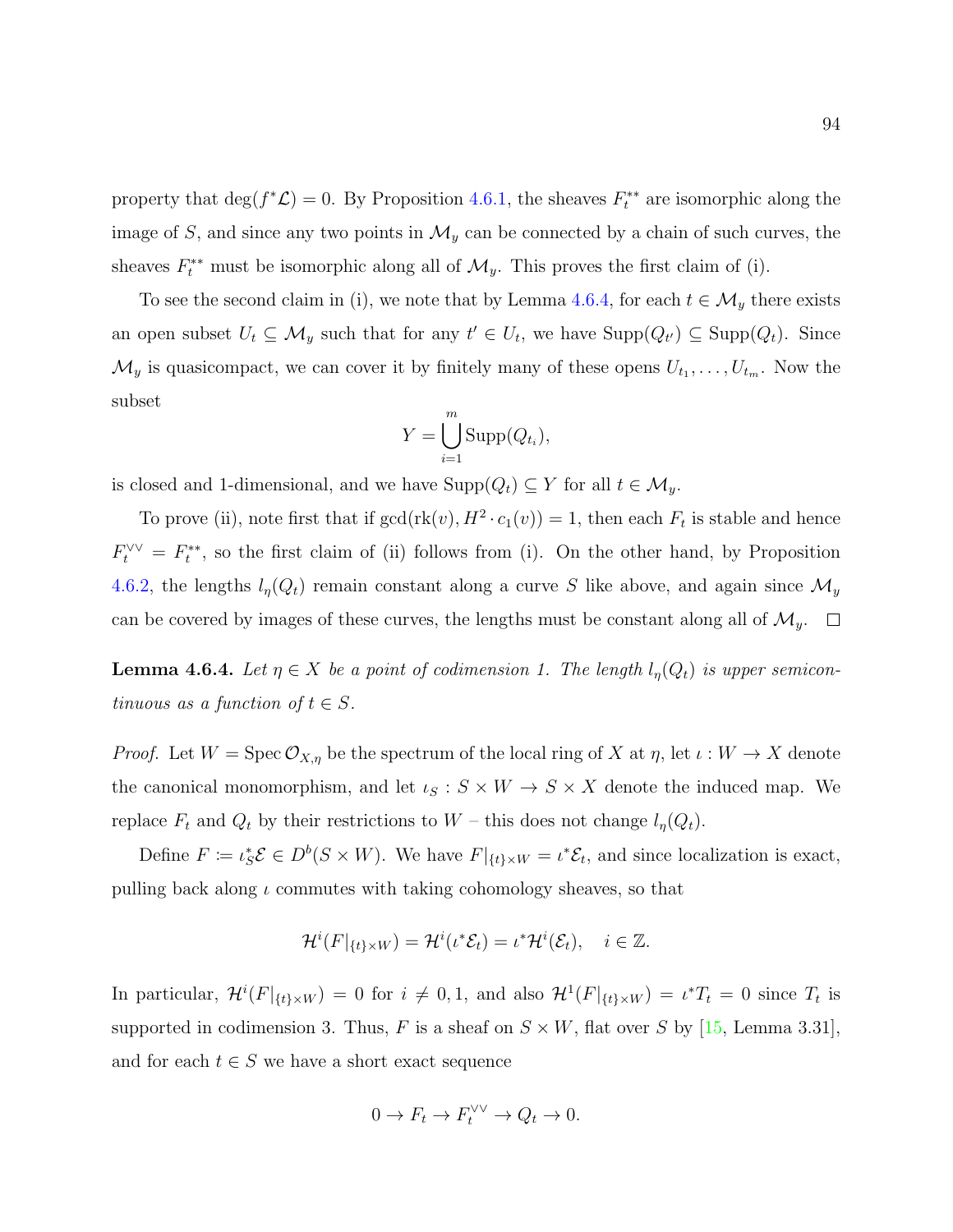Now  $\mathscr{E}xt^{i}(F_t^{\vee\vee},\mathcal{O}_W) = 0$  for  $i > 0$  since  $F_t^{\vee\vee}$  is reflexive on the regular 2-dimensional scheme W, hence locally free. Thus, applying  $\mathscr{H}om(-, \mathcal{O}_W)$  to the above sequence and taking the long exact sequence gives isomorphisms

$$
\mathscr{E}xt^{1}(F_{t},\mathcal{O}_{W})\cong \mathscr{E}xt^{2}(Q_{t},\mathcal{O}_{W}),\quad \mathscr{E}xt^{2}(F_{t},\mathcal{O}_{W})\cong \mathscr{E}xt^{3}(Q_{t},\mathcal{O}_{W}).
$$

We claim that  $\mathscr{E}xt^3(Q_t,\mathcal{O}_W)=0$  and  $l_\eta(Q_t)=l_\eta(\mathscr{E}xt^2(Q_t,\mathcal{O}_W))$ . To see this, we observe that  $Q_t$  has a filtration by copies of the residue field  $k(\eta)$  and length is additive in short exact sequences, so by induction it suffices to show

$$
l_{\eta}(\mathscr{E}xt^{2}(k(\eta),\mathcal{O}_{W}))=1, \quad \mathscr{E}xt^{3}(k(\eta),\mathcal{O}_{W})=0.
$$

Since  $\mathcal{O}_{X,\eta}$  is a regular local ring of dimension 2, these follow by applying  $\mathscr{H} om(-, \mathcal{O}_W)$  to the Koszul complex

$$
0 \to \mathcal{O}_W \to \mathcal{O}_W^{\oplus 2} \to \mathcal{O}_W \to k(\eta) \to 0.
$$

Thus, we must show that  $l_{\eta}(\mathscr{E}xt^{1}(F_{t},\mathcal{O}_{W}))$  is upper semicontinuous as a function of t.

We temporarily spread out and replace W by a scheme finite type over  $\mathbb C$  and F by a coherent sheaf on  $S \times W$  flat over S in order to apply [\[4,](#page-107-2) Theorem 1.9] to the sheaves  $\mathscr{E}xt^{i}(F,\mathcal{O}_{S\times W})$ . First, for  $i=2$  and any  $t\in S$  the map

$$
\mathcal{E}xt^2(F, \mathcal{O}_{S\times W})|_{\{t\}\times W} \to \mathcal{E}xt^2(F_t, \mathcal{O}_W) = 0
$$

is clearly surjective, hence an isomorphism, so we get  $\mathscr{E}xt^2(F, \mathcal{O}_{S\times W}) = 0$ . Next, for  $i = 1$ this implies that

$$
\mathscr{E}xt^{1}(F, \mathcal{O}_{S\times W})|_{\{t\}\times W} \to \mathscr{E}xt^{1}(F_{t}, \mathcal{O}_{W})
$$

is an isomorphism. Thus, we have reduced to showing that  $l_{(t,\eta)}(\mathscr{E}xt^{1}(F,\mathcal{O}_{S\times W}))$  is upper semicontinuous as a function of  $t$ , which follows from Lemma [4.6.5](#page-102-0) below.  $\Box$ 

<span id="page-102-0"></span>**Lemma 4.6.5.** Let X and S be schemes over  $\mathbb C$  and let F be a quasicoherent sheaf of finite type on  $S \times X$ . Assume that the restriction  $F_t$  of F to the fiber  $\{t\} \times X$  is supported in codimension c for every  $t \in S$ , and let  $\eta \in X$  be a point of codimension d. The function that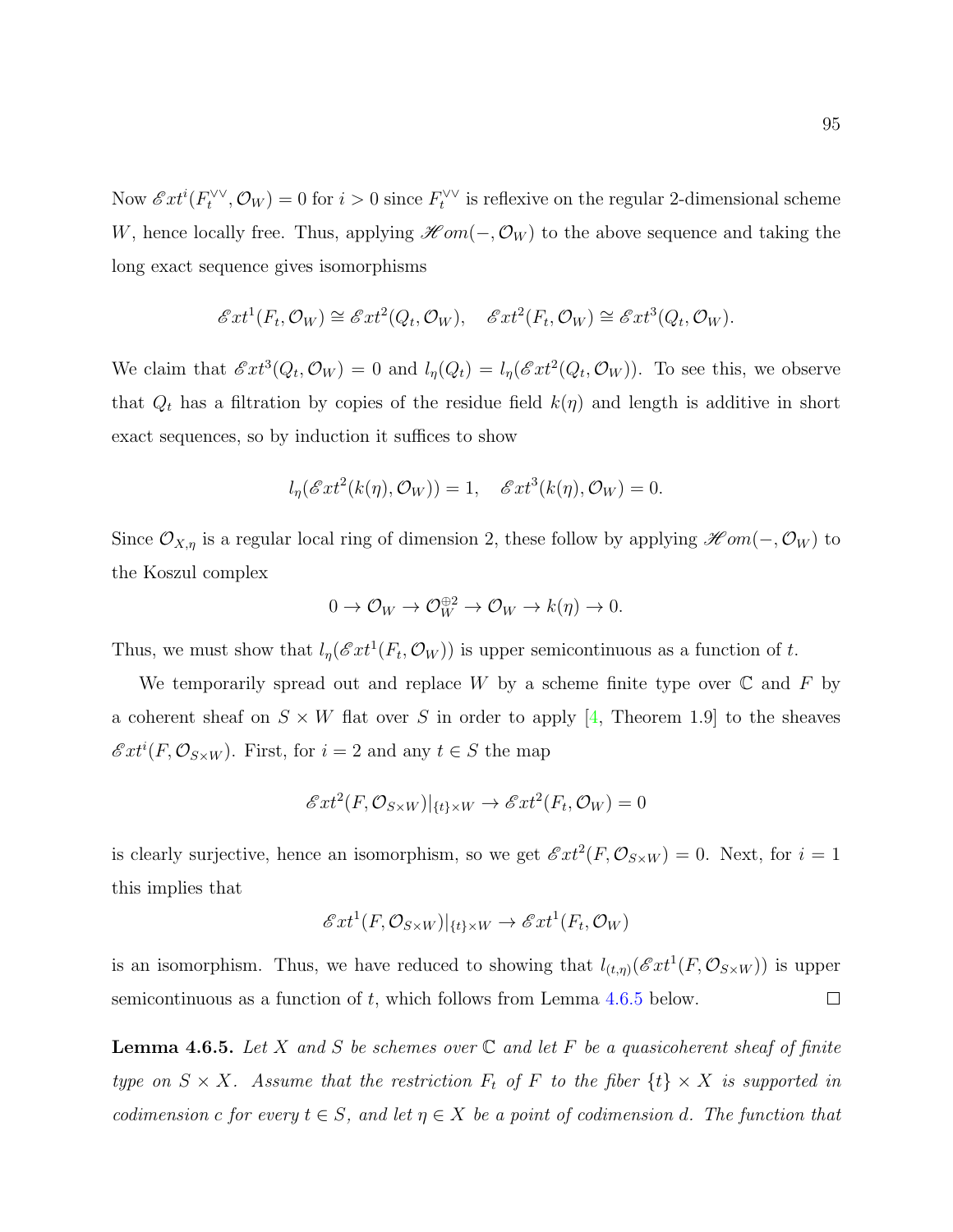assigns to  $t \in S$  the length  $l_{\eta}((F_t)_{\eta})$  of the stalk of  $F_t$  at  $\eta$  as a module over the local ring  $\mathcal{O}_{X,\eta}$  is upper semicontinuous.

*Proof.* Note that, by the assumption on dimensions, the length of  $F_t$  at  $\eta$  is indeed finite. We want to reduce the statement to the familiar fact that the fiber dimension of a quasicoherent sheaf of finite type is upper semicontinuous. We may first replace X by the Spec  $\mathcal{O}_{X,\eta}$ . Now F is set-theoretically supported on  $S \times \{\eta\}$ , so we may even replace X by Spec  $\mathcal{O}_{X,\eta}/\mathfrak{m}^n$ for sufficiently large n, where  $\mathfrak{m} \subseteq \mathcal{O}_{X,\eta}$  denotes the maximal ideal. Thus, we may assume that X is the spectrum of a local artinian ring  $A$  with maximal ideal  $\mathfrak m$  whose residue field  $L = A/\mathfrak{m}$  is finitely generated over  $\mathbb C$  and has transcendence degree  $d = \dim X - c$ .

We can choose a set of elements  $y_1, \ldots, y_d \in A$  whose images  $\overline{y}_1, \ldots, \overline{y}_d$  in L form a transcendence basis over C. These elements determine a ring homomorphism

$$
\phi : \mathbb{C}[x_1,\ldots,x_d] \xrightarrow{x_i \mapsto y_i} A.
$$

If  $f \in \mathbb{C}[x_1,\ldots,x_d]$  is a nonzero polynomial, then the image of  $\phi(f)$  in L is nonzero since there are no algebraic relations among the  $\bar{y}_i$ 's. Thus,  $\phi(f)$  lies outside the maximal ideal m, hence is a unit. Thus, we obtain a map  $K := \mathbb{C}(x_1, \ldots, x_d) \to A$ . Since A has a filtration by copies of  $L$ , and  $L$  is a finite extension of  $K$ , this map makes  $A$  into a finitely generated K-module. Thus, the induced map  $S \times \operatorname{Spec} A \to S \times \operatorname{Spec} K$  is finite, and we can view F as a quasicoherent sheaf of finite type on  $S \times \operatorname{Spec} K$ . Let  $\xi \in \operatorname{Spec} K$  be the unique point. Now on the one hand

$$
l_{\xi}(F_t) = \deg(L/K) l_{\eta}(F_t),
$$

and on the other hand  $l_{\xi}(F_t)$  is just the dimension of the fiber of  $F_t$  at  $\xi$  since Spec K is  $\Box$ reduce, and this is an upper semicontinuous function of t.

## 4.7 A counterexample to ampleness

We now give an example of a family of PT-stable objects such that the line bundle  $\mathcal{L}_2$  is not ample on the base of the family. In fact, the example is a family of stable pairs on  $\mathbb{P}^3$ , that is, generically surjective maps  $\mathcal{O}_{\mathbb{P}^3} \to G$  where G is a coherent of pure dimension 1.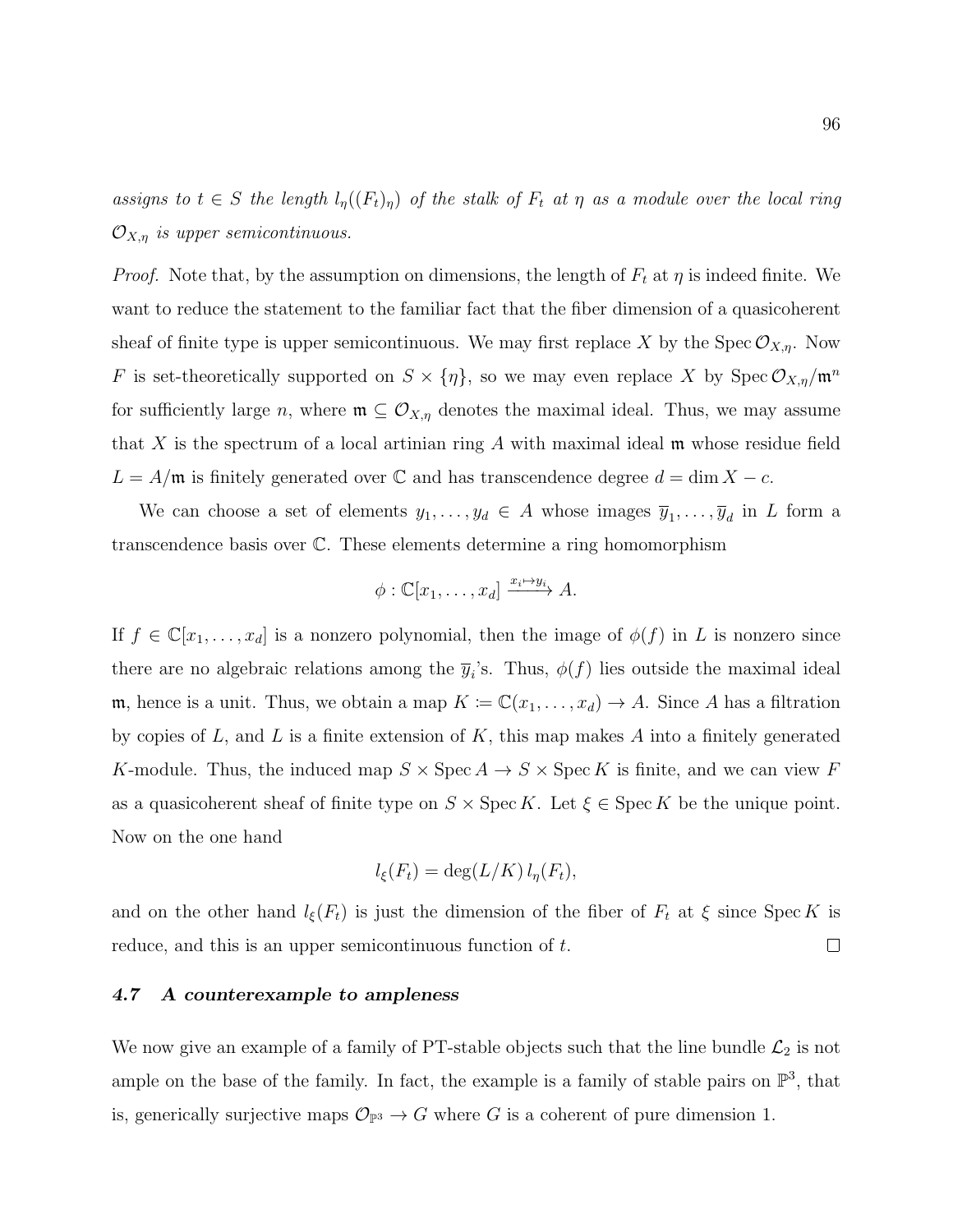*Example* 4.7.1. We consider stable pairs of the form  $\mathcal{O}_{\mathbb{P}^3} \to \mathcal{O}_L(1)$ , where  $L \subseteq \mathbb{P}^3$  is a line. Let  $h = [\mathcal{O}_H] \in K(\mathbb{P}^3)$  denote the class of a plane. Note that a map  $\mathcal{O}_{\mathbb{P}^3} \to \mathcal{O}_L(1)$ , viewed as an object in  $D^b(\mathbb{P}^3)$ , has class

$$
v = [\mathcal{O}_{\mathbb{P}^3}] - [\mathcal{O}_L(1)] = 1 - h^2 - h^3 \in K(\mathbb{P}^3),
$$

and thus

$$
v_2(v) = -\chi(v \cdot h^3)h^2 + \chi(v \cdot h^2)h^3 = -h^2 + h^3 \in K(\mathbb{P}^3).
$$

We will construct the "universal family"  $\mathcal E$  of objects of this form, parameterized by a  $\mathbb P^1$ bundle over the Grassmannian of lines in  $\mathbb{P}^3$ , and show that the map induced by  $\mathcal{L}_2 =$  $\lambda_{\mathcal{E}}(v_2(v))$  factors through the projection to the Grassmannian.

Let  $S = \text{Gr}(2, 4)$  denote the Grassmannian of lines in  $\mathbb{P}^3$  and let  $\mathcal{O}_S^{\oplus 4} \to \mathcal{Q}$  denote the universal quotient. The natural incidence correspondence  $Z \subseteq S \times \mathbb{P}^3$  is obtained from the induced surjection  $\text{Sym}^{\bullet} \mathcal{O}_S^{\oplus 4} \to \text{Sym}^{\bullet} \mathcal{Q}$  as

$$
Z = \text{Proj}_S \text{Sym}^{\bullet} \mathcal{Q} \hookrightarrow \text{Proj}_S \text{Sym}^{\bullet} \mathcal{O}_S^{\oplus 4} = S \times \mathbb{P}^3.
$$

Let  $p: S \times \mathbb{P}^3 \to S$  and  $q: S \times \mathbb{P}^3 \to \mathbb{P}^3$  denote the projections and set  $\mathcal{F} = p_*(\mathcal{O}_Z(1)).$ Note that over  $t \in S$  corresponding to the line  $L \subseteq X$ , the restriction of  $\mathcal{O}_Z(1)$  to the fiber  $p^{-1}(t)$  is just  $\mathcal{O}_L(1)$ , so it follows from Cohomology and Base Change that F is locally free of rank 2.

Let  $\mathbb{P}(\mathcal{F}) = \text{Proj}_S \text{Sym}^{\bullet} \mathcal{F}^{\vee}$  and consider the diagram:

$$
\mathbb{P}(\mathcal{F}) \times \mathbb{P}^3 \xrightarrow{\tau} S \times \mathbb{P}^3 \xrightarrow{q} \mathbb{P}^3
$$
\n
$$
p_{\mathcal{F}} \downarrow \qquad p \downarrow
$$
\n
$$
\mathbb{P}(\mathcal{F}) \xrightarrow{\pi} S
$$

Note that  $\mathbb{P}(\mathcal{F})$  parameterizes lines  $L \subseteq X$  together with a nonzero section of  $\mathcal{O}_L(1)$  up to scaling. On  $S \times \mathbb{P}^3$  we have a canonical map  $p^* \mathcal{F} \to \mathcal{O}_Z(1)$ , and on  $\mathbb{P}(\mathcal{F})$  a canonical inclusion  $\mathcal{O}_{\pi}(-1) \hookrightarrow \pi^* \mathcal{F}$ . From these we can construct a map

$$
\mathcal{O}_{\tau}(-1) = p_{\mathcal{F}}^* \mathcal{O}_{\pi}(1) \to p_{\mathcal{F}}^* \pi^* \mathcal{F} = \tau^* p^* \mathcal{F} \to \tau^* \mathcal{O}_Z(1)
$$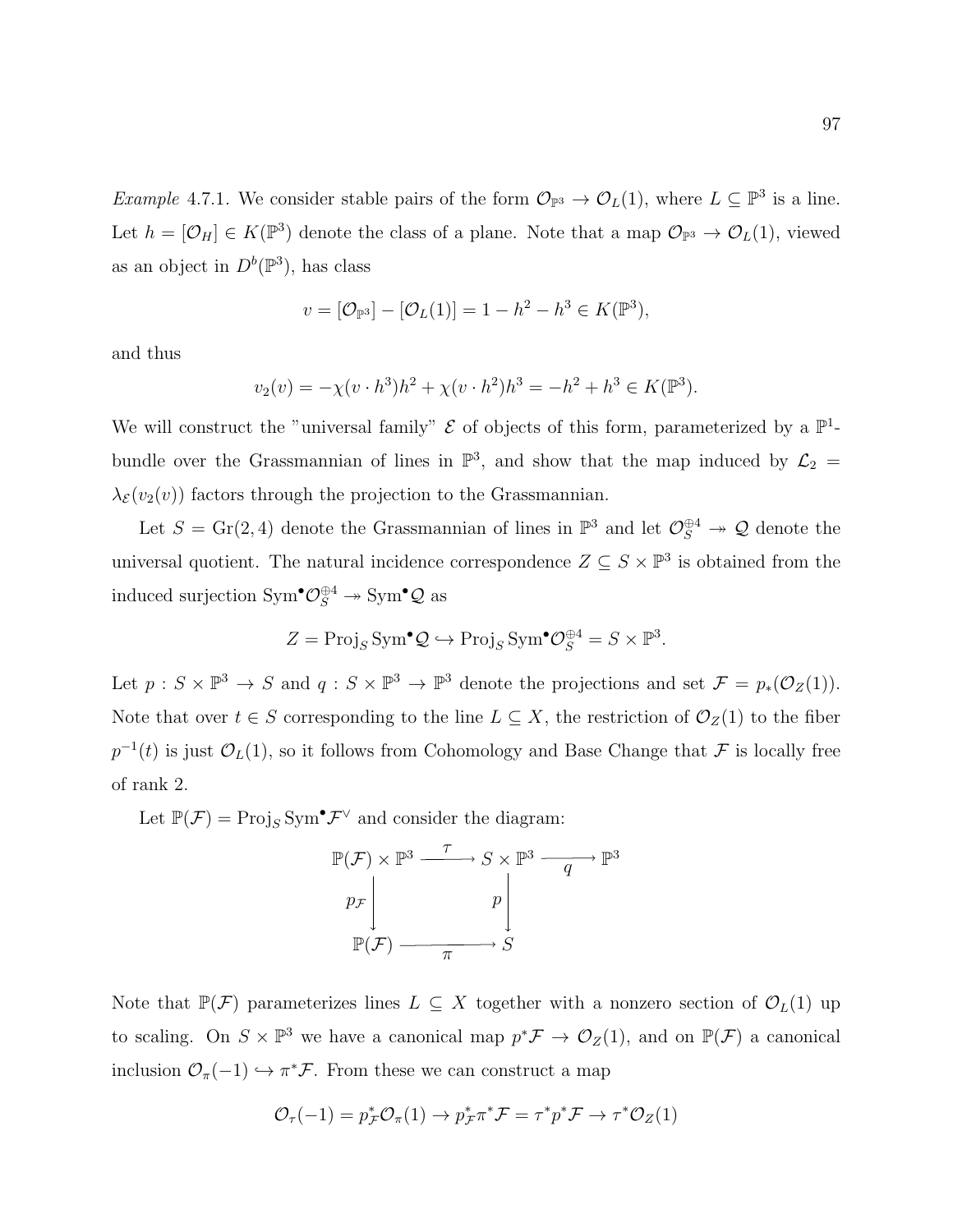on  $\mathbb{P}(\mathcal{F}) \times \mathbb{P}^3$ . The restriction of this map to the fiber  $p_{\mathcal{F}}^{-1}$  $_{\mathcal{F}}^{-1}(t)$  over a point  $t \in \mathbb{P}(\mathcal{F})$  is just the section  $\mathcal{O}_{\mathbb{P}^3} \to \mathcal{O}_L(1)$  parameterized by the point t. Thus, the complex

$$
\mathcal{E}: \quad \cdots \to 0 \to \mathcal{E}_0 = \mathcal{O}_{\tau}(-1) \to \mathcal{E}_1 = \tau^* \mathcal{O}_Z(1) \to 0 \to \cdots,
$$

considered as an object in  $D^b(\mathbb{P}(\mathcal{F}) \times \mathbb{P}^3)$ , is a family of stable pairs parameterized by  $\mathbb{P}(\mathcal{F})$ .

It follows from properties of determinantal line bundles and the exact triangle

$$
\mathcal{E} \to \mathcal{O}_{\tau}(-1) \to \tau^* \mathcal{O}_Z(1)
$$

in  $D^b(\mathbb{P}(\mathcal{F}) \times \mathbb{P}^3)$  that for any  $u \in K(X)$  we have

$$
\lambda_{\mathcal{E}}(u) = \lambda_{\mathcal{O}_{\tau}(-1)}(u) \otimes \lambda_{\tau^* \mathcal{O}_Z(1)}(u)^{\vee}
$$

$$
= \lambda_{\mathcal{O}_{\tau}(-1)}(u) \otimes \pi^* \lambda_{\mathcal{O}_Z(1)}(u)^{\vee}
$$

Note first that for any vector bundle V on  $\mathbb{P}^3$ , we have

$$
\lambda_{\mathcal{O}_{\tau}(-1)}(V) = \det Rp_{\mathcal{F}*}(\mathcal{O}_{\tau}(-1) \otimes \tau^*q^*V) = \det Rp_{\mathcal{F}*}(p_{\mathcal{F}}^*\mathcal{O}_{\pi}(-1) \otimes \tau^*q^*V)
$$
  
= 
$$
\det(\mathcal{O}_{\pi}(-1) \otimes Rp_{\mathcal{F}*}\tau^*q^*V)) = \det(\mathcal{O}_{\pi}(-1) \otimes R\Gamma(\mathbb{P}^3, V))
$$
  
= 
$$
\mathcal{O}_{\pi}(-1)^{\otimes \chi(V)},
$$

and by linearity this formula extends to any class  $u \in K(\mathbb{P}^3)$ . In particular, since

$$
\chi(v_2(v)) = -\chi(h^2) + \chi(h^3) = -1 + 1 = 0,
$$

we have  $\lambda_{\mathcal{O}_{\tau}(-1)}(v_2(v)) = \mathcal{O}_{\mathbb{P}(\mathcal{F})}$ . This already shows that  $\lambda_{\mathcal{E}}(v_2(v))$  cannot be ample since it is the pullback of a line bundle along a  $\mathbb{P}^1$ -bundle.

To compute the second factor in  $\lambda_{\mathcal{E}}(u)$ , we begin with the observation that for  $n \geq 0$ , we have  $p_*(\mathcal{O}_Z(n)) = \text{Sym}^n \mathcal{Q}$  and the higher pushforwards vanish, and det(Sym<sup>n</sup>Q) =  $(\det Q)^{\otimes {n+1 \choose 2}}$ . Using the exact sequences

$$
0 \to \mathcal{O}_{\mathbb{P}^3}(n) \to \mathcal{O}_{\mathbb{P}^3}(n+1)^{\oplus 4} \to \mathcal{O}_{\mathbb{P}^3}(n+2)^{\oplus 6} \to \mathcal{O}_{\mathbb{P}^3}(n+3)^{\oplus 6} \to \mathcal{O}_{\mathbb{P}^3}(n+4) \to 0,
$$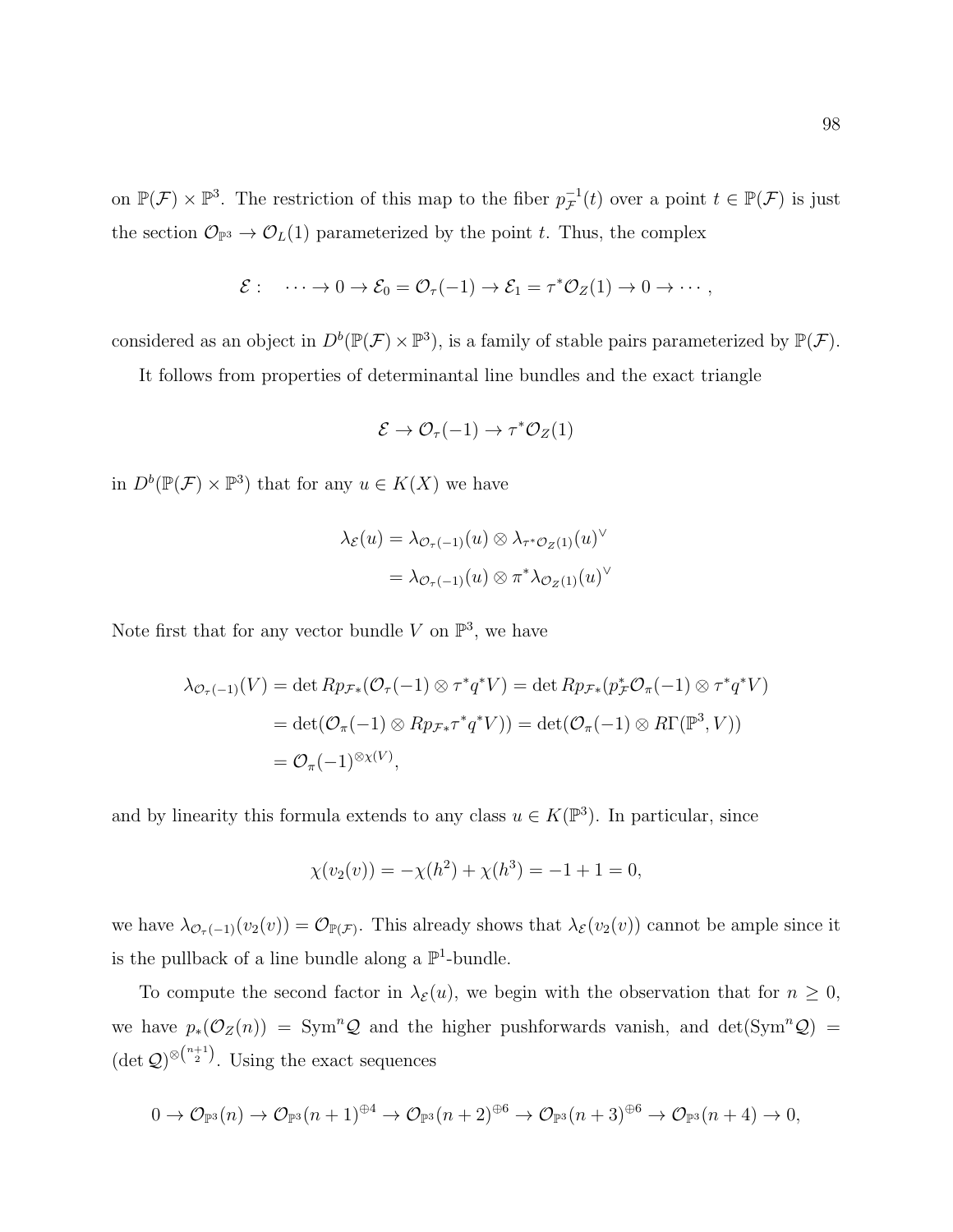and descending induction, we can see that the formula det  $Rp_*(\mathcal{O}_Z(n)) = (\det \mathcal{Q})^{\otimes \binom{n+1}{2}}$  holds for all  $n \in \mathbb{Z}$ . Now  $h^2, h^3 \in K(\mathbb{P}^3)$  are represented by the structure sheaves of a line  $L \subseteq \mathbb{P}^3$ and a point  $x \in \mathbb{P}^3$  respectively. Using the Koszul resolutions

$$
0 \to \mathcal{O}_{\mathbb{P}^3}(-2) \to \mathcal{O}_{\mathbb{P}^3}(-1)^{\oplus 2} \to \mathcal{O}_{\mathbb{P}^3} \to \mathcal{O}_L \to 0
$$

and

$$
0 \to \mathcal{O}_{\mathbb{P}^3}(-3) \to \mathcal{O}_{\mathbb{P}^3}(-2)^{\oplus 3} \to \mathcal{O}_{\mathbb{P}^3}(-1)^{\oplus 3} \to \mathcal{O}_{\mathbb{P}^3} \to \mathcal{O}_x \to 0
$$

we see that

$$
\lambda_{\mathcal{O}_Z(1)}(h^2) = \det \mathcal{Q}, \quad \lambda_{\mathcal{O}_Z(1)}(h^3) = \mathcal{O}_S.
$$

Thus,

$$
\lambda_{\mathcal{E}}(v_2(v)) = \pi^* \lambda_{\mathcal{O}_Z(1)}(v_2(v))^{\vee} = \pi^* \det \mathcal{Q}.
$$

The line bundle det Q is very ample as it gives the Plücker embedding  $Gr(2, 4) \hookrightarrow \mathbb{P}^5$ . Thus, the map given by the line bundle  $\lambda_{\mathcal{E}}(v_2(v))$  on  $\mathbb{P}(\mathcal{E})$  factors through  $\pi$  but also separates the fibers of  $\pi$ .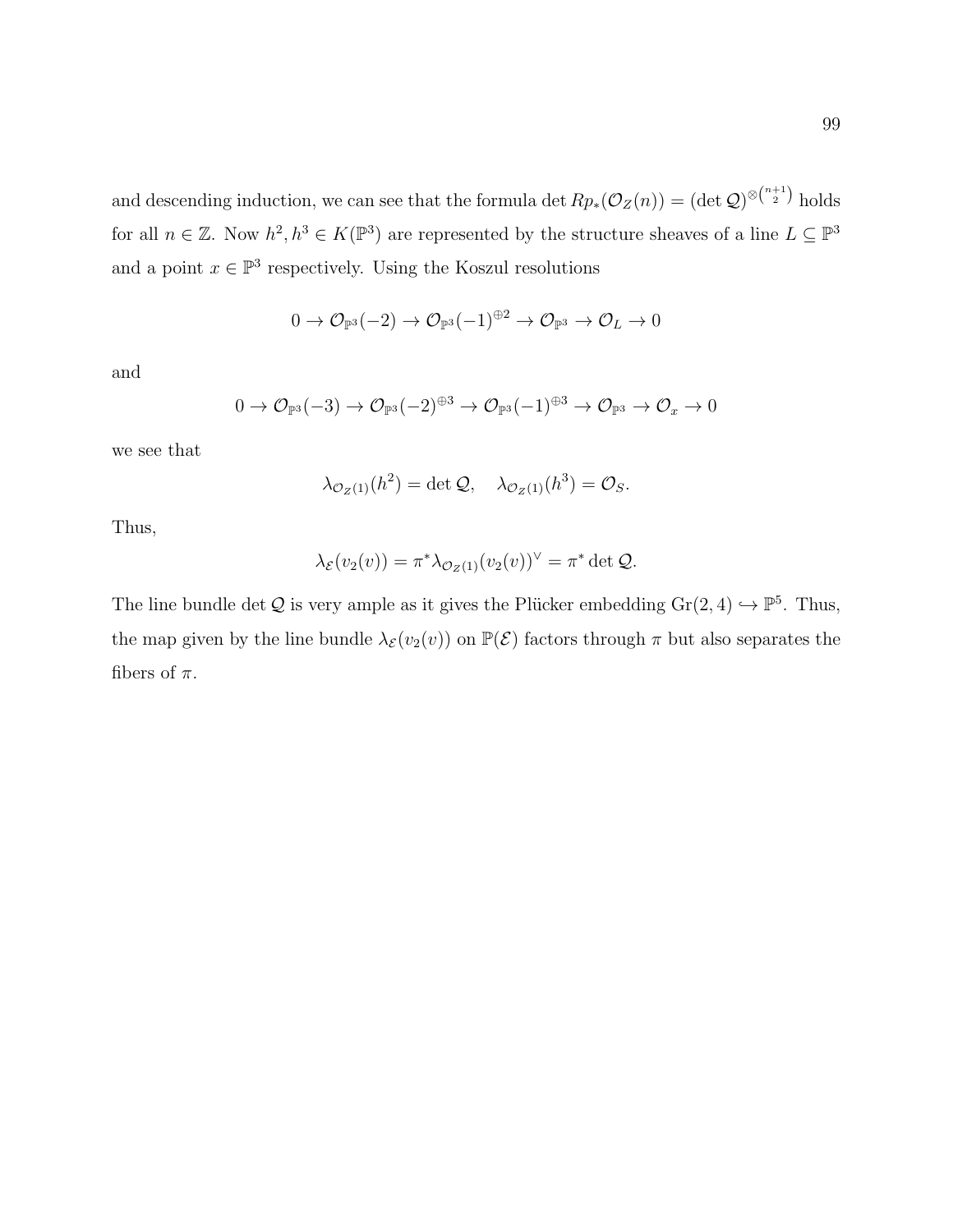## BIBLIOGRAPHY

- [1] Dan Abramovich and Alexander Polishchuk. Sheaves of t-structures and valuative criteria for stable complexes. J. Reine Angew. Math., 590:89–130, 2006.
- [2] Jarod Alper. Good moduli spaces for Artin stacks. ProQuest LLC, Ann Arbor, MI, 2008. Thesis (Ph.D.)–Stanford University.
- <span id="page-107-1"></span>[3] Jarod Alper, Daniel Halpern-Leistner, and Jochen Heinloth. Existence of moduli spaces for algebraic stacks, 2018.
- <span id="page-107-2"></span>[4] Allen B. Altman and Steven L. Kleiman. Compactifying the Picard scheme. Adv. in  $Math., 35(1):50–112, 1980.$
- [5] Daniele Arcara and Aaron Bertram. Bridgeland-stable moduli spaces for K-trivial surfaces. J. Eur. Math. Soc. (JEMS), 15(1):1–38, 2013. With an appendix by Max Lieblich.
- [6] Daniele Arcara, Aaron Bertram, Izzet Coskun, and Jack Huizenga. The minimal model program for the Hilbert scheme of points on  $\mathbb{P}^2$  and Bridgeland stability. Adv. Math., 235:580–626, 2013.
- [7] Daniele Arcara and Eric Miles. Projectivity of Bridgeland moduli spaces on del Pezzo surfaces of Picard rank 2. Int. Math. Res. Not. IMRN, (11):3426–3462, 2017.
- <span id="page-107-0"></span>[8] Arend Bayer. Polynomial Bridgeland stability conditions and the large volume limit. Geom. Topol., 13(4):2389–2425, 2009.
- [9] Arend Bayer and Emanuele Macr`ı. Projectivity and birational geometry of Bridgeland moduli spaces. J. Amer. Math. Soc., 27(3):707–752, 2014.
- [10] Tom Bridgeland. Flops and derived categories. Invent. Math., 147(3):613–632, 2002.
- [11] Tom Bridgeland. Stability conditions on triangulated categories. Ann. of Math.  $(2)$ , 166(2):317–345, 2007.
- [12] Tom Bridgeland. Stability conditions on K3 surfaces. Duke Math. J., 141(2):241–291, 2008.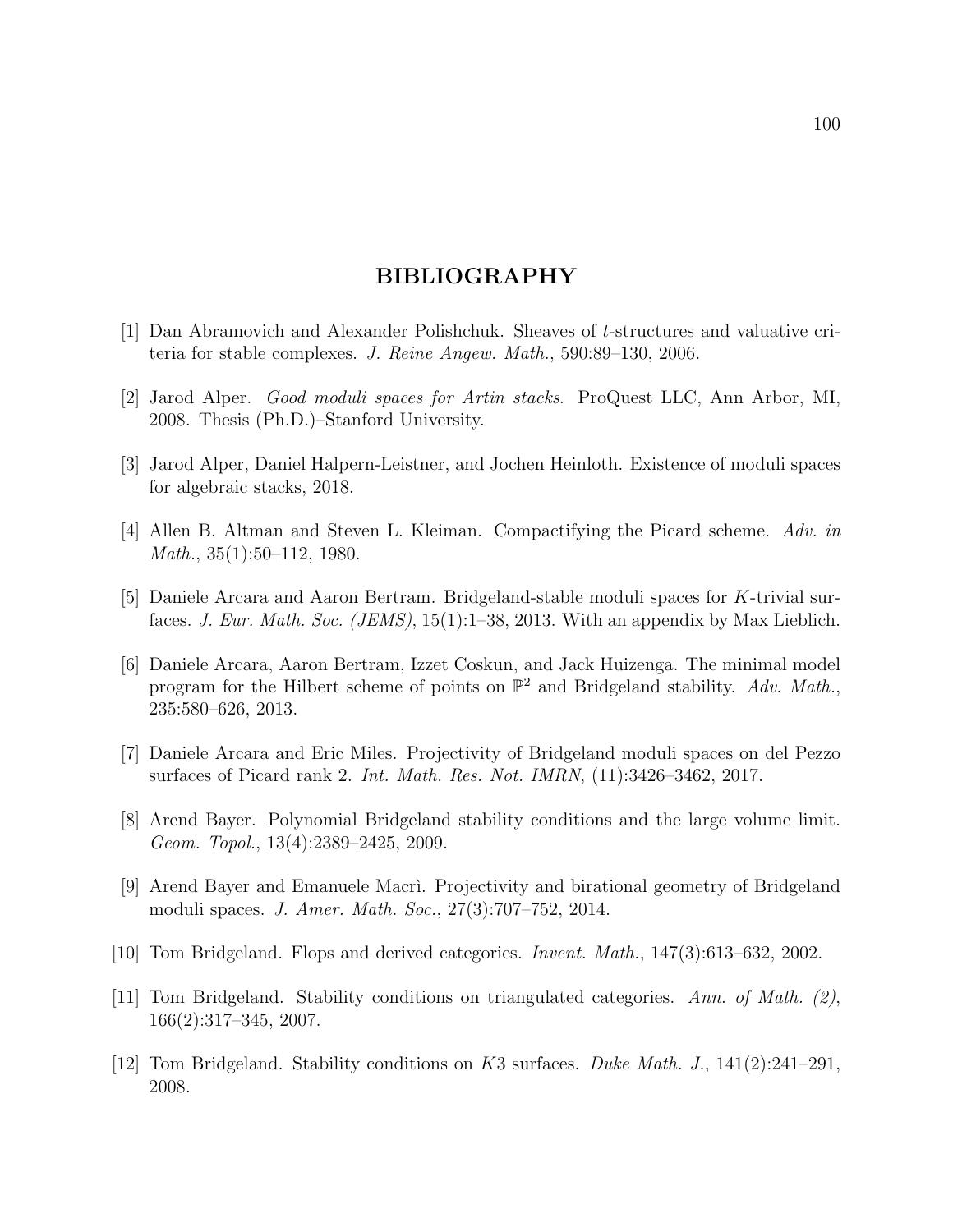- [13] Gerd Faltings. Stable G-bundles and projective connections. J. Algebraic Geom., 2(3):507–568, 1993.
- [14] Barbara Fantechi, Lothar Göttsche, Luc Illusie, Steven L. Kleiman, Nitin Nitsure, and Angelo Vistoli. Fundamental algebraic geometry, volume 123 of Mathematical Surveys and Monographs. American Mathematical Society, Providence, RI, 2005. Grothendieck's FGA explained.
- [15] D. Huybrechts. Fourier-Mukai transforms in algebraic geometry. Oxford Mathematical Monographs. The Clarendon Press, Oxford University Press, Oxford, 2006.
- [16] Daniel Huybrechts. Derived and abelian equivalence of K3 surfaces. J. Algebraic Geom., 17(2):375–400, 2008.
- [17] Daniel Huybrechts and Manfred Lehn. The geometry of moduli spaces of sheaves. Cambridge Mathematical Library. Cambridge University Press, Cambridge, second edition, 2010.
- [18] Michi-aki Inaba. Toward a definition of moduli of complexes of coherent sheaves on a projective scheme. J. Math. Kyoto Univ.,  $42(2):317-329$ , 2002.
- [19] Finn Faye Knudsen and David Mumford. The projectivity of the moduli space of stable curves. I. Preliminaries on "det" and "Div". Math. Scand., 39(1):19–55, 1976.
- [20] Donald Knutson. Algebraic spaces. Lecture Notes in Mathematics, Vol. 203. Springer-Verlag, Berlin-New York, 1971.
- [21] János Kollár. Projectivity of complete moduli. J. Differential Geom.,  $32(1):235-268$ , 1990.
- [22] Jun Li. Algebraic geometric interpretation of Donaldson's polynomial invariants. J. Differential Geom., 37(2):417–466, 1993.
- [23] Max Lieblich. Moduli of complexes on a proper morphism. J. Algebraic Geom., 15(1):175–206, 2006.
- [24] Wanmin Liu. Bayer-Macri decomposition on Bridgeland moduli spaces over surfaces. ProQuest LLC, Ann Arbor, MI, 2015. Thesis (Ph.D.)–Hong Kong University of Science and Technology (Hong Kong).
- [25] Jason Lo. Moduli of PT-semistable objects I. J. Algebra, 339:203–222, 2011.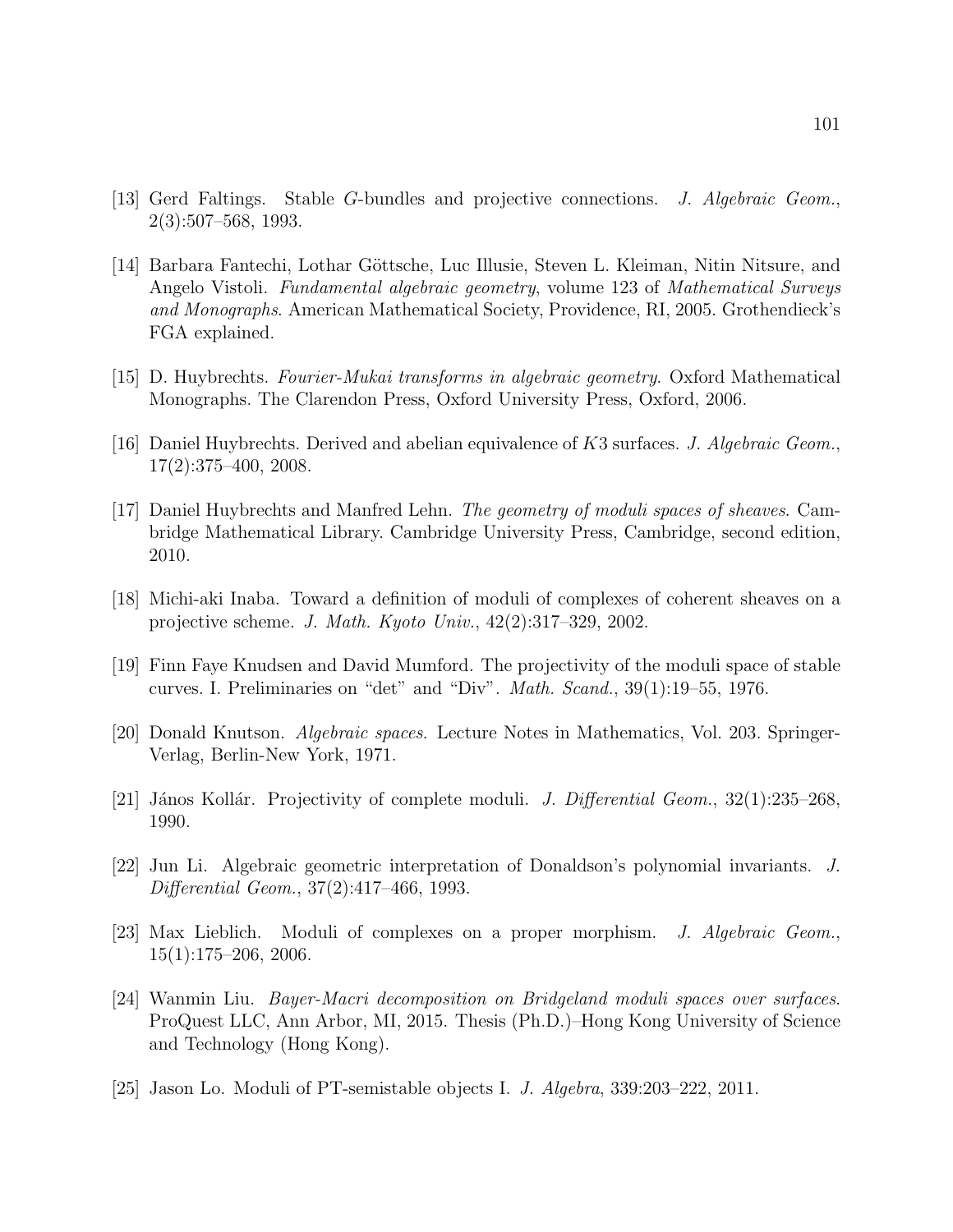- [26] Jason Lo. On some moduli of complexes on k3 surfaces, 2012.
- [27] Jason Lo. Moduli of PT-semistable objects II. Trans. Amer. Math. Soc., 365(9):4539– 4573, 2013.
- [28] Jason Lo and Zhenbo Qin. Mini-walls for Bridgeland stability conditions on the derived category of sheaves over surfaces. Asian J. Math., 18(2):321–344, 2014.
- [29] Antony Maciocia. Computing the walls associated to Bridgeland stability conditions on projective surfaces. Asian J. Math., 18(2):263–279, 2014.
- [30] Antony Maciocia and Ciaran Meachan. Rank 1 Bridgeland stable moduli spaces on a principally polarized abelian surface. Int. Math. Res. Not. IMRN, (9):2054–2077, 2013.
- [31] Emanuele Macriand Benjamin Schmidt. Lectures on Bridgeland stability. In *Moduli* of curves, volume 21 of Lect. Notes Unione Mat. Ital., pages 139–211. Springer, Cham, 2017.
- [32] Hiroki Minamide, Shintarou Yanagida, and Kōta Yoshioka. The wall-crossing behavior for Bridgeland's stability conditions on abelian and K3 surfaces. J. Reine Angew. Math., 735:1–107, 2018.
- [33] David Mumford. Projective invariants of projective structures and applications. In Proc. Internat. Congr. Mathematicians (Stockholm, 1962), pages 526–530. Inst. Mittag-Leffler, Djursholm, 1963.
- [34] Howard J. Nuer. *Moduli of Bridgeland stable objects on an Enriques surface*. ProQuest LLC, Ann Arbor, MI, 2016. Thesis (Ph.D.)–Rutgers The State University of New Jersey - New Brunswick.
- [35] R. Pandharipande and R. P. Thomas. Curve counting via stable pairs in the derived category. Invent. Math., 178(2):407–447, 2009.
- [36] C. S. Seshadri. Space of unitary vector bundles on a compact Riemann surface. Ann. of Math. (2), 85:303–336, 1967.
- [37] C. S. Seshadri. Vector bundles on curves. In Linear algebraic groups and their representations (Los Angeles, CA, 1992), volume 153 of Contemp. Math., pages 163–200. Amer. Math. Soc., Providence, RI, 1993.
- [38] The Stacks project authors. The stacks project. <https://stacks.math.columbia.edu>, 2020.